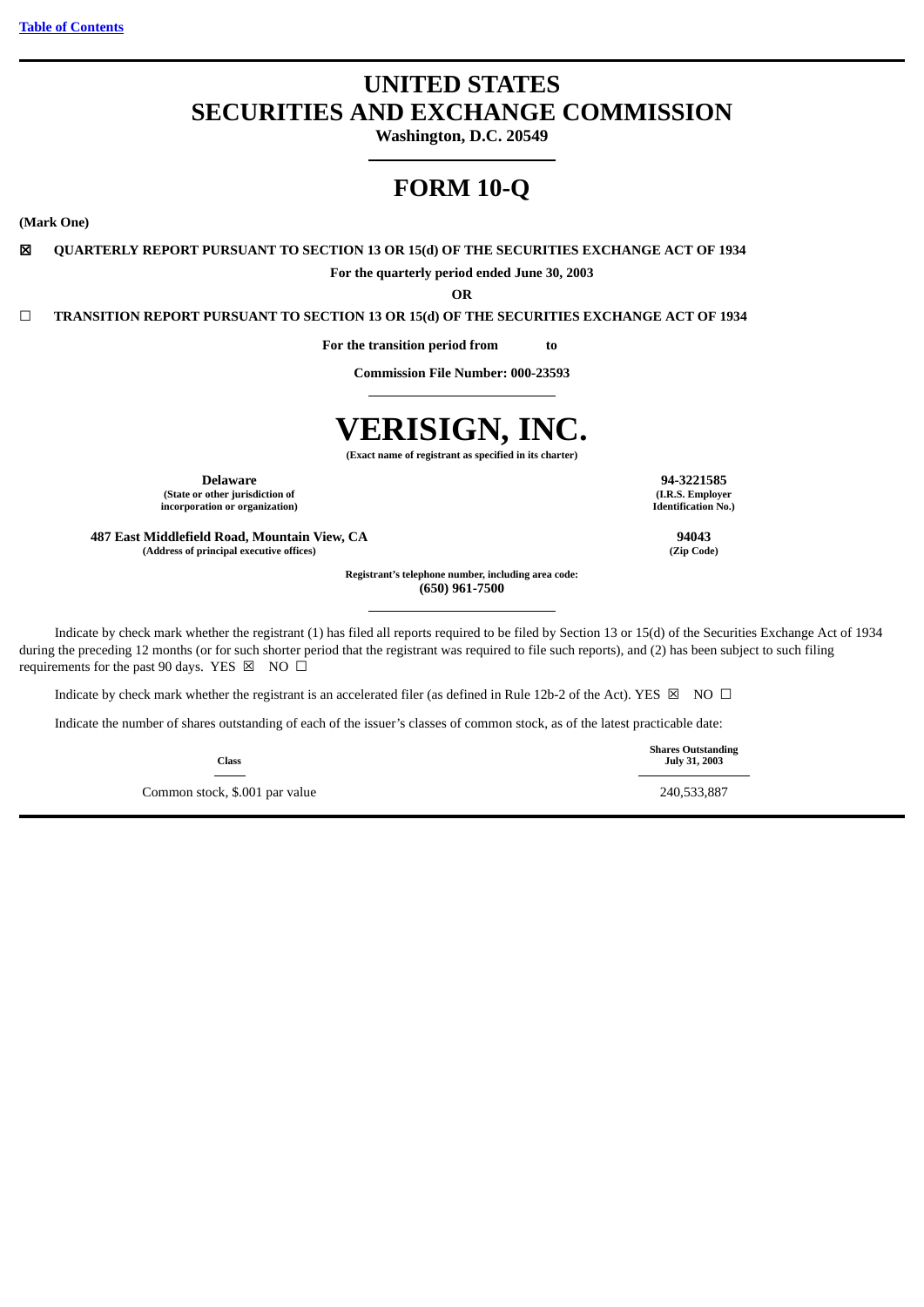## **TABLE OF CONTENTS**

<span id="page-1-0"></span>

|                   |                                                                                       | Page |
|-------------------|---------------------------------------------------------------------------------------|------|
|                   | <b>PART I-FINANCIAL INFORMATION</b>                                                   |      |
| Item 1.           | <b>Condensed Consolidated Financial Statements (Unaudited)</b>                        | 3    |
| Item 2.           | Management's Discussion and Analysis of Financial Condition and Results of Operations | 19   |
| Item 3.           | <b>Quantitative and Qualitative Disclosures About Market Risk</b>                     | 52   |
| Item 4.           | <b>Evaluation of Disclosure Controls and Procedures</b>                               | 53   |
|                   | <b>PART II-OTHER INFORMATION</b>                                                      |      |
| Item 1.           | <b>Legal Proceedings</b>                                                              | 54   |
| Item 4.           | Submission of Matters to a Vote of Security Holders                                   | 55   |
| Item 6.           | <b>Exhibits and Reports on Form 8-K</b>                                               | 57   |
| <b>Signatures</b> |                                                                                       | 58   |
|                   |                                                                                       |      |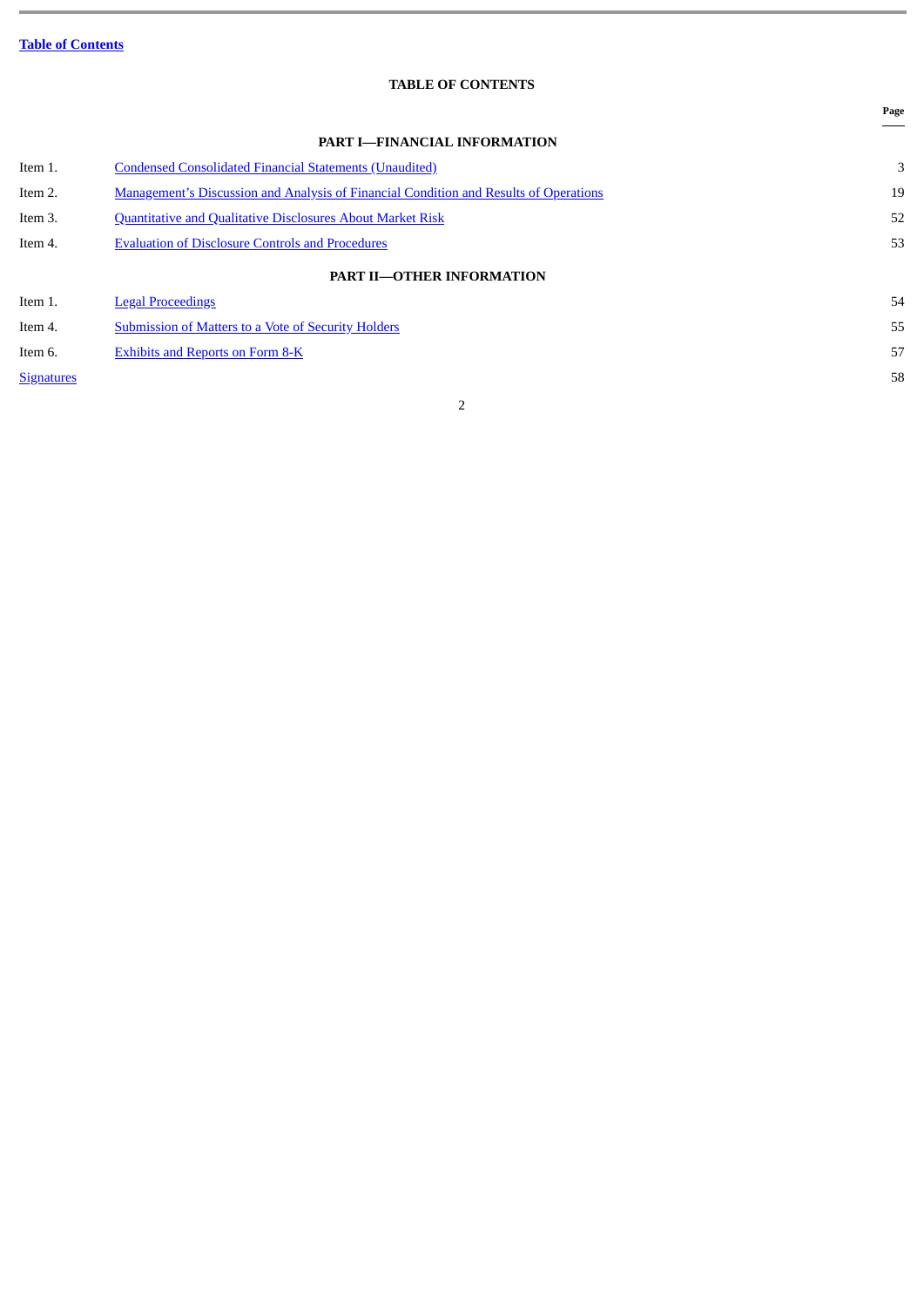## **PART I—FINANCIAL INFORMATION**

## <span id="page-2-0"></span>**ITEM 1. CONDENSED CONSOLIDATED FINANCIAL STATEMENTS (Unaudited)**

As required under Item 1—Condensed Consolidated Financial Statements (Unaudited) included in this section are as follows:

| <b>Financial Statement Description</b>                                                                    | Page           |
|-----------------------------------------------------------------------------------------------------------|----------------|
| • Condensed Consolidated Balance Sheets As of June 30, 2003 and December 31, 2002                         | $\overline{4}$ |
| Condensed Consolidated Statements of Operations For the Three and Six Months Ended June 30, 2003 and 2002 | 5              |
| Condensed Consolidated Statements of Cash Flows For the Six Months Ended June 30, 2003 and 2002           | 6              |
| • Notes to Condensed Consolidated Financial Statements                                                    | 7              |
|                                                                                                           |                |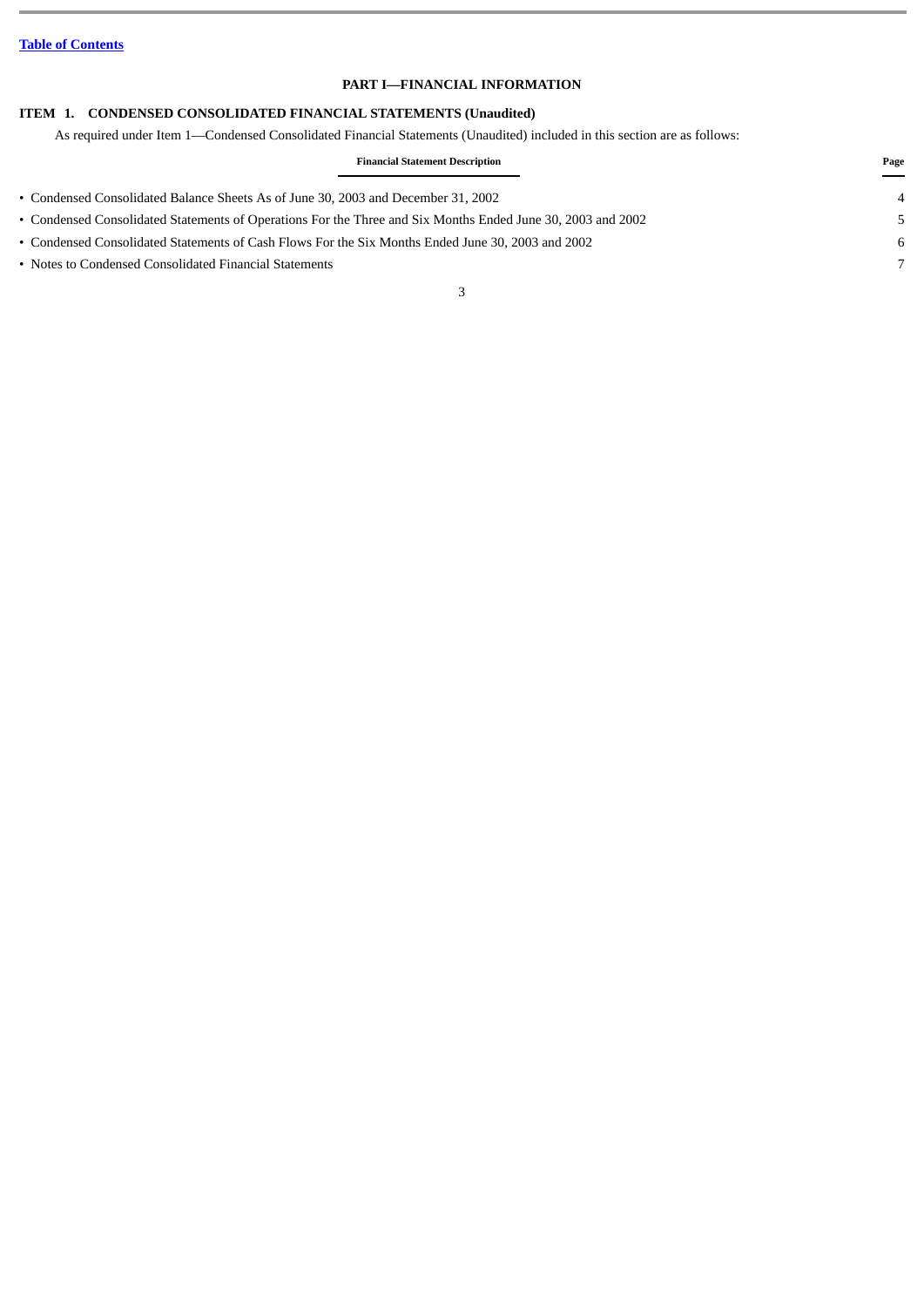## **VERISIGN, INC. AND SUBSIDIARIES CONDENSED CONSOLIDATED BALANCE SHEETS (In thousands, except share data) (Unaudited)**

|                                                                                                |                | <b>June 30,</b><br>2003 | December 31,<br>2002 |  |
|------------------------------------------------------------------------------------------------|----------------|-------------------------|----------------------|--|
| <b>ASSETS</b>                                                                                  |                |                         |                      |  |
| Current assets:                                                                                |                |                         |                      |  |
| Cash and cash equivalents                                                                      | $\mathfrak{s}$ | 397,626                 | \$<br>282,288        |  |
| Short-term investments                                                                         |                | 114,577                 | 103,180              |  |
| Accounts receivable, net                                                                       |                | 101,122                 | 134,124              |  |
| Prepaid expenses and other current assets                                                      |                | 63,471                  | 56,618               |  |
| Deferred tax assets                                                                            |                | 6,524                   | 9,658                |  |
| Total current assets                                                                           |                | 683,320                 | 585,868              |  |
| Property and equipment, net                                                                    |                | 591,448                 | 609,354              |  |
| Goodwill and other intangible assets, net                                                      |                | 897,920                 | 1,129,602            |  |
| Restricted cash                                                                                |                | 18,371                  | 18,436               |  |
| Long-term investments                                                                          |                | 22,528                  | 36,741               |  |
| Other assets, net                                                                              |                | 12,824                  | 11,317               |  |
|                                                                                                |                |                         |                      |  |
| Total long-term assets                                                                         |                | 1,543,091               | 1,805,450            |  |
|                                                                                                |                |                         |                      |  |
| <b>Total assets</b>                                                                            |                | \$2,226,411             | \$2,391,318          |  |
| <b>LIABILITIES AND STOCKHOLDERS' EQUITY</b>                                                    |                |                         |                      |  |
| Current liabilities:                                                                           |                |                         |                      |  |
| Accounts payable and accrued liabilities                                                       | \$             | 281,194                 | \$<br>278,545        |  |
| Accrued merger costs                                                                           |                |                         | 5,015                |  |
| Accrued restructuring costs                                                                    |                | 28,908                  | 23,835               |  |
| Deferred revenue                                                                               |                | 326,741                 | 357,950              |  |
| Total current liabilities                                                                      |                | 636,843                 | 665,345              |  |
|                                                                                                |                |                         |                      |  |
| Long-term deferred revenue                                                                     |                | 175,055                 | 125,893              |  |
| Other long-term liabilities                                                                    |                | 16,002                  | 20,655               |  |
| Total long-term liabilities                                                                    |                | 191,057                 | 146,548              |  |
|                                                                                                |                |                         |                      |  |
| <b>Total liabilities</b>                                                                       |                | 827,900                 | 811,893              |  |
| Commitments and contingencies                                                                  |                |                         |                      |  |
| Stockholders' equity:                                                                          |                |                         |                      |  |
| Preferred stock—par value \$.001 per share<br>Authorized shares: 5,000,000                     |                |                         |                      |  |
| Issued and outstanding shares: none                                                            |                |                         |                      |  |
| Common stock-par value \$.001 per share                                                        |                |                         |                      |  |
| Authorized shares: 1,000,000,000                                                               |                |                         |                      |  |
| Issued and outstanding shares: 239,321,909 and 237,510,063 (excluding 1,690,000 shares held in |                |                         |                      |  |
| treasury at June 30, 2003 and December 31, 2002)                                               |                | 239                     | 238                  |  |
| Additional paid-in capital                                                                     |                | 23,083,064              | 23,072,212           |  |
| Unearned compensation                                                                          |                | (2,257)                 | (8,086)              |  |
| Accumulated deficit                                                                            |                | (21, 676, 461)          | (21, 480, 175)       |  |
| Accumulated other comprehensive loss                                                           |                | (6,074)                 | (4,764)              |  |
| Total stockholders' equity                                                                     |                | 1,398,511               | 1,579,425            |  |
| Total liabilities and stockholders' equity                                                     |                |                         |                      |  |
|                                                                                                |                | \$2,226,411             | \$2,391,318          |  |

See accompanying notes to condensed consolidated financial statements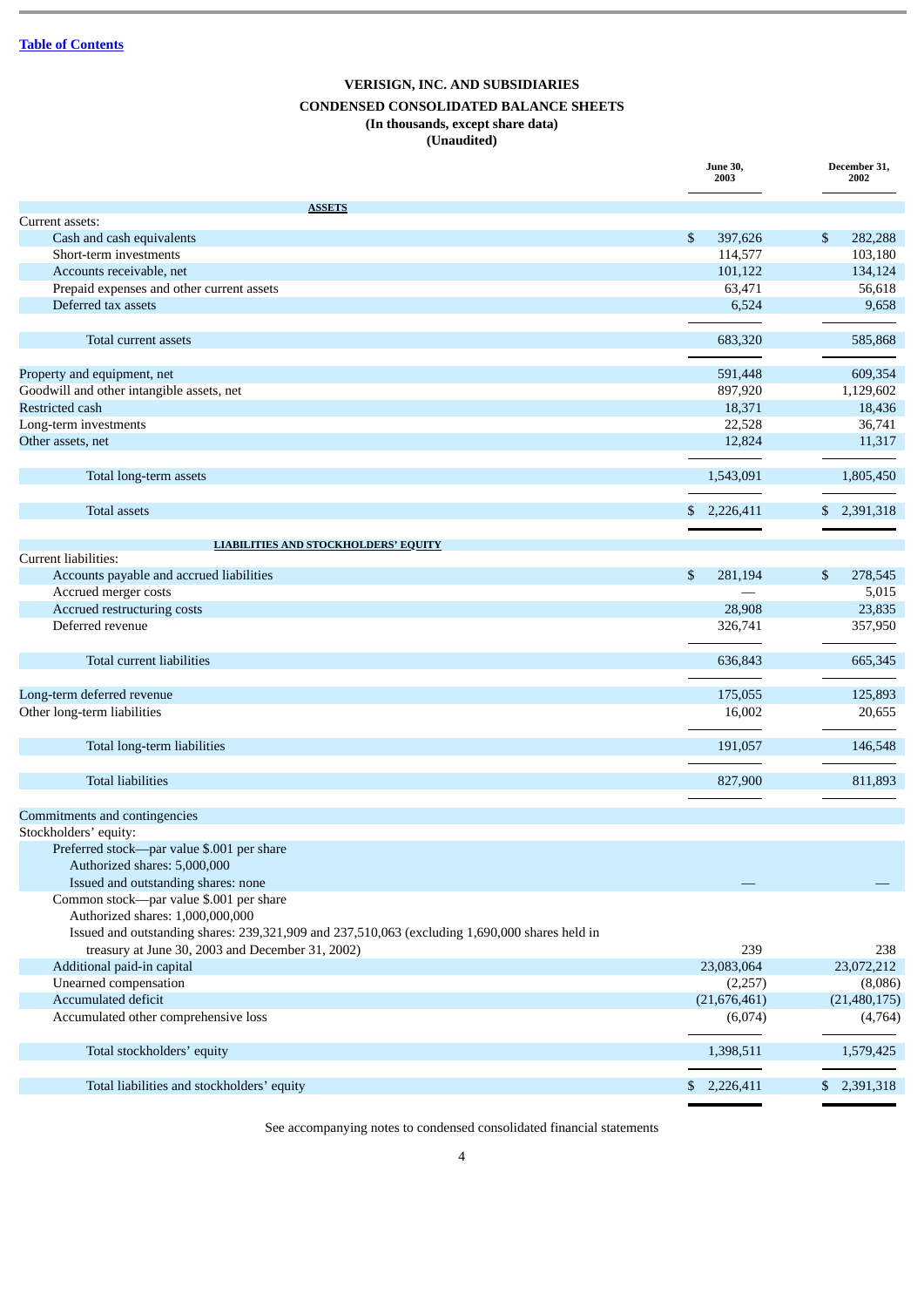## **VERISIGN, INC. AND SUBSIDIARIES CONDENSED CONSOLIDATED STATEMENTS OF OPERATIONS (In thousands, except per share data) (Unaudited)**

|                                                                     |              | <b>Three Months Ended</b><br><b>June 30,</b> |              | <b>Six Months Ended</b><br><b>June 30,</b> |  |  |
|---------------------------------------------------------------------|--------------|----------------------------------------------|--------------|--------------------------------------------|--|--|
|                                                                     | 2003         | 2002                                         | 2003         | 2002                                       |  |  |
| <b>Revenues</b>                                                     | \$265,299    | 317,409<br>S.                                | \$535,057    | 645,225<br>S.                              |  |  |
| Costs and expenses:                                                 |              |                                              |              |                                            |  |  |
| Cost of revenues                                                    | 115,589      | 152,549                                      | 231,418      | 307,516                                    |  |  |
| Sales and marketing                                                 | 50,515       | 69,281                                       | 103,077      | 136,600                                    |  |  |
| Research and development                                            | 13,253       | 13,012                                       | 27,030       | 27,792                                     |  |  |
| General and administrative                                          | 42,255       | 40,369                                       | 89,120       | 73,571                                     |  |  |
| Restructuring and other charges                                     | 10,903       | 67,779                                       | 31,416       | 67,779                                     |  |  |
| Amortization and write-down of other intangible assets and goodwill | 177,139      | 4,686,119                                    | 232,041      | 4,771,042                                  |  |  |
|                                                                     |              |                                              |              |                                            |  |  |
| Total costs and expenses                                            | 409.654      | 5,029,109                                    | 714,102      | 5,384,300                                  |  |  |
|                                                                     |              |                                              |              |                                            |  |  |
| <b>Operating loss</b>                                               | (144, 355)   | (4,711,700)                                  | (179, 045)   | (4,739,075)                                |  |  |
| Other income (expense), net                                         | 2,316        | (90, 835)                                    | (11,578)     | (103, 170)                                 |  |  |
| Loss before income taxes                                            | (142, 039)   | (4,802,535)                                  | (190, 623)   | (4,842,245)                                |  |  |
| Income tax expense                                                  | (811)        |                                              | (5,663)      |                                            |  |  |
| Net loss                                                            | \$(142, 850) | \$ (4,802,535)                               | \$(196, 286) | \$ (4,842,245)                             |  |  |
|                                                                     |              |                                              |              |                                            |  |  |
| Net loss per share:                                                 |              |                                              |              |                                            |  |  |
| Basic and diluted                                                   | (0.60)       | \$<br>(20.31)                                | (0.82)       | \$<br>(20.52)                              |  |  |
|                                                                     |              |                                              |              |                                            |  |  |
| Shares used in per share computation:<br>Basic and diluted          | 238,898      | 236,435                                      | 238,555      |                                            |  |  |
|                                                                     |              |                                              |              | 235,940                                    |  |  |

See accompanying notes to condensed consolidated financial statements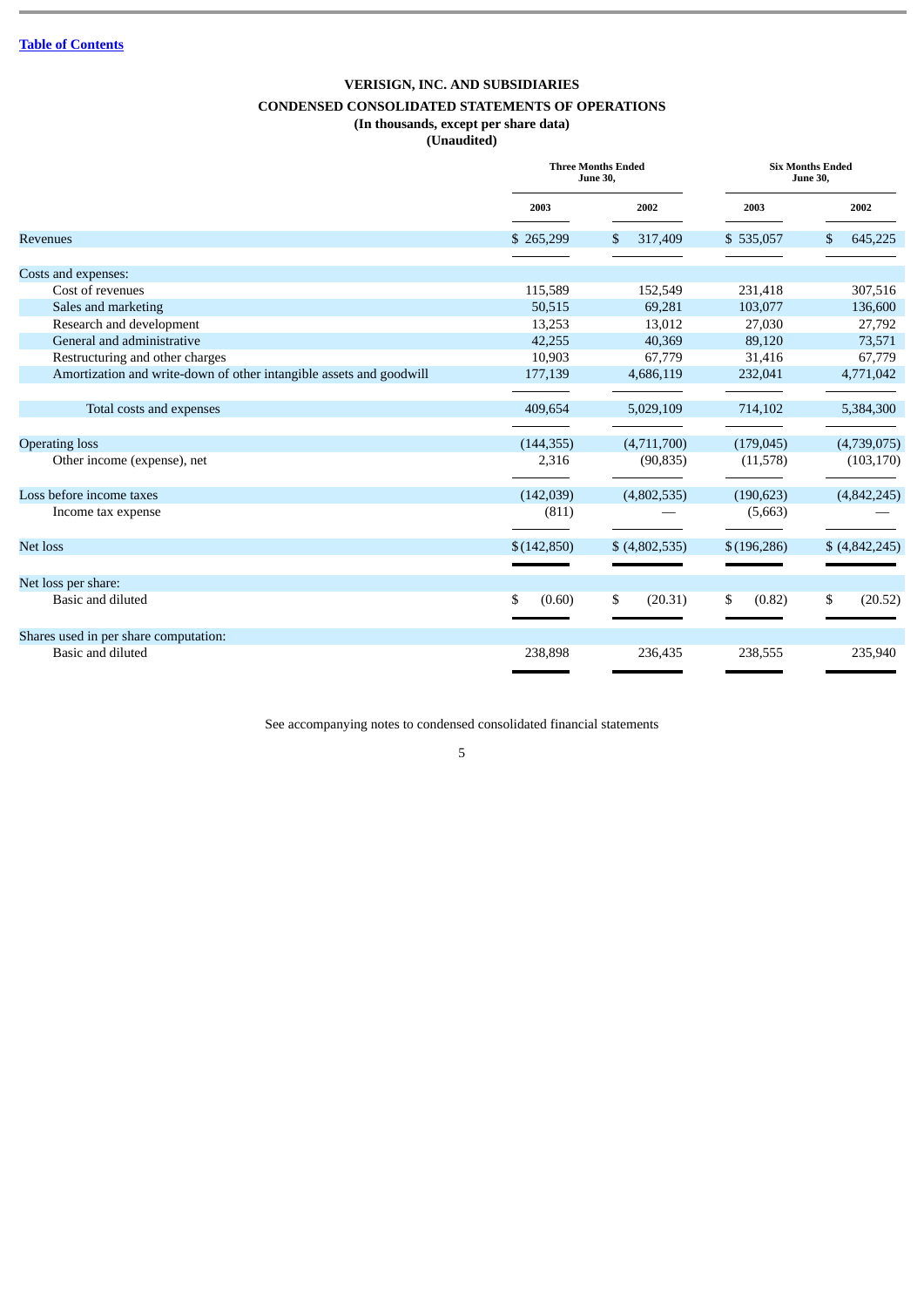## **VERISIGN, INC. AND SUBSIDIARIES CONDENSED CONSOLIDATED STATEMENTS OF CASH FLOWS (In thousands) (Unaudited)**

|                                                                                 |                   | Six Months Ended June 30, |
|---------------------------------------------------------------------------------|-------------------|---------------------------|
|                                                                                 | 2003              | 2002                      |
| Cash flows from operating activities:                                           |                   |                           |
| Net loss                                                                        | \$(196, 286)      | \$ (4,842,245)            |
| Adjustments to reconcile net loss to net cash provided by operating activities: |                   |                           |
| Depreciation and amortization of property and equipment                         | 59,185            | 49,818                    |
| Amortization and write-down of other intangible assets and goodwill             | 232,041           | 4,771,042                 |
| Non-cash restructuring and other charges                                        | 9,260             | 35,536                    |
| Reciprocal transactions for purchases of property and equipment                 | $\qquad \qquad =$ | (6,375)                   |
| Net loss on sale and write-down of investments                                  | 16,541            | 113,540                   |
| Deferred income taxes                                                           | 3,334             |                           |
| Amortization of unearned compensation                                           | 5,829             | 7,458                     |
| Loss on disposal of property and equipment                                      |                   | 1.722                     |
| Changes in operating assets and liabilities:                                    |                   |                           |
| Accounts receivable                                                             | 33,002            | 87,215                    |
| Prepaid expenses and other current assets                                       | (6, 853)          | (48, 611)                 |
| Accounts payable and accrued liabilities                                        | 7,117             | (28, 658)                 |
| Deferred revenue                                                                | 17,953            | (69, 637)                 |
| Net cash provided by operating activities                                       | 181,123           | 70,805                    |
| Cash flows from investing activities:                                           |                   |                           |
| Purchases of investments                                                        | (163, 207)        | (52, 188)                 |
| Proceeds from maturities and sales of investments                               | 150,796           | 345,474                   |
| Purchases of property and equipment                                             | (50,098)          | (115, 271)                |
| Net cash paid in business combinations                                          |                   | (346, 342)                |
| Merger related costs                                                            | (4,925)           | (47,004)                  |
| Other assets                                                                    | (1,500)           | (709)                     |
| Net cash used in investing activities                                           | (68, 934)         | (216,040)                 |
| Cash flows from financing activities:                                           |                   |                           |
| Proceeds from issuance of common stock                                          | 10,853            | 16,267                    |
| Repayment of debt                                                               | (4, 915)          |                           |
| Net cash provided by financing activities                                       | 5.938             | 16,267                    |
| Effect of exchange rate changes                                                 | (2,789)           | 207                       |
| Net increase (decrease) in cash and cash equivalents                            | 115,338           | (128,761)                 |
| Cash and cash equivalents at beginning of period                                | 282,288           | 306,054                   |
| Cash and cash equivalents at end of period                                      | \$397,626         | \$<br>177,293             |
|                                                                                 |                   |                           |

See accompanying notes to condensed consolidated financial statements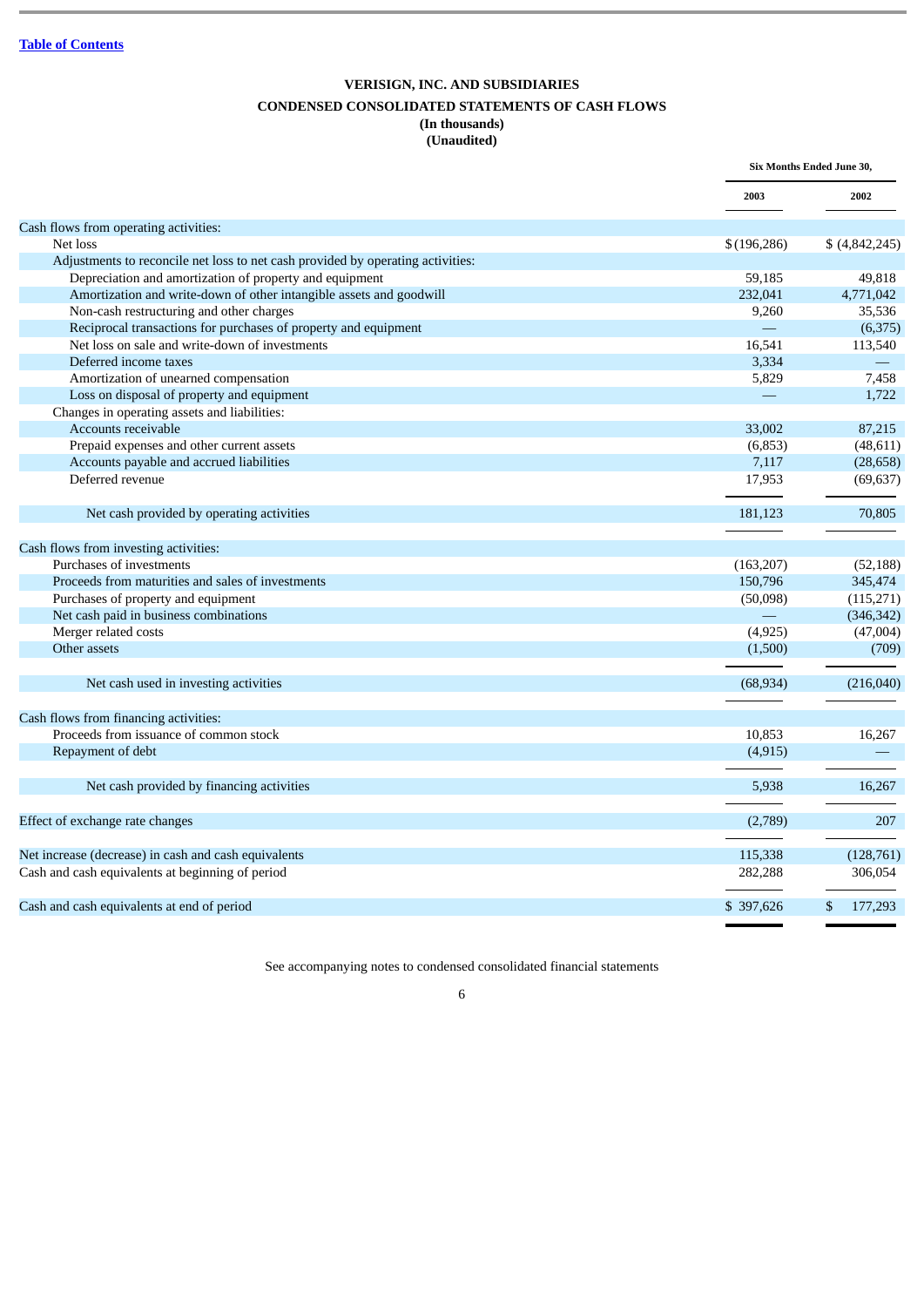## **VERISIGN, INC. AND SUBSIDIARIES NOTES TO CONDENSED CONSOLIDATED FINANCIAL STATEMENTS (UNAUDITED)**

## **Note 1. Basis of Presentation**

The accompanying interim unaudited condensed consolidated balance sheets, statements of operations and cash flows reflect all adjustments, consisting of normal recurring adjustments and other adjustments, that are, in the opinion of management, necessary for a fair presentation of the financial position of VeriSign, Inc. and its subsidiaries ("VeriSign" or "the Company"), at June 30, 2003, and the results of operations and cash flows for the interim periods ended June 30, 2003 and 2002.

The accompanying unaudited condensed consolidated financial statements have been prepared by VeriSign in accordance with the instructions for Form 10-Q pursuant to the rules and regulations of the Securities and Exchange Commission ("SEC") and, therefore, do not include all information and notes normally provided in audited financial statements and should be read in conjunction with VeriSign's consolidated financial statements for the year ended December 31, 2002 included in the annual report previously filed on Form 10-K. Certain reclassifications have been made to the 2002 financial statements to conform to the 2003 presentation.

The results of operations for any interim period are not necessarily indicative, nor comparable to the results of operations for any other interim period or for a full fiscal year. The carrying amount of cash and cash equivalents, investments, accounts receivable, and accounts payable and accrued liabilities approximate their respective fair values.

#### **Note 2. Restructuring and Other Charges**

VeriSign recorded restructuring and other charges of \$10.9 million and \$67.8 million during the quarter ended June 30, 2003 and 2002, respectively, and \$31.4 million and \$67.8 million during the six months ended June 30, 2003 and 2002, respectively.

*Workforce reduction.* Workforce reduction charges relate primarily to severance and fringe benefits. VeriSign did not record a workforce reduction charge during the quarter ended June 30, 2003 and recorded a workforce reduction charge of \$3.8 million during the quarter ended June 30, 2002. During the six months ended June 30, 2003 and 2002, \$1.5 million and \$3.8 million of workforce reduction charges were recorded, respectively.

*Excess facilities.* Excess facilities charges are related to lease terminations and non-cancelable lease costs for facilities that were either abandoned or downsized. To determine the lease loss, which is the loss after our cost recovery efforts from subleasing an abandoned building or separable portion thereof, certain estimates were made related to the (1) time period over which the relevant space would remain vacant, (2) sublease terms, and (3) sublease rates, including common area charges. VeriSign did not record an excess facilities charge during the quarter ended June 30, 2003 and recorded a charge of \$26.4 million during the quarter ended June 30, 2002. During the six months ended June 30, 2003 and 2002, \$8.7 million and \$26.4 million of excess facilities charges were recorded, respectively.

*Write-down of property and equipment.* During the quarter and six months ended June 30, 2003, no write-downs of property and equipment were recorded. During the quarter and six months ended June 30, 2002, property and equipment that was either disposed of or abandoned resulted in a net charge of \$20.2 million and consisted primarily of computer software, leasehold improvements, and computer equipment.

*Exit costs.* No exit costs were recorded during the quarter ended June 30, 2003. During the quarter and six months ended June 30, 2002, VeriSign recorded other exit costs totaling \$8.5 million consisting of the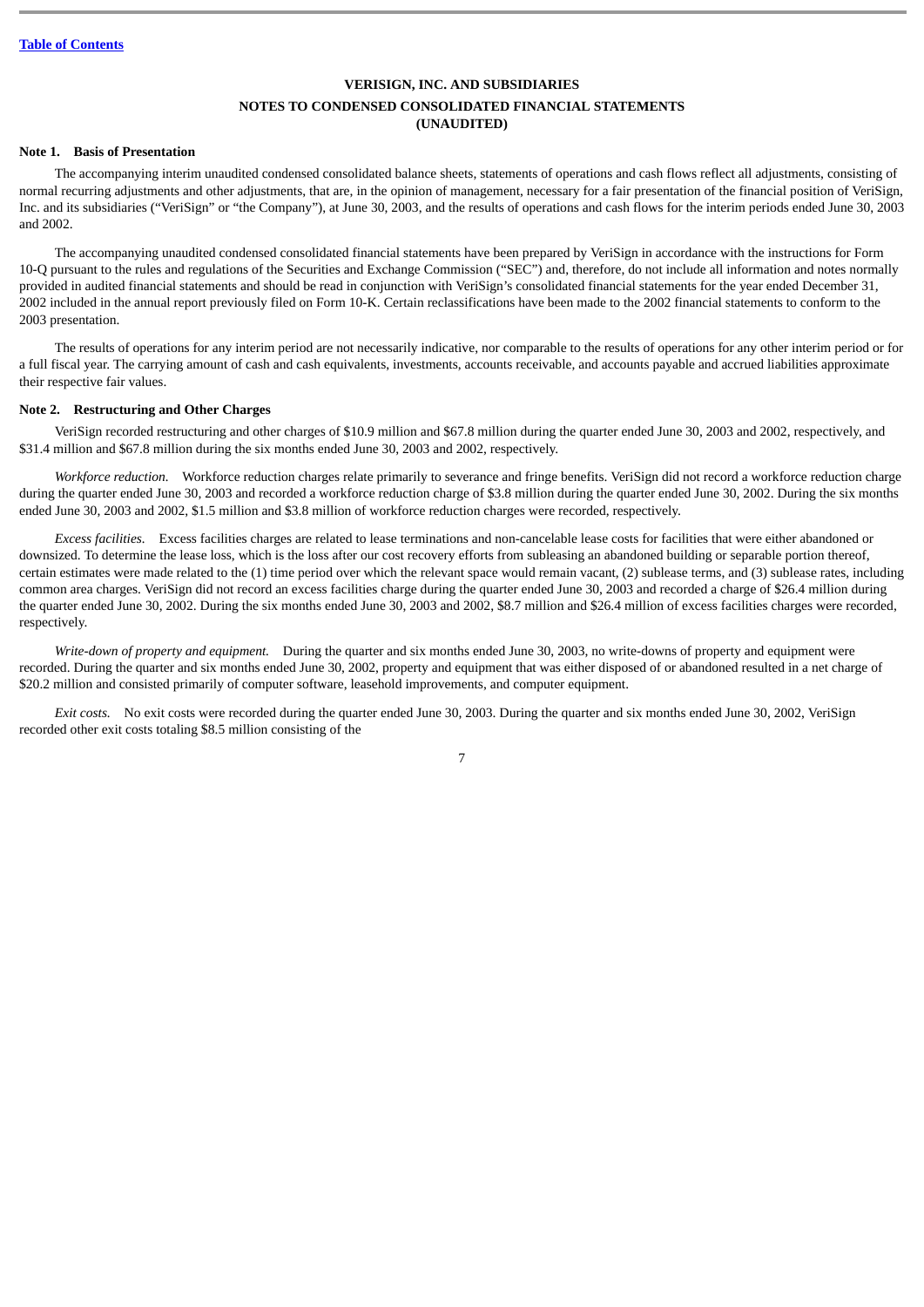## **NOTES TO CONDENSED CONSOLIDATED FINANCIAL STATEMENTS—(Continued)**

write-down of prepaid license fees associated with products that were intended to be incorporated into the Company's product offerings but were subsequently abandoned as a result of the decision to restructure. During the six months ended June 30, 2003, VeriSign recorded other exit costs consisting mainly of contract termination fees totaling approximately \$1.0 million.

*Other charges.* During the quarter ended June 30, 2003, VeriSign recorded other charges of \$10.9 million related to cash paid for the termination of a lease. During the quarter and six months ended June 30, 2002, VeriSign recorded other charges of \$8.9 million relating primarily to the write-down of impaired prepaid marketing assets associated with discontinued advertising. During the six months ended June 30, 2003, VeriSign also recorded other charges of \$9.3 million which consisted primarily of the write-off of computer software. Other charges resulted as part of VeriSign's efforts to rationalize, integrate and align resources.

A summary of the restructuring and other charges recorded during the periods ended June 30, 2003 and 2002 is as follows:

|                                       |          | <b>Three Months Ended</b><br><b>June 30,</b> |                | <b>Six Months Ended</b><br><b>June 30,</b> |  |  |  |  |  |      |  |  |  |      |
|---------------------------------------|----------|----------------------------------------------|----------------|--------------------------------------------|--|--|--|--|--|------|--|--|--|------|
|                                       | 2003     | 2002                                         |                |                                            |  |  |  |  |  | 2003 |  |  |  | 2002 |
|                                       |          |                                              | (In thousands) |                                            |  |  |  |  |  |      |  |  |  |      |
| Workforce reduction                   | \$       | \$3,830                                      | \$1,545        | \$3,830                                    |  |  |  |  |  |      |  |  |  |      |
| Excess facilities                     |          | 26,370                                       | 8,694          | 26,370                                     |  |  |  |  |  |      |  |  |  |      |
| Write-down of property and equipment  |          | 20,179                                       |                | 20,179                                     |  |  |  |  |  |      |  |  |  |      |
| Exit costs                            |          | 8,492                                        | 1,014          | 8,492                                      |  |  |  |  |  |      |  |  |  |      |
|                                       |          |                                              |                |                                            |  |  |  |  |  |      |  |  |  |      |
| Subtotal                              |          | 58,871                                       | 11,253         | 58,871                                     |  |  |  |  |  |      |  |  |  |      |
| Other charges                         | 10,903   | 8,908                                        | 20,163         | 8,908                                      |  |  |  |  |  |      |  |  |  |      |
|                                       |          |                                              |                |                                            |  |  |  |  |  |      |  |  |  |      |
| Total restructuring and other charges | \$10,903 | \$67,779                                     | \$31,416       | \$67,779                                   |  |  |  |  |  |      |  |  |  |      |
|                                       |          |                                              |                |                                            |  |  |  |  |  |      |  |  |  |      |

At June 30, 2003, the accrued liability associated with the restructuring and other charges was \$28.9 million and consisted of the following:

|                     | <b>Accrued</b><br><b>Restructuring</b><br>Costs at<br><b>December 31, 2002</b> | <b>Restructuring</b><br><b>Charges</b> | Cash<br><b>Payments</b> | <b>Accrued</b><br><b>Restructuring</b><br>Costs at<br>June 30, 2003 |
|---------------------|--------------------------------------------------------------------------------|----------------------------------------|-------------------------|---------------------------------------------------------------------|
|                     |                                                                                | (In thousands)                         |                         |                                                                     |
| Workforce reduction | \$<br>113                                                                      | \$<br>1,545                            | \$(1,618)               | \$<br>40                                                            |
| Excess facilities   | 23,512                                                                         | 8,694                                  | (3,734)                 | 28,472                                                              |
| Exit costs          | 210                                                                            | 1,014                                  | (828)                   | 396                                                                 |
|                     |                                                                                |                                        |                         |                                                                     |
|                     | \$<br>23,835                                                                   | \$<br>11,253                           | \$ (6,180)              | \$<br>28,908                                                        |
|                     |                                                                                |                                        |                         |                                                                     |

Amounts related to the lease terminations due to the abandonment of excess facilities will be paid over the respective lease terms, the longest of which extends through June 2010. Other amounts will be paid by December 31, 2004.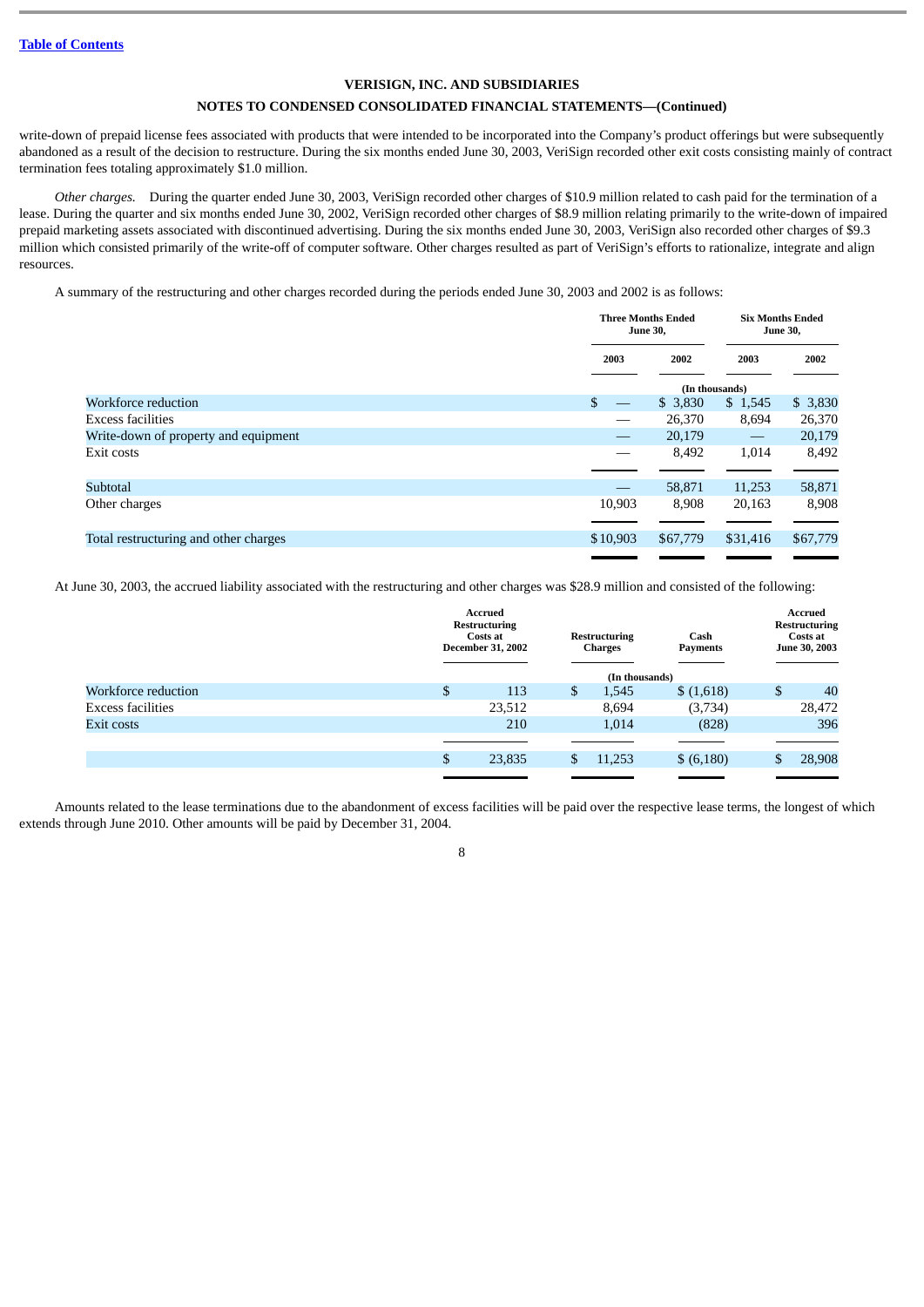## **NOTES TO CONDENSED CONSOLIDATED FINANCIAL STATEMENTS—(Continued)**

Future cash payments, net of anticipated sub-lease income, related to lease terminations due to the abandonment of excess facilities are expected to be as follows:

|                 | (In thousands) |  |
|-----------------|----------------|--|
| 2003 (6 months) | \$<br>3,792    |  |
| 2004            | 7,547          |  |
| 2005            | 6,020          |  |
| 2006            | 4,068          |  |
| 2007            | 3,306          |  |
| Thereafter      | 3,739          |  |
|                 | \$<br>28,472   |  |

## **Note 3. Goodwill and Other Intangible Assets**

Purchased goodwill and certain indefinite-lived intangibles are not amortized but are subject to testing for impairment on at least an annual basis.

A two-step evaluation to assess goodwill for impairment is required. First, the fair value of each reporting unit is compared to its carrying value. If the fair value exceeds the carrying value, goodwill and other intangible assets are not impaired and proceeding to the second step is not required. If the carrying value of any reporting unit exceeds its fair value, then the implied fair value of the reporting unit's goodwill and other intangible assets must be determined and compared to the carrying value of its goodwill and other intangible assets (the second step). If the carrying value of a reporting unit's goodwill and other intangible assets exceeds its implied fair value, then an impairment charge equal to the difference is recorded.

VeriSign performed its annual impairment test as of June 30, 2003. The fair value of VeriSign's reporting units was determined using either the income or the market valuation approach or a combination thereof. Under the income approach, the fair value of the reporting unit is based on the present value of estimated future cash flows that the reporting unit is expected to generate over its remaining life. Under the market approach, the value of the reporting unit is based on an analysis that compares the value of the reporting unit to values of publicly traded companies in similar lines of business. Other intangible assets were valued using the income approach. In the application of the income and market valuation approaches, VeriSign was required to make estimates of future operating trends and judgments on discount rates and other variables. Actual future results related to assumed variables could differ from these estimates. As a result of the decline in the value of certain reporting units of the Company since June 30, 2002, the results of this annual impairment test indicated the carrying value of goodwill and other intangible assets for certain reporting units exceeded their implied fair values and an impairment charge was recorded in the second quarter of 2003.

The impairment charge to goodwill and other intangible assets from the annual impairment test resulted in a write-down in June 2003 as follows:

|                       | Telecommunication<br>Internet<br><b>Services Group</b><br><b>Services Group</b> |    |                | <b>Network</b><br><b>Solutions</b> | <b>Total</b><br><b>Segments</b> |
|-----------------------|---------------------------------------------------------------------------------|----|----------------|------------------------------------|---------------------------------|
|                       |                                                                                 |    | (In thousands) |                                    |                                 |
| Goodwill              | \$<br>18,697                                                                    | \$ | 20,034         | \$12,954                           | 51,685                          |
| Technology in place   |                                                                                 |    | 27,499         |                                    | 27,499                          |
| <b>Customer</b> lists |                                                                                 |    | 44,035         |                                    | 44,035                          |
|                       |                                                                                 |    |                |                                    |                                 |
|                       | \$<br>18,697                                                                    | \$ | 91,568         | \$12,954                           | \$123,219                       |
|                       |                                                                                 |    |                |                                    |                                 |

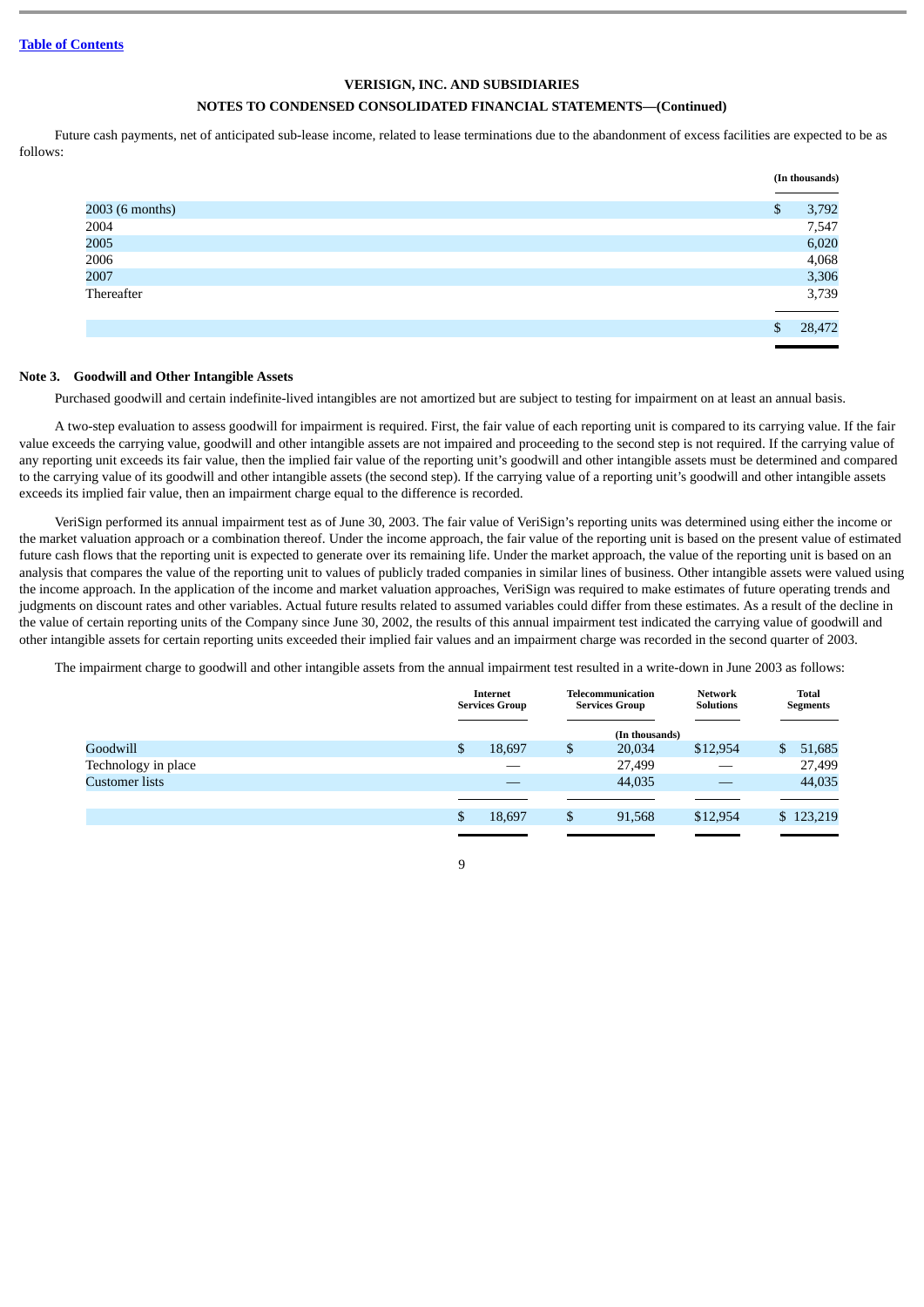## **NOTES TO CONDENSED CONSOLIDATED FINANCIAL STATEMENTS—(Continued)**

Goodwill and other intangible assets, net of accumulated amortization, totaled \$897.9 million at June 30, 2003, which was comprised of \$615.7 million of goodwill and \$282.2 million of other intangible assets. VeriSign's other intangible assets comprise:

|                                         | As of June 30, 2003 |                                       |   |                                                                                   |                              |           |
|-----------------------------------------|---------------------|---------------------------------------|---|-----------------------------------------------------------------------------------|------------------------------|-----------|
|                                         |                     | <b>Gross Carrying</b><br><b>Value</b> |   | <b>Accumulated</b><br><b>Amortization</b><br>and Write-<br>down<br>(In thousands) | <b>Net Carrying</b><br>Value |           |
| ISP hosting relationships               | \$                  | 11,388                                | S | (11,388)                                                                          | <sup>\$</sup>                |           |
| Customer relationships                  |                     | 260,597                               |   | (102, 657)                                                                        |                              | 157,940   |
| Technology in place                     |                     | 148,243                               |   | (125,507)                                                                         |                              | 22,736    |
| Non-compete agreement                   |                     | 1,019                                 |   | (1,019)                                                                           |                              |           |
| Trade name                              |                     | 76,314                                |   | (76, 314)                                                                         |                              |           |
| Contracts with ICANN and customer lists |                     | 957,403                               |   | (855, 894)                                                                        |                              | 101,509   |
|                                         |                     | 1,454,964                             |   | \$(1,172,779)                                                                     |                              | \$282,185 |

|                                         |                 | As of December 31, 2002                                  |                              |                                       |     |                              |  |
|-----------------------------------------|-----------------|----------------------------------------------------------|------------------------------|---------------------------------------|-----|------------------------------|--|
|                                         |                 | Accumulated<br><b>Amortization</b><br>and Write-<br>down |                              | <b>Gross Carrying</b><br><b>Value</b> |     | <b>Net Carrying</b><br>Value |  |
| ISP hosting relationships               | \$              | 11,388                                                   | (In thousands)<br>\$(11,213) | \$                                    | 175 |                              |  |
| Customer relationships                  |                 | 260,597                                                  | (84,669)                     | 175,928                               |     |                              |  |
| Technology in place                     |                 | 148,243                                                  | (87,519)                     | 60,724                                |     |                              |  |
| Non-compete agreement                   |                 | 1,019                                                    | (988)                        |                                       | 31  |                              |  |
| Trade name                              |                 | 76,314                                                   | (76, 289)                    |                                       | 25  |                              |  |
| Contracts with ICANN and customer lists |                 | 957,403                                                  | (731,995)                    | 225,408                               |     |                              |  |
|                                         |                 |                                                          |                              |                                       |     |                              |  |
|                                         | \$<br>1,454,964 |                                                          | \$ (992,673)                 | 462,291<br>S.                         |     |                              |  |
|                                         |                 |                                                          |                              |                                       |     |                              |  |

For the three months ended June 30, 2003 and 2002, amortization of other intangible assets was \$53.9 million and \$87.5 million, respectively. Amortization of other intangible assets was \$108.8 million and \$172.4 million for the six months ended June 30, 2003 and 2002, respectively.

Estimated future amortization expense related to other intangible assets at June 30, 2003 is as follows:

|                 | (In thousands) |
|-----------------|----------------|
| 2003 (6 months) | \$<br>72,669   |
| 2004            | 55,293         |
| 2005            | 55,293         |
| 2006            | 48,551         |
| 2007            | 45,468         |
| Thereafter      | 4,911          |
|                 | \$<br>282,185  |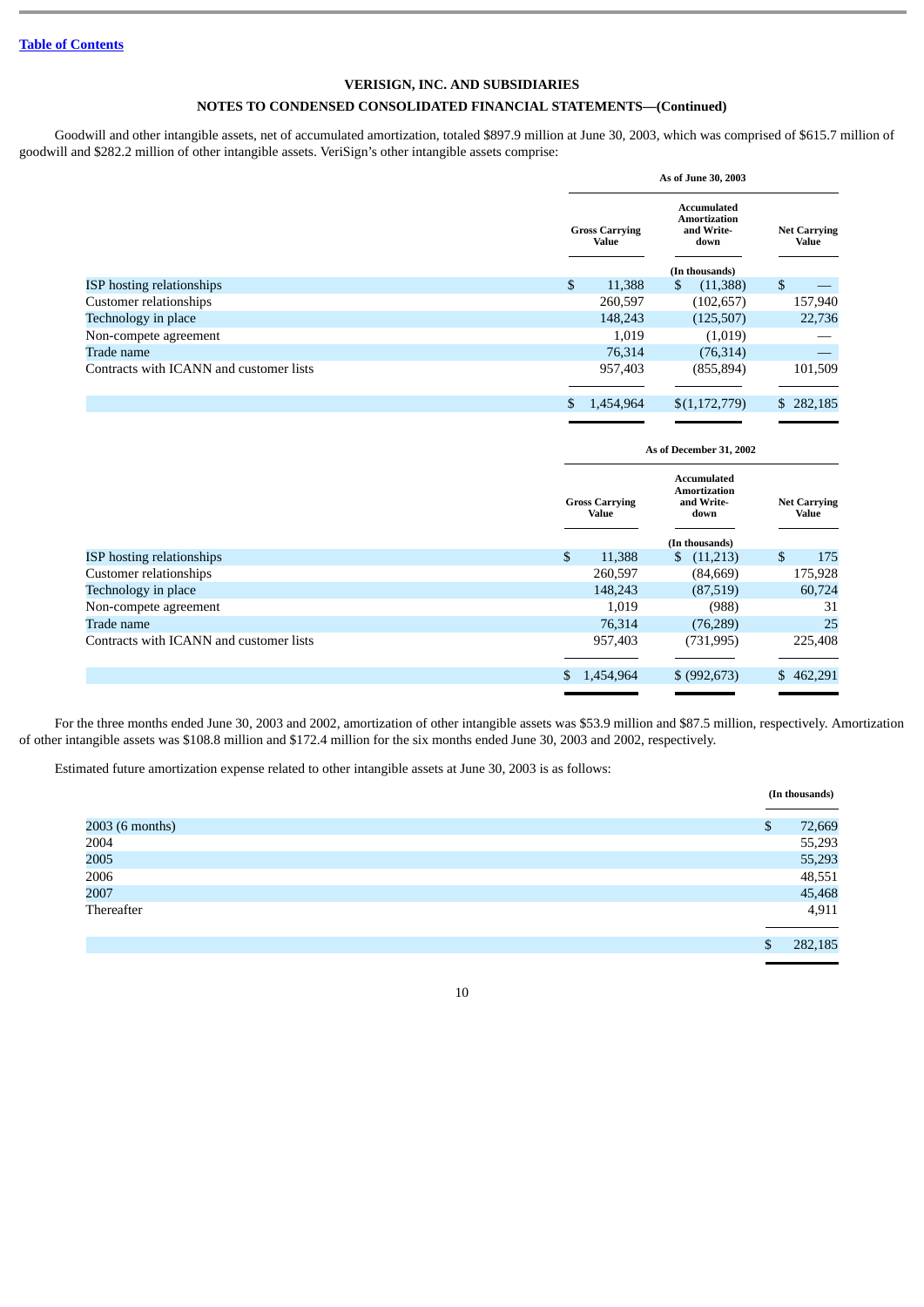## **NOTES TO CONDENSED CONSOLIDATED FINANCIAL STATEMENTS—(Continued)**

## **Note 4. Stock Compensation Plans and Unearned Compensation**

At June 30, 2003, VeriSign has four stock-based employee compensation plans, including two terminated plans under which options are outstanding but no further grants can be made, and two active plans. VeriSign accounts for these plans under the recognition and measurement principles of Accounting Principles Board ("APB") Opinion No. 25, "Accounting for Stock Issued to Employees." The following table illustrates the effect on net loss and net loss per share if VeriSign had applied the fair value recognition provisions of Financial Accounting Standards Board ("FASB") Statement of Financial Accounting Standards ("SFAS") No. 123, *"Accounting for Stock-Based Compensation,"* to stock-based employee compensation.

|                                                                                                        |              | <b>Three Months Ended</b><br><b>June 30,</b> | <b>Six Months Ended</b><br><b>June 30,</b> |                |  |
|--------------------------------------------------------------------------------------------------------|--------------|----------------------------------------------|--------------------------------------------|----------------|--|
|                                                                                                        | 2003         | 2002                                         | 2003                                       | 2002           |  |
|                                                                                                        |              |                                              | (In thousands, except per share data)      |                |  |
| Net loss, as reported                                                                                  | \$(142,850)  | (4,802,535)                                  | \$(196, 286)                               | \$ (4,842,245) |  |
| Add: Unearned compensation related to acquisitions included in reported net loss,<br>net of tax        | 1,571        | 3,727                                        | 5,829                                      | 7,458          |  |
| Deduct: Equity-based compensation determined under the fair value method for all<br>awards, net of tax | (60, 302)    | (65, 743)                                    | (122, 862)                                 | (136,993)      |  |
|                                                                                                        |              |                                              |                                            |                |  |
| Pro forma net loss                                                                                     | \$(201,581)  | $$$ (4,864,551)                              | $$$ (313,319)                              | \$ (4,971,780) |  |
|                                                                                                        |              |                                              |                                            |                |  |
| Basic and diluted net loss per share:                                                                  |              |                                              |                                            |                |  |
| As reported                                                                                            | \$<br>(0.60) | \$<br>(20.31)                                | \$<br>(0.82)                               | \$<br>(20.52)  |  |
| Pro forma equity-based compensation                                                                    | (0.25)       | (0.26)                                       | (0.49)                                     | (0.55)         |  |
|                                                                                                        |              |                                              |                                            |                |  |
| Pro forma basic and diluted net loss per share                                                         | (0.85)       | \$<br>(20.57)                                | (1.31)<br>\$.                              | (21.07)<br>S.  |  |
|                                                                                                        |              |                                              |                                            |                |  |

The fair value of stock options and Employee Stock Purchase Plan options was estimated on the date of grant using the Black-Scholes option-pricing model. The following table sets forth the weighted-average assumptions used to calculate the fair value of the stock options and Employee Stock Purchase Plan options for each period presented.

|                                       | <b>Three Months Ended</b><br><b>June 30,</b> |           | <b>June 30,</b> | <b>Six Months Ended</b> |
|---------------------------------------|----------------------------------------------|-----------|-----------------|-------------------------|
|                                       | 2003                                         | 2002      | 2003            | 2002                    |
| Stock options:                        |                                              |           |                 |                         |
| Volatility                            | 104%                                         | 110%      | 104%            | 110%                    |
| Risk-free interest rate               | 2.17%                                        | 4.11%     | 2.19%           | 4.11%                   |
| Expected life                         | 3.5 years                                    | 3.5 years | 3.5 years       | 3.5 years               |
| Dividend yield                        | zero                                         | zero      | zero            | zero                    |
| Employee Stock Purchase Plan options: |                                              |           |                 |                         |
| Volatility                            |                                              |           | 108%            | 110%                    |
| Risk-free interest rate               |                                              |           | 1.38%           | 2.23%                   |
| Expected life                         |                                              |           | 1.25 years      | 1.25 years              |
| Dividend yield                        |                                              |           | zero            | zero                    |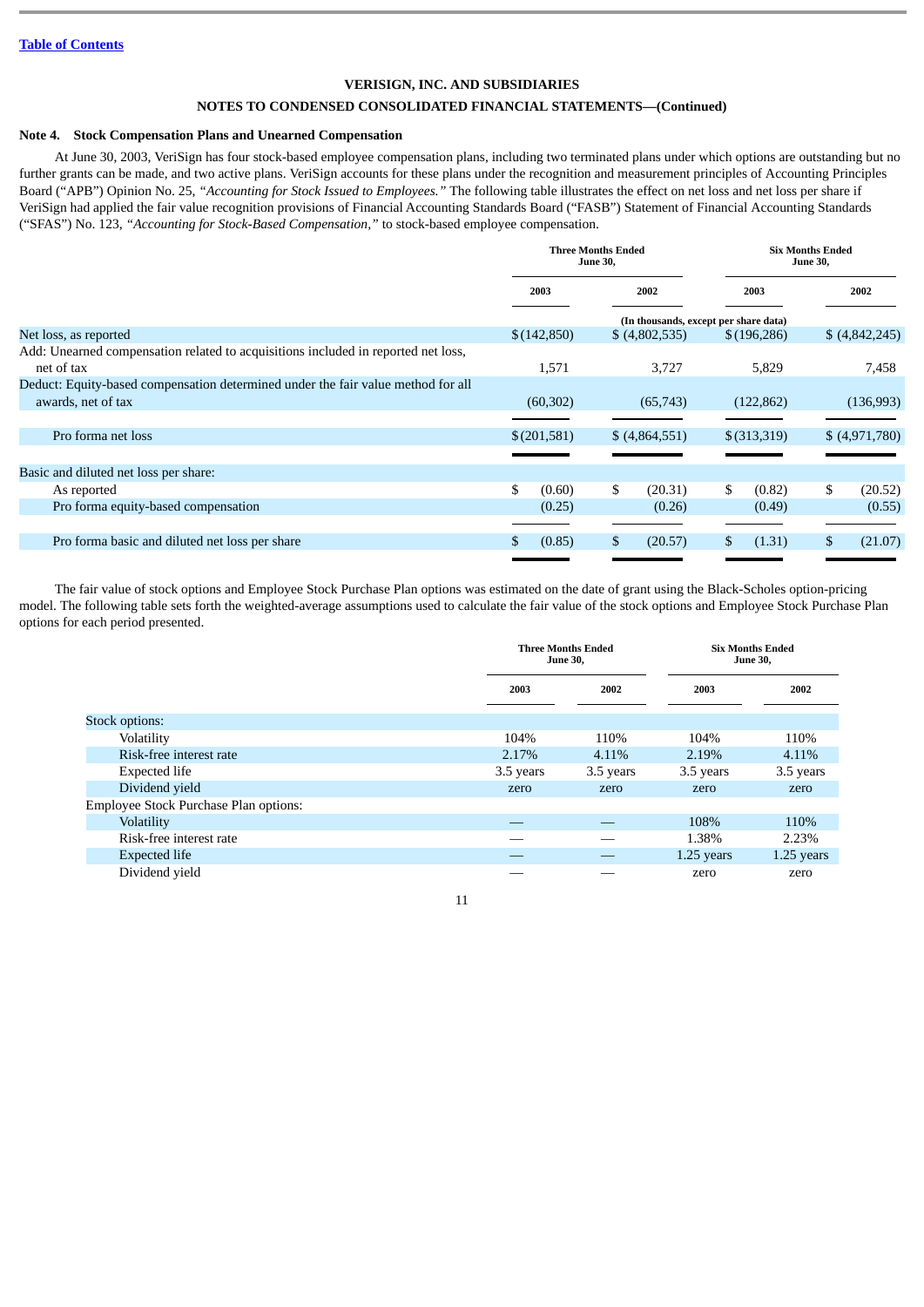## **NOTES TO CONDENSED CONSOLIDATED FINANCIAL STATEMENTS—(Continued)**

No Employee Stock Purchase Plan options were granted during the three months ended June 30, 2003 or 2002. The weighted-average fair value of stock options granted was \$9.35 and \$9.13 during the three months and six months ended June 30, 2003, respectively.

### **Note 5. Investments**

VeriSign invests in debt and equity securities of technology companies for business and strategic purposes. Investments in public companies are classified as "available-for-sale" and are included in short-term investments in the consolidated financial statements. These investments are carried at fair value based on quoted market prices. VeriSign reviews its investments in publicly traded companies on a regular basis to determine if any security has experienced an other-thantemporary decline in its fair value. VeriSign considers the investee company's cash position, earnings and revenue outlook, stock price performance over the past six months, liquidity and management, among other factors, in its review. If it is determined that an other-than-temporary decline in fair value exists in a marketable equity security, VeriSign records an investment loss in its consolidated statement of operations.

Investments in non-public companies are included in long-term investments in the consolidated balance sheets and are accounted for under the cost method. For these non-quoted investments, VeriSign regularly reviews the assumptions underlying the operating performance and cash flow forecasts based on information requested from these privately held companies. Generally, this information may be more limited, may not be as timely, and may be less accurate than information available from publicly traded companies. Assessing each investment's carrying value requires significant judgment by management. If it is determined that an other-than-temporary decline exists in a non-public equity security, VeriSign writes down the investment to its fair value and records the related write-down as an investment loss in its consolidated statement of operations. Generally, if cash balances are insufficient to sustain the investee's operations for a six-month period and there are no current prospects of future funding for the investee, VeriSign considers the decline in fair value to be otherthan-temporary. During the three months ended June 30, 2003, no investment write-downs were recorded. During the three months ended June 30, 2002, VeriSign determined that the decline in value of certain of its public and non-public equity investments was other-than-temporary and recorded net write-downs of these investments totaling \$94.8 million. During the six months ended June 30, 2003 and 2002, VeriSign recorded net write-downs of these investments totaling \$16.5 million and \$113.5 million, respectively. VeriSign reviews all of its public and non-public investments on a quarterly basis.

From time to time, VeriSign may recognize revenues from companies in which it also has made an investment. In addition to its normal revenue recognition policies, VeriSign also considers the amount of other third-party investments in the company, its earnings and revenue outlook, and its operational performance in determining the propriety and amount of revenues to recognize. If the investment is made in the same quarter that revenues are recognized, VeriSign looks to the investments of other third parties made at that time to establish the fair value of VeriSign's investment in the company as well as to support the amount of revenues recognized. VeriSign typically makes its investments with others where its investment is less than 50% of the total financing round. VeriSign's policy is not to recognize revenue in excess of other investors' financing of the company. For the three months ended June 30, 2003 and 2002, VeriSign recognized revenues totaling \$3.0 million and \$6.6 million, respectively, and for the six months ended June 30, 2003 and 2002, VeriSign recognized revenues totaling \$5.4 million and \$17.7 million, respectively, from customers, including VeriSign Affiliates, with whom it had previously participated in a private equity round of financing.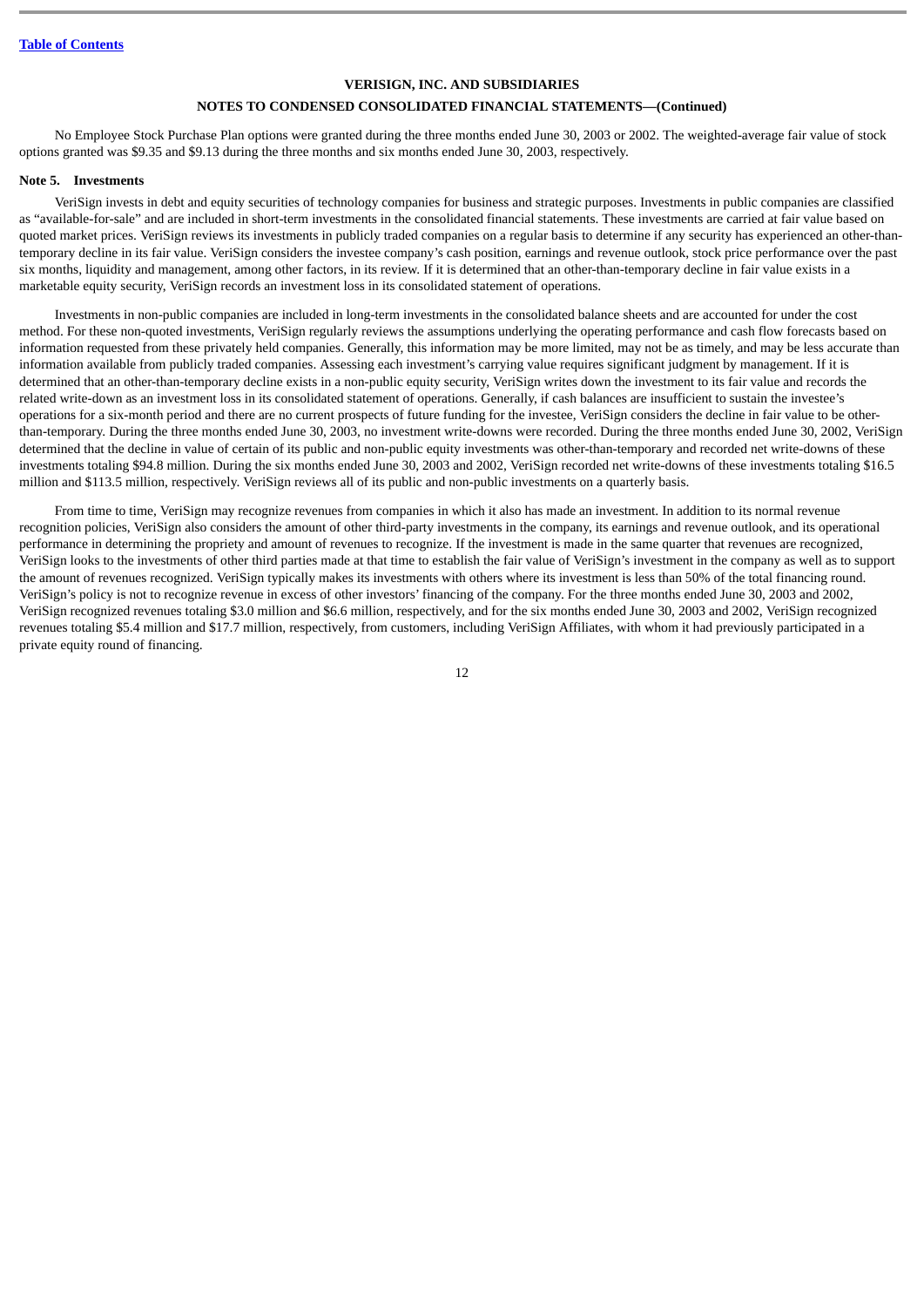## **NOTES TO CONDENSED CONSOLIDATED FINANCIAL STATEMENTS—(Continued)**

## **Note 6. Reciprocal Transactions**

VeriSign did not enter into any reciprocal transactions during the quarter ended June 30, 2003. There were approximately \$0.9 million of revenues related to prior period reciprocal transactions recognized during the quarter ended June 30, 2003. Revenues recognized under reciprocal arrangements were approximately \$1.7 million during the quarter ended June 30, 2002. Reciprocal transactions during the six months ended June 30, 2003, all of which related to prior periods, accounted for approximately \$2.2 million of revenues. Revenues recognized under reciprocal arrangements were approximately \$11.2 million during the six months ended June 30, 2002.

## **Note 7. Restricted Cash**

At June 30, 2003, we have pledged \$18.4 million classified as restricted cash as collateral for standby letters of credit that guarantee certain of our contractual obligations, primarily relating to our real estate lease agreements.

## **Note 8. Comprehensive Loss**

Comprehensive loss consists of net loss plus unrealized gains and losses on marketable securities classified as available-for-sale and foreign currency translation adjustments.

|                                                             |             | <b>Three Months Ended</b><br><b>June 30,</b> | <b>Six Months Ended</b><br><b>June 30,</b> |               |  |
|-------------------------------------------------------------|-------------|----------------------------------------------|--------------------------------------------|---------------|--|
|                                                             | 2003        | 2002                                         |                                            | 2002          |  |
|                                                             |             | (In thousands)                               |                                            |               |  |
| Net loss                                                    | \$(142,850) | \$(4,802,535)                                | \$(196,286)                                | \$(4,842,245) |  |
| Change in unrealized gain (loss) on investments, net of tax | 835         | 2.063                                        | 1.249                                      | (480)         |  |
| <b>Translation adjustments</b>                              | (945)       | (482)                                        | (2,559)                                    | 207           |  |
|                                                             |             |                                              |                                            |               |  |
| Comprehensive loss                                          | \$(142,960) | \$(4,800,954)                                | \$(197,596)                                | \$(4,842,518) |  |
|                                                             |             |                                              |                                            |               |  |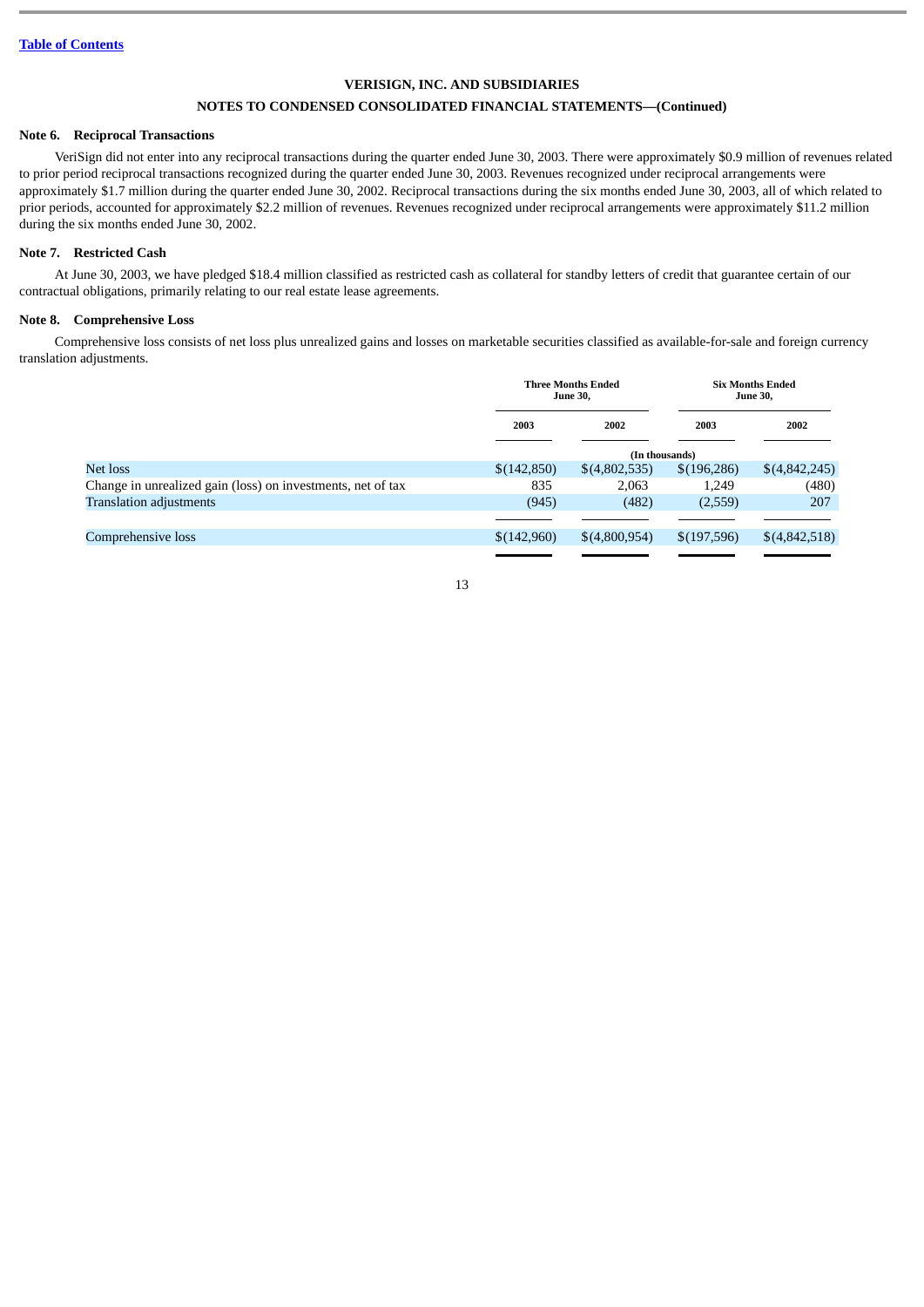## **NOTES TO CONDENSED CONSOLIDATED FINANCIAL STATEMENTS—(Continued)**

### **Note 9. Calculation of Net Loss Per Share**

Basic net loss per share is computed by dividing net loss (numerator) by the weighted-average number of shares of common stock outstanding (denominator) during the period. Diluted net loss per share gives effect to stock options considered to be potential common shares, if dilutive, computed using the treasury stock method.

The following table represents the computation of basic and diluted net loss per share:

|                                                              |             | <b>Three Months Ended</b><br><b>June 30,</b> | <b>Six Months Ended</b><br><b>June 30,</b> |               |  |
|--------------------------------------------------------------|-------------|----------------------------------------------|--------------------------------------------|---------------|--|
|                                                              | 2003        | 2002                                         | 2003                                       | 2002          |  |
|                                                              |             |                                              | (In thousands, except per share data)      |               |  |
| Basic and diluted net loss per share:                        |             |                                              |                                            |               |  |
| Net loss                                                     | \$(142,850) | \$(4,802,535)                                | \$(196, 286)                               | \$(4,842,245) |  |
|                                                              |             |                                              |                                            |               |  |
| Determination of basic and diluted shares:                   |             |                                              |                                            |               |  |
| Weighted-average common shares outstanding                   | 238,898     | 236,435                                      | 238.555                                    | 235.940       |  |
| Potential common shares—dilutive stock options               |             |                                              |                                            |               |  |
|                                                              |             |                                              |                                            |               |  |
| Basic and diluted weighted-average common shares outstanding | 238,898     | 236,435                                      | 238,555                                    | 235,940       |  |
|                                                              |             |                                              |                                            |               |  |
| Basic and diluted net loss per share                         | (0.60)      | \$<br>(20.31)                                | (0.82)<br>S.                               | \$<br>(20.52) |  |
|                                                              |             |                                              |                                            |               |  |

For the three months ended June 30, 2003 and 2002, VeriSign excluded 2,797,947 and 2,945,251 weighted-average common share equivalents, respectively, with a weighted-average exercise price of \$8.31 and \$8.07, respectively, because their effect would have been anti-dilutive. For the six months ended June 30, 2003 and 2002, VeriSign excluded 1,881,706 and 4,345,599 weighted-average common share equivalents, respectively, with a weighted-average exercise price of \$7.94 and \$7.90, respectively, because their effect would have been anti-dilutive. Weighted-average common share equivalents do not include stock options with an exercise price that exceeded the average fair market value of VeriSign's common stock for the period.

## **Note 10. Commitments and Contingencies**

## *Legal proceedings*

VeriSign is engaged in complaints, lawsuits and investigations arising in the ordinary course of business. VeriSign believes that it has adequate legal defenses and that the ultimate outcome of these actions will not have a material effect on VeriSign's consolidated financial position and results of operations.

## **Note 11. Segment Information**

## *Description of segments*

VeriSign is currently organized into three service-based lines of business: the Internet Services Group, the Telecommunication Services Group, and Network Solutions. The Internet Services Group consists of two business units: Security Services and Registry Services. The Security Services business unit provides products and services to organizations who want to establish and deliver secure Internet-based services for their customers including: managed security and network services, Web trust services and payment services. The Registry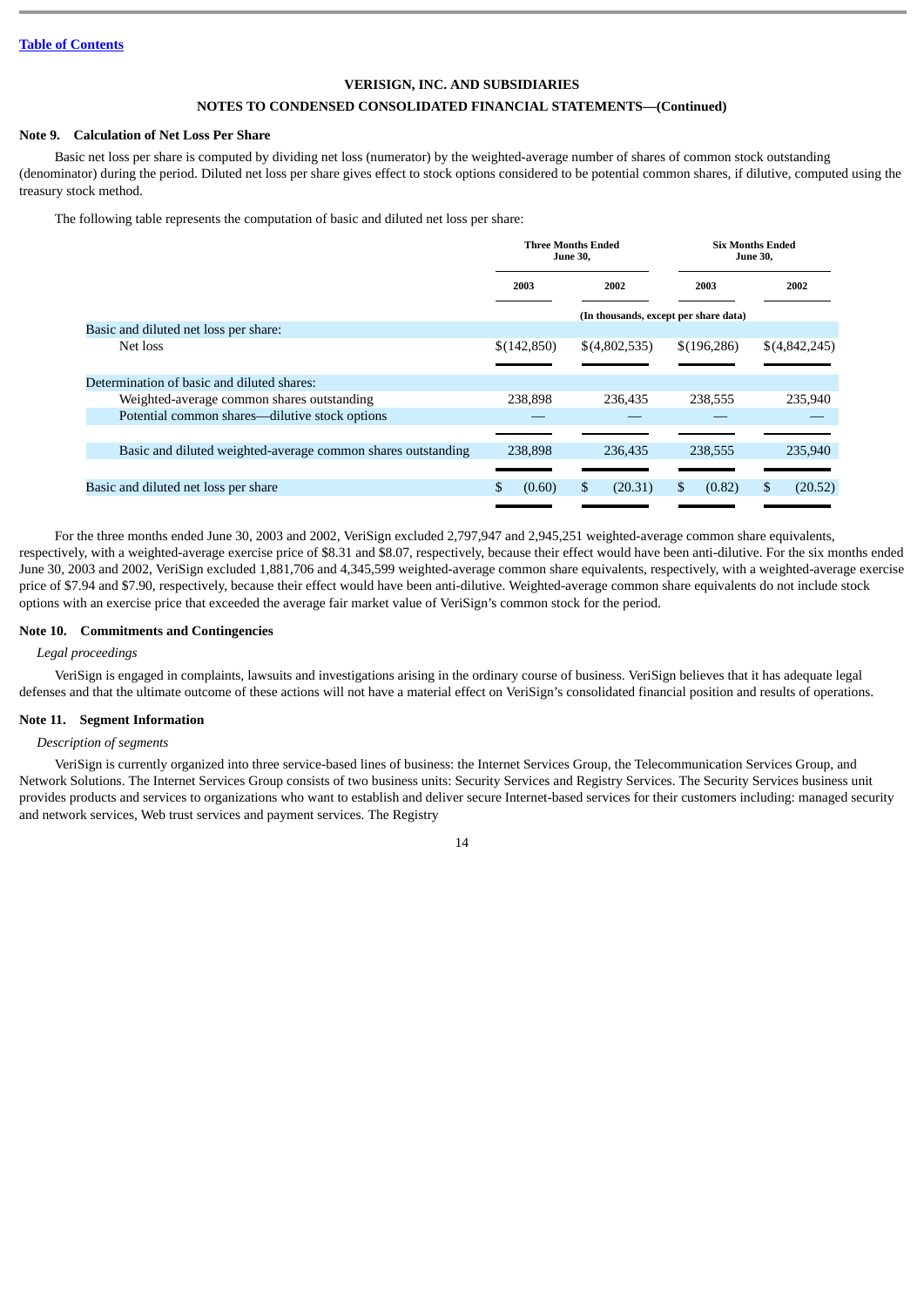## **NOTES TO CONDENSED CONSOLIDATED FINANCIAL STATEMENTS—(Continued)**

Services business unit acts as the exclusive registry of domain names in the *.com* and *.net* generic top-level domains ("gTLDs") and certain country code top-level domains ("ccTLDs"). The Telecommunication Services Group provides specialized services to telecommunications carriers such as calling card validation, advanced intelligent network services, local number portability, wireless services, toll-free number database access, caller identification and advanced billing and customer care services to wireless carriers. Through its wholly owned subsidiary, Network Solutions, VeriSign provides digital identity through domain name registration services, and value-added services, such as e-mail, Web site creation tools, Web site hosting and other e-commerce enabling offerings.

The segments were determined based primarily on how the chief operating decision maker ("CODM") views and evaluates VeriSign's operations. VeriSign's Chief Executive Officer has been identified as the CODM as defined by SFAS No. 131, "*Disclosures About Segments of an Enterprise and Related Information.*" Other factors, including customer base, homogeneity of products, technology and delivery channels, were also considered in determining the reportable segments. The performance of each segment is measured based on several metrics, including gross margin.

The following table reflects the results of VeriSign's reportable segments. The "Other" segment consists primarily of unallocated corporate expenses. These results are used, in part, by the CODM and by management, in evaluating the performance of, and in allocating resources to, each of the segments. Internal revenues and segment gross margin include transactions between segments that are intended to reflect an arm's length transfer at the best price available for comparable external transactions.

|                                   | Internet<br><b>Services</b><br>Group |              | Telecommunication<br><b>Services</b><br>Group | Network<br><b>Solutions</b> | Other     | <b>Total</b><br><b>Segments</b> |
|-----------------------------------|--------------------------------------|--------------|-----------------------------------------------|-----------------------------|-----------|---------------------------------|
|                                   |                                      |              |                                               | (In thousands)              |           |                                 |
| Three months ended June 30, 2003: |                                      |              |                                               |                             |           |                                 |
| Total revenues                    | \$118,354                            | \$           | 101,048                                       | \$59,181                    | \$.       | \$278,583                       |
| Internal revenues                 | (13,284)                             |              |                                               |                             |           | (13, 284)                       |
|                                   |                                      |              |                                               |                             |           |                                 |
| External revenues                 | \$105,070                            | \$           | 101,048                                       | \$59,181                    | S.        | \$265,299                       |
|                                   |                                      |              |                                               |                             |           |                                 |
| Total cost of revenues            | \$30,069                             | $\mathbb{S}$ | 57,397                                        | \$32,986                    | \$8,421   | \$128,873                       |
| Internal cost of revenues         |                                      |              |                                               | (13, 284)                   |           | (13, 284)                       |
|                                   |                                      |              |                                               |                             |           |                                 |
| External cost of revenues         | \$30,069                             | $\mathbb{S}$ | 57,397                                        | \$19,702                    | \$8,421   | \$115,589                       |
|                                   |                                      |              |                                               |                             |           |                                 |
| Gross margin after eliminations   | \$75,001                             | $\mathbb{S}$ | 43,651                                        | \$ 39,479                   | \$(8,421) | \$149,710                       |
|                                   |                                      |              |                                               |                             |           |                                 |
|                                   |                                      |              |                                               |                             |           |                                 |

|                                   | <b>Services</b><br>Group |              | <b>Services</b><br>Group | <b>Network</b><br><b>Solutions</b> | Other                          | <b>Total</b><br><b>Segments</b> |
|-----------------------------------|--------------------------|--------------|--------------------------|------------------------------------|--------------------------------|---------------------------------|
|                                   |                          |              |                          | (In thousands)                     |                                |                                 |
| Three months ended June 30, 2002: |                          |              |                          |                                    |                                |                                 |
| Total revenues                    | \$160,838                | \$           | 101,513                  | \$78,865                           | \$                             | \$341,216                       |
| Internal revenues                 | (23, 807)                |              |                          |                                    |                                | (23, 807)                       |
|                                   |                          |              |                          |                                    |                                |                                 |
| External revenues                 | \$137,031                | \$           | 101,513                  | \$78,865                           | \$<br>$\overline{\phantom{a}}$ | \$317,409                       |
|                                   |                          |              |                          |                                    |                                |                                 |
| Total cost of revenues            | \$69,256                 | $\mathbb{S}$ | 55,029                   | \$44,231                           | \$7,840                        | \$176,356                       |
| Internal cost of revenues         |                          |              |                          | (23, 807)                          |                                | (23, 807)                       |
|                                   |                          |              |                          |                                    |                                |                                 |
| External cost of revenues         | \$69,256                 | $\mathbb{S}$ | 55,029                   | \$20,424                           | \$7,840                        | \$152,549                       |
|                                   |                          |              |                          |                                    |                                |                                 |
| Gross margin after eliminations   | \$67,775                 | $\mathbb{S}$ | 46,484                   | \$58,441                           | \$(7,840)                      | \$164,860                       |
|                                   |                          |              |                          |                                    |                                |                                 |

15

**Internet**

**Telecommunication**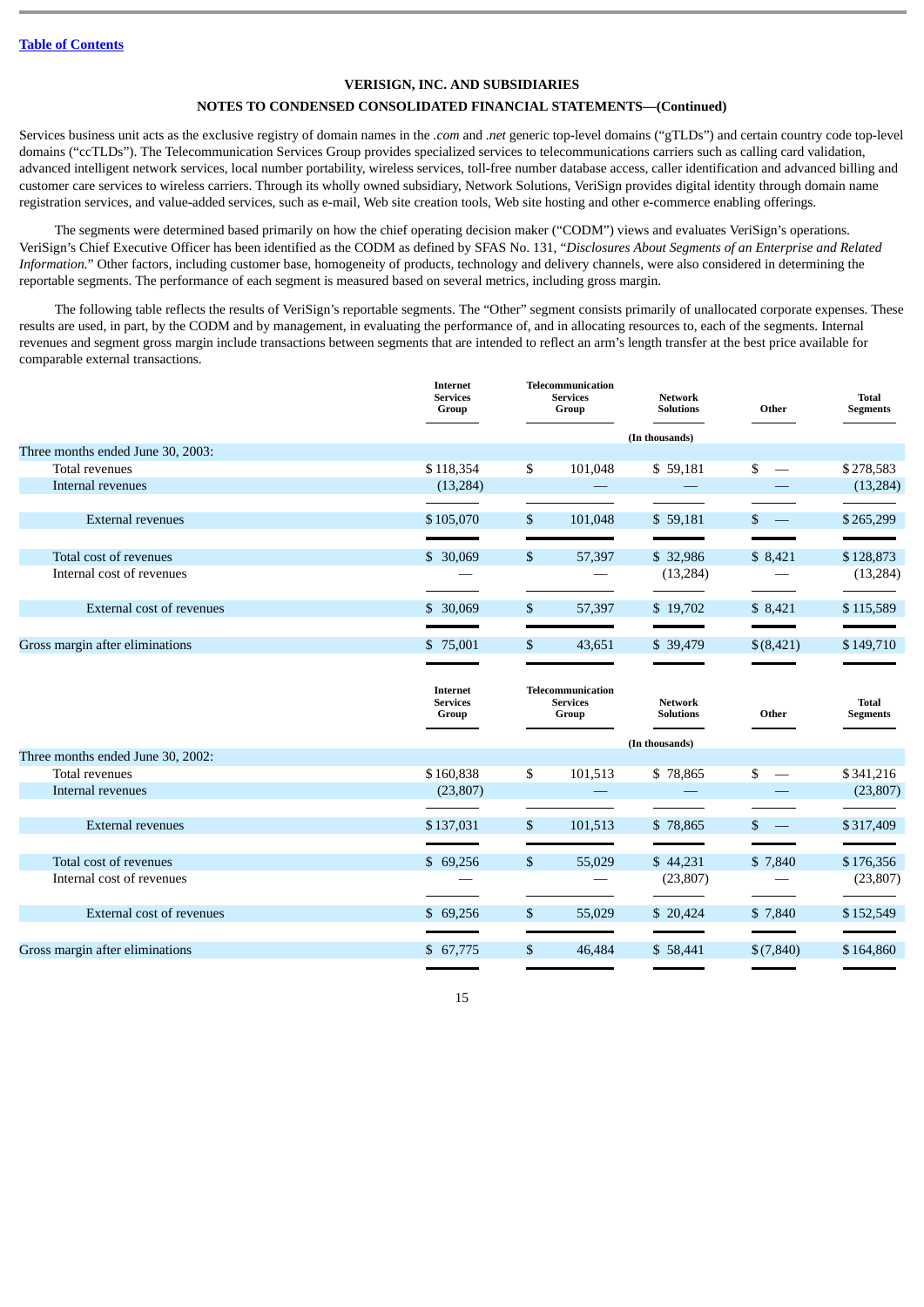## **VERISIGN, INC. AND SUBSIDIARIES NOTES TO CONDENSED CONSOLIDATED FINANCIAL STATEMENTS—(Continued)**

|                                 | Internet<br><b>Services</b><br>Group |              | Telecommunication<br><b>Services</b><br>Group | <b>Network</b><br><b>Solutions</b> | Other       | <b>Total</b><br><b>Segments</b> |
|---------------------------------|--------------------------------------|--------------|-----------------------------------------------|------------------------------------|-------------|---------------------------------|
|                                 |                                      |              |                                               | (In thousands)                     |             |                                 |
| Six months ended June 30, 2003: |                                      |              |                                               |                                    |             |                                 |
| <b>Total revenues</b>           | \$236,149                            | \$           | 201,650                                       | \$125,311                          | \$          | \$563,110                       |
| Internal revenues               | (28,053)                             |              |                                               |                                    |             | (28,053)                        |
| <b>External revenues</b>        | \$208,096                            | \$           | 201,650                                       | \$125,311                          | \$          | \$535,057                       |
|                                 |                                      |              |                                               |                                    |             |                                 |
| Total cost of revenues          | \$61,007                             | \$           | 114,364                                       | \$67,724                           | \$16,376    | \$259,471                       |
| Internal cost of revenues       |                                      |              |                                               | (28,053)                           |             | (28,053)                        |
| External cost of revenues       | \$61,007                             | \$           | 114,364                                       | \$ 39,671                          | \$16,376    | \$231,418                       |
| Gross margin after eliminations | \$147,089                            | \$           | 87,286                                        | \$85,640                           | \$(16, 376) | \$303,639                       |
|                                 |                                      |              |                                               |                                    |             |                                 |
|                                 | Internet<br><b>Services</b><br>Group |              | Telecommunication<br><b>Services</b><br>Group | <b>Network</b><br><b>Solutions</b> | Other       | <b>Total</b><br><b>Segments</b> |
|                                 |                                      |              |                                               | (In thousands)                     |             |                                 |
| Six months ended June 30, 2002: |                                      |              |                                               |                                    |             |                                 |
| Total revenues                  | \$343,112                            | \$           | 184,896                                       | \$167,676                          | \$          | \$695,684                       |
| Internal revenues               | (50, 459)                            |              |                                               |                                    |             | (50, 459)                       |
| <b>External revenues</b>        | \$292,653                            | \$           | 184,896                                       | \$167,676                          | S           | \$645,225                       |
| Total cost of revenues          | \$148,079                            | $\mathbb{S}$ | 100,101                                       | \$95,648                           | \$14,147    | \$357,975                       |
| Internal cost of revenues       |                                      |              |                                               | (50, 459)                          |             | (50, 459)                       |
| External cost of revenues       | \$148,079                            | $\mathbb{S}$ | 100,101                                       | \$45,189                           | \$14,147    | \$307,516                       |
| Gross margin after eliminations | \$144,574                            | \$           | 84,795                                        | \$122,487                          | \$(14, 147) | \$337,709                       |
|                                 |                                      |              |                                               |                                    |             |                                 |

Assets are not tracked by segment and the CODM does not evaluate segment performance based on asset utilization.

*Reconciliation to VeriSign, as reported*

|                                  |             | <b>Three Months Ended</b><br><b>June 30,</b> | <b>Six Months Ended</b><br><b>June 30.</b> |               |  |
|----------------------------------|-------------|----------------------------------------------|--------------------------------------------|---------------|--|
|                                  | 2003        | 2002                                         |                                            | 2002          |  |
|                                  |             | (In thousands)                               |                                            |               |  |
| Revenues:                        |             |                                              |                                            |               |  |
| Total segments                   | \$278,583   | \$<br>341,216                                | \$563,110                                  | \$<br>695,684 |  |
| Elimination of internal revenues | (13, 284)   | (23, 807)                                    | (28,053)                                   | (50, 459)     |  |
|                                  |             |                                              |                                            |               |  |
| Revenues, as reported            | \$265,299   | 317,409<br>S.                                | \$535,057                                  | 645,225       |  |
|                                  |             |                                              |                                            |               |  |
| Net loss:                        |             |                                              |                                            |               |  |
| Segment gross margin             | \$149,710   | \$<br>164,860                                | \$303,639                                  | 337,709<br>\$ |  |
| <b>Operating expenses</b>        | 294,065     | 4,876,560                                    | 482,684                                    | 5,076,784     |  |
|                                  |             |                                              |                                            |               |  |
| <b>Operating loss</b>            | (144, 355)  | (4,711,700)                                  | (179, 045)                                 | (4,739,075)   |  |
| Other income (expense), net      | 2,316       | (90, 835)                                    | (11,578)                                   | (103, 170)    |  |
| Income tax expense               | (811)       |                                              | (5,663)                                    |               |  |
|                                  |             |                                              |                                            |               |  |
| Net loss, as reported            | \$(142,850) | \$(4,802,535)                                | \$(196, 286)                               | \$(4,842,245) |  |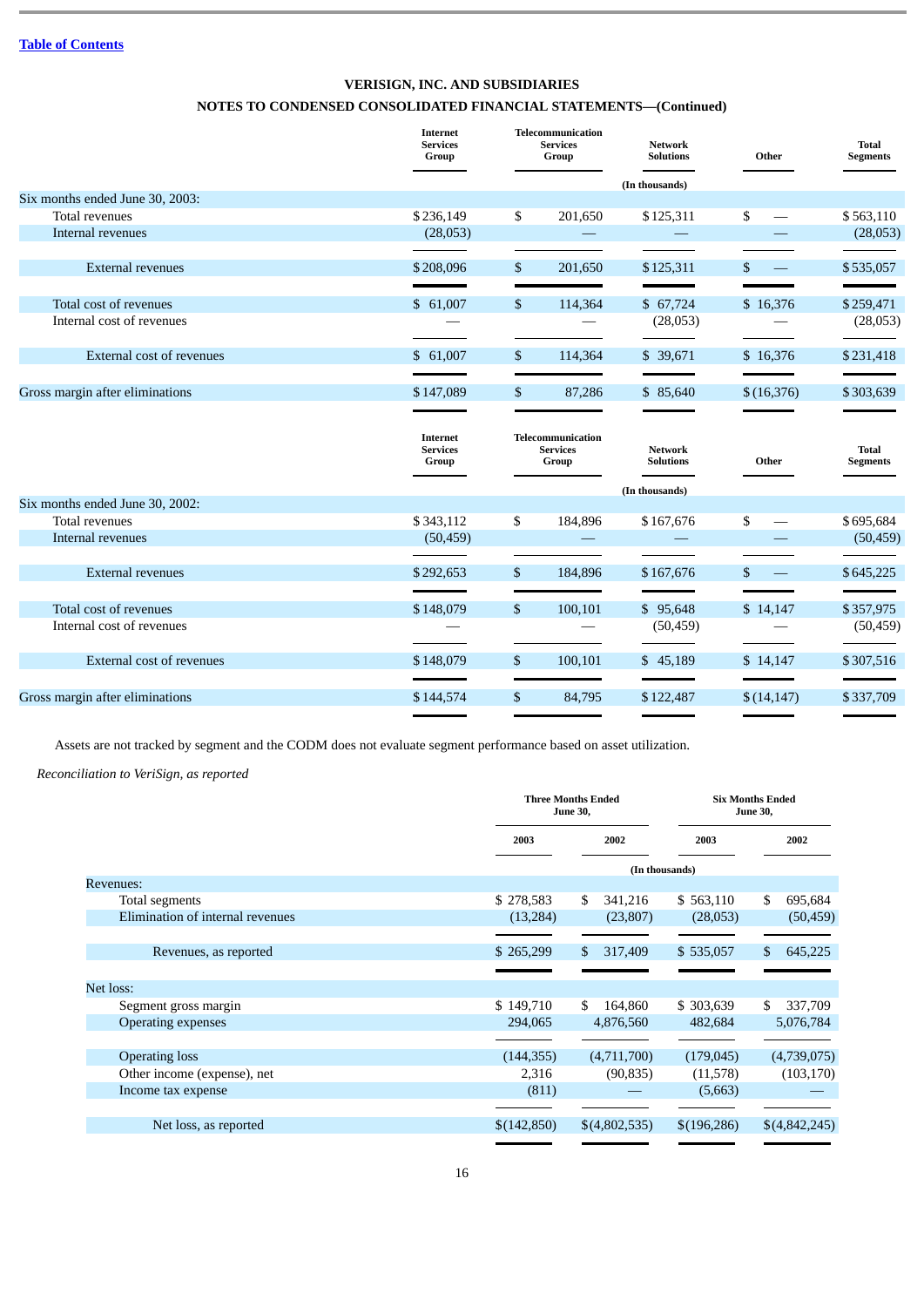## **VERISIGN, INC. AND SUBSIDIARIES NOTES TO CONDENSED CONSOLIDATED FINANCIAL STATEMENTS—(Continued)**

*Geographic information* **Three Months Ended June 30,** Î, **Six Months Ended June 30, 2003** Î, **2002** Î, **2003** Î, **2002 (In thousands) Revenues: Revenues:** *Proposition in the contract of the contract of the contract of the contract of the contract of the contract of the contract of the contract of the contract of the contract of the contract of the c* United States \$ 241,738 \$ 292,082 \$ 488,127 \$ 590,342 All other countries 23,561 25,327 46,930 54,883 Total \$ 265,299 \$ 317,409 \$ 535,057 \$ 645,225

VeriSign operates in the United States, Europe, South Africa, Asia and Canada. In general, revenues are attributed to the country in which the contract originated. However, revenues from all digital certificates issued from the Mountain View, California facility and domain names issued from the Herndon, Virginia facility are attributed to the United States because it is impracticable to determine the country of origin.

|                      | <b>June 30,</b><br>2003 |                | December 31,<br>2002 |  |
|----------------------|-------------------------|----------------|----------------------|--|
|                      |                         | (In thousands) |                      |  |
| Long-lived assets:   |                         |                |                      |  |
| <b>United States</b> | 1,478,560<br>\$         | \$             | 1,725,876            |  |
| All other countries  | 64,531                  |                | 79,574               |  |
|                      |                         |                |                      |  |
| <b>Total</b>         | \$1,543,091             | \$             | 1,805,450            |  |
|                      |                         |                |                      |  |

Long-lived assets consist primarily of goodwill and other intangible assets, property and equipment, long-term investments, restricted cash and other longterm assets.

## **Note 12. Income Taxes**

For the quarter and six months ended June 30, 2003, VeriSign recorded tax expense of \$0.8 million and \$5.7 million, respectively. For the quarter ended June 30, 2003, tax expense was comprised of a benefit of \$0.4 million for foreign income and withholding taxes and an expense of \$1.2 million for U.S. federal and state taxes. For the six months ended June 30, 2003, tax expense was comprised of \$4.1 million of foreign income and withholding taxes and \$1.5 million of U.S. federal and state taxes.

VeriSign's accounting for deferred taxes under SFAS No. 109, *"Accounting for Income Taxes,"* involves the evaluation of a number of factors concerning the realizability of its deferred tax assets. In concluding that a valuation allowance is required to be applied to certain deferred tax assets, management considered such factors as VeriSign's history of operating losses, its uncertainty as to the projected long-term operating results, and the nature of its deferred tax assets. Although VeriSign's operating plans assume taxable and operating income in future periods, management's evaluation of all of the available evidence in assessing the realizability of the deferred tax assets indicated that such plans were not considered sufficient to overcome the available negative evidence. The possible future reversal of the valuation allowance will result in future income statement benefit to the extent the valuation allowance was applied to deferred tax assets generated through ongoing operations. To the extent the valuation allowance relates to deferred tax assets generated through stock compensation deductions, the possible future reversal of such valuation allowance will result in a credit to additional paid-in capital and will not result in future income statement benefit.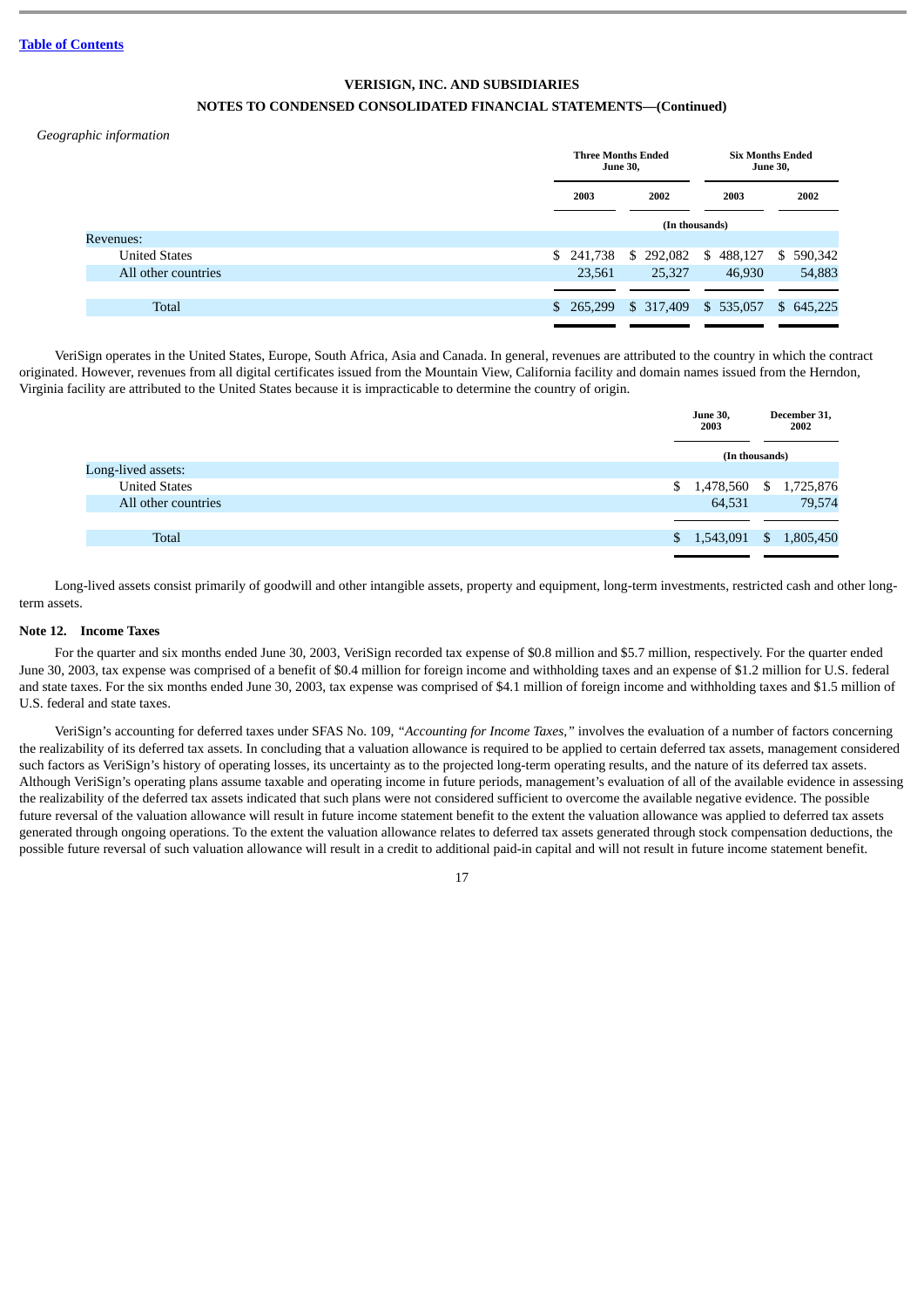## **NOTES TO CONDENSED CONSOLIDATED FINANCIAL STATEMENTS—(Continued)**

#### **Note 13. Recent Accounting Pronouncements**

In November 2002, the Emerging Issues Task Force ("EITF") reached a consensus on Issue No. 00-21, "*Revenue Arrangements with Multiple Deliverables*." Issue No. 00-21 provides guidance on how to account for arrangements that involve the delivery or performance of multiple products, services and/or rights to use assets. The provisions of Issue No. 00-21 will apply to revenue arrangements entered into in fiscal periods beginning after June 15, 2003. VeriSign does not believe that the adoption of Issue No. 00-21 will have a material effect on its consolidated financial position, results of operations or cash flows.

In January 2003, the FASB issued Interpretation No. 46, *"Consolidation of Variable Interest Entities, an interpretation of Accounting Research Bulletin ("ARB") No. 51."* This Interpretation requires companies to include in their consolidated financial statements the assets, liabilities and results of activities of variable interest entities if the company holds a majority of the variable interests. The consolidation requirements of this Interpretation are effective for variable interest entities created after January 31, 2003 or for entities in which an interest is acquired after January 31, 2003. The consolidation requirements of this Interpretation are effective June 15, 2003 for all variable entities acquired before February 1, 2003. This Interpretation also requires companies that expect to consolidate a variable interest entity they acquired before February 1, 2003 to disclose the entity's nature, size, activities, and the company's maximum exposure to loss in financial statements issued after January 31, 2003. VeriSign has determined that FASB Interpretation No. 46 will not have a material effect on its consolidated financial position, results of operations or cash flows.

In May 2003, the FASB issued SFAS No. 150, "*Accounting for Certain Financial Instruments with Characteristics of Both Liabilities and Equity."* SFAS No. 150 requires issuers to classify as liabilities (or assets in some circumstance) three classes of freestanding financial instruments that embody obligations for the issuer. Generally, the Statement is effective for financial instruments entered into or modified after May 31, 2003 and is otherwise effective at the beginning of the first interim period beginning after June 15, 2003. VeriSign adopted the provisions of SFAS No. 150 on July 1, 2003. VeriSign did not enter into any financial instruments within the scope of SFAS No. 150 during June 2003. VeriSign has determined that the adoption of SFAS No. 150 is not expected to have a material effect on its consolidated financial position, results of operations or cash flows.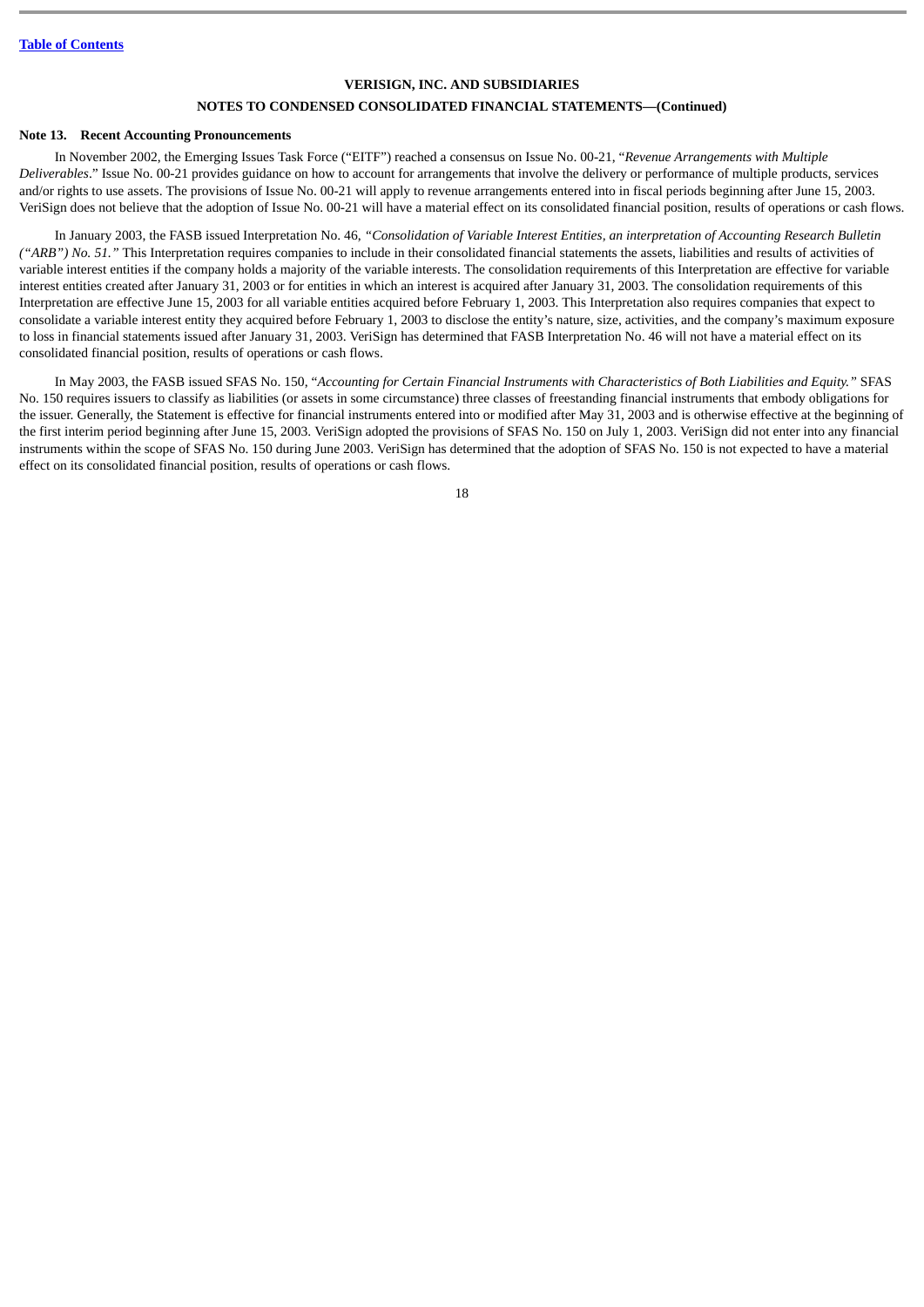## <span id="page-18-0"></span>**ITEM 2. MANAGEMENT'S DISCUSSION AND ANALYSIS OF FINANCIAL CONDITION AND RESULTS OF OPERATIONS**

## **Forward-Looking Statements**

*You should read the following discussion in conjunction with the interim unaudited condensed consolidated financial statements and related notes.*

*Except for historical information, this Report contains forward-looking statements within the meaning of Section 27A of the Securities Act of 1933 and Section 21E of the Securities Exchange Act of 1934. These forward-looking statements involve risks and uncertainties, including, among other things, statements regarding our anticipated costs and expenses and revenue mix. Forward-looking statements include, among others, those statements including the words "expects," "anticipates," "intends," "believes" and similar language. Our actual results may differ significantly from those projected in the forward-looking statements. Factors that might cause or contribute to such differences include, but are not limited to, those discussed in the section "Factors That May Affect Future Results of Operations." You should carefully review the risks described in other documents we file from time to time with the Securities and Exchange Commission, including the Quarterly Reports on Form 10-Q or Current Reports on Form 8-K that we file in 2003 and our Annual Report on Form 10-K for the period ended December 31, 2002, which was filed on March 31, 2003. You are cautioned not to place undue reliance on the forward-looking statements, which speak only as of the date of this Quarterly Report on Form 10-Q. We undertake no obligation to publicly release any revisions to the forward-looking statements or reflect events or circumstances after the date of this document.*

#### **Overview**

VeriSign, Inc. is a leading provider of critical infrastructure services that enable Web site owners, enterprises, communications service providers, ecommerce service providers and individuals to engage in secure digital commerce and communications. Our services include three core offerings: Internet security and registry services, telecommunications services, and Web presence services. We market our products and services through our direct sales force, telesales operations, member organizations in our global affiliate network, value-added resellers, service providers, and our Web sites.

We are organized into three service-based lines of business: the Internet Services Group, the Telecommunication Services Group, and Network Solutions.

The Internet Services Group consists of two business units: Security Services and Registry Services. Our Security Services business unit provides products and services to organizations who want to establish and deliver secure Internet-based services for their customers including: managed security and network services, Web trust services and payment services. Our Registry Services business unit acts as the exclusive registry of domain names in the *.com* and *.net* generic top-level domains ("gTLDs") and certain country code top-level domains ("ccTLDs").

The Telecommunication Services Group provides specialized services to telecommunications carriers. Service offerings include the Signaling System 7, or SS7, network, as either part of the connectivity, switching and transport function of the SS7 network or as intelligent network services delivered over the SS7 network. SS7 is an industry-standard system of protocols and procedures that is used to control telephone communications and provide routing information in association with vertical calling features, such as calling card validation, advanced intelligent network services, local number portability, wireless services, tollfree number database access and caller identification. The Telecommunication Services Group also offers advanced billing and customer care services to wireless carriers.

Through our Network Solutions subsidiary, we provide digital identity through domain name registration services, and value-added services, such as email, Web site creation tools, Web site hosting and other e-commerce enabling offerings. We register second-level domain names in the *.com, .net, .org, .biz* and *.info*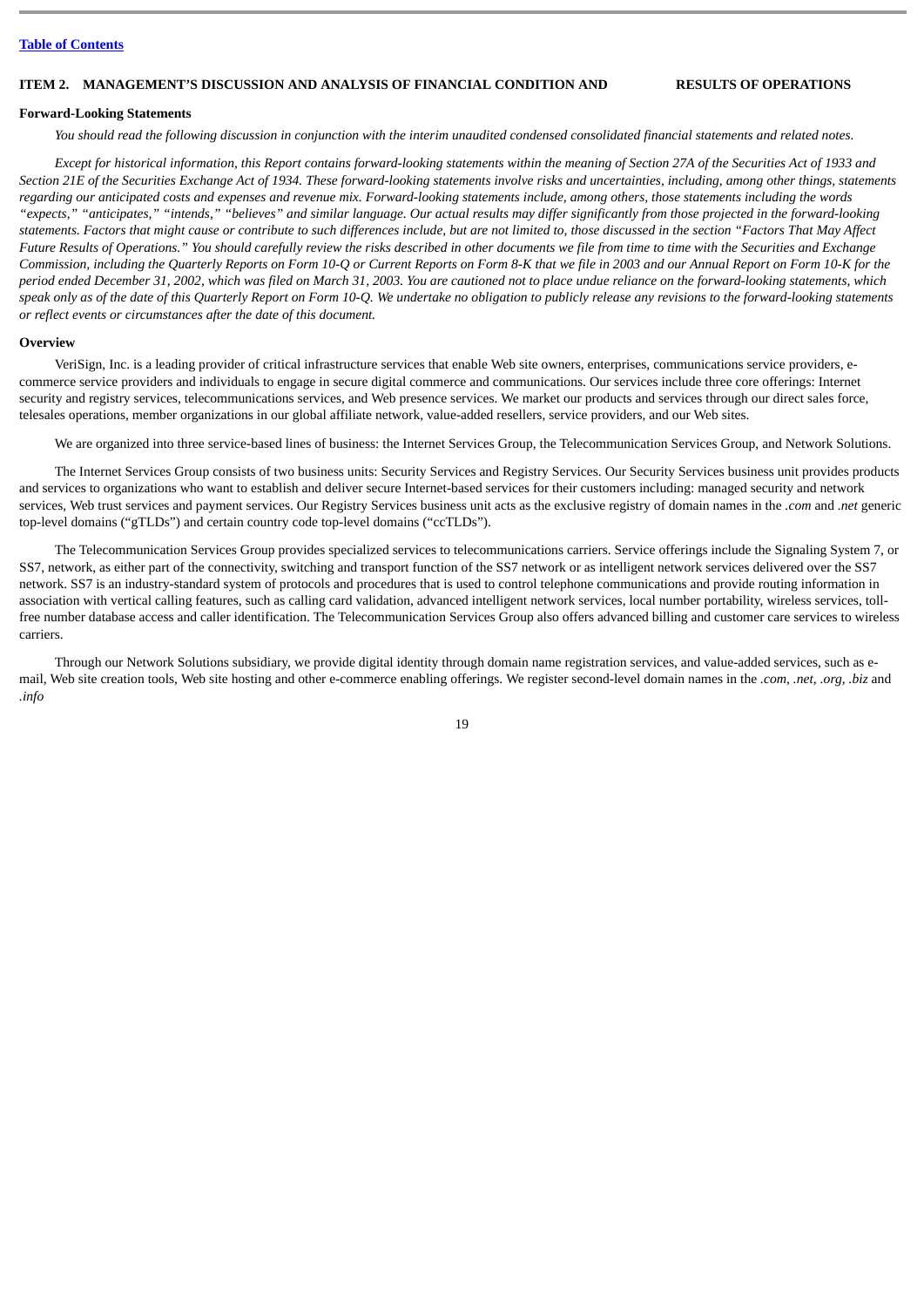gTLDs, as well as selected ccTLDs, such as *.uk* and .*tv,* around the world, enabling individuals, companies and organizations to establish a unique identity on the Internet. Our customers apply to register second-level domain names either directly through our Web sites or indirectly through our channel partner wholesalers, Internet service providers, telecommunications companies and others. We accept registrations and re-registrations in annual or multi-year increments for periods up to ten years.

## *Critical Accounting Policies and Significant Management Estimates*

The discussion and analysis of our financial condition and results of operations are based upon our consolidated financial statements, which have been prepared in accordance with accounting principles generally accepted in the United States of America. The preparation of these financial statements requires management to make estimates and judgments that affect the reported amounts of assets, liabilities, revenues and expenses, and related disclosures of contingent assets and liabilities. On an ongoing basis, management evaluates its estimates, including those related to revenue recognition, allowance for doubtful accounts, investments and long-lived assets. Management bases its estimates on historical experience and on various other assumptions that are believed to be reasonable under the circumstances, the results of which form the basis for making judgments about the carrying values of assets and liabilities that are not readily available from other sources. Actual results may differ from these estimates under different assumptions or conditions.

We believe the following critical accounting policies affect our more significant judgments and estimates used in preparing our consolidated financial statements.

#### *Revenue Recognition*

We derive revenues from three primary categories of services: (i) Internet services, which include managed security and network services, Web trust services and payment services, and registry services; (ii) telecommunications services, which include connectivity, intelligent networks, wireless and clearinghouse services; and (iii) domain name registration services. The revenue recognition policy for each of these categories is as follows:

#### *Internet Services*

Revenues from the sale or renewal of digital certificates are deferred and recognized ratably over the life of the digital certificate, generally 12 months. Revenues from the sale of managed PKI services are deferred and recognized ratably over the term of the license, generally 12 to 36 months. PCS is bundled with managed PKI services licenses and recognized over the license term.

Revenues from the licensing of digital certificate technology and business process technology are derived from arrangements involving multiple elements including post-contract customer support, or PCS, training and other services. These licenses, which do not provide for right of return, are primarily perpetual licenses for which revenues are recognized up-front once all criteria for revenue recognition have been met.

We recognize revenues from issuances of digital certificates and business process licensing to VeriSign Affiliates in accordance with SOP 97-2, *"Software Revenue Recognition,"* as amended by SOP 98-9, and generally recognize revenues when all of the following criteria are met: (1) persuasive evidence of an arrangement exists, (2) delivery has occurred, (3) the fee is fixed or determinable and (4) collectibility is probable. We define each of these four criteria as follows:

*Persuasive evidence of an arrangement exists.* It is our customary practice to have a written contract, which is signed by both the customer and us, or a purchase order from those customers who have previously negotiated a standard license arrangement with us.

*Delivery has occurred.* Our software may be either physically or electronically delivered to the customer. Electronic delivery is deemed to have occurred upon download by the customer from an FTP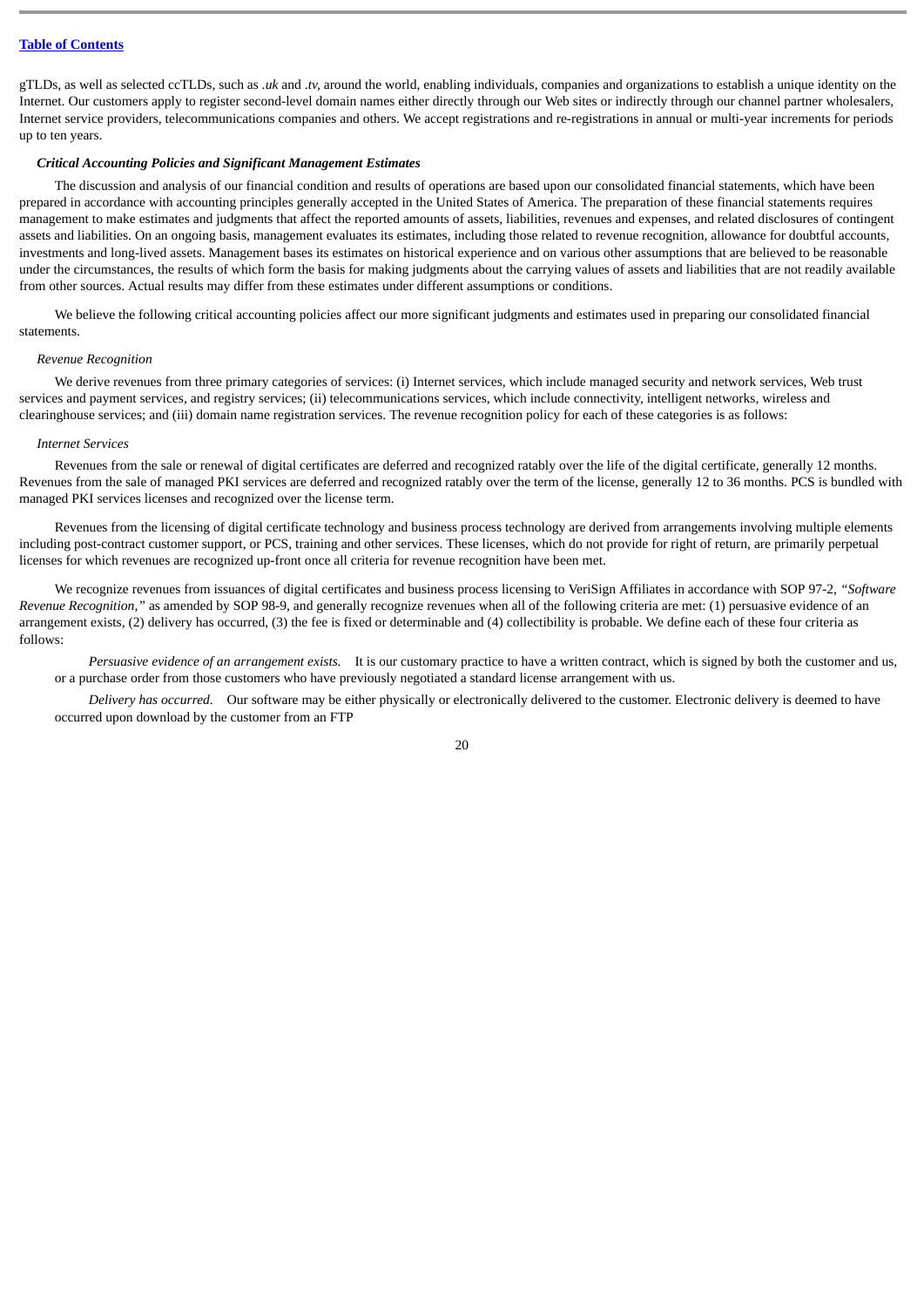server. If an arrangement includes undelivered products or services that are essential to the functionality of the delivered product, delivery is not considered to have occurred until these products or services are delivered.

*The fee is fixed or determinable.* It is our policy to not provide customers the right to a refund of any portion of its license fees paid. We may agree to payment terms with a foreign customer based on local customs. Generally, at least 80% of the arrangement fees are due within one year or less. Arrangements with payment terms extending beyond these customary payment terms are considered not to be fixed or determinable, and revenues from such arrangements are recognized as payments become due and payable.

*Collectibility is probable.* Collectibility is assessed on a customer-by-customer basis. We typically sell to customers for whom there is a history of successful collection. New customers are subjected to a credit review process that evaluates the customer's financial position and ultimately their ability to pay. If we determine from the outset of an arrangement that collectibility is not probable based upon our credit review process, revenues are recognized as cash is collected.

We allocate revenues on software arrangements involving multiple elements to each element based on the relative fair value of each element. Our determination of fair value of each element in multiple element arrangements is based on vendor-specific objective evidence of fair value, or VSOE. We limit our assessment of VSOE for each element to the price charged when the same element is sold separately. We have analyzed all of the elements included in our multiple-element arrangements and determined that we have sufficient VSOE to allocate revenues to PCS, professional services and training components of our perpetual license arrangements. We sell our professional services and training separately, and have established VSOE on this basis. VSOE for PCS is determined based upon the customer's annual renewal rates for these elements. Accordingly, assuming all other revenue recognition criteria are met, revenues from perpetual licenses are recognized upon delivery using the residual method in accordance with SOP 98-9.

Our consulting services generally are not essential to the functionality of the software. Our software products are fully functional upon delivery and do not require any significant modification or alteration. Customers purchase these consulting services to facilitate the adoption of our technology and dedicate personnel to participate in the services being performed, but they may also decide to use their own resources or appoint other consulting service organizations to provide these services. Software products are billed separately and independently from consulting services, which are generally billed on a time-and-materials or milestone-achieved basis.

Revenues from consulting services are recognized using either the percentage-of-completion method or on a time-and-materials basis as work is performed. Percentage-of-completion is based upon the ratio of hours incurred to total hours estimated to be incurred for the project. We have a history of accurately estimating project status and the hours required to complete projects. If different conditions were to prevail such that accurate estimates could not be made, then the use of the completed contract method would be required and all revenue and costs would be deferred until the project was completed. Revenues from training are recognized as training is performed.

Revenues from third-party product sales are recognized when title to the products sold passes to the customer. Our shipping terms generally dictate that the passage of title occurs upon shipment of the products to the customer.

Revenues from payment services primarily consist of a set-up fee and a monthly service fee for the transaction processing services. In accordance with SEC Staff Accounting Bulletin ("SAB") No. 101, *"Revenue Recognition in Financial Statements,"* revenues from set-up fees are deferred and recognized ratably over the period that the fees are earned. Revenues from the service fees are recognized ratably over the periods in which the services are provided. Advance customer deposits received are deferred and allocated ratably to revenue over the periods the services are provided.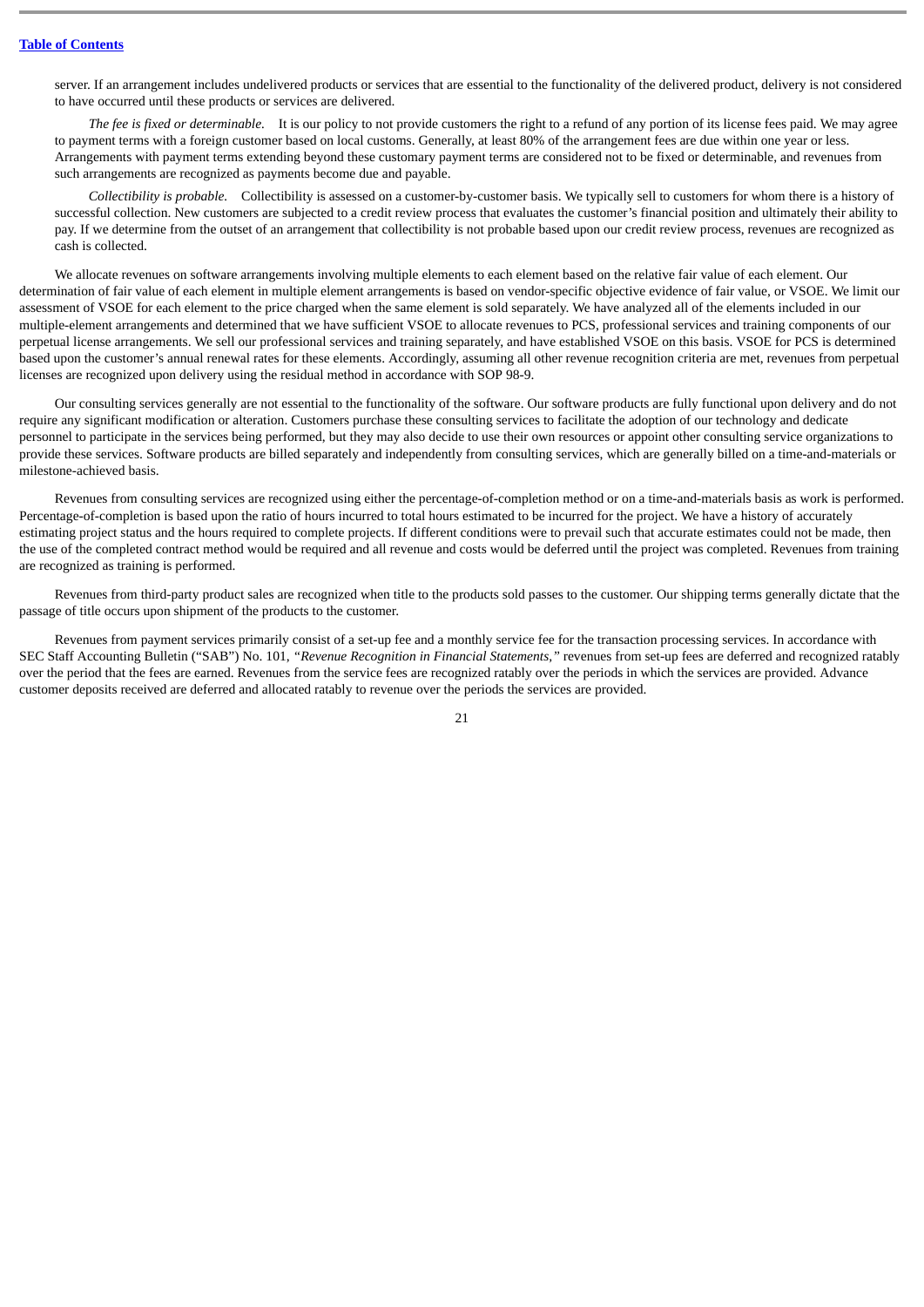Domain name registration revenues consist primarily of registration fees charged to customers and registrars for domain name registration services. Revenues from the initial registration or renewal of domain name registration services are deferred and recognized ratably over the registration term, generally one to two years and up to ten years.

#### *Telecommunications Services*

Revenues from telecommunications services are comprised of network connectivity, intelligent network services, wireless billing and customer care services and clearinghouse services. Network connectivity revenues are derived from establishing and maintaining connection to our SS7 network and trunk signaling services. Revenues from network connectivity consist primarily of monthly recurring fees, and trunk signaling service revenues are charged monthly based on the number of switches to which a customer signals. The initial connection fee and related costs are deferred and recognized over the term of the arrangement. Intelligent network services, which include calling card validation, local number portability, wireless services, toll-free database access and caller identification are derived primarily from database administration and database query services and are charged on a per-use or per-query basis. Revenues from prepaid wireless account management services and unregistered wireless roaming services are based on the revenue retained by us and recognized in the period in which such calls are processed on a per-minute or per-call basis. Revenues from wireless billing and customer care services primarily represent a monthly recurring fee for every subscriber activated by our wireless carrier customers.

Clearinghouse services revenues are derived primarily from serving as a distribution and collection point for billing information and payment collection for services provided by one carrier to customers billed by another. Clearinghouse services revenues are earned based on the number of messages processed. Included in prepaid expenses and other current assets are amounts from customers that are related to our telecommunications services for third-party network access, data base charges and clearinghouse toll amounts that have been invoiced and remitted to the customer.

#### *Domain Name Registration Services*

Domain name registration revenues consist primarily of registration fees charged to customers and registrars for domain name registration services. Revenues from the initial registration or renewal of domain name registration services are deferred and recognized ratably over the registration term, generally one to two years and up to ten years.

Domain name registration renewal fees are estimated and recorded based on renewal and collection rates. Customers are notified of the expiration of their registration in advance, and we record the receivables for estimated renewal fees in the month preceding the anniversary date of their registration when we have a right to bill under the terms of our domain name registration agreements. The variance between the actual collections and the rate used to estimate the renewal fees is reflected in the setting of renewal rates for prospective periods. Fees for renewals and advance extensions to the existing term are deferred until the new incremental period commences. These fees are then recognized ratably over the new registration term, ranging from one to ten years.

## *Reciprocal Arrangements*

On occasion, we have purchased goods or services for our operations from organizations at or about the same time that we licensed our software to these organizations. These transactions are recorded at terms we consider to be fair value. For these reciprocal arrangements, we consider Accounting Principles Board ("APB") Opinion No. 29, *"Accounting for Nonmonetary Transactions,"* and Emerging Issues Task Force ("EITF") Issue No. 01-02, *"Interpretation of APB Opinion No. 29,"* to determine whether the arrangement is a monetary or nonmonetary transaction. Transactions involving the exchange of boot representing 25% or greater of the fair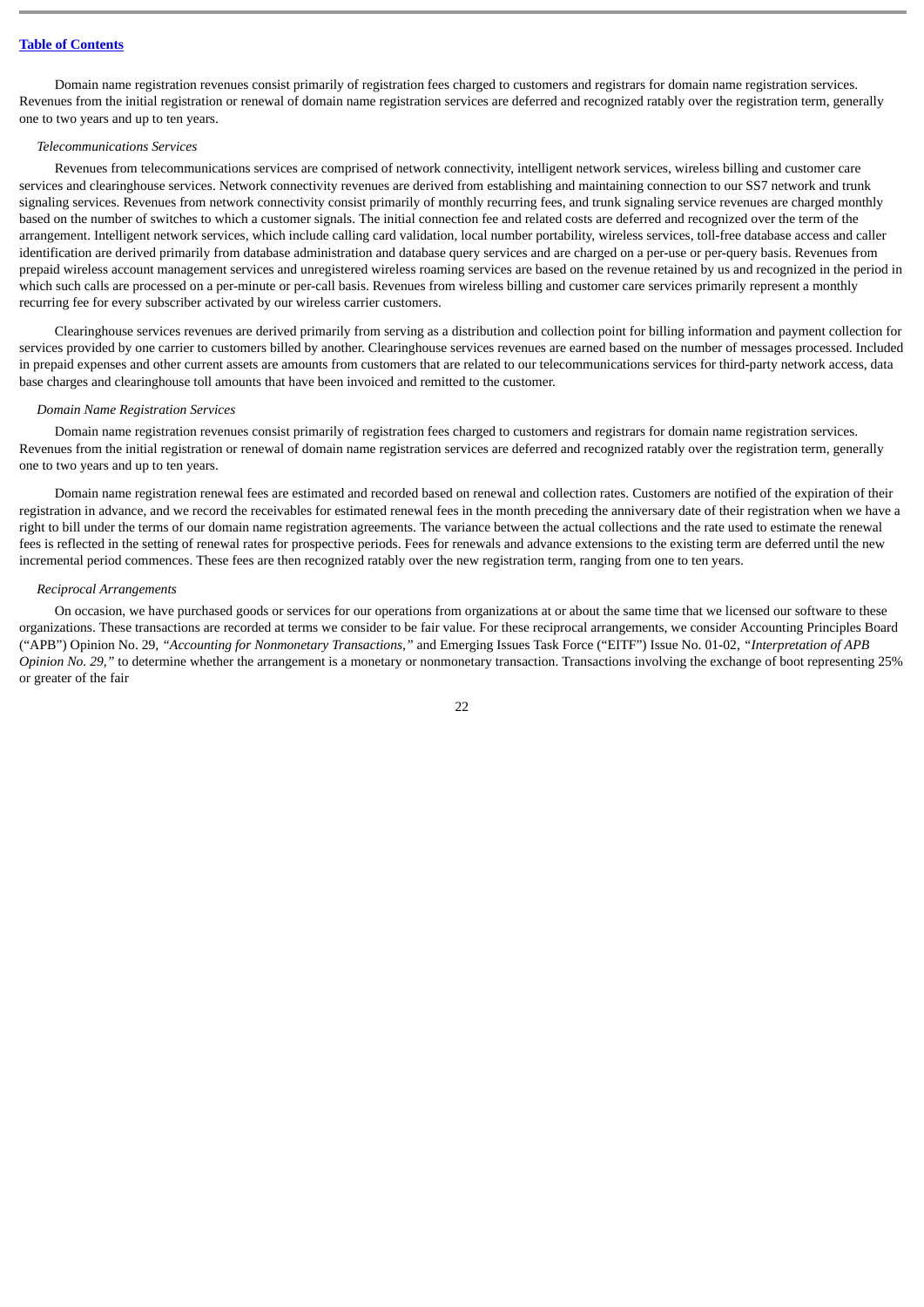value of the reciprocal arrangement are considered monetary transactions within the context of APB Opinion No. 29 and EITF Issue No. 01-02. Monetary transactions and nonmonetary transactions that represent the culmination of an earnings process are recorded at the fair value of the products delivered or products or services received, whichever is more readily determinable, provided that fair values are determinable within reasonable limits. In determining fair value, we consider the recent history of cash sales of the same products or services in similar sized transactions. Revenues from such transactions may be recognized over a period of time as the products or services are received. For nonmonetary reciprocal arrangements that do not represent the culmination of the earnings process, the exchange is recorded based on the carrying value of the products delivered, which is generally zero.

We did not enter into any reciprocal transactions during the quarter ended June 30, 2003. There were approximately \$0.9 million of revenues related to prior period reciprocal transactions recognized during the quarter ended June 30, 2003. Revenues recognized under reciprocal arrangements were approximately \$1.7 million during the quarter ended June 30, 2002. Reciprocal transactions during the six months ended June 30, 2003, all of which related to prior periods, accounted for approximately \$2.2 million of revenues. Revenues recognized under reciprocal arrangements were approximately \$11.2 million during the six months ended June 30, 2002.

## *Allowance for Doubtful Accounts*

We maintain allowances for doubtful accounts for estimated losses resulting from the inability of our customers to make required payments. We regularly review the adequacy of our accounts receivable allowance after considering the size of the accounts receivable balance, each customer's expected ability to pay and our collection history with each customer. We review significant invoices that are past due to determine if an allowance is appropriate based on the risk category using the factors described above. In addition, we maintain a general reserve for all invoices by applying a percentage based on the age category. We also monitor our accounts receivable for concentration to any one customer, industry or geographic region. To date our receivables have not had any particular concentrations that, if not collected, would have a significant impact on our operating income. We require all acquired companies to adopt our credit policies. The allowance for doubtful accounts represents our best estimate, but changes in circumstances relating to accounts receivable may result in a requirement for additional allowances in the future.

#### *Investments*

We invest in debt and equity securities of technology companies for business and strategic purposes. Some of these companies are publicly traded and have highly volatile share prices. However, in most instances, these investments are in the form of equity and debt securities of private companies for which there is no public market. These companies are typically in the early stage of development and are expected to incur substantial losses in the near-term. Therefore, these companies may never become publicly traded. Even if they do, an active trading market for their securities may never develop and we may never realize any return on these investments. Further, if these companies are not successful, we could incur charges related to write-downs or write-offs of these investments.

We review our investments in publicly traded companies on a regular basis to determine if any security has experienced an other-than-temporary decline in fair value. We consider the investee company's cash position, earnings and revenue outlook, stock price performance over the preceding six months, liquidity and changes in management's ownership, among other factors, in our review. If we determine that an other-than-temporary decline exists in a marketable equity security that is classified as available-for-sale, we record an investment loss in our consolidated statement of operations. For non-public companies, we review, on a quarterly basis, the assumptions underlying the operating performance and cash flow forecasts based on information requested from these privately held companies on at least a quarterly basis. This information may be more limited, may not be as timely and may be less accurate than information available from publicly traded companies. Assessing each investment's carrying value requires significant judgment by management. Generally, if cash balances are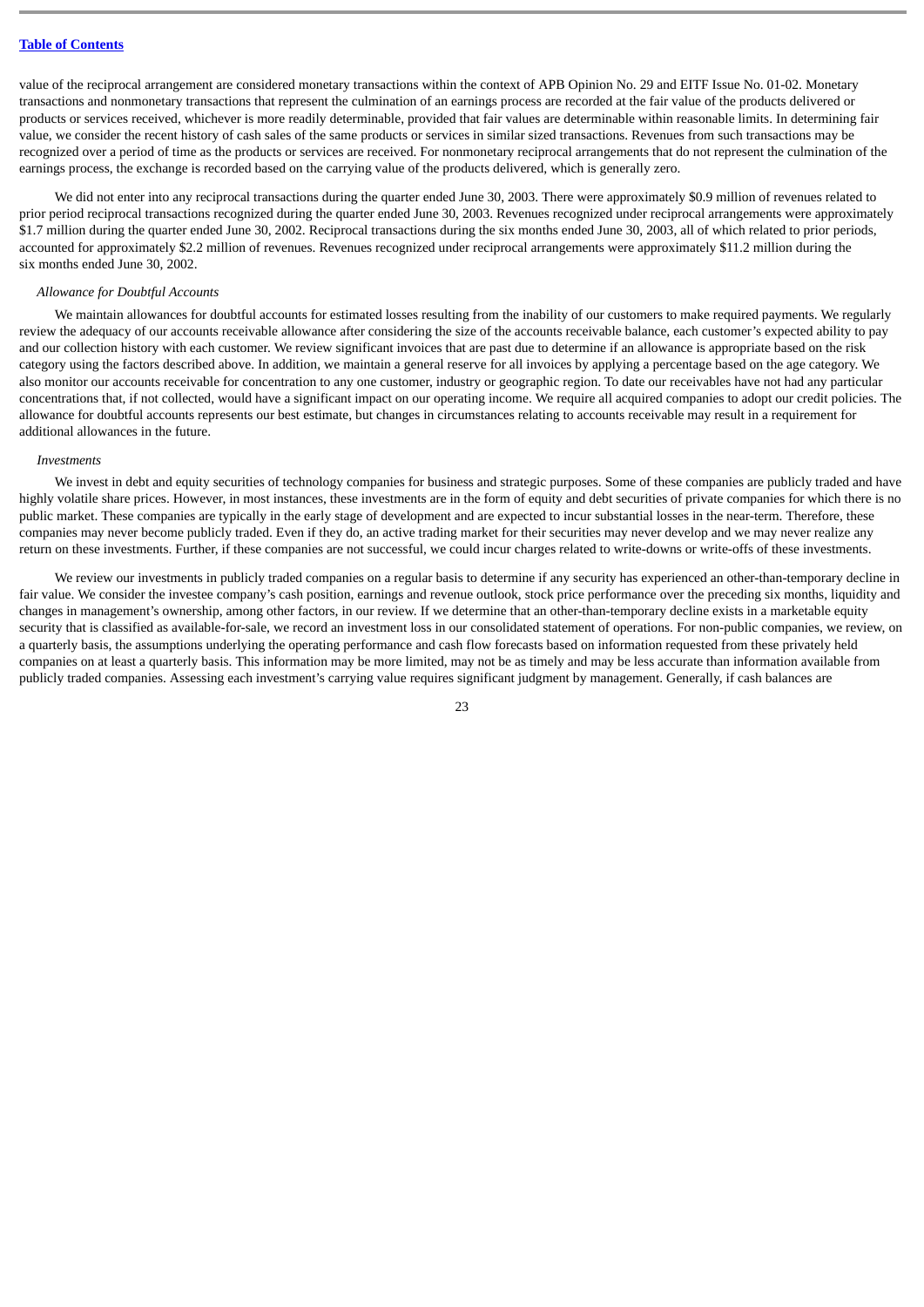insufficient to sustain a company's operations for a six-month period, we consider the decline in its fair value to be other-than-temporary. If we determine that an other-than-temporary decline in fair value exists in a non-public equity security, we write-down the investment to its fair value and record the related write-down as an investment loss in our consolidated statement of operations.

During the three months ended June 30, 2003, no investment write-downs were recorded. During the three months ended June 30, 2002, VeriSign determined that the decline in value of certain of its public and non-public equity investments was other-than-temporary and recorded net write-downs of these investments totaling \$94.8 million. During the six months ended June 30, 2003 and 2002, VeriSign recorded net write-downs of these investments totaling \$16.5 million and \$113.5 million, respectively. We review all of our public and non-public investments on a quarterly basis.

### *Valuation of Long-lived Intangible Assets Including Goodwill*

Our long-lived assets consist primarily of goodwill, other intangible assets and property and equipment. We review long-lived assets for impairment whenever events or changes in circumstances indicate that the carrying amount of such an asset may not be recoverable. Such events or circumstances include, but are not limited to, a significant decrease in the fair value of the underlying business or asset, a significant decrease in the benefits realized from the acquired business, difficulty and delays in integrating the business or a significant change in the operations of the acquired business or use of an asset. Goodwill is reviewed for impairment at least annually.

Goodwill and other intangible assets, net of accumulated amortization, totaled \$897.9 million at June 30, 2003, which was comprised of \$615.7 million of goodwill and \$282.2 million of other intangible assets. Other intangible assets include customer relationships, technology in place, contracts with ICANN and customer lists. Factors we consider important which could trigger an impairment review include, but are not limited to, significant under-performance relative to expected historical or projected future operating results, significant changes in the manner of our use of our acquired assets or the strategy for our overall business or significant negative economic trends. If this evaluation indicates that the value of an intangible asset may be impaired, an assessment of the recoverability of the net carrying value of the asset over its remaining useful life is made. If this assessment indicates that an intangible asset is not recoverable, based on the estimated undiscounted future cash flows or other comparable market valuations, of the entity or technology acquired over the remaining amortization period, the net carrying value of the related intangible asset will be reduced to fair value and the remaining amortization period may be adjusted. Any such impairment charge could be significant and could have a material adverse effect on our reported financial statements.

Recoverability of long-lived assets other than goodwill is measured by comparison of the carrying amount of an asset to estimated undiscounted cash flows expected to be generated by the asset. If the carrying amount of an asset exceeds its estimated future cash flows, an impairment charge is recognized by the amount by which the carrying amount of the asset exceeds its fair value.

We review, at least annually, goodwill resulting from purchase business combinations for impairment in accordance with Statement of Financial Accounting Standards ("SFAS") No. 142, *"Goodwill and Other Intangible Assets."* We review long-lived assets, including certain identifiable intangibles, for impairment whenever events or changes in circumstances indicate that we will not be able to recover the asset's carrying amount in accordance with SFAS No. 144, *"Accounting for the Impairment or Disposal of Long-Lived Assets."*

## *Employee Stock Options*

## *Option Program Description*

Our stock option program is a broad-based, long-term retention program that is intended to contribute to the success of the Company by attracting, retaining and motivating talented employees and to align employee interests with the interests of our existing stockholders. Stock options may be granted to eligible employees when they first join VeriSign and there is the potential for grants on an annual basis for a percentage of eligible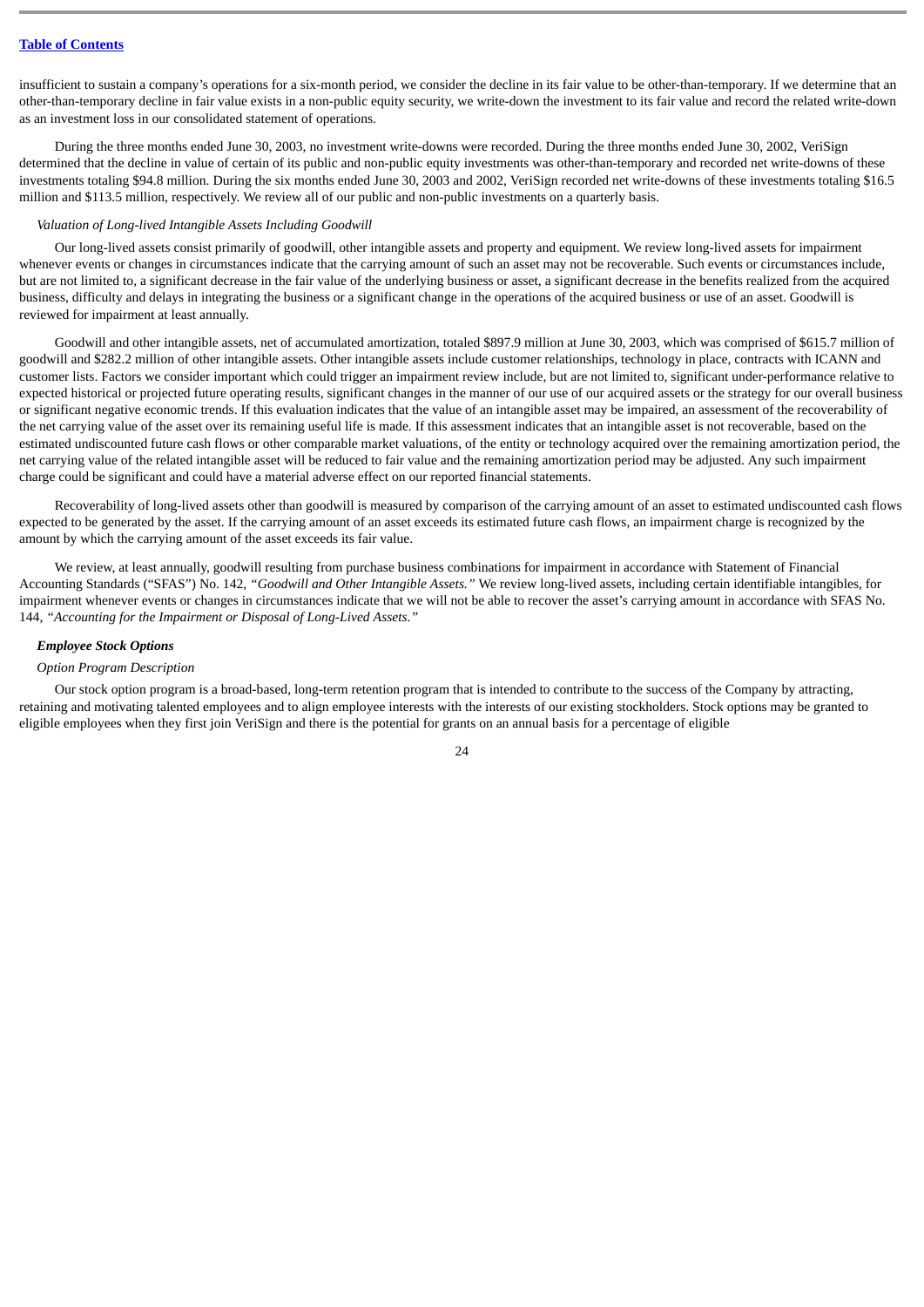employees. Additionally, stock options may be awarded if there is a significant change in an employee's responsibilities or as a result of a promotion. The compensation committee may, however, grant additional options to executive officers and key employees for other reasons. Currently, we grant options from three stock option plans: the 1998 Equity Incentive Plan and the 2001 Stock Incentive Plan which are broad-based plans, under which options may be granted to all employees, consultants, independent contractors and advisors of VeriSign other than non-employee directors, and the 1998 Directors Stock Plan, under which options are granted automatically under a pre-determined formula to non-employee directors. Under these plans the participants may be granted options to purchase shares of VeriSign stock and substantially all of our employees and directors participate in one of our plans. Options issued under the 1998 Equity Incentive Plan and 2001 Stock Incentive Plan generally vest as to 25% of the shares on the first anniversary of the date of grant and as to 6.25% of the shares each of the next 12 quarters. Options issued under the 1998 Directors Stock Option Plan vest as to 6.25% of the shares each quarter after the date of grant, provided the optionee continues as a director or, if VeriSign so specifies in the grant, as a consultant of VeriSign.

We recognize that stock options dilute existing shareholders and have attempted to control the number of options granted while remaining competitive with our compensation packages. The potential dilution percentage is calculated as the new option grants for the year, net of options forfeited by employees leaving the Company, divided by the total outstanding shares at the beginning of the year. Please reference the table below for the maximum potential dilution from options granted year to date as of June 30, 2003 and for the years ended December 31, 2002 and 2001. This maximum potential dilution will only result if all options are exercised. Many of these options, which have up to a 10-year exercise period, have exercise prices substantially higher than the current market price. At June 30, 2003, approximately 49% of our stock options had exercise prices in excess of the current market price.

All stock option grants to current executive officers are made after a review by, and with the approval of the compensation committee of the Board of Directors. All stock option grants to non-executive officers are determined by VeriSign's Chief Executive Officer in accordance with guidelines approved by the compensation committee. All members of the compensation committee are independent directors, as defined in the applicable rules for issuers traded on The Nasdaq Stock Market. See the "Report of Compensation Committee" appearing in our proxy statement dated April 16, 2003 for further information concerning the policies of our compensation committee regarding the use of stock options.

## *Distribution and Dilutive Effect of Options*

The following table provides information about stock options granted year to date as of June 30, 2003 and for the years ended December 31, 2002 and 2001, to our Chief Executive Officer and our four other most highly compensated executive officers as identified in our 2003 Proxy Statement. This group is referred to as the Named Executive Officers. Please refer to the section headed "Executive Options" below for the Named Executive Officers.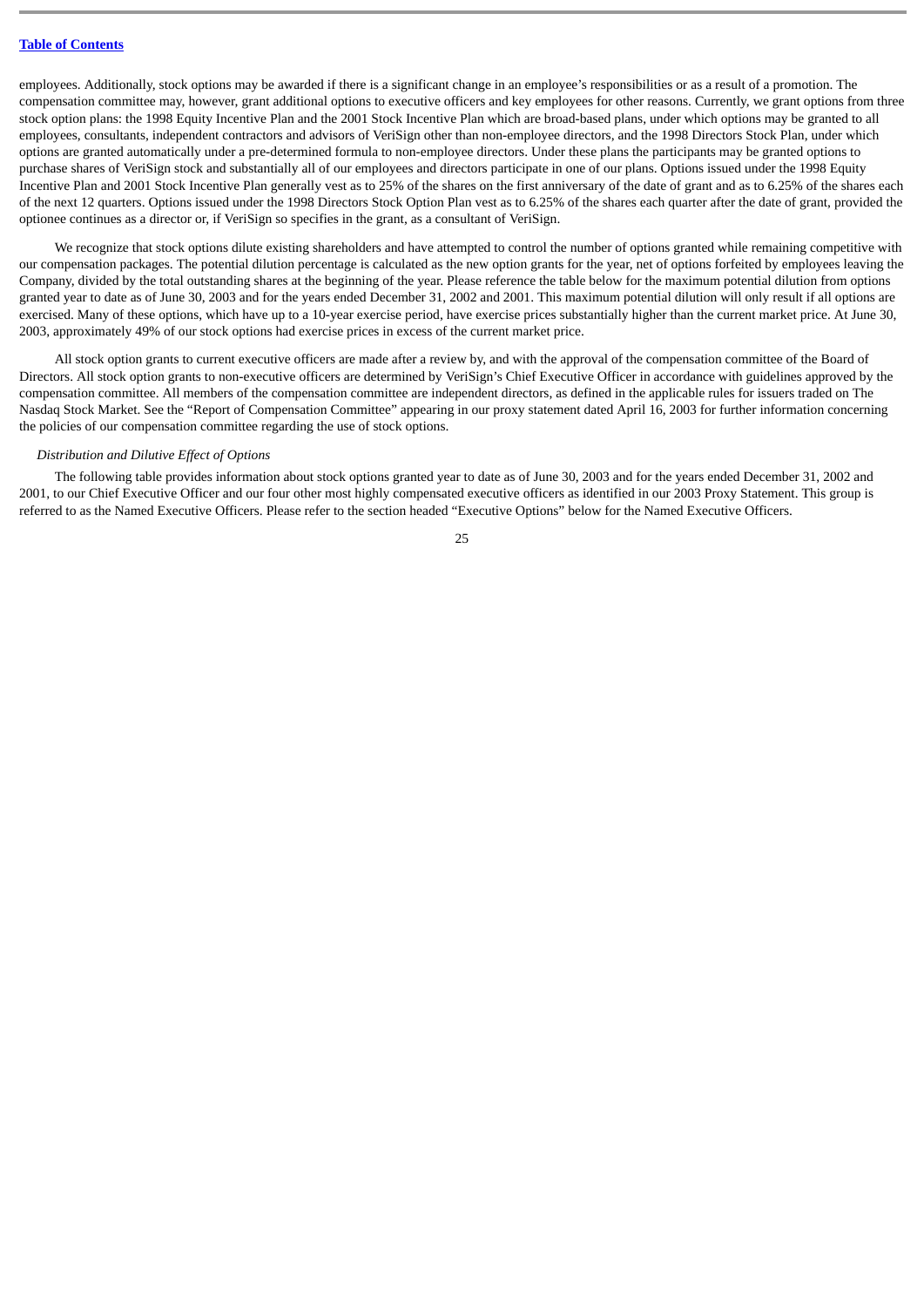Employee and Executive Option Grants year to date as of June 30, 2003 and for the years ended December 31, 2002 and 2001 are as follows:

|                                                                      | <b>Six Months</b><br>Ended<br><b>June 30,</b> |                       |         |
|----------------------------------------------------------------------|-----------------------------------------------|-----------------------|---------|
|                                                                      | 2003                                          | 2002                  | 2001    |
|                                                                      |                                               | (Shares in thousands) |         |
| Shares subject to options granted                                    | 7.770                                         | 12,850                | 15,789  |
| Less options cancelled                                               | (2,846)                                       | (20, 724)             | (4,986) |
|                                                                      |                                               |                       |         |
| Net shares subject to options granted (cancelled)                    | 4,924                                         | (7, 874)              | 10,803  |
| Common shares outstanding at beginning of period                     | 237,510                                       | 234,358               | 198,639 |
| Net options granted (cancelled) during the period as a percentage of |                                               |                       |         |
| outstanding common shares                                            | 2.1%                                          | $(3.4)\%$             | 5.4%    |
| Options granted to Named Executive Officers during the period as     |                                               |                       |         |
| a percentage of total options granted                                |                                               | 14.8%                 | 11.3%   |
| Options held by Named Executive Officers as a percentage of total    |                                               |                       |         |
| options outstanding                                                  | 20.7%                                         | 25.0%                 | 13.4%   |

During the first six months of 2003, we granted stock options to purchase approximately 7.8 million shares of our stock to our existing employees, of which approximately 6.8 million shares resulted from the option exchange described below. After deducting 2.8 million shares for options cancelled or otherwise terminated, the net grant was 4.9 million shares for the six months ended June 30, 2003. For the first six months of 2003, no options were granted to the Named Executive Officers. Options granted to the Named Executive Officers varies from year to year depending on their achievements and future potential in leading the Company. For additional information about our employee stock option plan activity for the fiscal years 2002 and 2001, please refer to our Annual Report on Form 10-K for the fiscal year ended December 31, 2002 filed March 31, 2003.

In November 2002, VeriSign offered all U.S. employees (excluding members of the Board of Directors and executive officers) holding options granted under the 2001 Plan between January 1, 2001 and May 24, 2002 the opportunity to cancel those options and to receive in exchange a new option to be granted not less than six months and one day after the cancellation date of the existing option. The number of shares granted under the new option was dependent on the exercise price of the original option, as follows:

| <b>Exercise Price Range of</b><br><b>Original Option</b> | <b>Exchange Ratio</b>                                                         |
|----------------------------------------------------------|-------------------------------------------------------------------------------|
| \$0.001-\$24.99                                          | 1 share subject to existing option for 1 share subject to exchanged option    |
| \$25.00-\$49.99                                          | 2 shares subject to existing option for 1 share subject to exchanged option   |
| \$50.00 and above                                        | 2.5 shares subject to existing option for 1 share subject to exchanged option |

Under this program, employees tendered options to purchase approximately 11.4 million shares, which were cancelled effective December 26, 2002. In exchange, VeriSign granted options to purchase approximately 6.8 million shares at an exercise price of \$13.79 which was equal to the fair market value on the date of grant, June 30, 2003. Except for the exercise price, all terms and conditions of the new options are substantially the same as the cancelled option. In particular, the new option is vested to the same degree, as a percentage of the option, that the cancelled option would have been vested on the new option date if the cancelled option had not been cancelled and will continue to vest on the same schedule as the cancelled option.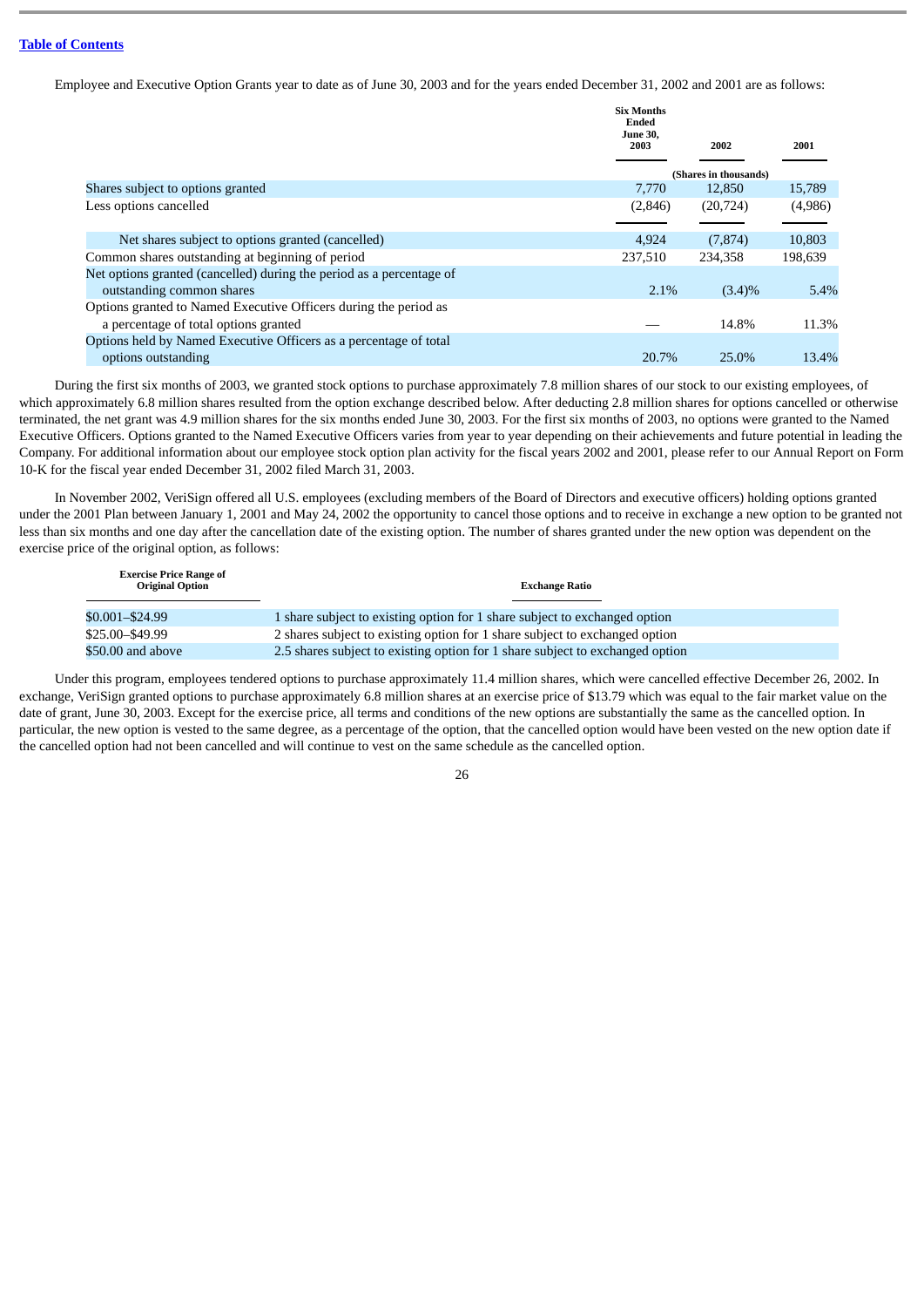## *General Option Information*

Summary of Option Activity year to date as of June 30, 2003 and for the years ended December 31, 2002 and 2001 is as follows:

|                                                       | <b>Six Months Ended</b><br>June 30, 2003 |                                                  | 2002           |                                                  | 2001          |                                           |
|-------------------------------------------------------|------------------------------------------|--------------------------------------------------|----------------|--------------------------------------------------|---------------|-------------------------------------------|
|                                                       | <b>Shares</b>                            | Weighted-<br>Average<br><b>Exercise</b><br>Price | <b>Shares</b>  | Weighted-<br>Average<br><b>Exercise</b><br>Price | <b>Shares</b> | Weighted-<br>Average<br>Exercise<br>Price |
| Outstanding at beginning of period                    | 26,960,479                               | \$47.41                                          | 37,340,507     | \$52.50                                          | 28,639,917    | \$59.65                                   |
| Assumed in business combinations                      |                                          |                                                  |                |                                                  | 3,550,832     | 15.16                                     |
| Granted                                               | 7,770,383                                | 13.40                                            | 12,850,130     | 16.69                                            | 15,789,042    | 39.12                                     |
| Exercised                                             | (919, 479)                               | 6.57                                             | (2,506,354)    | 4.30                                             | (5,653,134)   | 12.75                                     |
| Cancelled                                             | (2,845,763)                              | 49.63                                            | (20, 723, 804) | 42.70                                            | (4,986,150)   | 73.05                                     |
|                                                       |                                          |                                                  |                |                                                  |               |                                           |
| Outstanding at end of period                          | 30,965,620                               | 39.89                                            | 26,960,479     | 47.41                                            | 37,340,507    | 52.50                                     |
|                                                       |                                          |                                                  |                |                                                  |               |                                           |
| Exercisable at end of period                          | 17,529,055                               | 47.87                                            | 13,874,208     | 52.94                                            | 12,074,142    | 44.53                                     |
|                                                       |                                          |                                                  |                |                                                  |               |                                           |
| Weighted-average fair value of options granted during |                                          |                                                  |                |                                                  |               |                                           |
| the period                                            |                                          | \$<br>9.13                                       |                | \$11.97                                          |               | \$26.42                                   |

The following table sets forth a comparison of the numbers of shares subject to our options whose exercise prices were below the closing price of our common stock on June 30, 2003 ("In-the-Money" options) to the numbers of shares subject to options whose exercise prices were equal to or greater than the closing price of our common stock on such date ("Out-of-the-Money" options).

In-the-Money and Out-of-the-Money option information as of June 30, 2003:

|                           | <b>Exercisable</b> |                                                  |               | Unexercisable                                    |               | <b>Total</b>                                     |  |
|---------------------------|--------------------|--------------------------------------------------|---------------|--------------------------------------------------|---------------|--------------------------------------------------|--|
|                           | <b>Shares</b>      | Weighted-<br>Average<br><b>Exercise</b><br>Price | <b>Shares</b> | Weighted-<br>Average<br><b>Exercise</b><br>Price | <b>Shares</b> | Weighted-<br>Average<br><b>Exercise</b><br>Price |  |
| In-the-Money              | 6,994,900          | \$10.75                                          | 8,739,749     | \$11.22                                          | 15,734,649    | \$11.01                                          |  |
| Out-of-the-Money (1)      | 10,534,155         | 72.52                                            | 4,696,816     | 63.44                                            | 15,230,971    | 69.72                                            |  |
| Total options outstanding | 17,529,055         | \$47.87                                          | 13,436,565    | \$29.47                                          | 30,965,620    | \$39.89                                          |  |
|                           |                    |                                                  |               |                                                  |               |                                                  |  |

(1) Out-of-the-Money options are those options with an exercise price of our common stock at or above the closing price of \$13.79 at June 30, 2003, as reported by the Nasdaq National Market.

## *Executive Options*

For the first six months of 2003, no options were granted to the Named Executive Officers.

The following table sets forth certain information regarding stock options exercised by each of our Named Executive Officers during the six months ended June 30, 2003.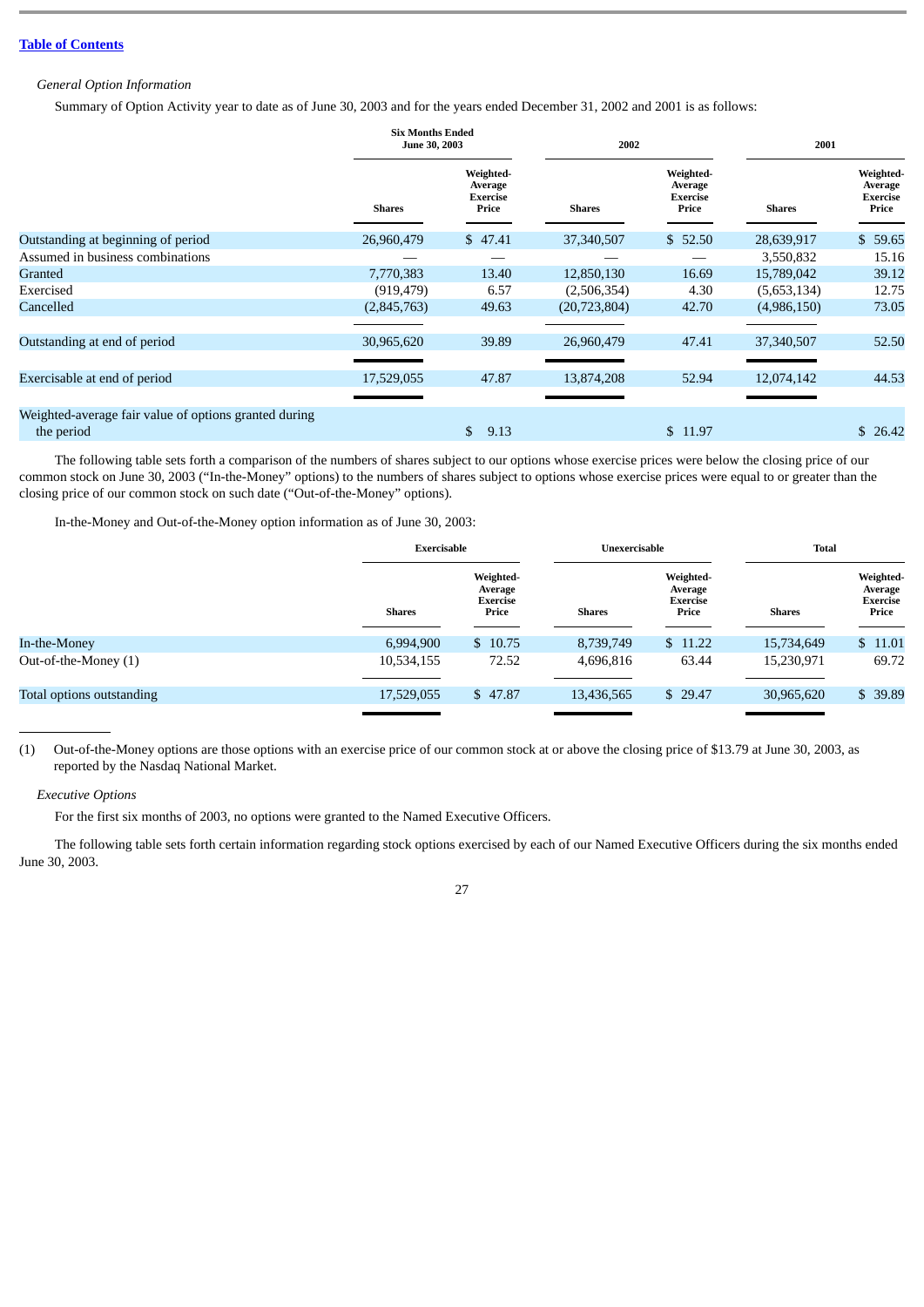Option Exercises and Remaining Holdings as of June 30, 2003 of Named Executive Officers:

|                        | Number of<br><b>Shares</b>            |                   | Number of Securities<br><b>Underlying Unexercised</b><br>Options at June 30, 2003 |               | <b>Values of Unexercised In-the-</b><br><b>Money Options at</b><br>June 30, 2003 (1) |               |  |
|------------------------|---------------------------------------|-------------------|-----------------------------------------------------------------------------------|---------------|--------------------------------------------------------------------------------------|---------------|--|
| Name                   | <b>Acquired on</b><br><b>Exercise</b> | Value<br>Realized | Exercisable                                                                       | Unexercisable | Exercisable                                                                          | Unexercisable |  |
| Stratton D. Sclavos    |                                       |                   | 2,730,315                                                                         | 1,659,061     | \$3,061,456                                                                          | \$1,669,500   |  |
| Dana L. Evan           |                                       |                   | 505,799                                                                           | 231,353       | 580,461                                                                              | 208,688       |  |
| Quentin P. Gallivan    |                                       |                   | 464,645                                                                           | 245,519       | 475,890                                                                              | 208,688       |  |
| Robert J. Korzeniewski |                                       |                   | 302,147                                                                           | 204,708       | 113,835                                                                              | 208,688       |  |
| F. Terry Kremian (2)   | 165,540                               | 1,543,314         | 58,776                                                                            |               |                                                                                      |               |  |

(1) Option values are based on the closing price of our common stock of \$13.79 as reported by the Nasdaq National Market on June 30, 2003, net of the option exercise price.

(2) F. Terry Kremian left the Company effective June 6, 2003.

The following table sets forth information about our common stock that may be issued upon the exercise of options, warrants and rights under all of our existing equity compensation plans as of June 30, 2003.

|                                                           | <b>Equity Compensation Plan Information</b>                                                                 |                                                                                             |       |                                                                                                                                                                             |  |  |
|-----------------------------------------------------------|-------------------------------------------------------------------------------------------------------------|---------------------------------------------------------------------------------------------|-------|-----------------------------------------------------------------------------------------------------------------------------------------------------------------------------|--|--|
| <b>Plan Category</b>                                      | (A)<br>Number of securities to be<br>issued upon exercise of<br>outstanding options,<br>warrants and rights | (B)<br>Weighted-average<br>exercise price of<br>outstanding options,<br>warrants and rights |       | (C)<br><b>Number of securities</b><br>remaining available for<br>future issuance under<br>equity compensation<br>plans (excluding<br>securities reflected in<br>column (A)) |  |  |
|                                                           |                                                                                                             |                                                                                             |       |                                                                                                                                                                             |  |  |
| Equity compensation plans approved by                     |                                                                                                             |                                                                                             |       |                                                                                                                                                                             |  |  |
| stockholders                                              | 13,271,869                                                                                                  | \$                                                                                          | 58.43 | 22,381,686(1)                                                                                                                                                               |  |  |
| Equity compensation plans not approved by<br>stockholders | 13,805,280(2)(3)                                                                                            |                                                                                             | 16.70 | 10,937,618                                                                                                                                                                  |  |  |
| <b>Total</b>                                              | 27,077,149                                                                                                  | Эħ.                                                                                         | 37.15 | 33,319,304                                                                                                                                                                  |  |  |
|                                                           |                                                                                                             |                                                                                             |       |                                                                                                                                                                             |  |  |

(1) Includes 7,106,872 shares available for purchase under VeriSign's 1998 Employee Stock Purchase Plan ("Purchase Plan"). The Purchase Plan contains an "evergreen" provision whereby the aggregate number of shares available for issuance increase automatically on January 1 of each year by 1% of VeriSign's outstanding shares of common stock on each immediately preceding December 31.

(2) Includes securities to be issued upon exercise of outstanding options under VeriSign's 2001 Stock Incentive Plan ("Incentive Plan"). The Incentive Plan contains an "evergreen" provision whereby the aggregate number of shares available for issuance increase automatically on January 1 of each year by 2% of VeriSign's outstanding shares of common stock on each immediately preceding December 31.

(3) Does not include options to purchase 3,888,471 shares of common stock with a weighted-average exercise price of \$58.94 that were assumed in business combinations.

## **Results of Operations**

We have experienced substantial net losses in the past and we expect to continue to report losses due to the charges we incur for the amortization of acquired intangible assets related to our acquisitions. As of June 30, 2003, we had an accumulated deficit of approximately \$21.7 billion, primarily due to \$21.9 billion of goodwill and other intangible asset write-downs and amortization related to our acquisitions.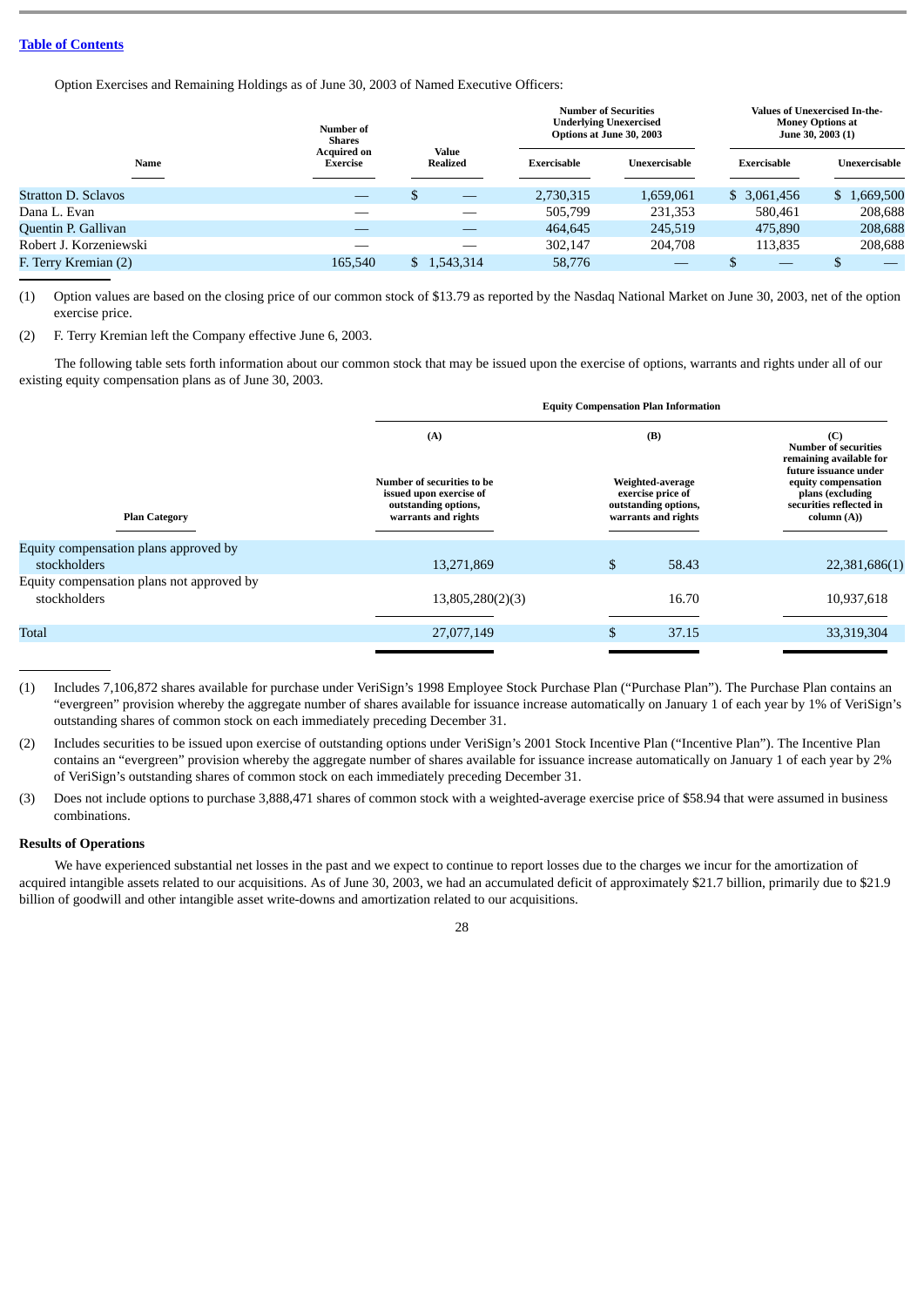## *Revenues*

A comparison of revenues for the three-month and six-month periods ended June 30, 2003 and 2002 is presented below.

|                                         | 2003       | 2002                   | <b>Change</b> |
|-----------------------------------------|------------|------------------------|---------------|
|                                         |            | (Dollars in thousands) |               |
| Three-month period:                     |            |                        |               |
| <b>Internet Services Group</b>          | \$105,070  | \$137,031              | (23)%         |
| <b>Telecommunication Services Group</b> | 101,048    | 101,513                |               |
| <b>Network Solutions</b>                | 59,181     | 78,865                 | (25)%         |
|                                         |            |                        |               |
| Total revenues                          | \$265,299  | \$ 317,409             | (16)%         |
|                                         |            |                        |               |
| Six-month period:                       |            |                        |               |
| <b>Internet Services Group</b>          | \$ 208,096 | \$292,653              | (29)%         |
| <b>Telecommunication Services Group</b> | 201,650    | 184,896                | 9%            |
| <b>Network Solutions</b>                | 125,311    | 167,676                | (25)%         |
|                                         |            |                        |               |
| Total revenues                          | \$535,057  | \$645,225              | (17)%         |
|                                         |            |                        |               |

## *Internet Services Group*

Internet Services Group revenues decreased 23% for the quarter ended June 30, 2003, and 29% for the six months ended June 30, 2003 as compared to the 2002 periods. The decrease of \$32.0 million and \$84.6 million for the three and six-month periods, respectively, was primarily due to our decision to significantly reduce the resale of third-party products, as well as the decrease in VeriSign Affiliate revenues and revenues from reciprocal transactions. We expect Internet Services Group revenues to grow modestly in absolute dollars throughout 2003.

### *Telecommunication Services Group*

Telecommunication Services Group revenues remained constant for the quarter ended June 30, 2003, and increased 9% for the six months ended June 30, 2003 as compared to the 2002 periods. The increase of \$16.8 million for the six-month period reflects the inclusion of a full quarter of revenues related to H.O. Systems, which was acquired in February 2002, and volume growth in our Calling Name Delivery Service ("CNAM") and wireless services products, which was offset by competitive price decreases. We expect Telecommunication Services Group revenues to grow modestly in absolute dollars throughout 2003. We have been informed by a large customer that they will be leaving our billing platform at the end of December 2003.

#### *Network Solutions*

Network Solutions revenues decreased 25% for the quarter and six months ended June 30, 2003 as compared to the 2002 periods. The decrease of \$19.7 million and \$42.4 million for the three and six-month periods, respectively, was primarily due to the amount of deferred revenue recognized in 2003 from prior year sales compared to the amount of such deferred revenue recognized in the comparable 2002 periods. The cumulative impact of the decrease in the number of new names and the non-renewal of paid names, contributed to the decline in deferred revenue balances and the amount of deferred revenue recognized in the three and six-month periods ended June 30, 2003. At June 30, 2003 and 2002, we had approximately 8.6 million and 10.3 million active domain names under management, respectively. We expect Network Solutions revenues to decrease between approximately \$5.0 and \$8.0 million in each of the remaining 2003 quarters.

#### *International revenues*

Revenues from international subsidiaries and affiliates accounted for approximately 9% and 8% of revenues during the three-month periods ended June 30, 2003 and 2002, respectively, and approximately 9% of revenues during the six-month periods ended June 30, 2003 and 2002.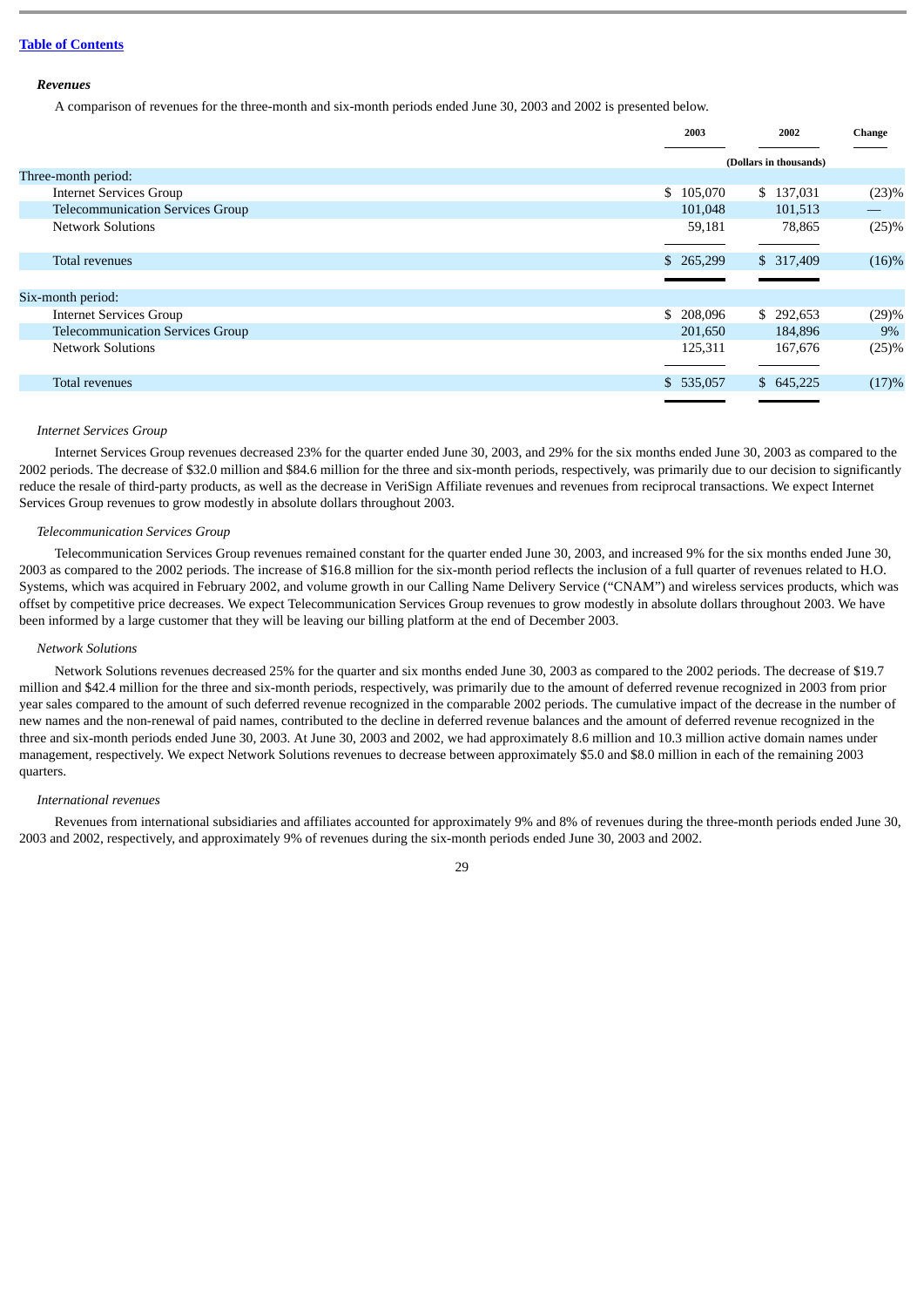#### *Reciprocal revenues*

We did not enter into any reciprocal transactions during the quarter ended June 30, 2003. There were approximately \$0.9 million of revenues related to prior period reciprocal transactions recognized during the quarter ended June 30, 2003. Revenues recognized under reciprocal arrangements were approximately \$1.7 million during the quarter ended June 30, 2002. Reciprocal transactions during the six months ended June 30, 2003, all of which related to prior periods, accounted for approximately \$2.2 million of revenues. Revenues recognized under reciprocal arrangements were approximately \$11.2 million during the six months ended June 30, 2002.

For the three months ended June 30, 2003 and 2002, we recognized revenues totaling \$3.0 million and \$6.6 million, respectively, and for the six months ended June 30, 2003 and 2002, we recognized revenues totaling \$5.4 million and \$17.7 million, respectively, from customers with whom we have previously participated in a private equity round of financing, including several of the VeriSign Affiliates as well as various technology companies in a variety of related market areas. Typically in these relationships, we sell our products and services to a company and, under a separate agreement, participate with other investors in a private equity round financing of the company. We typically make our investments with others where our investment is less than 50% of the total financing round. Our policy is not to recognize revenue in excess of other investors' financing of the company. These arrangements are independent relationships and are not terminable unless the terms of the agreements are violated.

## *Costs and Expenses*

#### *Cost of revenues*

Cost of revenues consists primarily of costs related to providing digital certificate enrollment and issuance services, payment services, operational costs for the domain name registration business, customer support and training, consulting and development services, carrier costs for our SS7 and IP-based networks and costs of facilities and computer equipment used in these activities. In addition, with respect to our digital certificate services, cost of revenues also includes fees paid to third parties to verify certificate applicants' identities, insurance premiums for our service warranty plan, errors and omission insurance and the cost of software and hardware resold to customers.

A comparison of cost of revenues for the three-month and six-month periods ended June 30, 2003 and 2002 is presented below.

|                        | 2003      | 2002                   | Change |
|------------------------|-----------|------------------------|--------|
|                        |           | (Dollars in thousands) |        |
| Three-month period:    |           |                        |        |
| Cost of revenues       | \$115,589 | \$152,549              | (24)%  |
| Percentage of revenues | 44%       | 48%                    |        |
| Six-month period:      |           |                        |        |
| Cost of revenues       | \$231,418 | \$307,516              | (25)%  |
| Percentage of revenues | 43%       | 48%                    |        |

Cost of revenues decreased 24% for the quarter ended June 30, 2003 and 25% for the six months ended June 30, 2003 as compared to the 2002 periods. The decrease of \$37.0 million and \$76.1 million for the three and six-month periods, respectively, was primarily due to reduced revenues from the resale of thirdparty products which resulted in savings of \$34.4 million and \$74.6 million in the periods, respectively, and an overall decrease in revenues. Additionally, for the three and six-month periods, we realized salary and benefit savings of \$3.8 million and \$7.8 million, respectively, from the reduction in force related to our restructuring begun in April 2002 and consulting fee savings of \$3.0 million and \$6.3 million, respectively, as we reduced our use of outsourcing. These cost savings were partially offset by increased depreciation of \$3.7 million and \$5.2 million,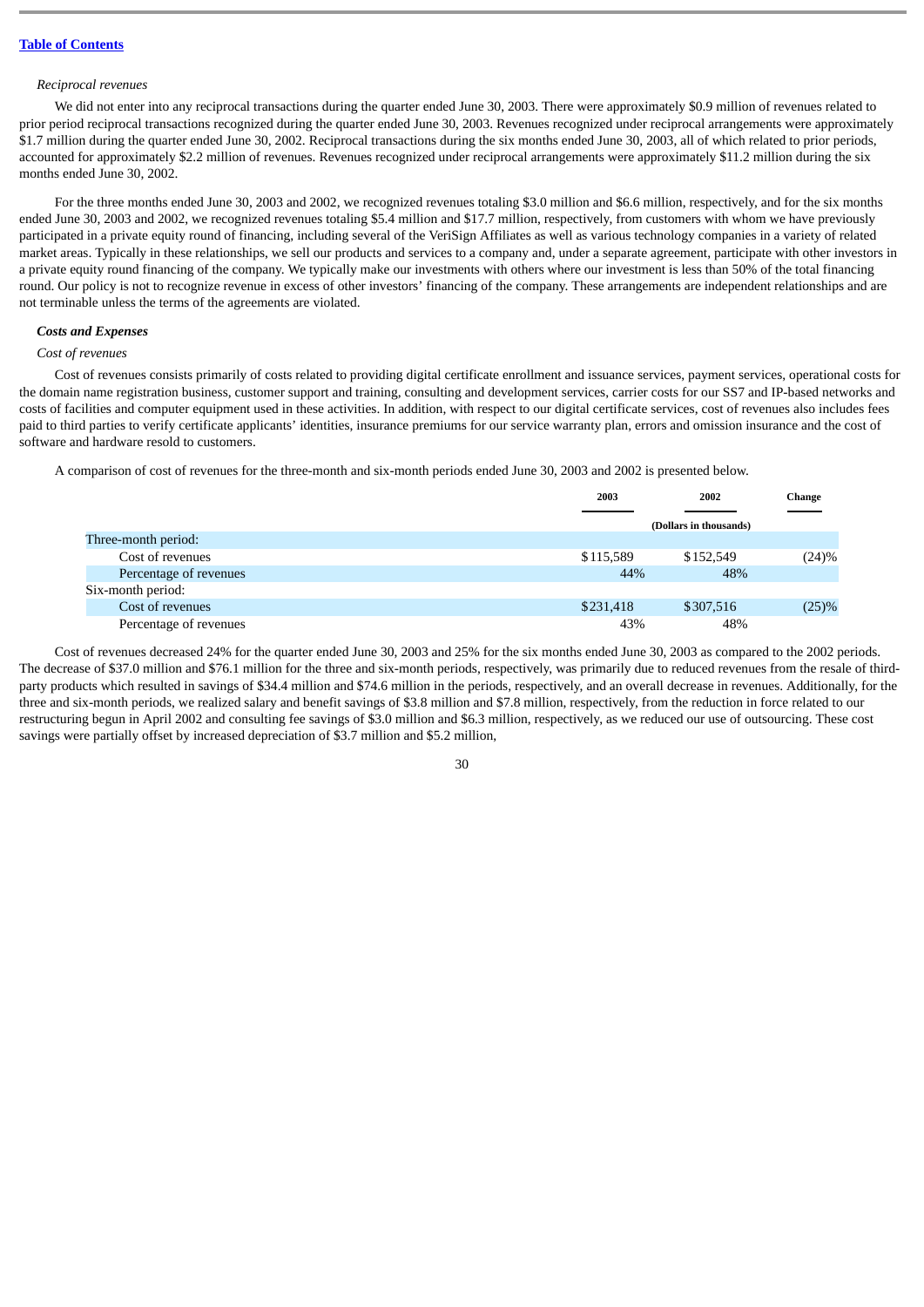respectively, from our telecommunication services group for purchases of network and product support equipment and for the six-month period, offset by additional expenses of \$9.2 million from our February 2002 purchase of H.O. Systems. We expect cost of revenues to increase modestly in absolute dollars for the remaining quarters of 2003.

Cost of revenues as a percentage of revenues decreased in the three and six-month periods of 2003 compared to the three and six-month periods of 2002 primarily due to reduced revenues from the resale of third-party products which have a higher cost of revenues compared to our other services. Revenues derived from our authentication services, domain name registration services, registry services, payment services, and our telecommunications services each have different cost structures, and our overall cost of revenues may fluctuate.

## *Sales and marketing*

Sales and marketing expenses consist primarily of costs related to sales and marketing, and policy activities. These expenses include salaries, sales commissions, sales operations and other personnel-related expenses, travel and related expenses, trade shows, costs of lead generation, costs of computer and communications equipment and support services, facilities costs, consulting fees and costs of marketing programs, such as Internet, television, radio, print, and direct mail advertising costs.

A comparison of sales and marketing expenses for the three-month and six-month periods ended June 30, 2003 and 2002 is presented below.

|                        | 2003      | 2002                   | Change |
|------------------------|-----------|------------------------|--------|
|                        |           | (Dollars in thousands) |        |
| Three-month period:    |           |                        |        |
| Sales and marketing    | \$50,515  | \$69,281               | (27)%  |
| Percentage of revenues | 19%       | 22%                    |        |
| Six-month period:      |           |                        |        |
| Sales and marketing    | \$103,077 | \$136,600              | (25)%  |
| Percentage of revenues | 19%       | 21%                    |        |

Sales and marketing expenses decreased 27% for the quarter ended June 30, 2003 and 25% for the six months ended June 30, 2003 as compared to the 2002 periods. The decrease of \$18.8 million and \$33.5 million for the three and six-month periods, respectively, was primarily due to advertising cost savings of \$7.2 million and \$13.8 million, respectively, salary and benefit savings of \$7.4 million and \$10.2 million, respectively, from the reduction in force related to our restructuring begun in April 2002 and consulting fee savings of \$2.8 million and \$6.9 million, respectively, related to advertising placement, market research, and other sales and marketing services. We expect sales and marketing costs to increase modestly in absolute dollars throughout 2003 due to our expectations to expand our sales and marketing efforts and distribution channels.

The decline in sales and marketing expenses as a percentage of revenues is primarily due to our cost reduction efforts begun in April 2002.

#### *Research and development*

Research and development expenses consist primarily of costs related to research and development personnel, including salaries and other personnelrelated expenses, consulting fees and the costs of facilities, computer and communications equipment and support services used in service and technology development.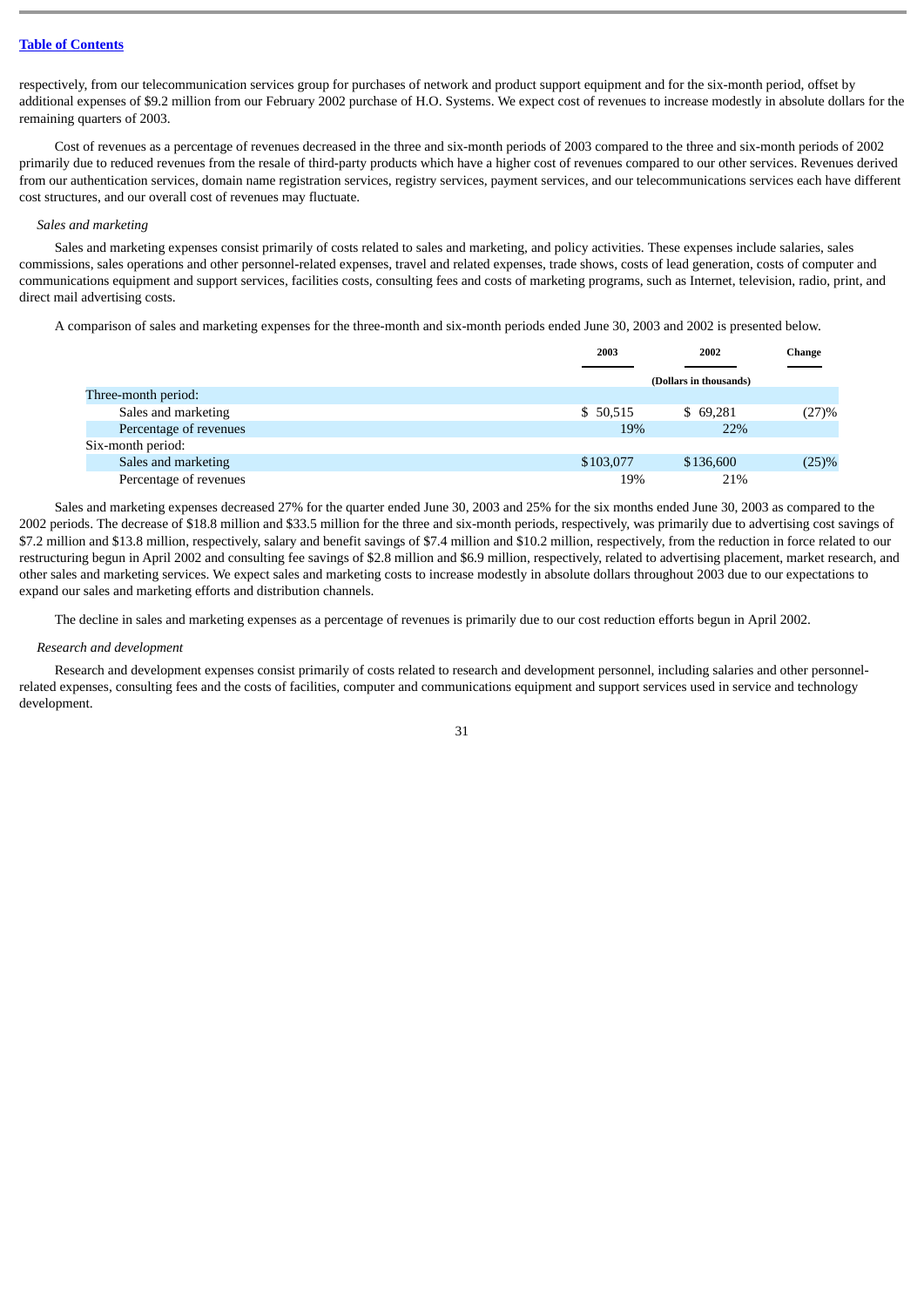A comparison of research and development expenses for the three-month and six-month periods ended June 30, 2003 and 2002 is presented below.

|                          | 2003     | 2002                   | Change |
|--------------------------|----------|------------------------|--------|
|                          |          | (Dollars in thousands) |        |
| Three-month period:      |          |                        |        |
| Research and development | \$13,253 | \$13,012               | 2%     |
| Percentage of revenues   | 5%       | 4%                     |        |
| Six-month period:        |          |                        |        |
| Research and development | \$27,030 | \$27,792               | (3)%   |
| Percentage of revenues   | 5%       | 4%                     |        |

Research and development expenses increased 2% for the quarter ended June 30, 2003 and decreased 3% for the six months ended June 30, 2003 as compared to the 2002 periods. The increase of \$0.2 million and decrease of \$0.8 million for the three and six-month periods, respectively, was primarily the result of professional services savings of \$2.2 million and \$5.0 million, respectively, from reduced use of outside services, offset by increased salary and benefit expenses of \$2.2 million and \$3.2 million, respectively.

We believe that timely development of new and enhanced enterprise services, payment services, Web presence services and other technologies are necessary to maintain our position in the marketplace. Accordingly, we intend to continue to invest in research and development. As a result, we expect research and development expenses to increase modestly in absolute dollars and on a percentage basis throughout 2003. To date, we have expensed all research and development expenditures as incurred.

## *General and administrative*

General and administrative expenses consist primarily of salaries and other personnel-related expenses for our executive, administrative, legal, finance and human resources personnel, facilities, and computer and communications equipment, management information systems, support services, professional services fees, certain tax and license fees and bad debt expense.

A comparison of general and administrative expenses for the three-month and six-month periods ended June 30, 2003 and 2002 is presented below.

|                            | 2003     | 2002                   | Change |
|----------------------------|----------|------------------------|--------|
|                            |          | (Dollars in thousands) |        |
| Three-month period:        |          |                        |        |
| General and administrative | \$42,255 | \$40,369               | 5%     |
| Percentage of revenues     | 16%      | 13%                    |        |
| Six-month period:          |          |                        |        |
| General and administrative | \$89,120 | \$73,571               | 21%    |
| Percentage of revenues     | 17%      | 11%                    |        |

General and administrative expenses increased 5% for the quarter ended June 30, 2003 and 21% for the six months ended June 30, 2003 as compared to the 2002 periods. The increase of \$1.9 million and \$15.5 million for the three and six-month periods, respectively, was the result of increased professional service fees of \$3.6 million and \$11.8 million, respectively, additional legal costs of \$1.2 million and \$3.6 million, respectively, mainly related to an increased number of lawsuits to which we are a party, increased occupancy costs of \$2.6 million and \$2.3 million, respectively, and depreciation related to our accounting and other administrative systems of \$1.9 million and \$2.9 million, respectively. These increases were partially offset by a reduction in bad debt expense of \$9.3 million and \$12.5 million, for the three and six-month periods, respectively. For the six-month period, employee bonus increases of \$4.7 million and higher medical insurance premiums of \$3.5 million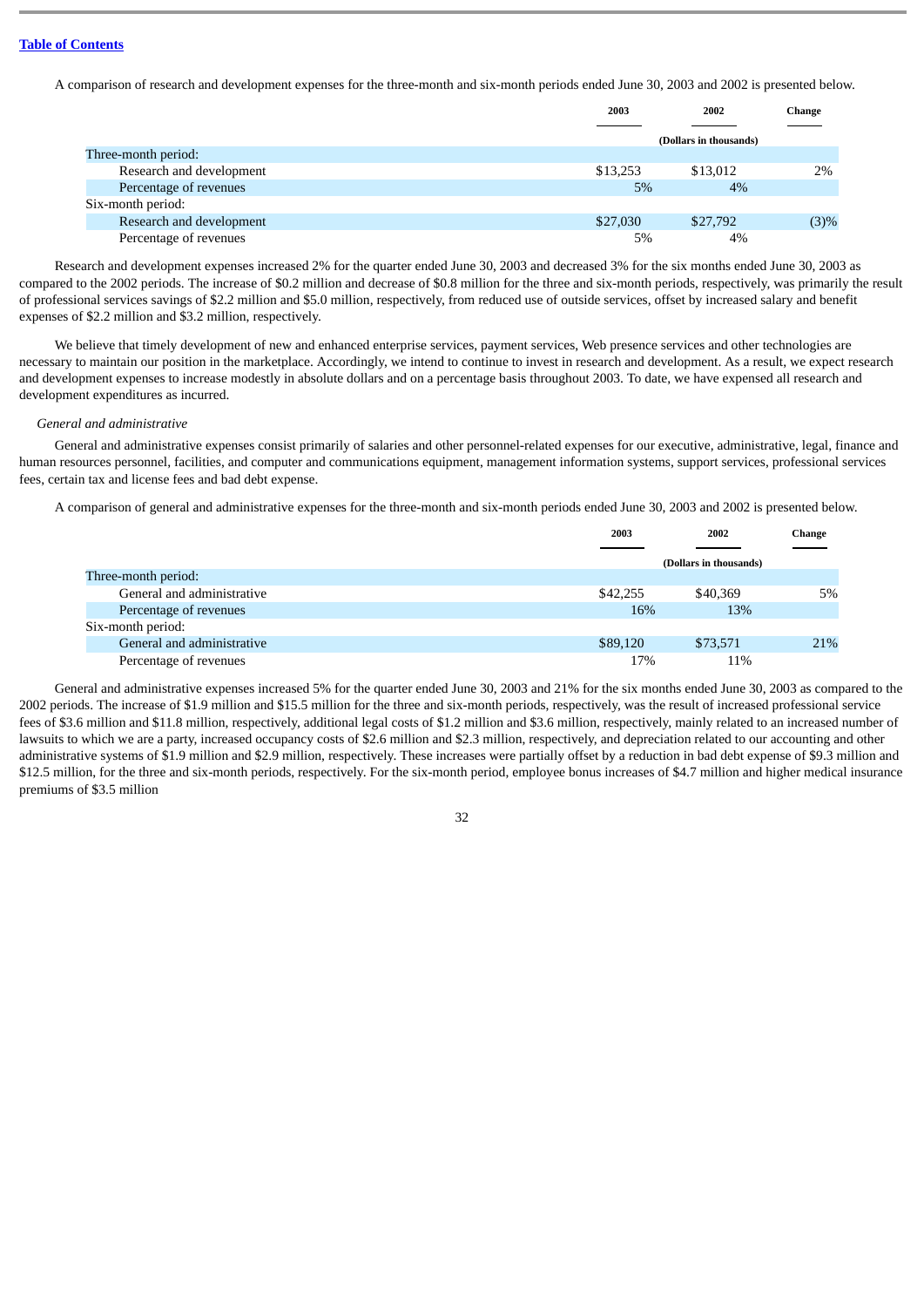also contributed to the increase. We expect general and administrative costs to remain unchanged on an absolute dollar basis in the remaining quarters of 2003.

The increase in general and administrative expenses as a percentage of revenues for the three-month and six-month periods ended June 30, 2003 is primarily due to the fact that absolute dollar expenses increased while revenues decreased.

### *Restructuring and other charges*

No restructuring costs were recorded during the quarter ended June 30, 2003. During the quarter and six months ended June 30, 2002, we recorded \$58.9 million of restructuring charges including workforce reduction charges of \$3.8 million, excess facilities of \$26.4 million, write-down of property and equipment of \$20.2 million and exit costs of \$8.5 million. During the six months ended June 30, 2003, we recorded restructuring charges of \$11.3 million including workforce reduction charges of \$1.5 million, excess facilities of \$8.7 million and exit costs of \$1.0 million.

We recorded other charges of \$10.9 million during the quarter ended June 30, 2003 related to cash paid for the termination of a lease. During the three and six months ended June 30, 2002, we recorded other charges of \$8.9 million relating primarily to the write-down of impaired prepaid marketing assets associated with discontinued advertising. During the six months ended June 30, 2003, we recorded other charges of \$20.2 million which consisted of \$10.9 million related to cash paid for the termination of a lease and \$9.3 million which consisted primarily of the write-off of computer software. Other charges resulted as part of our efforts to rationalize, integrate and align resources.

At June 30, 2003, the accrued liability associated with the restructuring was \$28.9 million. Amounts related to the lease terminations due to the abandonment of excess facilities totaling approximately \$28.5 million will be paid over the respective lease terms, the longest of which extends through June 2010. Other amounts will be paid by December 31, 2004.

#### *Amortization of intangible assets*

Purchased goodwill and certain indefinite-lived intangibles are not amortized but are subject to testing for impairment on at least an annual basis. We completed our annual impairment testing in June 2003.

Amortization and write-down of other intangible assets and write-down of goodwill was \$177.1 million for the quarter ended June 30, 2003 compared to \$4.7 billion for the quarter ended June 30, 2002. For the six months ended June 30, 2003, amortization and write-down of other intangible assets and write-down of goodwill was \$232.0 million compared to \$4.8 billion in the first six months ended June 30, 2002. The impairment charge to goodwill and other intangible assets from the annual impairment test resulted in a write-off of net book value totaling \$123.2 million and \$4.6 billion during the three months ended June 30, 2003 and 2002, respectively.

### *Other Income (Expense), net*

Other income (expense), net consists primarily of interest earned on our cash, cash equivalents and short-term and long-term investments, gains and losses on the sale or write-down of equity investments, and the net effect of foreign currency transaction gains and losses.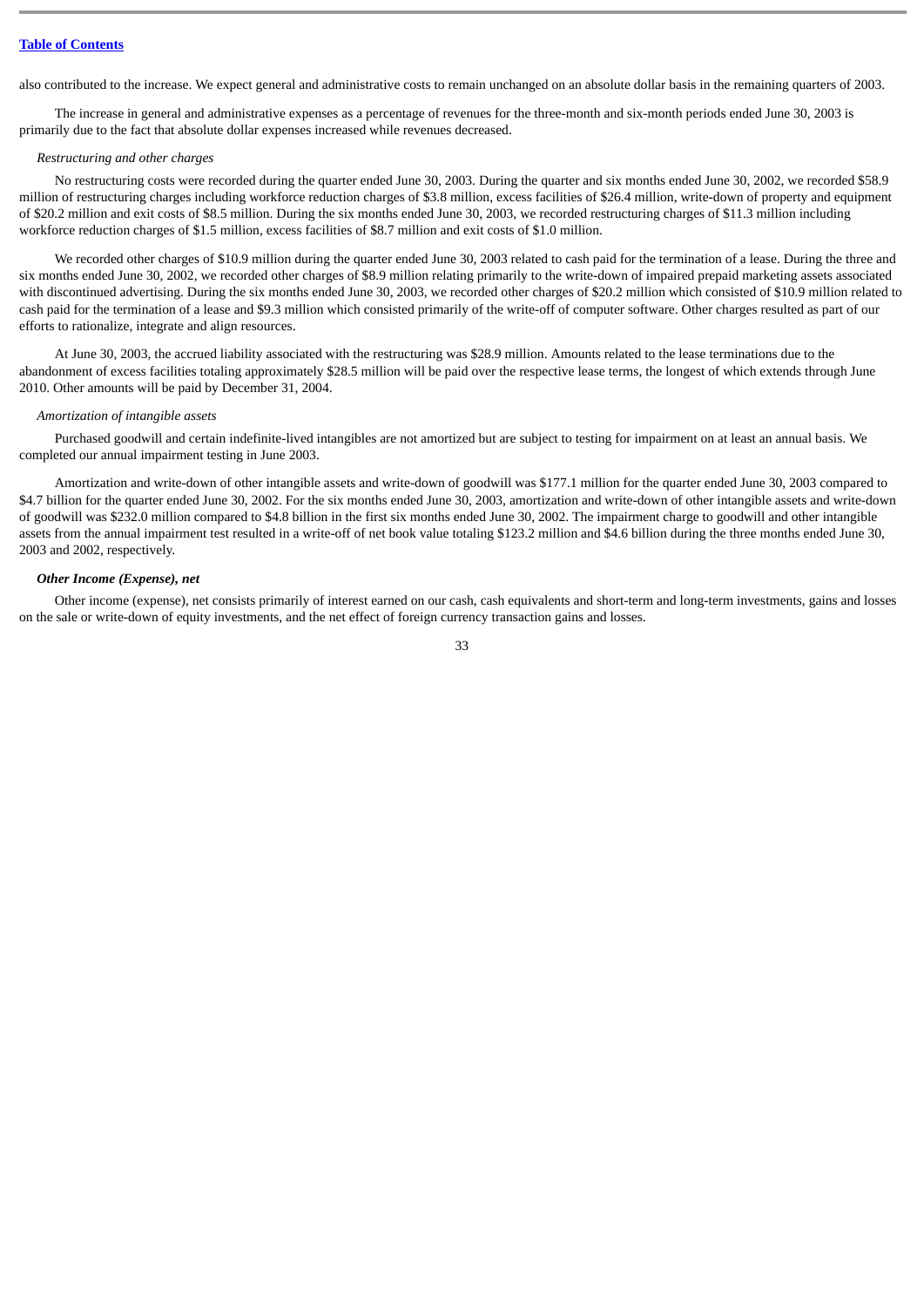A comparison of other income (expense), net for the three-month and six-month periods ended June 30, 2003 and 2002 is presented below.

|                             | 2003       | 2002                   | Change |
|-----------------------------|------------|------------------------|--------|
|                             |            | (Dollars in thousands) |        |
| Three-month period:         |            |                        |        |
| Other income (expense), net | \$2,316    | $$^{(90,835)}$         | 103%   |
| Percentage of revenues      | $1\%$      | (29)%                  |        |
| Six-month period:           |            |                        |        |
| Other income (expense), net | \$(11,578) | \$(103,170)            | 89%    |
| Percentage of revenues      | $(2)\%$    | (16)%                  |        |

Other income, net for the quarter ended June 30, 2003 consisted of \$2.3 million of interest income and other items, and for the quarter ended June 30, 2002, other expense, net consisted of investment write-downs of \$94.8 million, partially offset by \$4.0 million of interest income and other items. Other expense, net for the six months ended June 30, 2003 consisted of investment write-downs of \$16.5 million, partially offset by \$4.9 million of interest income and other items, and for the six months ended June 30, 2002, other expense, net consisted of investment write-downs of \$113.5 million, partially offset by \$10.3 million of interest income and other items. We review our investments in publicly traded and non-publicly traded companies on a regular basis to determine if any security has experienced an other-than-temporary decline in its fair value. As of March 31, 2003 and June 30, 2002, we determined that the decline in value of certain of our public and non-public equity securities investments was other-than-temporary. No write-down was made during the quarter ended June 30, 2003. We may from time to time recognize gains or losses from the sales, write-down or write-off of our equity investments.

#### *Income Tax Expense*

For the quarter and six months ended June 30, 2003, we recorded tax expense of \$0.8 million and \$5.7 million, respectively. For the quarter ended June 30, 2003, tax expense was comprised of a benefit of \$0.4 million for foreign income and withholding taxes and an expense of \$1.2 million for U.S. federal and state taxes. For the six months ended June 30, 2003, tax expense was comprised of \$4.1 million of foreign income and withholding taxes and \$1.5 million of U.S. federal and state taxes. For the remainder of the year, we anticipate foreign income and withholding tax expense of approximately \$1.0 to \$1.5 million per quarter. We anticipate federal and state tax expense of approximately \$1.0 to \$1.5 million per quarter.

## **Liquidity and Capital Resources**

|                                                   | <b>June 30,</b><br>2003 | December 31,<br>2002   | Change |
|---------------------------------------------------|-------------------------|------------------------|--------|
|                                                   |                         | (Dollars in thousands) |        |
| Cash, cash equivalents and short-term investments | 512.203                 | 385,468                | 33%    |
| Working capital                                   | 46.477                  | (79.477)               | 158%   |
| Stockholders' equity                              | 1.398.511               | \$1,579,425            | (11)%  |

At June 30, 2003, our principal source of liquidity was \$512.2 million of cash, cash equivalents and short-term investments, consisting principally of commercial paper, medium term corporate notes, corporate bonds and notes, market auction securities, U.S. government and agency securities and money market funds.

Working capital increased \$126.0 million during the six months ended June 30, 2003 due primarily to an increase in cash, cash equivalents and short-term investments.

Net cash provided by operating activities was \$181.1 million in the six months ended June 30, 2003 compared to \$70.8 million in the six months ended June 30, 2002. The increase in the six months ended June 30, 2003 compared to the six months ended June 30, 2002 was primarily due to increases in our deferred revenue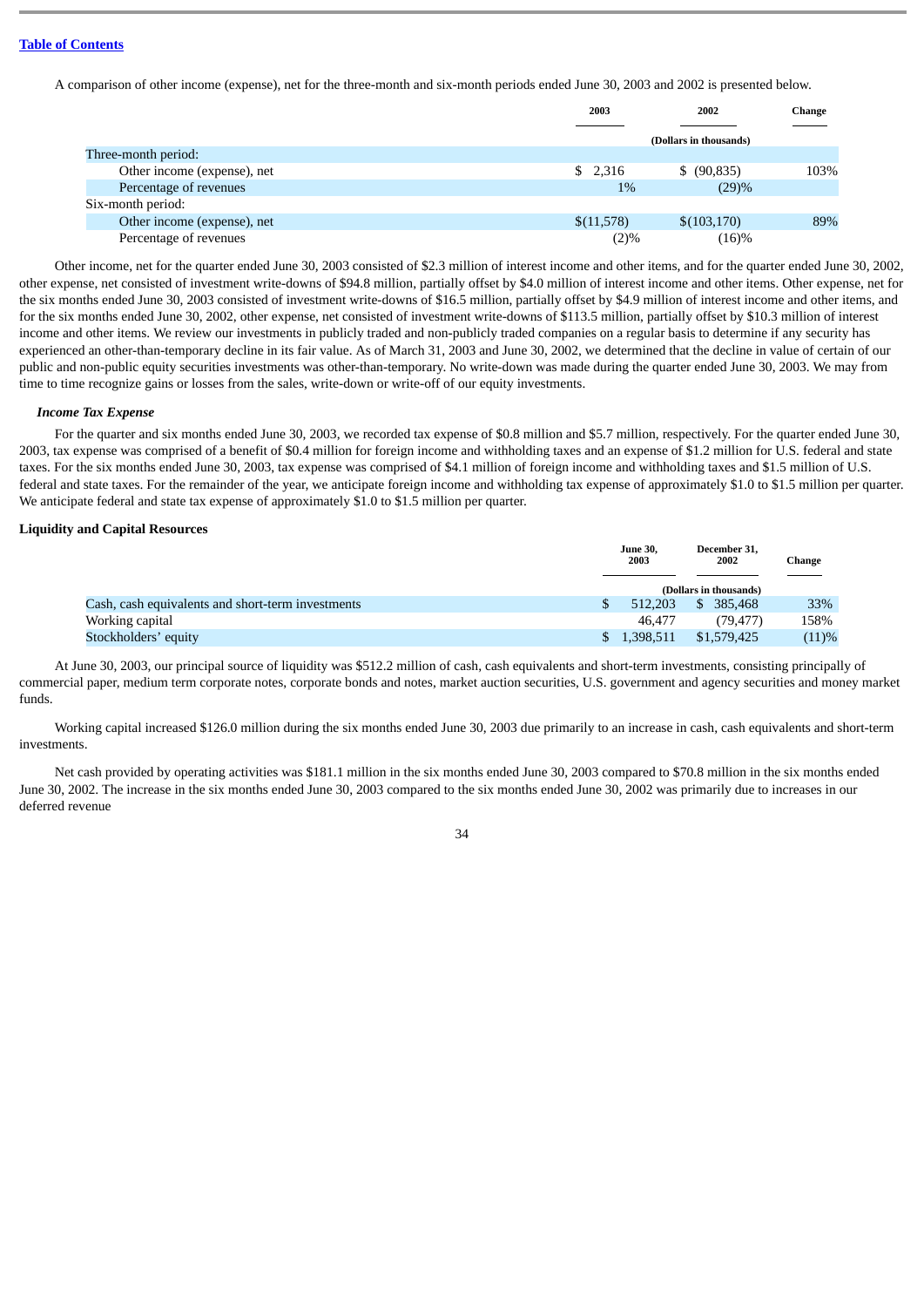balance in which we receive payment in advance for many of our products and services, increases in accounts payable and accrued liabilities and decreases in prepaid expenses and other current assets. The increase was partially offset by decreases in accounts receivable and net income after adjustments for non-cash items such as amortization and the write-down of goodwill and other intangible assets, depreciation of property and equipment and the write-down of certain investments.

Total cash outlays related to the restructuring program were \$6.2 million during the six months ended June 30, 2003 and were primarily related to lease terminations.

Future cash payments, net of anticipated sub-lease income, related to lease terminations due to the abandonment of excess facilities are expected to be as follows:

|                 | (in monomus) |
|-----------------|--------------|
| 2003 (6 months) | 3,792<br>\$  |
| 2004            | 7,547        |
| 2005            | 6,020        |
| 2006            | 4,068        |
| 2007            | 3,306        |
| Thereafter      | 3,739        |
|                 |              |
|                 | 28,472<br>\$ |
|                 |              |

**(In thousands)**

Net cash used in investing activities was \$68.9 million in the six months ended June 30, 2003, primarily as a result of \$163.2 million used for purchases of investments, and \$50.1 million used for purchases of property and equipment, partially offset by proceeds of \$150.8 million from sales and maturities of investments. Net cash used in investing activities was \$216.0 million in the six months ended June 30, 2002, primarily as a result of \$346.3 million used for the acquisition of H.O. Systems, \$47.0 million used for acquisition related costs, \$52.2 million for purchases of investments and \$115.3 million for purchases of property and equipment. In the six months ended June 30, 2002, these purchases were partially offset by proceeds of \$345.5 million from maturities and sales of investments.

Net cash provided by financing activities was \$5.9 million in the six months ended June 30, 2003 and \$16.3 million in the six months ended June 30, 2002. The primary source of cash provided by financing activities in both periods was from the issuance of common stock resulting from stock option exercises. In the six months ended June 30, 2003, the primary use of cash was for repayment of debt.

Our planned capital expenditures for 2003 are approximately \$120.0 million, primarily for computer and communications equipment, computer software and leasehold improvements. Our most significant expenditures are focused on market development initiatives as well as productivity and cost improvement.

We have pledged our restricted cash as collateral for standby letters of credit that guarantee certain of our contractual obligations, primarily relating to our real estate lease agreements. At June 30, 2003, the amount of restricted cash we have pledged pursuant to such agreements was approximately \$18.4 million.

We believe our existing cash, cash equivalents and short-term investments and operating cash flows, will be sufficient to meet our working capital and capital expenditure requirements for at least the next 12 months. An increase in the number of significant acquisitions or investments to be funded with cash may require us to raise additional funds through public or private financing, strategic relationships or other arrangements. This additional funding, if needed, might not be available on terms attractive to us, or at all. Failure to raise capital when needed could materially harm our business. If we raise additional funds through the issuance of equity securities, the percentage of our stock owned by our then-current stockholders will be reduced. Furthermore, these equity securities might have rights, preferences or privileges senior to those of our common stock.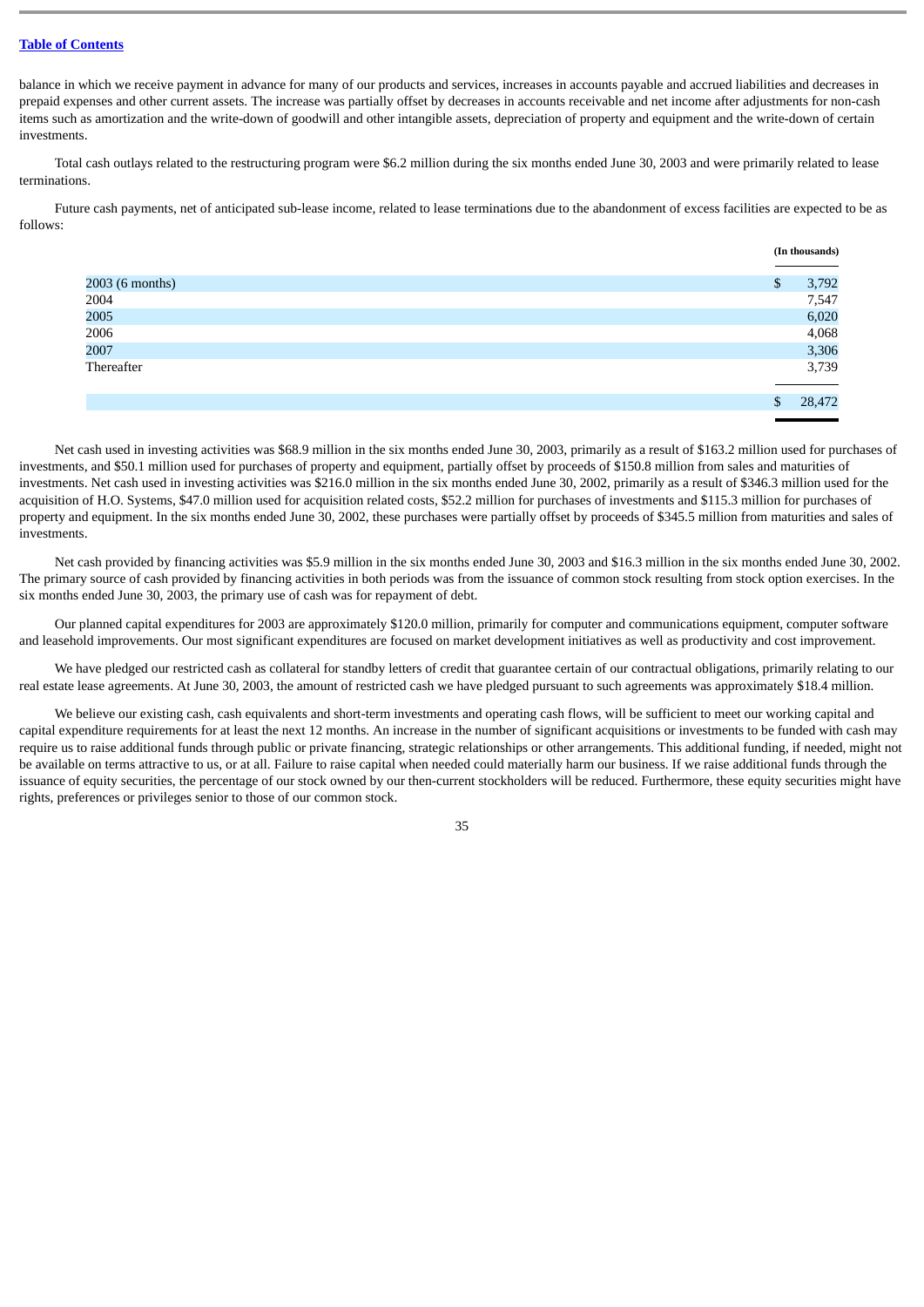## **Factors That May Affect Future Results of Operations**

*In addition to other information in this Form 10-Q, the following risk factors should be carefully considered in evaluating us and our business because these factors currently have a significant impact or may have a significant impact on our business, operating results or financial condition. Actual results could differ materially from those projected in the forward-looking statements contained in this Form 10-Q as a result of the risk factors discussed below and elsewhere in this Form 10-Q.*

### **Our operating results may fluctuate and our future revenues and profitability are uncertain.**

Our operating results have varied and may fluctuate significantly in the future as a result of a variety of factors, many of which are outside our control. These factors include the following:

- the long sales and implementation cycles for, and potentially large order sizes of, some of our Internet security, network and telecommunications services and the timing and execution of individual customer contracts;
- volume of domain name registrations and customer renewals through our Network Solutions business and our Registry Services business;
- competition in the domain name registration services business from competing registrars and registries;
- the mix of all our services sold during a period:
- our success in marketing and market acceptance of our managed security and network services, domain name registration and value added services, Web trust services, payment services and telecommunications services by our existing customers and by new customers;
- continued development of our direct and indirect distribution channels, both in the U.S. and abroad;
- a decrease in the level of spending for information technology-related products and services by enterprise customers;
- our success in assimilating the operations and personnel of any acquired businesses;
- the seasonal fluctuations in consumer use of telecommunications services;
- the impact of price changes in our managed security and network services, domain name registration and value added services, Web trust services, payment services and telecommunications services or our competitors' products and services; and
- general economic and market conditions as well as economic and market conditions specific to IP network, telecommunications and Internet industries.

Our operating expenses may increase. If an increase in our expenses is not accompanied by a corresponding increase in our revenues, our operating results will suffer, particularly as revenues from many of our services are recognized ratably over the term of the service, rather than immediately when the customer pays for them, unlike our sales and marketing expenditures, which are expensed in full when incurred.

Due to all of the above factors, our revenues and operating results are difficult to forecast. Therefore, we believe that period-to-period comparisons of our operating results will not necessarily be meaningful, and you should not rely upon them as an indication of future performance. Also, operating results may fall below our expectations and the expectations of securities analysts or investors in one or more future periods. If this were to occur, the market price of our common stock would likely decline.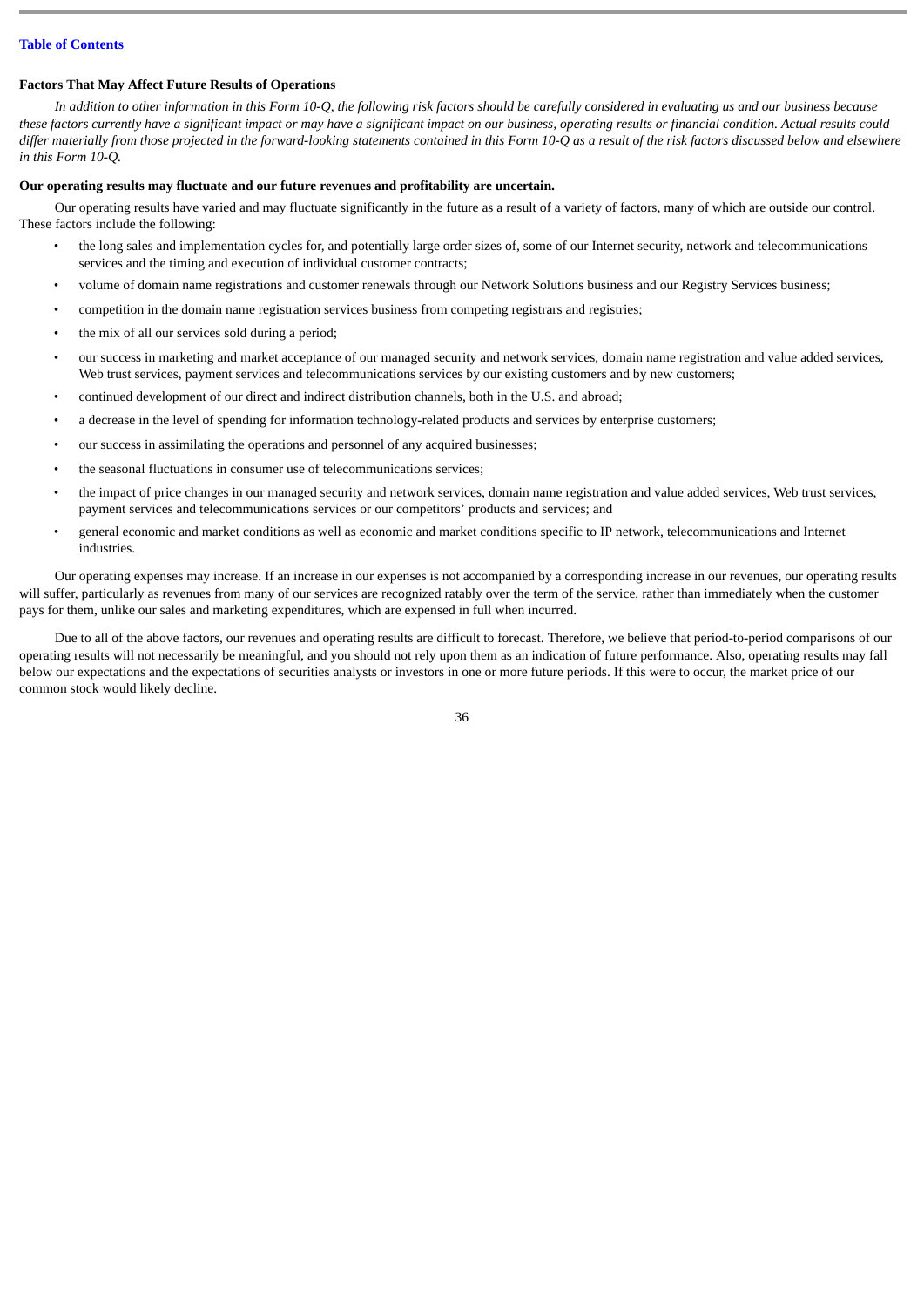#### **Our operating results may be adversely affected by the uncertain geopolitical environment and unfavorable economic and market conditions.**

Adverse economic conditions worldwide have contributed to downturns in the telecommunications and technology industries and may continue to impact our business, resulting in:

- reduced demand for our services as a result of a decrease in information technology and telecommunications spending by our customers;
- increased price competition for our products; and
- higher overhead costs as a percentage of revenues.

Recent political turmoil in many parts of the world, including terrorist and military actions, may continue to put pressure on global economic conditions. If the economic and market conditions in the United States and globally do not improve, or if they deteriorate further, we may continue to experience material adverse impacts on our business, operating results, and financial condition as a consequence of the above factors or otherwise. We do not expect the trend of lower information technology and telecommunications spending among our customers to reverse itself in the near term.

#### **Our limited operating history under our current business structure may result in significant fluctuations of our financial results.**

We were incorporated in April 1995, and began introducing our services in June 1995. We completed several acquisitions in 2000 and 2001, including our acquisitions of Network Solutions and Illuminet Holdings, and in February 2002 we completed our acquisition of H.O. Systems. Network Solutions, Illuminet Holdings and H.O. Systems operated in different businesses from our then-current business. Therefore, we have only a limited operating history on which to base an evaluation of our consolidated business and prospects. Our success will depend on many factors, including, but not limited to, the following:

- the successful integration of the acquired companies;
- the use of IP networks for electronic commerce and communications;
- the timing and execution of individual customer contracts, particularly large contracts;
- the extent to which digital certificates and domain names are used for electronic commerce or communications;
- growth in the number of Web sites;
- growth in demand for our services;
- the continued evolution of electronic commerce as a viable means of conducting business;
- the competition for any of our services;
- the perceived security of electronic commerce and communications over IP networks;
- the perceived security of our services, technology, infrastructure and practices;
- the significant lead times before a product or service begins generating revenues;
- the varying rates at which telecommunications companies, telephony resellers and Internet service providers use our services;
- the loss of customers through industry consolidation, or customer decisions to deploy in-house or competitor technology and services; and
- our continued ability to maintain our current, and enter into additional, strategic relationships.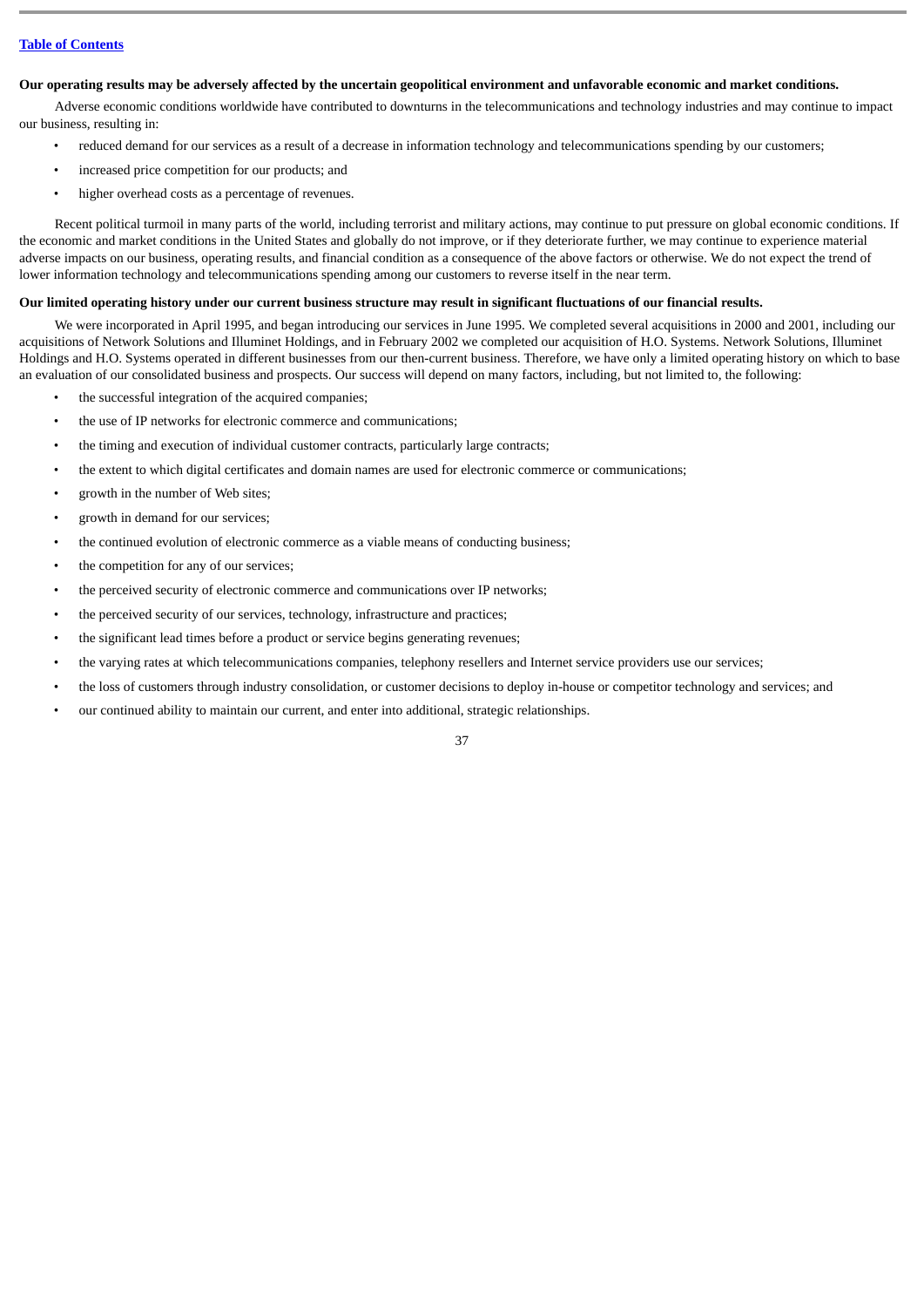To address these risks we must, among other things:

- successfully market our services to new and existing customers;
- attract, integrate, train, retain and motivate qualified personnel;
- respond to competitive developments;
- successfully introduce new services; and
- successfully introduce enhancements to our services to address new technologies and standards and changing market conditions.

## **The business environment is highly competitive and, if we do not compete effectively, we may suffer price reductions, reduced gross margins and loss of market share.**

*Security services*. We anticipate that the market for services that enable trusted and secure electronic commerce and communications over IP networks will remain intensely competitive. We compete with larger and smaller companies that provide products and services that are similar to some aspects of our security services. Our competitors may develop new technologies in the future that are perceived as being more secure, effective or cost efficient than the technology underlying our security services. We expect that competition will increase in the near term, and that our primary long-term competitors may not yet have entered the market.

Increased competition could result in pricing pressures, reduced margins or the failure of our security services to achieve or maintain market acceptance, any of which could harm our business. Several of our current and potential competitors have longer operating histories and significantly greater financial, technical, marketing and other resources. As a result, we may not be able to compete effectively.

*Telecommunications services*. We face competition from large, well funded regional providers of SS7 network services and related products, such as regional Bell operating companies, TSI and Southern New England Telephone, a unit of SBC Communication. The prepaid wireless account management and unregistered user services of National Telemanagement Corporation, a subsidiary of ours, face competition from Boston Communications Group, Amdocs, Convergys Corporation and TSI. We are also aware of major Internet service providers, software developers and smaller entrepreneurial companies that are focusing significant resources on developing and marketing products and services that will compete directly with ours.

*Registry Services and Network Solutions*. Seven new generic top-level domain registries, *.aero, .biz, .coop, .info, .museum, .name* and *.pro,* recently began, or soon are expected to begin, accepting domain name registrations. Since we do not act as a registry for these new top-level domains, we do not receive the annual registry fee for domain name registrations under these top-level domains. The commencement of registrations in these new top-level domains could have the effect of reduced demand for *.com* and *.net* domain name registrations. If the new top-level domains reduce the demand for domain name registrations in *.com* and *.net*, our business could be materially harmed.

The domain name registration service market is extremely competitive and subject to significant pricing pressure. We currently face competition among registrars within the gTLDs like .*com, .net and .org* and we face competition among registrars within other top-level domains. Our competitors include BulkRegister.com, Deutsche Telekom, France Telecom/Transpac, Go-Daddy Software, Melbourne IT, Register.com and Tucows.com, Inc. that register secondlevel domain names in *.com*, *.net, .org* and the other gTLDs. We also face competition from third-level domain name providers such as Internet access providers and registrars of ccTLDs. We face substantial competition from other providers of value-added Web presence services such as e-mail providers, Web site designers, Internet service providers, Web site hosting companies and others. If Network Solutions is not able to compete effectively, our registrar business could be materially harmed.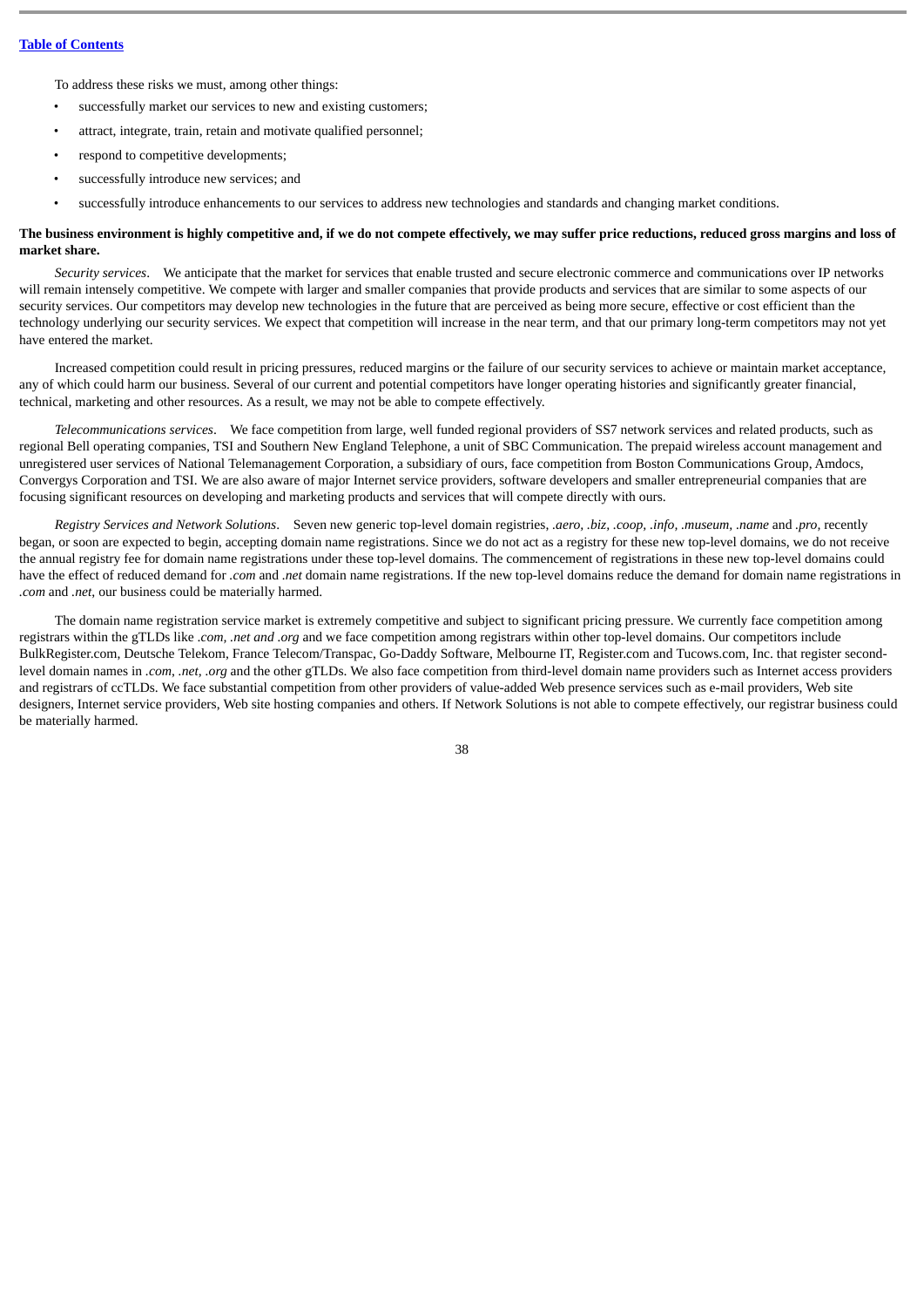The agreements among ICANN, the DOC, us and other registrars permit flexibility in pricing for and term of registrations. Our revenues, therefore, could be reduced due to pricing pressures, bundled service offerings and variable terms from our competitors. Some registrars and resellers in the *.com* and *.net* toplevel domains charge lower prices for registration services in those domains. In addition, other entities are bundling, and may in the future bundle, domain name registrations with other products or services at reduced rates or for free.

# **Our telecommunications services business depends on the acceptance of our SS7 network and the telecommunications market's continuing use of SS7 technology.**

Our future growth depends, in part, on the commercial success and reliability of our SS7 network. Our SS7 network is a vital component of our intelligent network services, which had been an increasing source of revenues for our Illuminet Holdings subsidiary. Our network services business will suffer if our target customers do not use our SS7 network. Our future financial performance will also depend on the successful development, introduction and customer acceptance of new and enhanced SS7-based services. We are not certain that our target customers will choose our particular SS7 network solution or continue to use our SS7 network. In the future, we may not be successful in marketing our SS7 network or any new or enhanced services.

#### **The inability of our customers to successfully implement our signaling and network services with their existing systems could adversely affect our business.**

Significant technical challenges exist in our signaling and network services business because many of our customers:

- purchase and implement SS7 network services in phases;
- deploy SS7 connectivity across a variety of telecommunication switches and routes; and
- integrate our SS7 network with a number of legacy systems, third-party software applications and engineering tools.

Customer implementation currently requires participation by our order management and our engineering and operations groups, each of which has limited resources. Some customers may also require us to develop costly customized features or capabilities, which increase our costs and consume a disproportionate share of our limited customer service and support resources. Also, we typically charge one-time flat rate fees for initially connecting a customer to our SS7 network and a monthly recurring flat rate fee after the connection is established. If new or existing customers have difficulty deploying our products or require significant amounts of our engineering service support, we may experience reduced operating margins. Our customers' ability to deploy our network services to their own customers and integrate them successfully within their systems depends on our customers' capabilities and the complexity involved. Difficulty in deploying those services could reduce our operating margins due to increased customer support and could cause potential delays in recognizing revenues until the services are implemented.

# **Our failure to achieve or sustain market acceptance of our signaling and intelligent network services at desired pricing levels could adversely impact our revenues and cash flow.**

The telecommunications industry is characterized by significant price competition. Competition and industry consolidation in our telecommunications services could result in significant pricing pressure and an erosion in our market share. Pricing pressure from competition could cause large reductions in the selling price of our services. For example, our competitors may provide customers with reduced communications costs for Internet access or private network services, reducing the overall cost of services and significantly increasing pricing pressures on us. We would need to offset the effects of any price reductions by increasing the number of our customers, generating higher revenues from enhanced services or reducing our costs, and we may not be able to do so successfully. We believe that the business of providing network connectivity and related network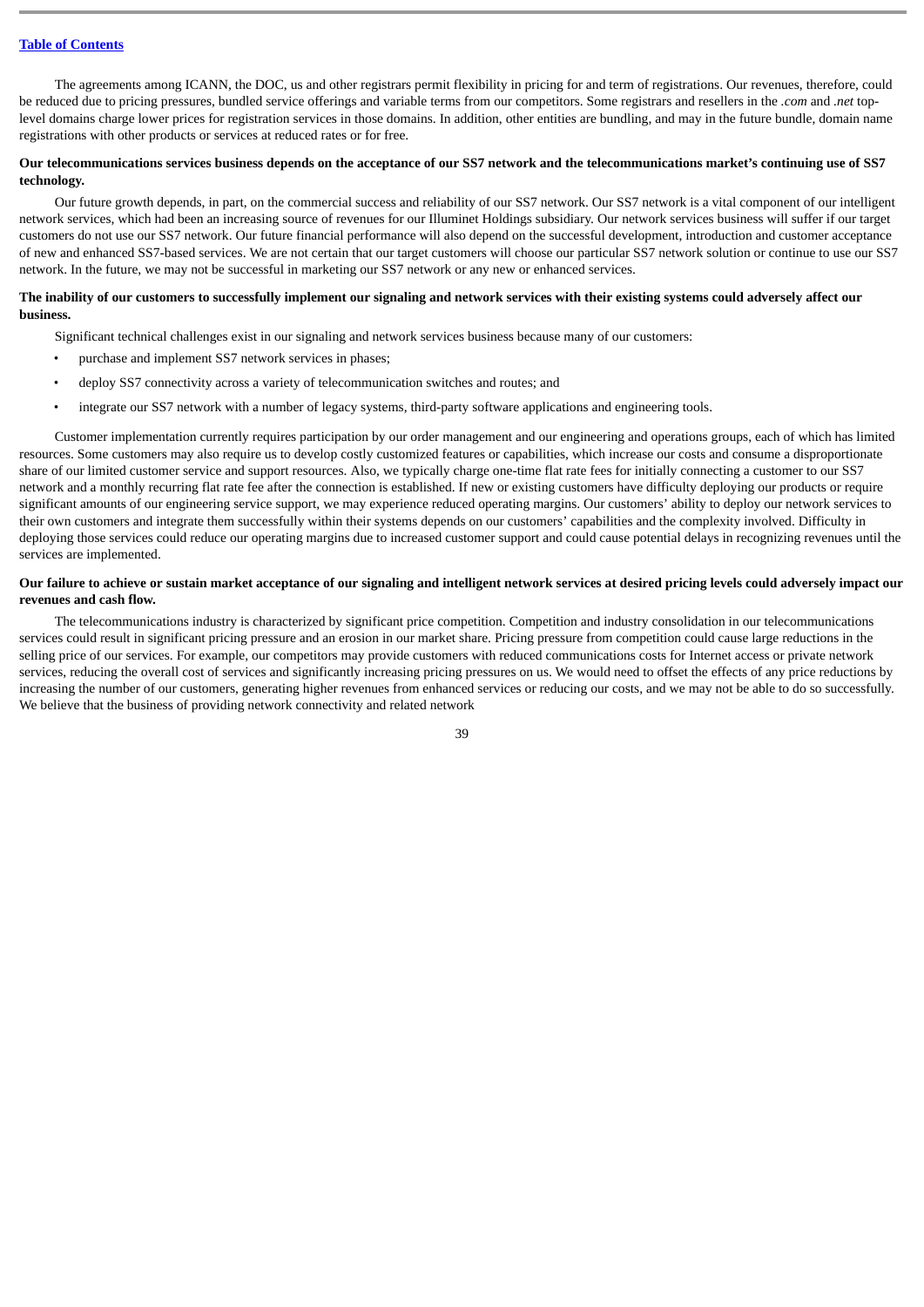services will see increased consolidation in the future. Consolidation could decrease selling prices and increase competition in these industries, which could erode our market share, revenues and operating margins in our Telecommunication Services Group. Consolidation in the telecommunications industry has led to the merging of many companies. Our business could be harmed if these mergers result in the loss of customers by our Telecommunication Services Group.

#### **Our business depends on the future growth of the Internet and adoption and continued use of IP networks.**

Our future success substantially depends on growth in the use of the Internet and IP networks. If the use of and interest in the Internet and IP networks does not grow, our business would be harmed. To date, many businesses and consumers have been deterred from utilizing the Internet and IP networks for a number of reasons, including, but not limited to:

- potentially inadequate development of network infrastructure;
- security concerns, particularly for online payments, including the potential for merchant or user impersonation and fraud or theft of stored data and information communicated over IP networks;
- privacy concerns, including the potential for third parties to obtain personally identifiable information about users or to disclose or sell data without notice to or the consent of such users;
- other security concerns such as attacks on popular Web sites by "hackers;"
- inconsistent quality of service;
- lack of availability of cost-effective, high-speed systems and services;
- limited number of local access points for corporate users;
- inability to integrate business applications on IP networks;
- the need to operate with multiple and frequently incompatible products;
- limited bandwidth access;
- government regulation; and
- a lack of tools to simplify access to and use of IP networks.

The widespread acceptance of the Internet and IP networks will require a broad acceptance of new methods of conducting business and exchanging information. Organizations that already have invested substantial resources in other methods of conducting business may be reluctant to adopt new methods. Also, individuals with established patterns of purchasing goods and services and effecting payments may be reluctant to change.

## **Our industry markets are evolving, and if these markets fail to develop or if our products are not widely accepted in these markets, our business could suffer.**

We target our security services at the market for trusted and secure electronic commerce and communications over IP networks. This is a rapidly evolving market that may not continue to grow.

Accordingly, the demand for our security services is very uncertain. Even if the market for electronic commerce and communications over IP networks grows, our security services may not be widely accepted. The factors that may affect the level of market acceptance of digital certificates and, consequently, our security services include the following:

- market acceptance of products and services based upon authentication technologies other than those we use;
- public perception of the security of digital certificates and IP networks;
- the ability of the Internet infrastructure to accommodate increased levels of usage; and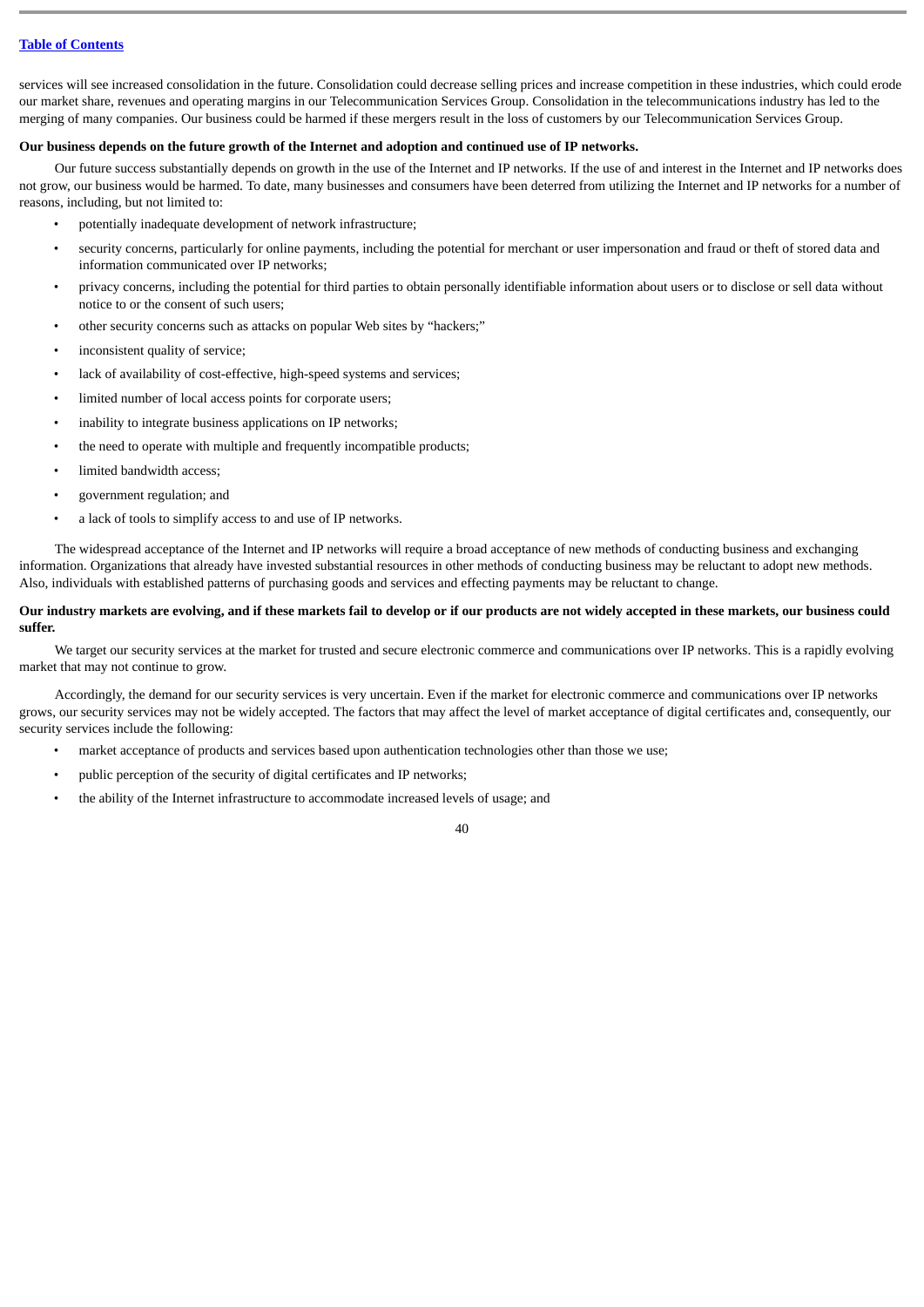• government regulations affecting electronic commerce and communications over IP networks.

If the market for electronic commerce and communications over IP networks does not grow or our security services are not widely accepted in market, our business would be materially harmed.

### **Our inability to introduce and implement technological changes in our industry could harm our business.**

The emerging nature of the Internet, digital certificate business, the domain name registration business and payment services business, and their rapid evolution, require us continually to improve the performance, features and reliability of our services, particularly in response to competitive offerings. We must also introduce any new services, as quickly as possible. The success of new services depends on several factors, including proper new service definition and timely completion, introduction and market acceptance. We may not succeed in developing and marketing new services that respond to competitive and technological developments and changing customer needs. This could harm our business.

The telecommunications network services industry is also characterized by rapid technological change and frequent new product and service announcements. Significant technological changes could make our technology obsolete. We must adapt to our rapidly changing market by continually improving the responsiveness, reliability and features of our network and by developing new network features, services and applications to meet changing customer needs. We cannot assure that we will be able to adapt to these challenges or respond successfully or in a cost-effective way to adequately meet them. Our failure to do so would adversely affect our ability to compete and retain customers or market share. We sell our SS7 network services primarily to traditional telecommunications companies that rely on traditional voice networks. Many emerging companies are providing convergent Internet protocol-based network services. Our future revenues and profits, if any, could depend upon our ability to provide products and services to these Internet protocol-based telephony providers.

#### **We have experienced, and may continue to experience, declines in revenues from Network Solutions.**

In 2000, the demand for new domain name registrations in our Network Solutions Web presence business increased substantially, in part as a result of our promotional programs, in which we accepted domain name registrations at significant discounts or without charge, and from registrations by entities who registered domain names with the hopes of reselling them. Many of those domain names have not been renewed after their two-year anniversary date. Further, many of the entrepreneurial and start-up businesses, begun in 2000 and earlier, have declined or failed. The future success of our Network Solutions business will depend, among other things, upon our customers' renewal of their domain name registrations and upon our ability to obtain new domain name registrations and to successfully market our value-added product and services to our domain name registrants. Registrants may choose to renew their domain names with other registrars or they may choose not to renew and pay for renewal of their domain names. Since we deactivate and delete domain name registrations that are not paid for, the inability to obtain domain name registration renewals or new registrations from customers could have an adverse effect on our revenues and our Network Solutions business.

#### **Issues arising from implementing agreements with ICANN and the Department of Commerce could harm our domain name registration business.**

The Department of Commerce, or DOC, has adopted a plan for a phased transition of the DOC's responsibilities for the domain name system to the Internet Corporation for Assigned Names and Numbers, or ICANN. We face risks from this transition, including the following:

- ICANN could adopt or promote policies, procedures or programs that are unfavorable to our role in the registration of domain names or that are inconsistent with our current or future plans;
- the DOC or ICANN could terminate our agreements to be the registry for the *.com* or *.net* gTLDs, or a registrar for existing and new gTLDs if they find that we are in violation of our agreements with them;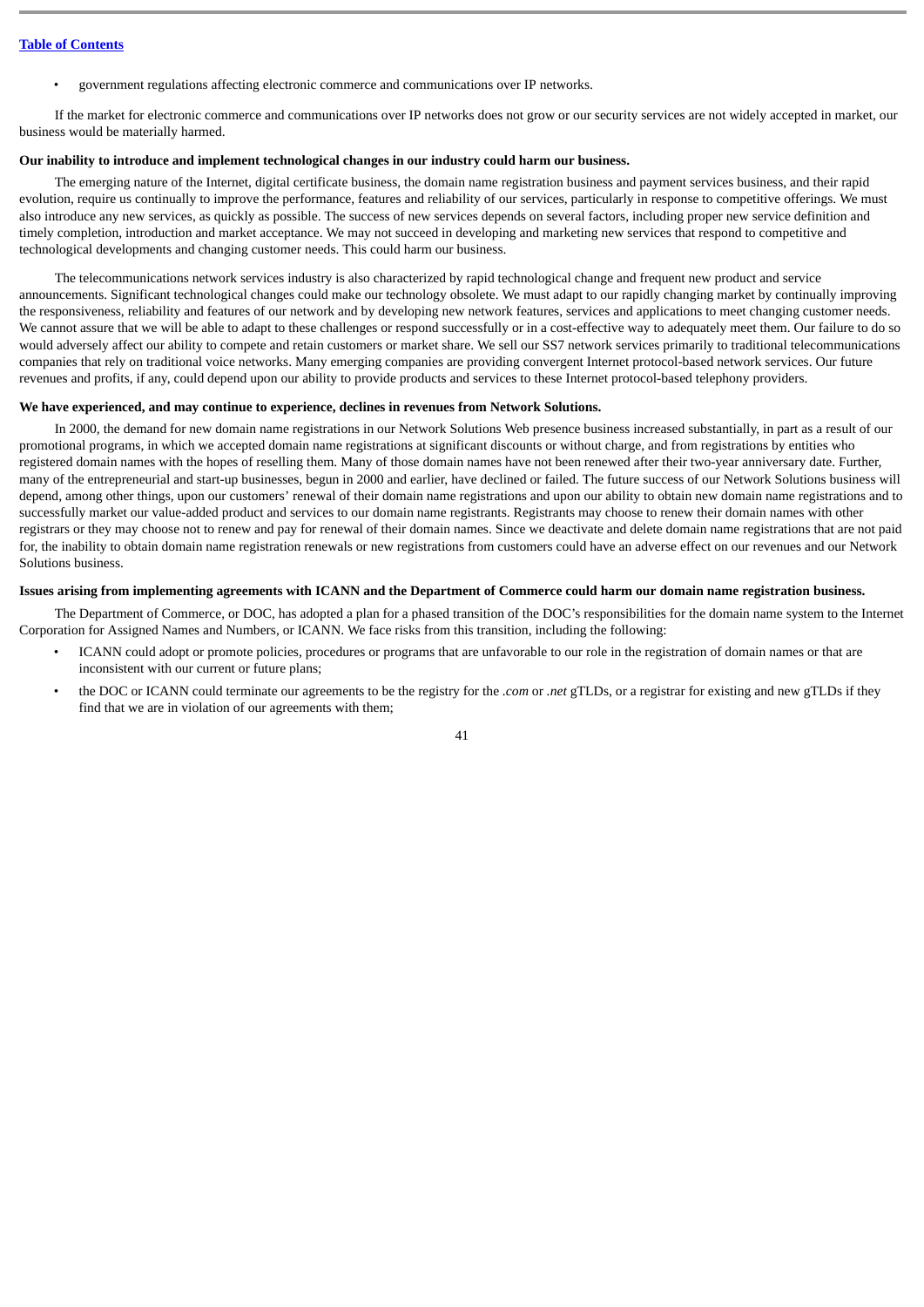- if our agreements to be the registry for the *.com* or *.net* top-level domains, or a registrar for existing and new top-level domains are terminated, it could have an adverse impact on our business;
- the terms of the registrar accreditation contract could change, as a result of an ICANN-adopted policy, in a manner that is unfavorable to us;
- the DOC's or ICANN's interpretation of provisions of our agreements with either of them could differ from ours;
- the DOC could revoke its recognition of ICANN, as a result of which the DOC would take the place of ICANN for purposes of the various agreements described above, and could take actions that are harmful to us;
- the U.S. Government could refuse to transfer certain responsibilities for domain name system administration to ICANN due to security, stability or other reasons, resulting in fragmentation or other instability in domain name system administration; and
- our registry or registrar businesses could face legal or other challenges resulting from our activities or the activities of other registrars.

# **Challenges to ongoing privatization of Internet administration could harm our domain name registration business.**

Risks we face from challenges by third parties, including other domestic and foreign governmental authorities, to our role in the ongoing privatization of the Internet include:

- legal, regulatory or other challenges could be brought, including challenges to the agreements governing our relationship with the DOC or ICANN, or to the legal authority underlying the roles and actions of the DOC, ICANN or us;
- Congress has held several hearings in which various issues about the domain name system and ICANN's practices have been raised and Congress could take action that is unfavorable to us;
- ICANN could fail to maintain its role, potentially resulting in instability in domain name system administration; and
- some foreign governments and governmental authorities have in the past disagreed with, and may in the future disagree with, the actions, policies or programs of ICANN, the U.S. Government and us relating to the domain name system. These foreign governments or governmental authorities may take actions or adopt policies or programs that are harmful to our business.

# **Revenues from the sale of our products to companies as part of broader business relationships have been significantly reduced and may continue to decline in the future.**

We have purchased products and services from companies and participated in financings of companies with whom we have entered into separate contractual arrangements for the distribution and sale of our products and services. We derived less than 1% of our total revenues in the first six months of 2003 and approximately 1.7% of our total revenues in the first six months of 2002 from reciprocal arrangements. Typically in these relationships, under separate agreements, we sell our products and services to a company and that company sells to us their products and services. We also derived approximately 1% of our total revenues in the first six months of 2003 and approximately 2.7% of our total revenues in the first six months of 2002 from customers with whom we have participated in a private equity round of financing, including several of the VeriSign Affiliates, as well as various technology companies in a variety of related market areas. If we continue to reduce the level of our participation in business relationships of this nature, revenues from these relationships will decline, negatively affecting our operating results.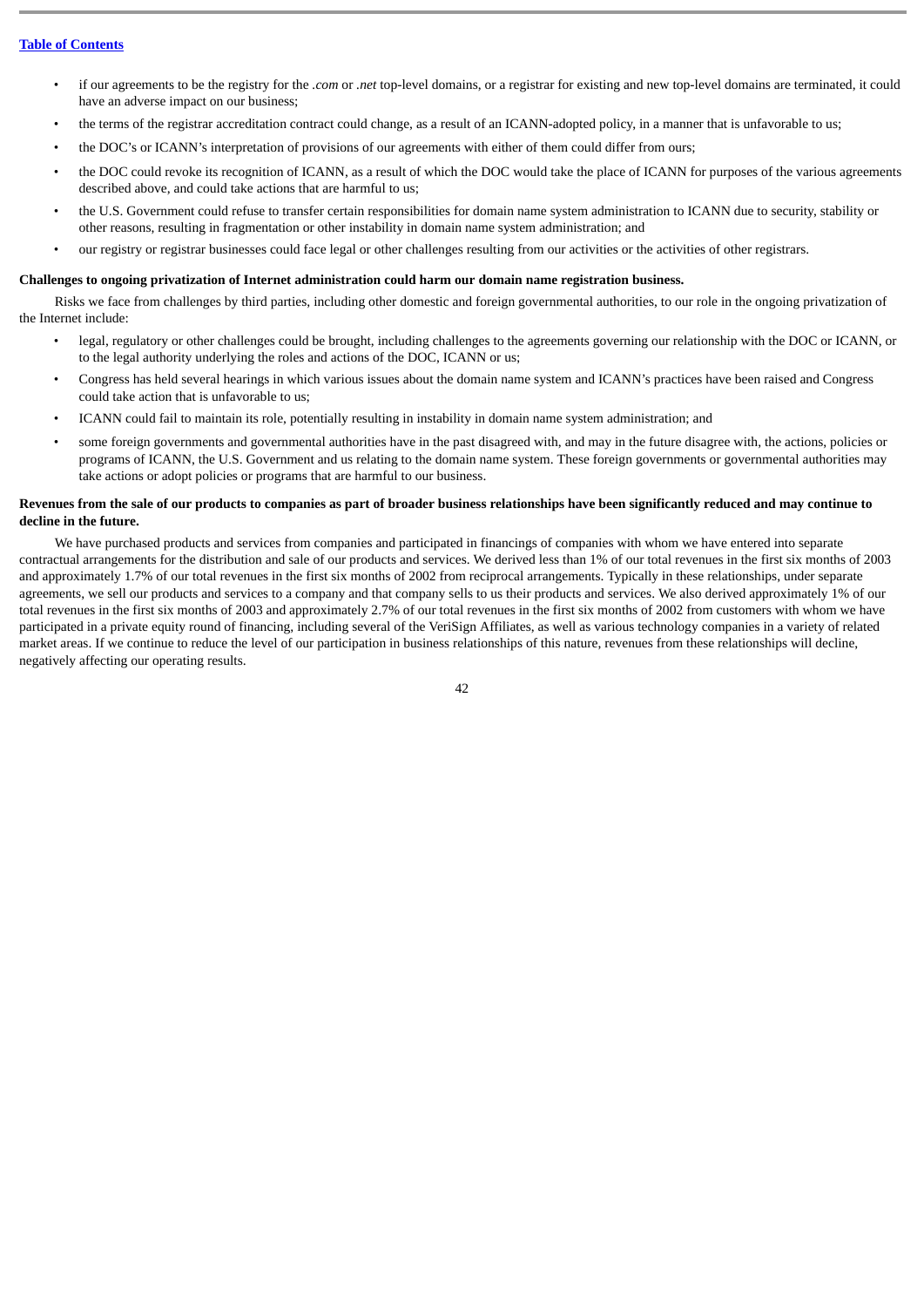#### **We have faced difficulties assimilating, and may incur costs associated with, acquisitions.**

We made several acquisitions in 2002, 2001 and 2000 and may pursue acquisitions in the future. We have experienced difficulty in, and in the future may face difficulties, integrating the personnel, products, technologies or operations of companies we acquire. Assimilating acquired businesses involves a number of other risks, including, but not limited to:

- the potential disruption of our ongoing business;
- the potential impairment of relationships with our employees, customers and strategic partners;
- unanticipated costs or the incurrence of unknown liabilities;
- the need to manage more geographically-dispersed operations, such as our offices in the states of Kansas, Illinois, Pennsylvania, Texas, Virginia, and Washington, and in Europe and South Africa;
- greater than expected costs and the diversion of management's resources from other business concerns involved in identifying, completing and integrating acquisitions;
- the inability to retain the employees of the acquired businesses;
- adverse effects on the existing customer relationships of acquired companies;
- the difficulty of assimilating the operations and personnel of the acquired businesses;
- the potential incompatibility of business cultures;
- any perceived adverse changes in business focus;
- entering into markets and acquiring technologies in areas in which we have little experience;
- our inability to incorporate acquired technologies successfully into our operations infrastructure;
- the need to incur debt, which may reduce our cash available for operations and other uses, or issue equity securities, which may dilute the ownership interests of our existing stockholders; and
- the inability to maintain uniform standards, controls, procedures and policies.

If we are unable to successfully address any of these risks for future acquisitions, our business could be harmed.

Additionally, there is risk that we may incur additional expenses associated with a write-off of a portion of goodwill and other intangible assets, as was the case when we recorded a charge of approximately \$123.2 million in the second quarter of 2003 and \$4.6 billion in the second quarter of 2002 related to writedowns of goodwill due to changes in market conditions for acquisitions. Under generally accepted accounting principles, we are required to evaluate goodwill for impairment on an annual basis and to evaluate other intangible assets as events or circumstances indicate that such assets may be impaired. These evaluations could result in further write-downs of goodwill or other intangible assets.

#### **Our failure to manage past and future growth in our business could harm our business.**

Between December 31, 1995 and June 30, 2003, we grew from 26 to almost 3,200 employees. This was achieved through internal growth, as well as acquisitions. During this time period, we opened new sales offices and significantly expanded our U.S. and non-U.S. operations. To successfully manage past growth and any future growth, we will need to continue to implement additional management information systems, continue the development of our operating, administrative, financial and accounting systems and controls and maintain close coordination among our executive, engineering, accounting, finance, marketing, sales and operations organizations. Any failure to manage growth effectively could harm our business.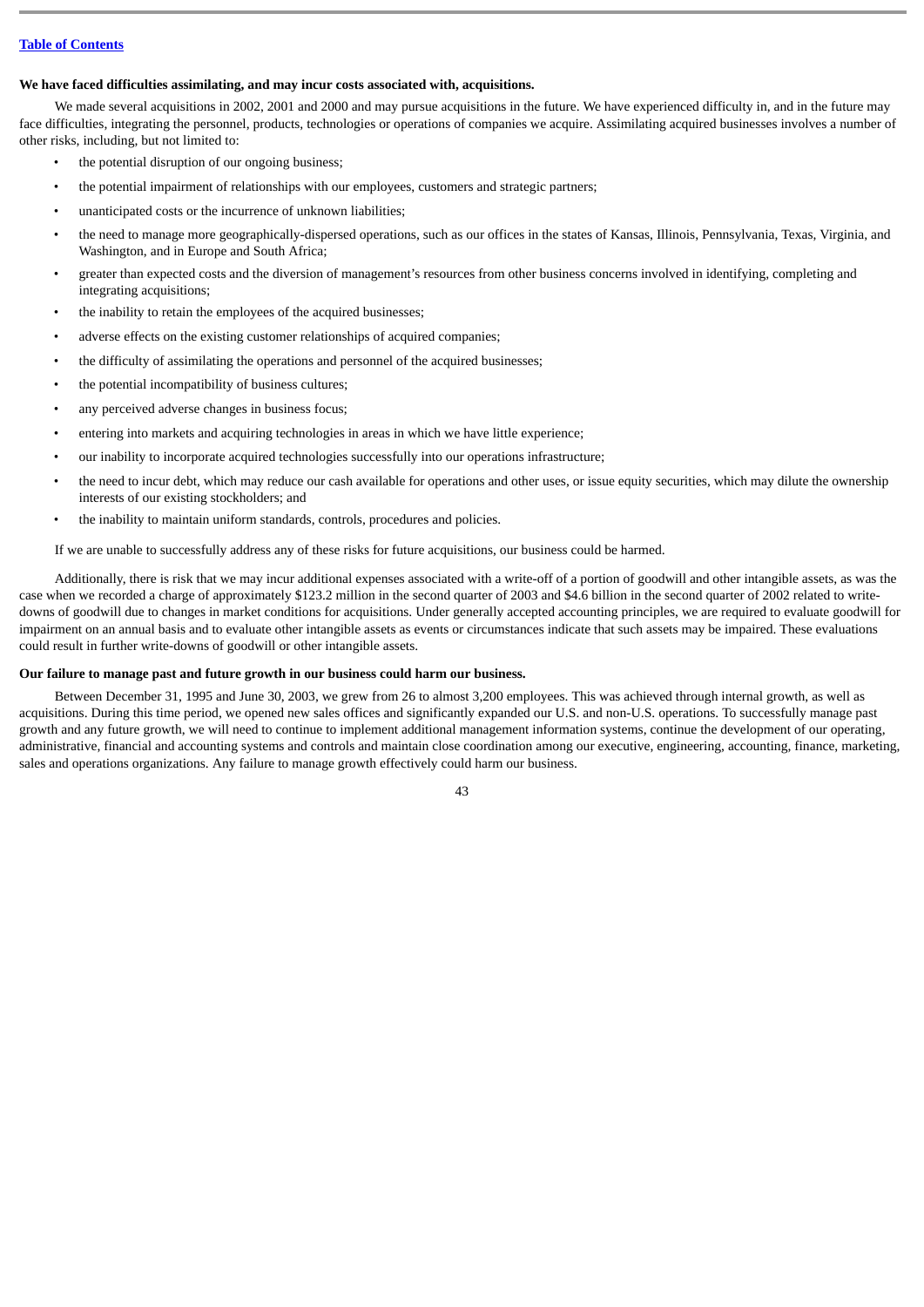#### **Some of our investments in other companies have resulted in losses and may result in losses in the future.**

We have investments in a number of companies. In most instances, these investments are in the form of equity and debt securities of private companies for which there is no public market. These companies are typically in the early stage of development and may be expected to incur substantial losses. Therefore, these companies may never become publicly traded. Even if they do, an active trading market for their securities may never develop and we may never realize any return on these investments. Further, if these companies are not successful, we could incur charges related to write-downs or write-offs of these types of assets. During the three months ended June 30, 2003, no investment write-downs were recorded. During the three months ended June 30, 2002, VeriSign determined that the decline in value of certain of its public and non-public equity investments was other-than-temporary and recorded net write-downs of these investments totaling \$94.8 million. During the six months ended June 30, 2003 and 2002, VeriSign recorded net write-downs of these investments totaling \$16.5 million and \$113.5 million, respectively. Due to the inherent risk associated with some of our investments, and in light of current stock market conditions, we may incur future losses on the sales, write-downs or write-offs of our investments.

#### **If we encounter system interruptions, we could be exposed to liability and our reputation and business could suffer.**

We depend on the uninterrupted operation of our various domain name registration systems, secure data centers and other computer and communication networks. Our systems and operations are vulnerable to damage or interruption from:

- power loss, transmission cable cuts and other telecommunications failures;
- damage or interruption caused by fire, earthquake, and other natural disasters;
- computer viruses or software defects; and
- physical or electronic break-ins, sabotage, intentional acts of vandalism, terrorist attacks and other events beyond our control.

Most of our systems are located at, and most of our customer information is stored in, our facilities in Mountain View, California and Kawasaki, Japan, both of which are susceptible to earthquakes, Dulles and Leesburg, Virginia, Lacey, Washington and Overland Park, Kansas. Though we have back-up power resources, our California locations are susceptible to electric power shortages similar to those experienced during 2001. All of our domain name registration services systems, including those used in our domain name registry and registrar business are located at our Dulles and Leesburg, Virginia facilities. Any damage or failure that causes interruptions in any of these facilities or our other computer and communications systems could materially harm our business.

In addition, our ability to issue digital certificates and register domain names depends on the efficient operation of the Internet connections from customers to our secure data centers and our various registration systems as well as from customers to our registrar and from our registrar and other registrars to the shared registration system. These connections depend upon the efficient operation of Web browsers, Internet service providers and Internet backbone service providers, all of which have had periodic operational problems or experienced outages in the past. Any of these problems or outages could decrease customer satisfaction, which could harm our business.

A failure in the operation of our various registration systems, our domain name zone servers, the domain name root servers, or other events could result in the deletion of one or more domain names from the Internet for a period of time. A failure in the operation of our shared registration system could result in the inability of one or more other registrars to register and maintain domain names for a period of time. A failure in the operation or update of the master database that we maintain could result in the deletion of one or more top-level domains from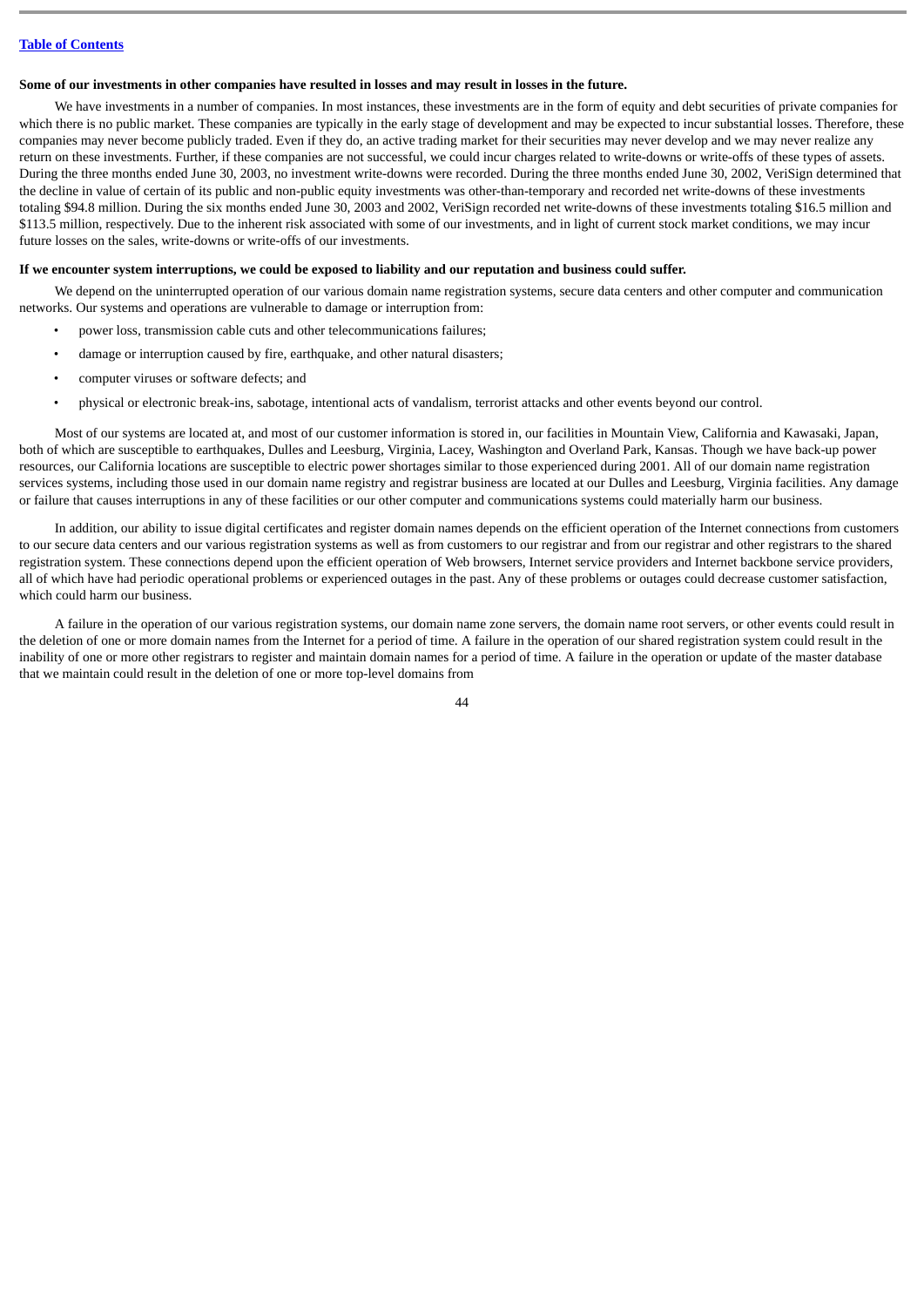the Internet and the discontinuation of second-level domain names in those top-level domains for a period of time. The inability of our registrar systems, including our back office billing and collections infrastructure, and telecommunications systems to meet the demands of a large number of domain name registration requests and corresponding customer e-mails and telephone calls, including speculative, otherwise abusive and repetitive e-mail domain name registration and modification requests, could result in substantial degradation in our customer support service and our ability to process, bill and collect registration requests in a timely manner.

#### **If we experience security breaches, we could be exposed to liability and our reputation and business could suffer.**

We retain certain confidential customer information in our secure data centers and various registration systems. It is critical to our business strategy that our facilities and infrastructure remain secure and are perceived by the marketplace to be secure. Our domain name registry operations also depend on our ability to maintain our computer and telecommunications equipment in effective working order and to reasonably protect our systems against interruption, and potentially depend on protection by other registrars in the shared registration system. The root zone servers and top-level domain name zone servers that we operate are critical hardware to our registry services operations. Therefore, we may have to expend significant time and money to maintain or increase the security of our facilities and infrastructure.

Despite our security measures, our infrastructure may be vulnerable to physical break-ins, computer viruses, and attacks by hackers or similar disruptive problems. It is possible that we may have to expend additional financial and other resources to address such problems. Any physical or electronic break-in or other security breach or compromise of the information stored at our secure data centers and domain name registration systems may jeopardize the security of information stored on our premises or in the computer systems and networks of our customers. In such an event, we could face significant liability and customers could be reluctant to use our security services. Such an occurrence could also result in adverse publicity and therefore, adversely affect the market's perception of the security of electronic commerce and communications over IP networks as well as of the security or reliability of our services.

### **Our signaling and network services reliance on third-party communications infrastructure, hardware and software exposes us to a variety of risks we cannot control.**

Our signaling and network services success will depend on our network infrastructure, including the capacity leased from telecommunications suppliers. In particular, we rely on AT&T, WorldCom, Sprint and other telecommunications providers for leased long-haul and local loop transmission capacity. These companies provide the dedicated links that connect our network components to each other and to our customers. Our business also depends upon the capacity, reliability and security of the infrastructure owned by third parties that is used to connect telephone calls. Specifically, we currently lease capacity from regional partners on seven of the fourteen mated pairs of SS7 signal transfer points that comprise our network. We have no control over the operation, quality or maintenance of a significant portion of that infrastructure or whether or not those third parties will upgrade or improve their equipment. We depend on these companies to maintain the operational integrity of our connections. If one or more of these companies is unable or unwilling to supply or expand its levels of service to us in the future, our operations could be severely interrupted. In addition, rapid changes in the telecommunications industry have led to the merging of many companies. These mergers may cause the availability, pricing and quality of the services we use to vary and could cause the length of time it takes to deliver the services that we use to increase significantly. We rely on links, equipment and software provided to us from our vendors, the most important of which are gateway equipment and software from Tekelec and Agilent Technologies, Inc. We cannot assure you that we will be able to continue to purchase equipment from these vendors on acceptable terms, if at all. If we are unable to maintain current purchasing terms or ensure product availability with these vendors, we may lose customers and experience an increase in costs in seeking alternative suppliers of products and services.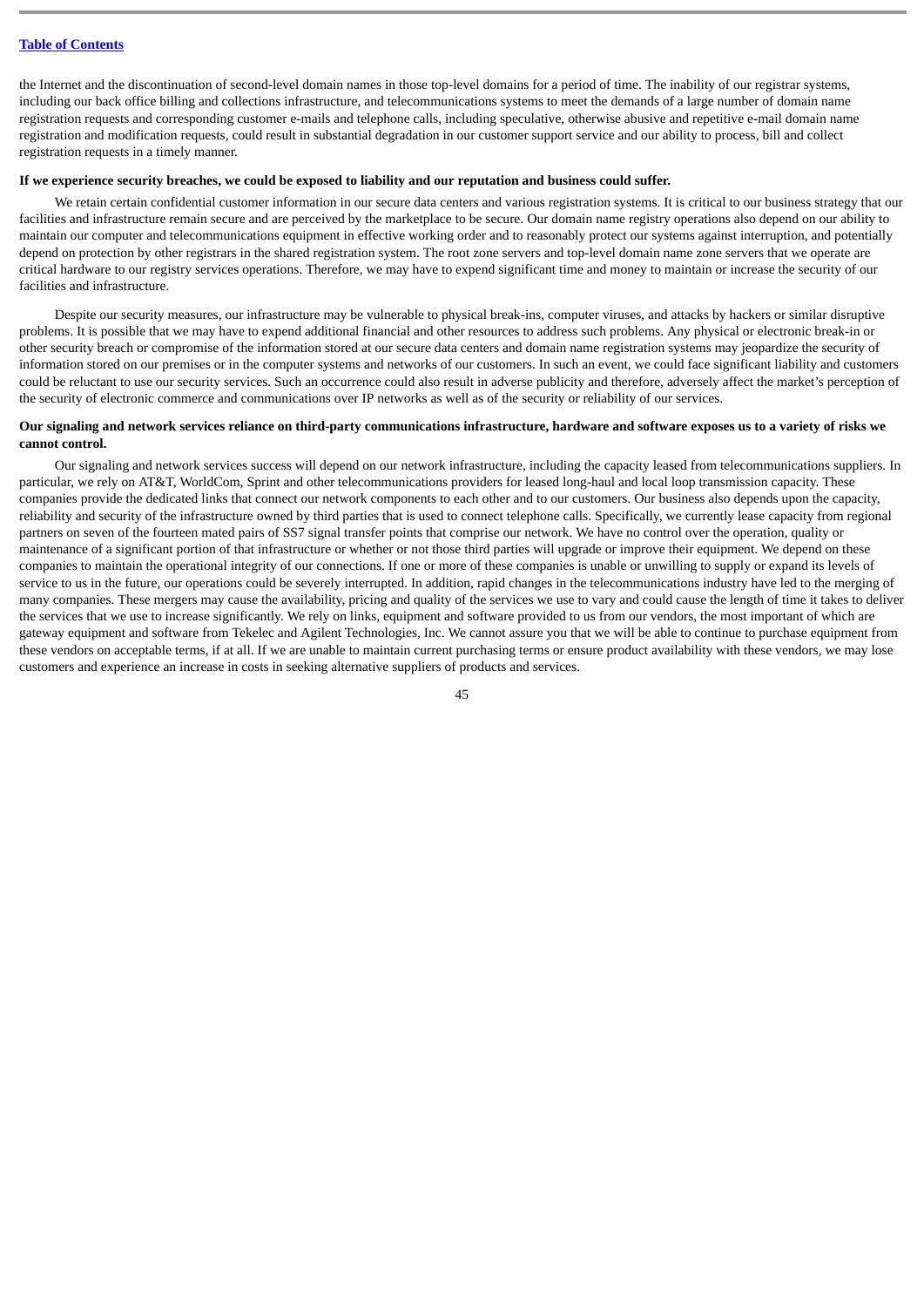## **Capacity limits on our technology and network hardware and software may be difficult to project and we may not be able to expand and upgrade our systems to meet increased use.**

As traffic from our telecommunication customers through our network increases, we will need to expand and upgrade our technology and network hardware and software. We may not be able to accurately project the rate of increase in usage on our network. In addition, we may not be able to expand and upgrade, in a timely manner, our systems and network hardware and software capabilities to accommodate increased traffic on our network. If we do not appropriately expand and upgrade our systems and network hardware and software, we may lose customers and revenues.

#### **We rely on third parties who maintain and control root zone servers and route Internet communications.**

We currently administer and operate only two of the 13 root zone servers. The others are administered and operated by independent operators on a volunteer basis. Because of the importance to the functioning of the Internet of these root zone servers, our registry services business could be harmed if these volunteer operators fail to maintain these servers properly or abandon these servers, which would place additional capacity demands on the two root zone servers we operate.

Further, our registry services business could be harmed if any of these volunteer operators fails to include or provide accessibility to the data that it maintains in the root zone servers that it controls. In the event and to the extent that ICANN is authorized to set policy with regard to an authoritative root server system, as provided in our registry agreement with ICANN, it is required to ensure that the authoritative root will point to the top-level domain zone servers designated by us. If ICANN does not do this, our business could be harmed.

Our Web presence services and registry services businesses also could be harmed if a significant number of Internet service providers decided not to route Internet communications to or from domain names registered by us or if a significant number of Internet service providers decided to provide routing to a set of domain name servers that did not point to our domain name zone servers.

#### **We must establish and maintain strategic and other relationships.**

One of our significant business strategies has been to enter into strategic or other similar collaborative relationships in order to reach a larger customer base than we could reach through our direct sales and marketing efforts. We may need to enter into additional relationships to execute our business plan. We may not be able to enter into additional, or maintain our existing, strategic relationships on commercially reasonable terms. If we fail to enter into additional relationships, we would have to devote substantially more resources to the distribution, sale and marketing of our security services, telecommunications services and Network Solutions services than we would otherwise.

Our success in obtaining results from these relationships will depend both on the ultimate success of the other parties to these relationships, particularly in the use and promotion of IP networks for trusted and secure electronic commerce and communications, and on the ability of these parties to market our Internet Services Group services successfully.

Furthermore, our ability to achieve future growth will also depend on our ability to continue to establish direct seller channels and to develop multiple distribution channels, particularly with respect to our Network Solutions business. To do this we must maintain relationships with Internet access providers and other third parties. Failure of one or more of our strategic relationships to result in the development and maintenance of a market for our domain name registration and value-added services could harm our business. Many of our existing relationships do not, and any future relationships may not, afford us any exclusive marketing or distribution rights. In addition, the other parties may not view their relationships with us as significant for their own businesses. Therefore, they could reduce their commitment to us at any time in the future. These parties could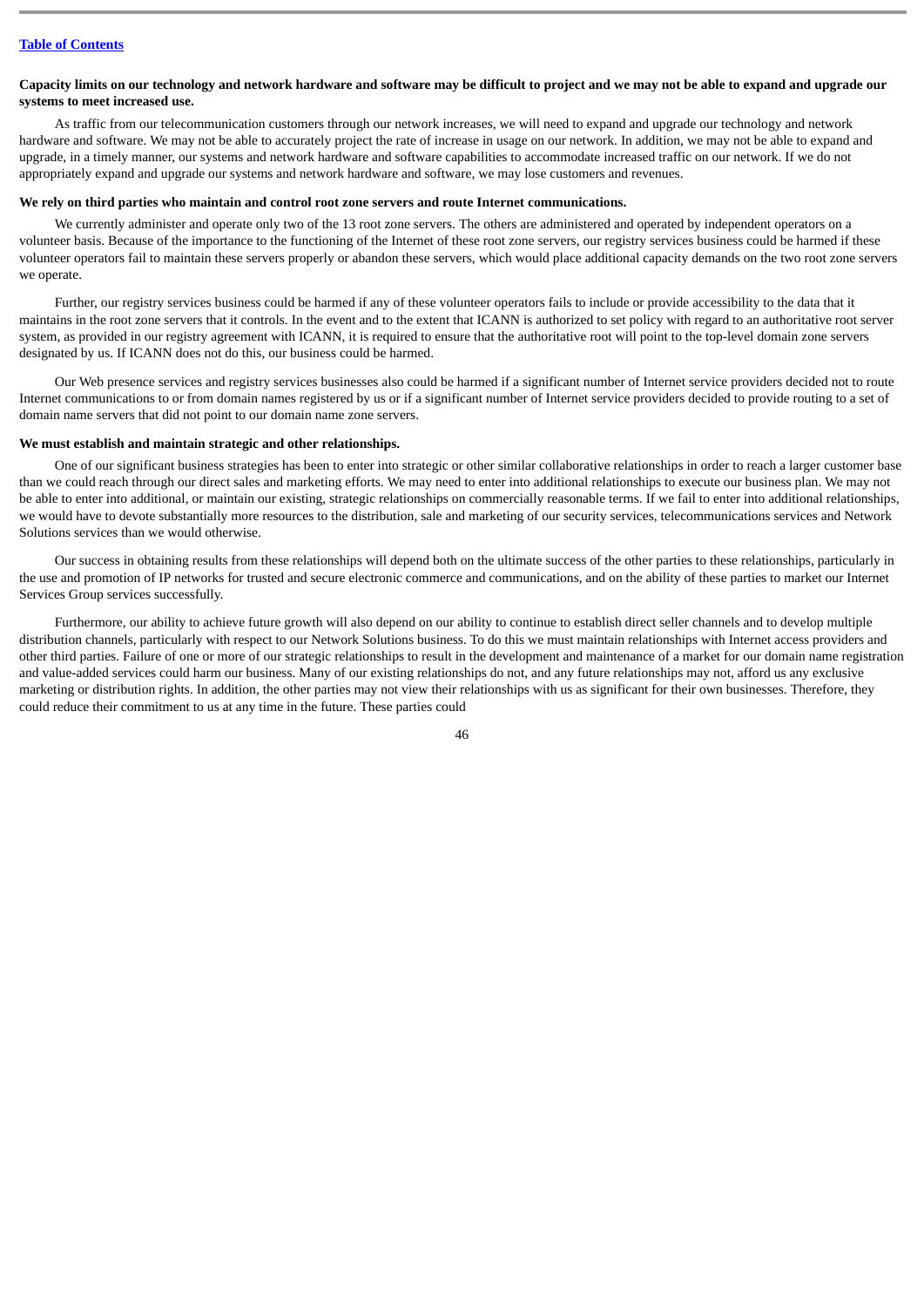also pursue alternative technologies or develop alternative products and services either on their own or in collaboration with others, including our competitors. If we are unable to maintain our relationships or to enter into additional relationships, this could harm our business.

# **Some of our services have lengthy sales and implementation cycles.**

We market many of our Security Services directly to large companies and government agencies. The sale and implementation of our services to these entities typically involves a lengthy education process and a significant technical evaluation and commitment of capital and other resources. This process is also subject to the risk of delays associated with customers' internal budgeting and other procedures for approving large capital expenditures, deploying new technologies within their networks and testing and accepting new technologies that affect key operations. As a result, the sales and implementation cycles associated with certain of our Security Services can be lengthy, potentially lasting from three to six months. Our quarterly and annual operating results could be materially harmed if orders forecasted for a specific customer for a particular quarter are not realized.

#### **Undetected or unknown defects in our services could harm our business and future operating results.**

Services as complex as those we offer or develop frequently contain undetected defects or errors. Despite testing, defects or errors may occur in our existing or new services, which could result in loss of or delay in revenues, loss of market share, failure to achieve market acceptance, diversion of development resources, injury to our reputation, tort or warranty claims, increased insurance costs or increased service and warranty costs, any of which could harm our business. The performance of our services could have unforeseen or unknown adverse effects on the networks over which they are delivered as well as on thirdparty applications and services that utilize our services, which could result in legal claims against us, harming our business. Furthermore, we often provide implementation, customization, consulting and other technical services in connection with the implementation and ongoing maintenance of our services, which typically involves working with sophisticated software, computing and communications systems. Our failure or inability to meet customer expectations in a timely manner could also result in loss of or delay in revenues, loss of market share, failure to achieve market acceptance, injury to our reputation and increased costs.

# **Services offered by our Internet Services Group rely on public key cryptography technology that may compromise our system's security.**

Services offered by our Internet Services Group depend on public key cryptography technology. With public key cryptography technology, a user is given a public key and a private key, both of which are required to perform encryption and decryption operations. The security afforded by this technology depends on the integrity of a user's private key and that it is not lost, stolen or otherwise compromised. The integrity of private keys also depends in part on the application of specific mathematical principles known as "factoring." This integrity is predicated on the assumption that the factoring of large numbers into their prime number components is difficult. Should an easy factoring method be developed, the security of encryption products utilizing public key cryptography technology would be reduced or eliminated. Furthermore, any significant advance in techniques for attacking cryptographic systems could also render some or all of our existing PKI services obsolete or unmarketable. If improved techniques for attacking cryptographic systems were ever developed, we would likely have to reissue digital certificates to some or all of our customers, which could damage our reputation and brand or otherwise harm our business. In the past there have been public announcements of the successful attack upon cryptographic keys of certain kinds and lengths and of the potential misappropriation of private keys and other activation data. This type of publicity could also hurt the public perception as to the safety of the public key cryptography technology included in our digital certificates. This negative public perception could harm our business.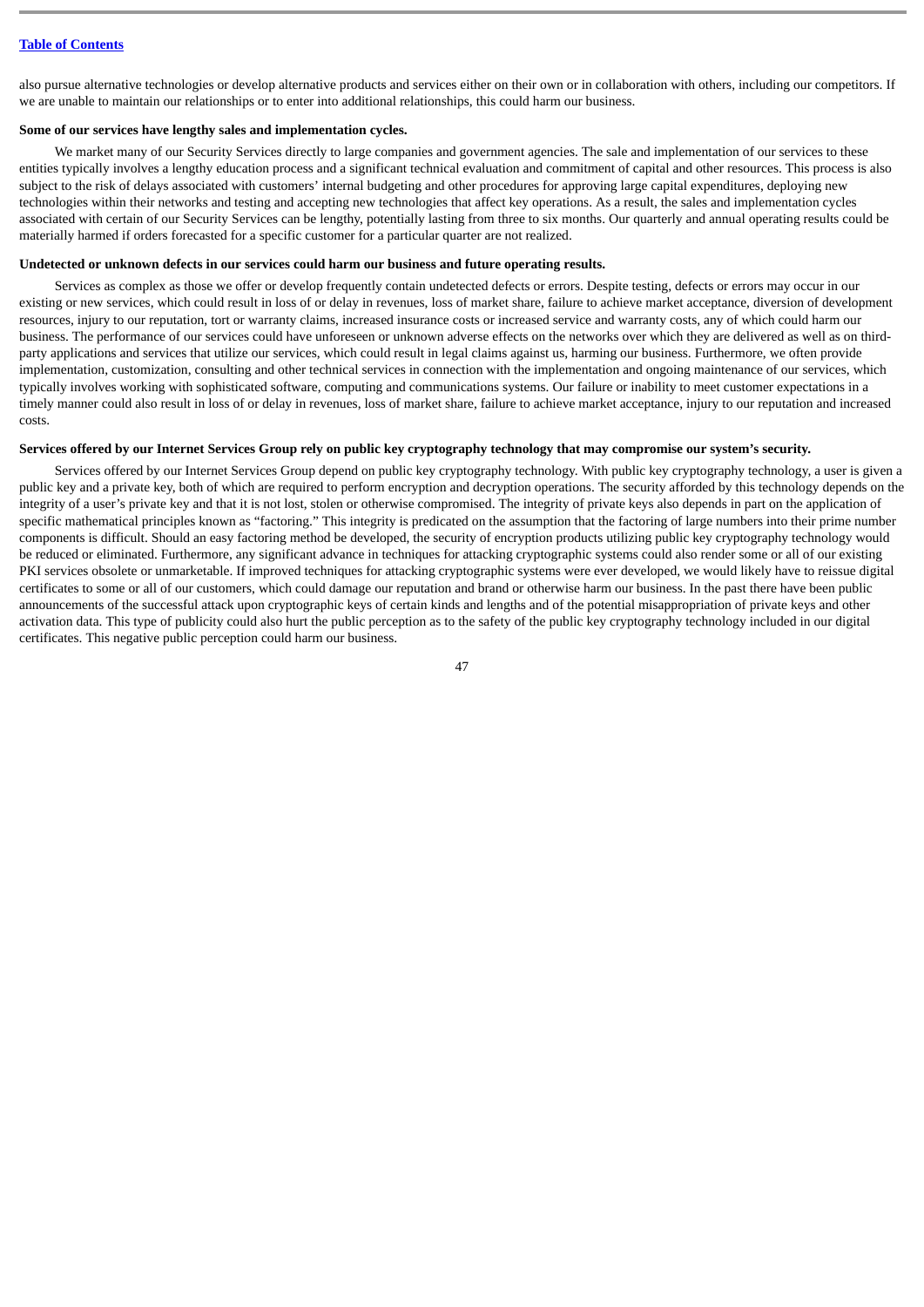# **The expansion of our international operations subjects our business to additional economic risks that could have an adverse impact on our revenues and business.**

Revenues from international subsidiaries and affiliates accounted for approximately 9% and 8% of revenues during the three months ended June 30, 2003 and 2002, respectively, and approximately 9% of revenues during the six months ended June 30, 2003 and 2002. We intend to expand our international operations and international sales and marketing activities. For example, we expect to expand our operations and marketing activities throughout Asia, Europe and Latin America. Expansion into these markets has required and will continue to require significant management attention and resources. We may also need to tailor our services for a particular market and to enter into international distribution and operating relationships. We have limited experience in localizing our services and in developing international distribution or operating relationships. We may not succeed in expanding our services into international markets. Failure to do so could harm our business. In addition, there are risks inherent in doing business on an international basis, including, among others:

- competition with foreign companies or other domestic companies entering the foreign markets in which we operate;
- regulatory requirements;
- legal uncertainty regarding liability and compliance with foreign laws;
- export and import restrictions on cryptographic technology and products incorporating that technology;
- tariffs and other trade barriers and restrictions;
- difficulties in staffing and managing foreign operations;
- longer sales and payment cycles;
- problems in collecting accounts receivable;
- currency fluctuations, as all of our international revenues from VeriSign Japan, K.K. and VeriSign Australia Limited and our wholly-owned subsidiaries in South Africa and Europe are not denominated in U.S. Dollars;
- difficulty of authenticating customer information;
- political instability;
- failure of foreign laws to protect our U.S. proprietary rights adequately;
- more stringent privacy policies in foreign countries;
- additional vulnerability from terrorist groups targeting American interests abroad;
- seasonal reductions in business activity; and
- potentially adverse tax consequences.

# **Failure of VeriSign Affiliates to follow our security and trust practices or to maintain the privacy or security of confidential customer information could have an adverse impact on our revenues and business.**

We have licensed to VeriSign Affiliates our Processing Center platform, which is designed to replicate our own secure data centers and allows the affiliate to offer back-end processing of PKI services for enterprises. The VeriSign Processing Center platform provides a VeriSign Affiliate with the knowledge and technology to offer PKI services similar to those offered by us. It is critical to our business strategy that the facilities and infrastructure used in issuing and marketing digital certificates remain secure and we are perceived by the marketplace to be secure. Although we provide the VeriSign Affiliate with training in security and trust practices, network management and customer service and support, these practices are performed by the affiliate and are outside of our control.

 $\overline{AB}$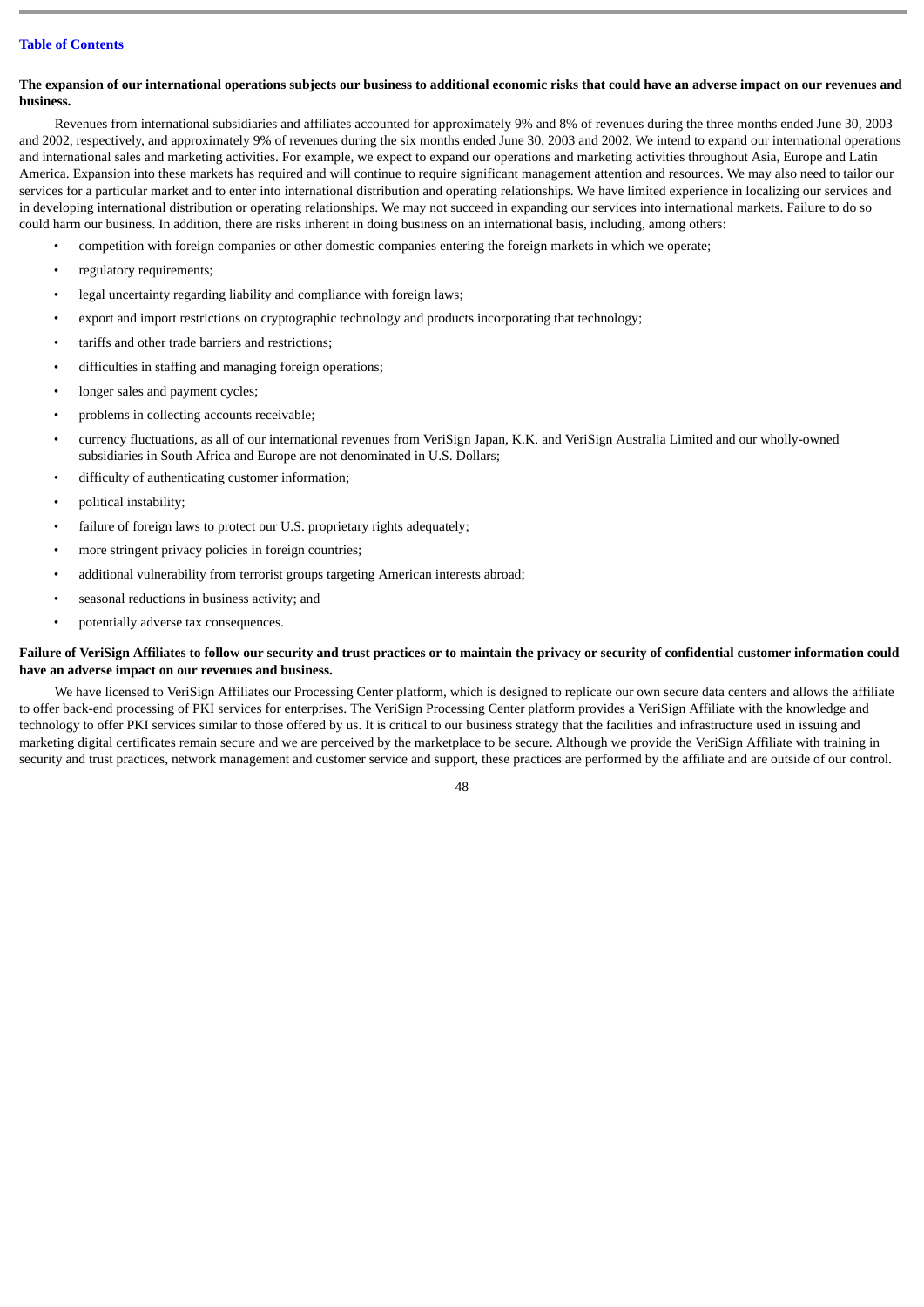Any failure of a VeriSign Affiliate to maintain the privacy or security of confidential customer information could result in negative publicity and therefore, adversely affect the market's perception of the security of our services as well as the security of electronic commerce and communication over IP networks generally.

## **We cannot assure you that the European Union Directive on electronic signatures will stimulate acceptance of our security services or will not be amended or implemented in ways which may have an adverse impact on our revenues and business.**

In July 2001, we enhanced our managed public key infrastructure services processes in order to be able to meet the European Union Directive on electronic signatures. We cannot guarantee that our enhancements to the services will be accepted by, or introduced and marketed successfully in, the European markets. Nor can we guarantee that member nations of the European Union will implement the Directive in a manner that furthers acceptance of our services. In addition, we cannot predict whether the European Union Commission will amend or alter the directive or introduce new legislation, nor can we predict the impact such a change in legislation could have on our international business and operations. We further cannot guarantee that the standards bodies within the European Union will issue standards, policies and recommendations that will promote the acceptance of our services.

### **We rely on our intellectual property, and any failure by us to protect, or any misappropriation of, our intellectual property could harm our business.**

Our success depends on our internally developed technologies and other intellectual property. Despite our precautions, it may be possible for a third party to copy or otherwise obtain and use our trade secrets or other forms of our intellectual property without authorization. Furthermore, the laws of foreign countries may not protect our proprietary rights in those countries to the same extent U.S. law protects these rights in the United States. In addition, it is possible that others may independently develop substantially equivalent intellectual property. If we do not effectively protect our intellectual property, our business could suffer. In the future, we may have to resort to litigation to enforce our intellectual property rights, to protect our trade secrets or to determine the validity and scope of the proprietary rights of others. This type of litigation, regardless of its outcome, could result in substantial costs and diversion of management and technical resources.

We also license third-party technology, such as public key cryptography technology licensed from RSA and other technology that is used in our products, to perform key functions. These third-party technology licenses may not continue to be available to us on commercially reasonable terms or at all. Our business could suffer if we lost the rights to use these technologies. A third-party could claim that the licensed software infringes a patent or other proprietary right. Litigation between the licensor and a third-party or between us and a third-party could lead to royalty obligations for which we are not indemnified or for which indemnification is insufficient, or we may not be able to obtain any additional license on commercially reasonable terms or at all. The loss of, or our inability to obtain or maintain, any of these technology licenses could delay the introduction of our Internet infrastructure services until equivalent technology, if available, is identified, licensed and integrated. This could harm our business.

## **Our services employ technology that may infringe the proprietary rights of others, and we may be liable for significant damages as a result.**

Infringement or other claims could be made against us in the future. Any claims, with or without merit, could be time-consuming, result in costly litigation and diversion of technical and management personnel, cause delays or require us to develop non-infringing technology or enter into royalty or licensing agreements. Royalty or licensing agreements, if required, may not be available on acceptable terms or at all. If a successful claim of infringement were made against us and we could not develop non-infringing technology or license the infringed or similar technology on a timely and cost-effective basis, our business could be harmed.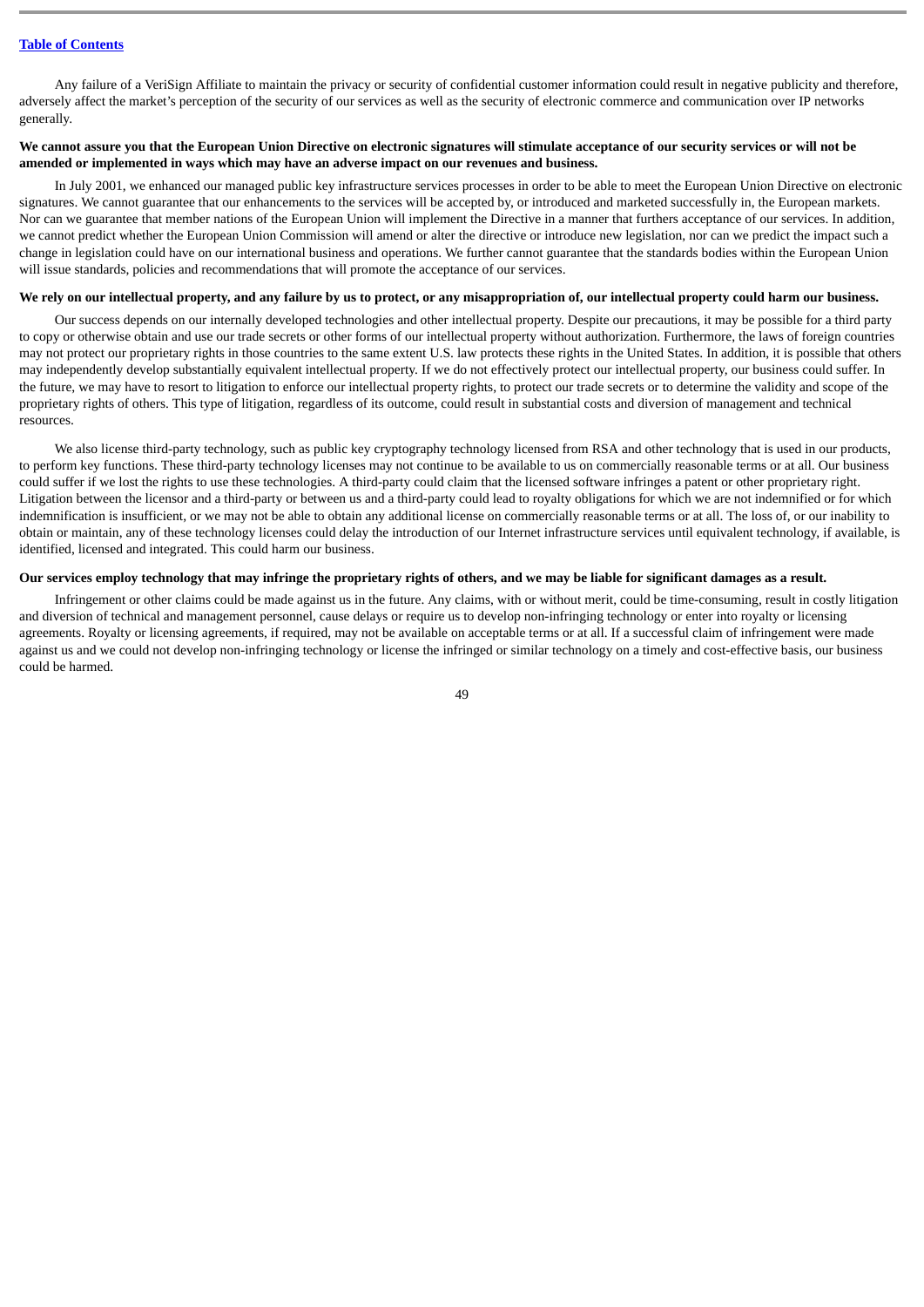In addition, legal standards relating to the validity, enforceability, and scope of protection of intellectual property rights in Internet-related businesses are uncertain and still evolving. Because of the growth of the Internet and Internet-related businesses, patent applications are continuously and simultaneously being filed in connection with Internet-related technology. There are a significant number of U.S. and foreign patents and patent applications in our areas of interest, and we believe that there has been, and is likely to continue to be, significant litigation in the industry regarding patent and other intellectual property rights. For example, we have had complaints filed against us in February 2001 and September 2001 alleging patent infringement. (See Part II, Item 1, "Legal Proceedings.")

#### **Compliance with new rules and regulations concerning corporate governance may be costly and could harm our business.**

The Sarbanes-Oxley Act, which was signed into law in July 2002, mandates, among other things, that companies adopt new corporate governance measures and imposes comprehensive reporting and disclosure requirements, sets stricter independence and financial expertise standards for audit committee members and imposes increased civil and criminal penalties for companies, their chief executive officers and chief financial officers and directors for securities law violations. In addition, The Nasdaq National Market, on which our common stock is traded, is also considering the adoption of additional comprehensive rules and regulations relating to corporate governance. These laws, rules and regulations will increase the scope, complexity and cost of our corporate governance, reporting and disclosure practices, which could harm our results of operations and divert management's attention from business operations. We also expect these developments to make it more difficult and more expensive for us to obtain director and officer liability insurance, and we may be required to accept reduced coverage or incur substantially higher costs to obtain coverage. Further, our board members, chief executive officer and chief financial officer could face an increased risk of personal liability in connection with the performance of their duties. As a result, we may have difficulty attracting and retaining qualified board members and executive officers, which could harm our business.

#### **We depend on key personnel to manage our business effectively.**

We depend on the performance of our senior management team and other key employees. Our success will also depend on our ability to attract, integrate, train, retain and motivate these individuals and additional highly skilled technical and sales and marketing personnel, both in the U.S. and abroad. In addition, our stringent hiring practices for some of our key personnel, which consist of background checks into prospective employees' criminal and financial histories, further limit the number of qualified persons for these positions.

We have no employment agreements with any of our key executives that prevent them from leaving VeriSign at any time. In addition, we do not maintain key person life insurance for any of our officers or key employees. The loss of the services of any of our senior management team or other key employees or failure to attract, integrate, train, retain and motivate additional key employees could harm our business.

#### **New and proposed regulations related to equity compensation could adversely affect our ability to attract and retain key personnel.**

Since our inception, we have used stock options and other long-term equity incentives as a fundamental component of our employee compensation packages. We believe that stock options and other long-term equity incentives directly motivate our employees to maximize long-term stockholder value and, through the use of vesting, encourage employees to remain with VeriSign. The Financial Accounting Standards Board ("FASB"), among other agencies and entities, is currently considering changes to U.S. GAAP that, if implemented, would require us to record a charge to earnings for employee stock option grants. This proposal would negatively impact our earnings. For example, recording a charge for employee stock options under Statement of Financial Accounting Standards No. 123, *"Accounting for Stock-Based Compensation,"* would have increased after tax loss by approximately \$58.7 million and \$62.0 million for the three months ended June 30, 2003 and 2002,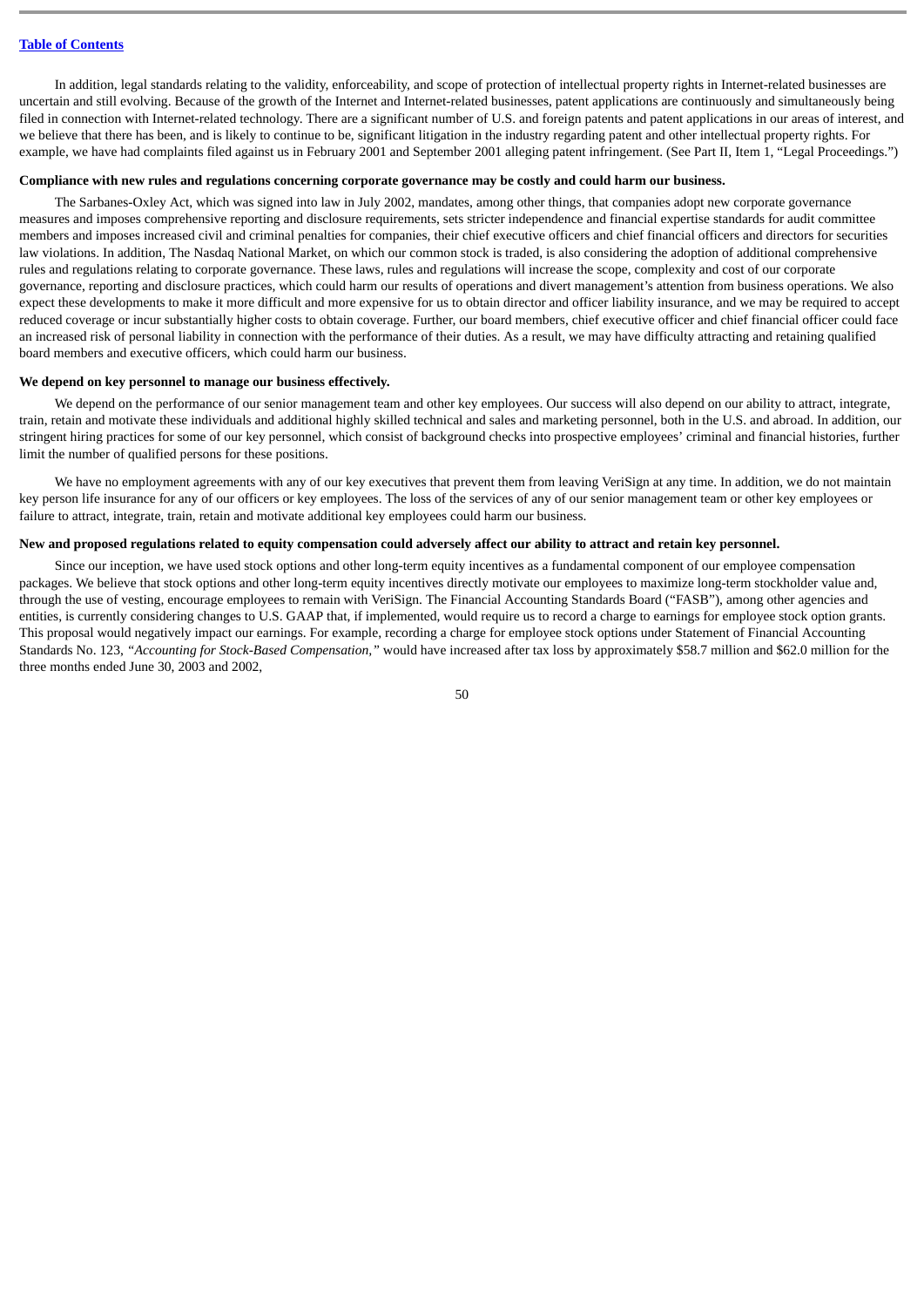respectively, and by approximately \$117.0 million and \$129.5 million for the six months ended June 30, 2003 and 2002, respectively. In addition, new regulations adopted by The Nasdaq Stock Market requiring shareholder approval for stock option plans could make it more difficult for us to grant options to employees in the future. To the extent that new regulations make it more difficult or expensive to grant options to employees, we may incur increased cash compensation costs or find it difficult to attract, retain and motivate employees, either of which could materially harm our business.

## **We have anti-takeover protections that may delay or prevent a change in control that could benefit our stockholders.**

Our amended and restated certificate of incorporation and bylaws contain provisions that could make it more difficult for a third-party to acquire us without the consent of our board of directors. These provisions include:

- our stockholders may take action only at a meeting and not by written consent;
- our board must be given advance notice regarding stockholder-sponsored proposals for consideration at annual meetings and for stockholder nominations for the election of directors;
- we have a classified board of directors, with the board being divided into three classes that serve staggered three-year terms;
- vacancies on our board may be filled until the next annual meeting of stockholders only by majority vote of the directors then in office; and
- special meetings of our stockholders may be called only by the chairman of the board, the president or the board, and not by our stockholders.

VeriSign has also adopted a stockholder rights plan that may discourage, delay or prevent a change of control and make any future unsolicited acquisition attempt more difficult. Under the rights plan:

- The rights will become exercisable only upon the occurrence of certain events specified in the plan, including the acquisition of 20% of VeriSign's outstanding common stock by a person or group.
- Each right entitles the holder, other than an "acquiring person," to acquire shares of VeriSign's common stock at a 50% discount to the then prevailing market price.
- VeriSign's Board of Directors may redeem outstanding rights at any time prior to a person becoming an "acquiring person," at a price of \$0.001 per right. Prior to such time, the terms of the rights may be amended by VeriSign's Board of Directors without the approval of the holders of the rights.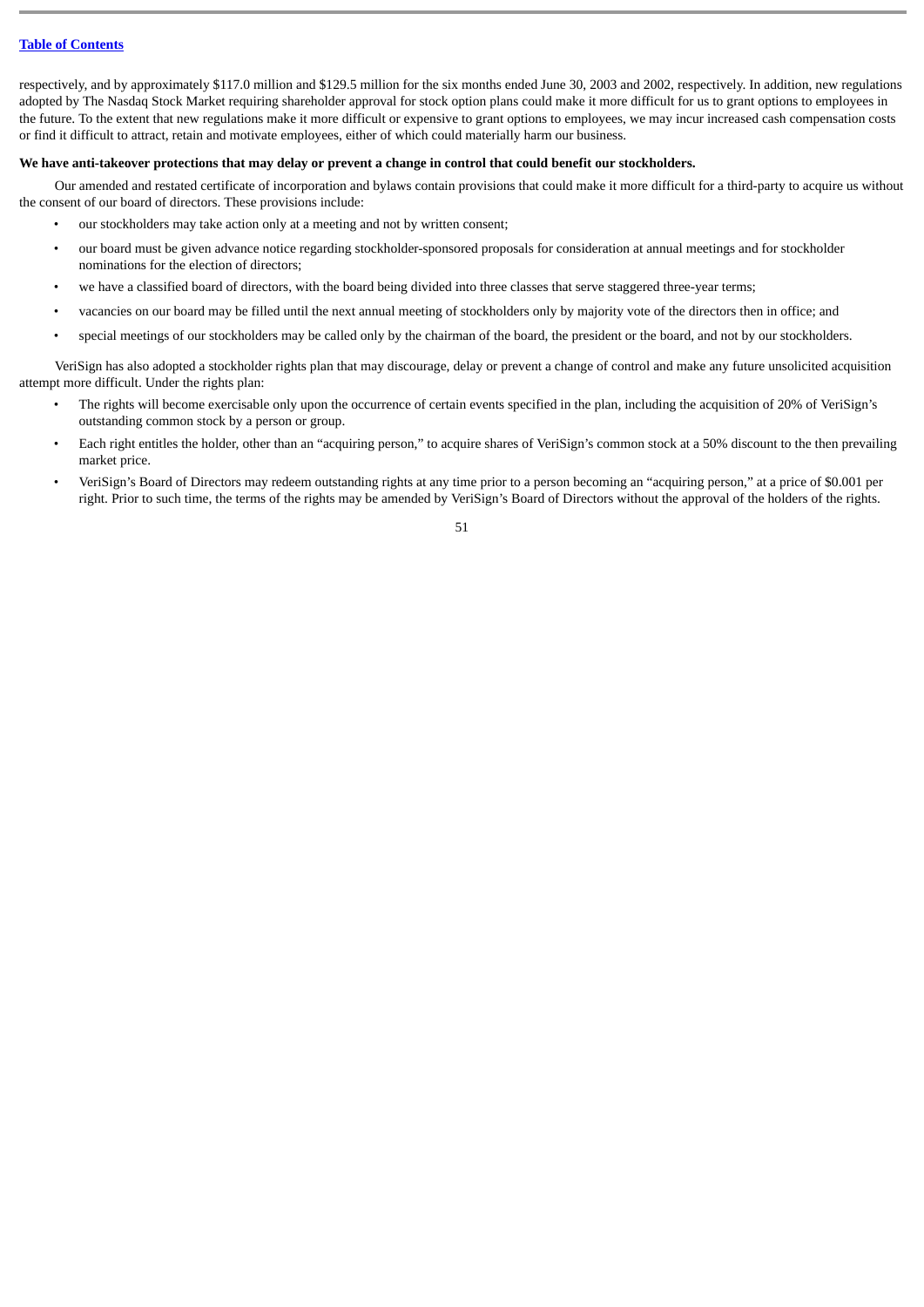### **ITEM 3. QUANTITATIVE AND QUALITATIVE DISCLOSURES ABOUT MARKET RISK**

The Company's market risk profile has not changed significantly from that described in the 2002 Form 10-K.

#### **Interest rate sensitivity**

The primary objective of our investment activities is to preserve principal while at the same time maximizing the income we receive from our investments without significantly increasing risk. Some of the securities that we have invested in may be subject to market risk. This means that a change in prevailing interest rates may cause the principal amount of the investment to fluctuate. For example, if we hold a security that was issued with a fixed interest rate at the thenprevailing rate and the prevailing interest rate later rises, the principal amount of our investment will probably decline in value. If market interest rates were to increase or decrease immediately and uniformly by 10 percent from levels at June 30, 2003, this would not materially change the fair market value of our portfolio. To minimize market risk, we maintain our portfolio of cash equivalents and short-term investments in a variety of securities, including commercial paper, medium-term notes, corporate bonds and notes, market auction securities, U.S. government and agency securities and money market funds. In general, money market funds are not subject to interest rate risk because the interest paid on such funds fluctuates with the prevailing interest rate. In addition, we generally invest in relatively short-term securities. As of June 30, 2003, 79% of our non-strategic investments mature in less than one year.

We do not hold any derivative financial instruments.

The following table presents the amounts of our cash equivalents and investments that are subject to market risk by range of expected maturity and weighted-average interest rates as of June 30, 2003. This table does not include money market funds because those funds are not subject to market risk.

|                                       |                                        | <b>Maturing in</b>               |                               |              |                                       |
|---------------------------------------|----------------------------------------|----------------------------------|-------------------------------|--------------|---------------------------------------|
|                                       | <b>Six</b><br><b>Months</b><br>or Less | <b>Six Months</b><br>to One Year | More than<br><b>One Year</b>  | <b>Total</b> | <b>Estimated</b><br><b>Fair Value</b> |
|                                       |                                        |                                  | (In thousands)                |              |                                       |
| Included in cash and cash equivalents | \$222,215                              | \$                               | $\overbrace{\phantom{aaaaa}}$ | \$222,215    | \$222,235                             |
| Weighted-average interest rate        | 1.33%                                  |                                  |                               |              |                                       |
| Included in short-term investments    | \$ 30,991                              | \$25,467                         | \$55,009                      | \$111,467    | \$111,900                             |
| Weighted-average interest rate        | 1.67%                                  | 2.04%                            | 2.16%                         |              |                                       |
| Included in restricted cash           | \$                                     | \$                               | \$18,371                      | \$<br>18,371 | 18,371                                |
| Weighted-average interest rate        |                                        |                                  | 1.66%                         |              |                                       |

#### **Exchange rate risk**

We consider our exposure to foreign currency exchange rate fluctuations to be minimal. All revenues derived from operations, other than VeriSign Japan K.K., THAWTE (South Africa), VeriSign Australia Limited, Domainnames.com (U.K.) and our European digital brand management services business, are denominated in United States Dollars and, therefore, are not subject to exchange rate fluctuations. Revenues from international subsidiaries and affiliates accounted for approximately 9% of our revenues during the six months ended June 30, 2003 and 2002.

Both the revenues and expenses of our majority-owned subsidiaries in Japan and Australia as well as our wholly owned subsidiaries and sales offices in South Africa, Europe, and the United Kingdom are denominated in local currencies. In these regions, we believe this serves as a natural hedge against exchange rate fluctuations because although an unfavorable change in the exchange rate of the foreign currency against the United States dollar will result in lower revenues when translated to United States Dollars, operating expenses will also be lower in these circumstances. We have not engaged in any hedging activities, although if future events or changes in circumstances indicate that hedging activities would be beneficial, we may consider such activities.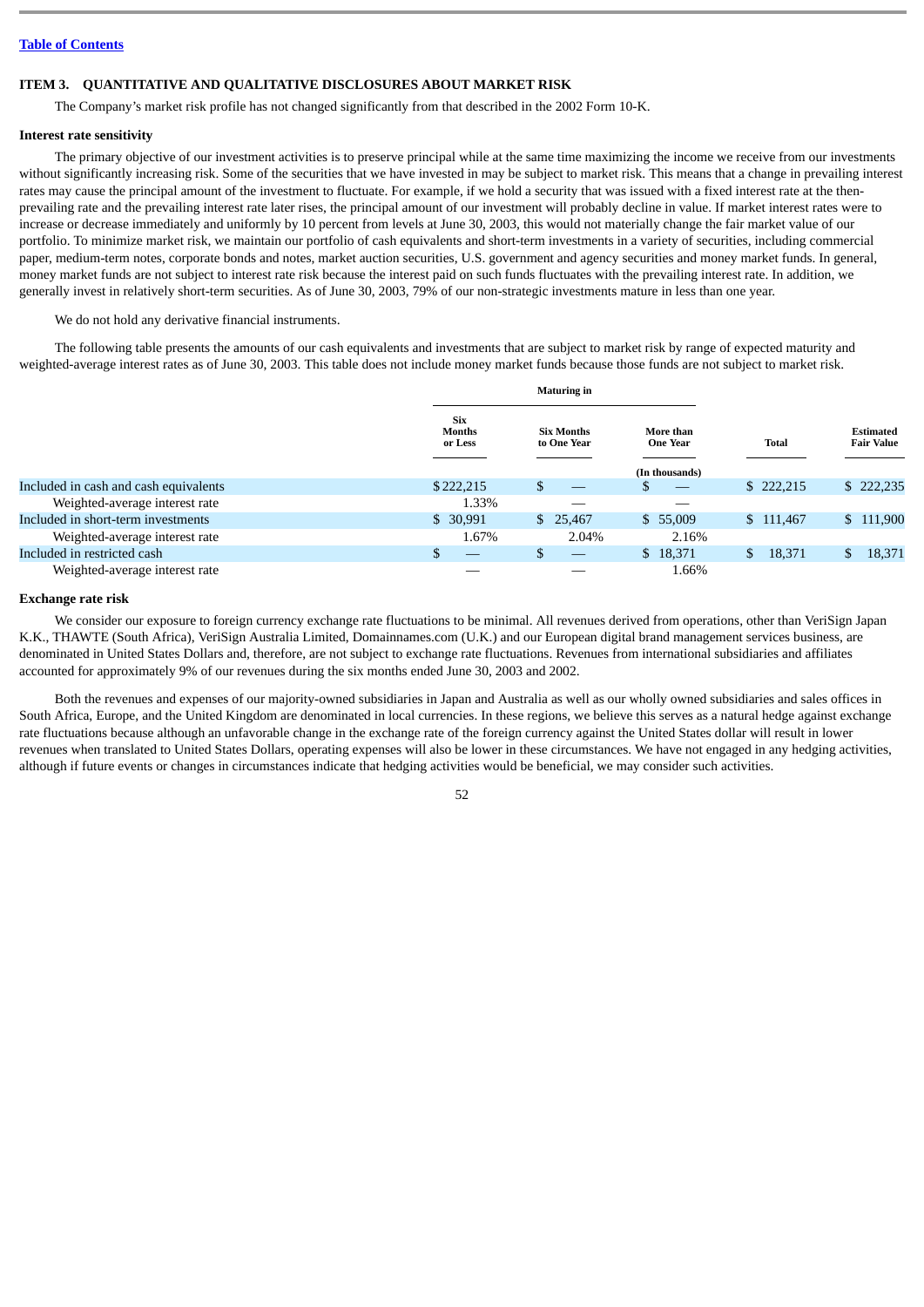### **Equity price risk**

We own shares of common stock of public companies. We value these investments using the closing market value for the last day of each month. These investments are subject to market price volatility. We reflect these investments on our balance sheet at their market value, with the unrealized gains and losses excluded from earnings and reported in the "Accumulated other comprehensive loss" component of stockholders' equity. We have also invested in equity instruments of several privately held companies, many of which can still be considered in the startup or development stages, and therefore, carry a high level of risk. During the three months ended June 30, 2003, no investment write-downs were recorded. During the three months ended June 30, 2002, we determined that the decline in value of certain of its public and non-public equity investments was other-than-temporary and recorded net write-downs of these investments totaling \$94.8 million. During the six months ended June 30, 2003 and 2002, we recorded net write-downs of these investments totaling \$16.5 million and \$113.5 million, respectively. Due to the inherent risk associated with some of our investments, and in light of current stock market conditions, we may incur future losses on the sales, write-downs or write-offs of our investments. We do not currently hedge against equity price changes.

## **ITEM 4. EVALUATION OF DISCLOSURE CONTROLS AND PROCEDURES**

(a) Evaluation of disclosure controls and procedures. Our chief executive officer and our chief financial officer, after evaluating the effectiveness of VeriSign's "disclosure controls and procedures" (as defined in the Securities Exchange Act of 1934 Rules 13a-15(e) and 15-d-15(e)) as of the end of the period covered by this quarterly report, have concluded that as of such date, our disclosure controls and procedures were adequate and designed to ensure that material information relating to us and our consolidated subsidiaries would be made known to them by others within those entities.

(b) Changes in internal controls over financial reporting. There was no change in our internal control over financial reporting that occurred during our most recent fiscal quarter that has materially affected, or is reasonably likely to materially affect, our internal control over financial reporting.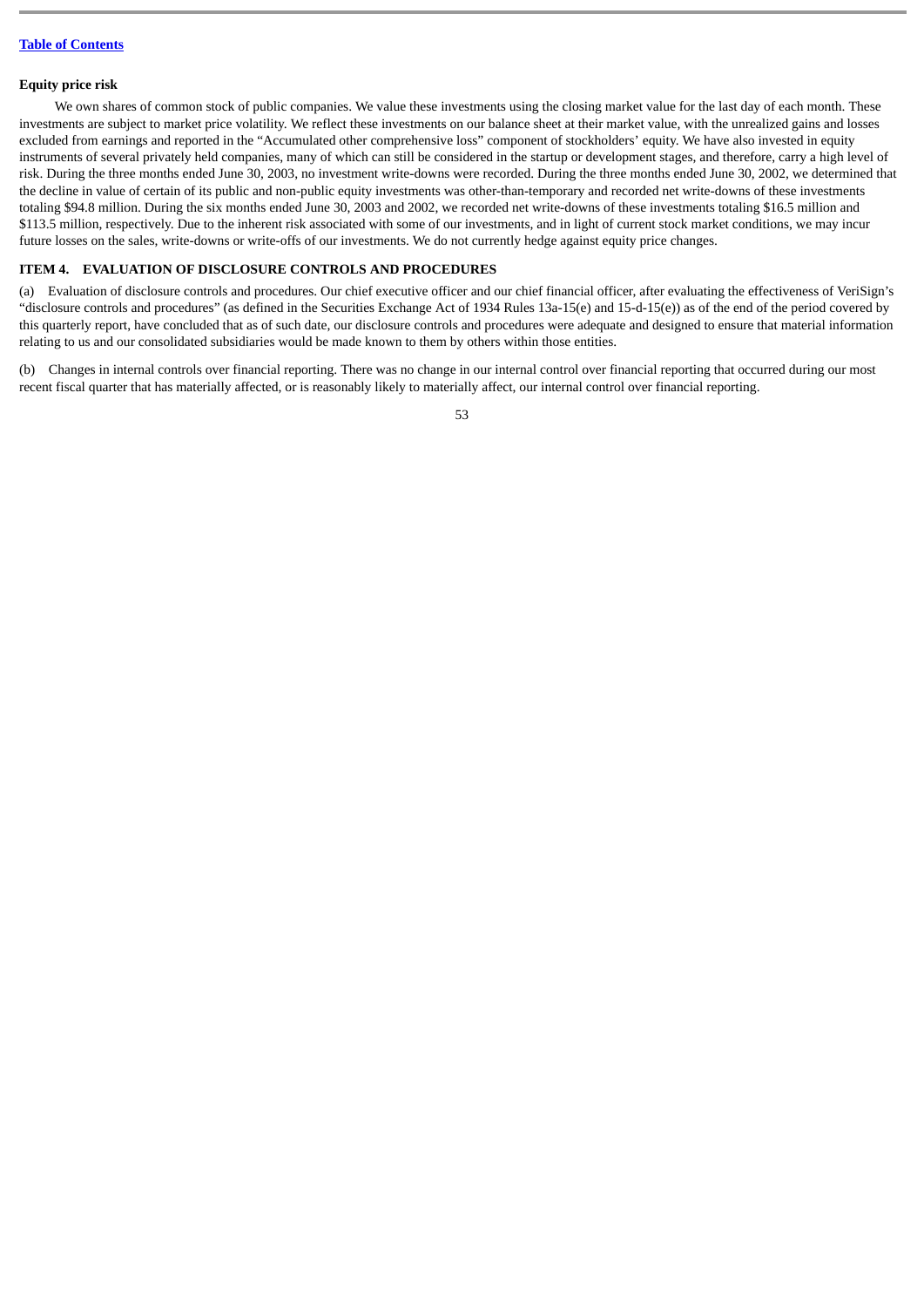## **PART II—OTHER INFORMATION**

# **ITEM 1. LEGAL PROCEEDINGS**

As of July 15, 2003, VeriSign and its subsidiary Network Solutions, Inc., were defendants in approximately 18 active lawsuits involving customer contractual disputes over domain name registrations and related services. These matters, either alone or collectively, are not expected to have a material impact on our domain name registration business or our consolidated financial statements.

On February 2, 2001, Leon Stambler filed a complaint against VeriSign in the United States District Court for the District of Delaware. Mr. Stambler alleged that VeriSign, and RSA Security, Inc., infringed various claims of his patents, U.S. Patent Nos. 5,793,302, 5,974,148 and 5,936,541. Mr. Stambler sought a judgment declaring that the defendants had infringed the asserted claims of the patents-in-suit, an injunction, damages for the alleged infringement, treble damages for alleged willful infringement, and attorney fees and costs. One defendant, Omnisky, Inc., subsequently declared bankruptcy and Mr. Stambler settled the case against three other defendants: Openwave Systems, Inc., Certicom Corp. and First Data Corporation before trial. The trial began on February 24 and concluded with a jury verdict on March 7, 2003. On March 7, 2003, the jury returned a unanimous verdict for RSA Security Inc. and VeriSign and against Mr. Stambler on the four remaining patent claims in suit. The court had ruled earlier in the case on two other claims, also finding in favor of VeriSign and RSA Security, Inc. On April 17, 2003 the Court entered final judgment for defendants VeriSign and RSA Security and against Mr. Stambler on all of his claims of patent infringement. On May 16, 2003 Mr. Stambler filed alternative motions with the trial court, seeking to overturn the judgment and obtain either judgment in his favor or a new trial. Defendants have opposed these motions, which are still pending. Mr. Stambler has stated his intention to appeal the judgment, if the trial court denies his motions.

On September 7, 2001, NetMoneyIN, an Arizona corporation, filed a complaint alleging patent infringement against VeriSign and several other defendants in the United States District Court for the District of Arizona asserting infringement of U.S. patent Nos. 5,822,737 and 5,963,917. NetMoneyIN filed a second amended complaint on October 15, 2002, alleging infringement by VeriSign and several other defendants of a third U.S. patent (No. 6,381,584) in addition to the two patents previously asserted. The second amended complaint dropped some of the originally-named defendants and added others. Some of the other current defendants include IBM, Citibank, Bank One, Wells Fargo Bank, American Express Financial Advisors, Cardservice Int'l. and Paymantech. VeriSign has filed an answer denying any infringement and asserting that the patents are invalid. A few of the defendants have been dismissed from the case and others have filed motions to dismiss on procedural grounds. No discovery has begun, pending resolution of the pending motions. The court recently set a scheduling conference for August 8, 2003 to discuss pretrial discovery and scheduling. The complaint alleges that part of VeriSign's credit card approval process for purchases made on the Internet infringe certain claims of NetMoneyIN's three patents. The complaint requests the Court to enter judgment in favor of NetMoneyIN, a permanent injunction against the defendants from infringing the asserted claims, an order requiring the defendants to provide an accounting for NetMoneyIN's damages, to pay NetMoneyIN such damages and three times that amount, and an order awarding NetMoneyIN attorney fees and costs. While we cannot predict the outcome of this matter, we believe that the allegations are without merit.

Beginning in May of 2002, several class action complaints were filed against VeriSign and certain of its current and former officers and directors in the United States District Court for the Northern District of California. These actions were consolidated under the heading In re VeriSign, Inc. Securities Litigation, Case No. C-02-2270 JW(HRL), on July 26, 2002. The consolidated action seeks unspecified damages for alleged violations of Sections 10(b) and 20(a) of the Securities Exchange Act of 1934, and Rule 10b-5 promulgated thereunder, on behalf of a class of persons who purchased VeriSign stock from January 25, 2001 through April 25, 2002. An amended consolidated complaint was filed on November 8, 2002. On April 14, 2003 the court granted in part and denied in part the defendants' motion to dismiss the amended and consolidated complaint.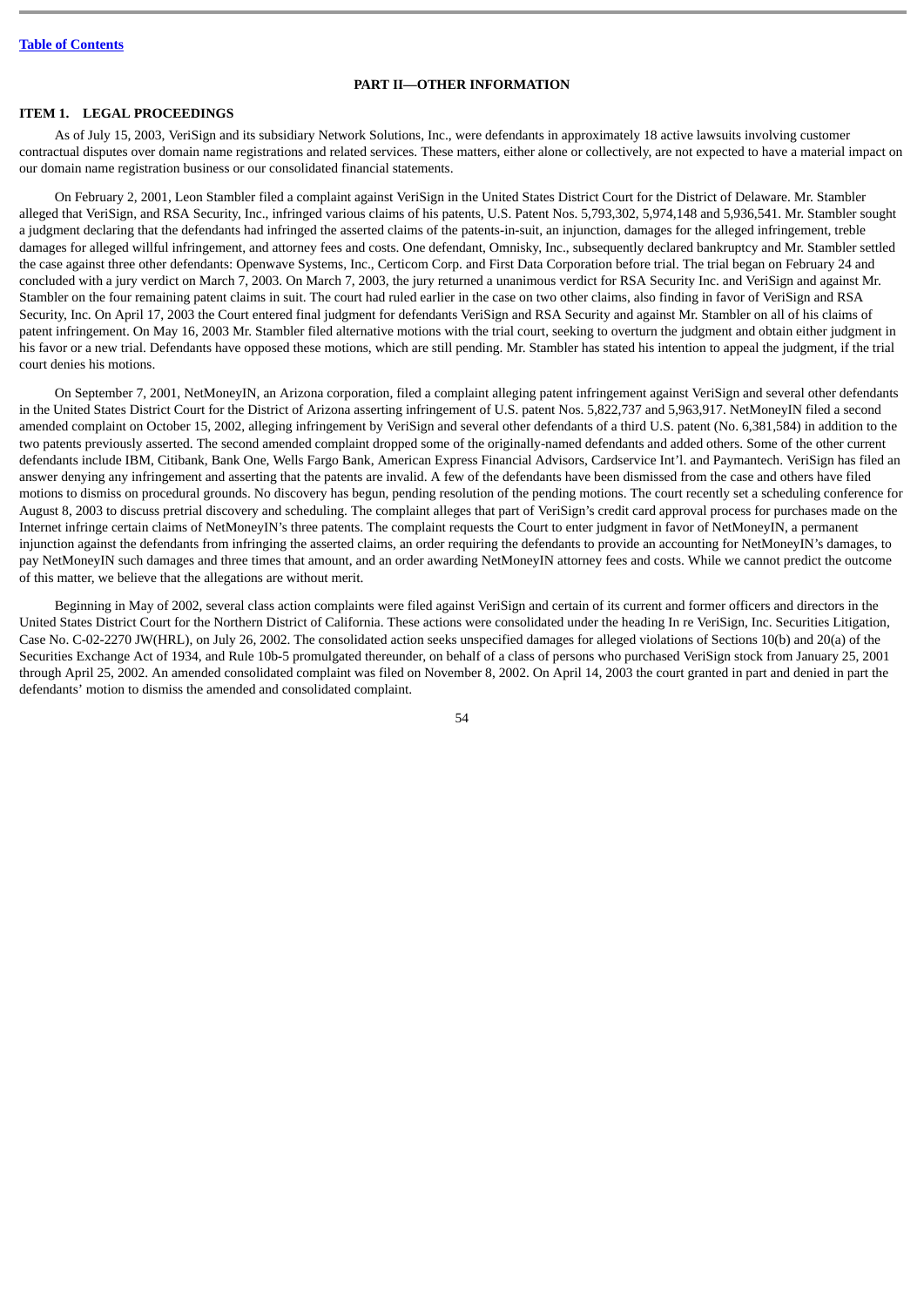Parallel derivative actions have also been filed against certain of VeriSign's current and former officers and directors in state courts in California and Delaware. VeriSign is named as a nominal defendant in these actions. Several of these derivative actions were filed in Santa Clara County Superior Court of California, and these actions have since been consolidated under the heading In re VeriSign, Inc. Derivative Litigation, Case No. CV 807719. The consolidated derivative action seeks unspecified damages for alleged breaches of fiduciary duty and violations of the California Corporations Code. Defendants' demurrer to these claims was granted with leave to amend on February 4, 2003 and proceedings in the action are temporarily stayed. Another derivative action was filed in the Court of Chancery New Castle County, Delaware, Case No. 19700-NC, alleging similar breaches of fiduciary duty. Defendants moved to dismiss these claims on November 4, 2002.

VeriSign and the individual defendants dispute all of these claims.

VeriSign was a defendant in eleven lawsuits filed since April 2, 2002, related to a direct mail offer sent by VeriSign's Internet domain name registrar to registrant-customers of other domain name registrars. Seven of these lawsuits were brought by or on behalf of domain name registrants. These seven domain name registrant cases were resolved in part through a settlement that received final approval on March 14, 2003. The remaining four were brought by or on behalf of domain name registrars or domain name registration intermediaries. All four were settled and dismissed. The remaining issues are not material.

On July 31, 2002, VeriSign received a Civil Investigative Demand (CID) from the U.S. Federal Trade Commission (FTC) for information to determine whether or not the Company's domain name registration business may have violated Section 5 of the FTC Act. The CID requests information on the company's registrar's relationship with Interland, Inc., the registrar's direct mail offer which began in April 2002, the registrar's transfer practices, and the deletion of domain names.

VeriSign is involved in various other investigations, claims and lawsuits arising in the normal conduct of its business, none of which, in our opinion will harm our business. VeriSign cannot assure that it will prevail in any litigation. Regardless of the outcome, any litigation may require VeriSign to incur significant litigation expense and may result in significant diversion of management attention.

#### **ITEM 4. SUBMISSION OF MATTERS TO A VOTE OF SECURITY HOLDERS**

The 2003 Annual Meeting of Stockholders was held on May 22, 2003 at our corporate offices, located at 487 East Middlefield Road, Mountain View, California. Three proposals were voted on at the meeting. The results of each proposal are as follows.

Proposal No. 1 to elect three (3) Class II directors to serve for a three-year term expiring at the Annual Meeting of Stockholders in 2006 was approved by the stockholders. The nominees received the following votes:

|                  | For         | Withheld   |
|------------------|-------------|------------|
| Kevin R. Compton | 197.614.806 | 9,785,068  |
| David J. Cowan   | 191.861.872 | 15,538,002 |
| Roger H. Moore   | 198,409,685 | 8,990,189  |

Incumbent Class III directors D. James Bidzos, William L. Chenevich and Gregory L. Reyes are currently serving for a term expiring at the Annual Meeting of Stockholders in 2004. Incumbent Class I directors Scott G. Kriens and Stratton D. Sclavos are currently serving for a term expiring at the Annual Meeting of Stockholders in 2005.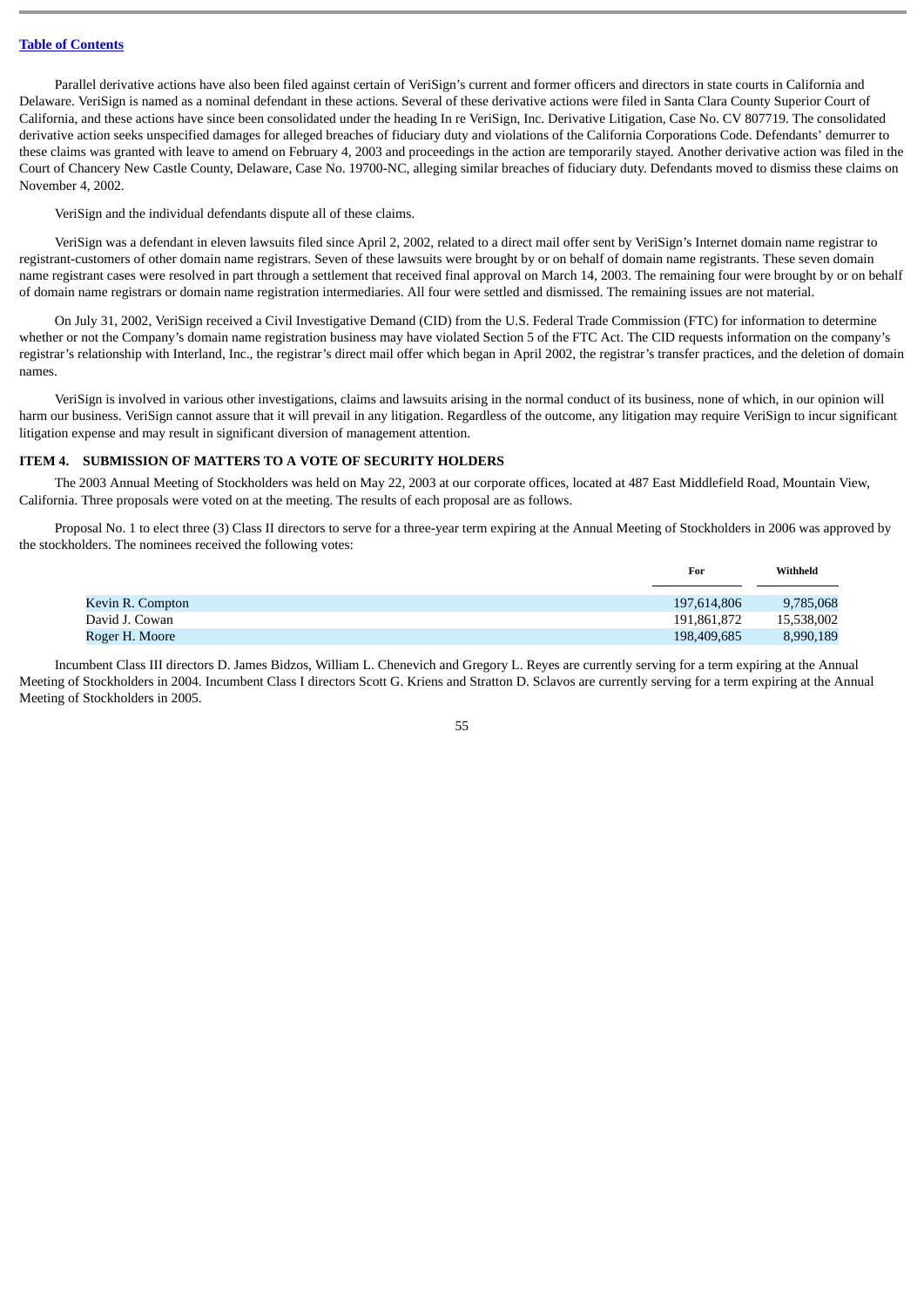Proposal No. 2 to approve an amendment to VeriSign's 1998 Directors Stock Option Plan to increase the number of shares issuable thereunder by an aggregate of 500,000 shares was approved by the stockholders. The proposal received the following votes:

|                | <b>Votes</b> |
|----------------|--------------|
| For            | 114,741,303  |
| Against        | 92,237,229   |
| <b>Abstain</b> | 421,342      |

In addition, in Proposal No. 3 stockholders ratified the appointment of KPMG LLP as independent auditors of VeriSign for the fiscal year ending December 31, 2003. This proposal received the following votes:

|                    | <b>Votes</b> |
|--------------------|--------------|
| For                | 200,003,589  |
| Against<br>Abstain | 7,257,898    |
|                    | 138,387      |

Abstentions and broker non-votes were included in the determination of the number of shares represented at the meeting for purposes of determining the presence of a quorum at the Annual Meeting of Stockholders. Abstentions had the same effect as a vote against a proposal, for Proposals No. 2 and 3.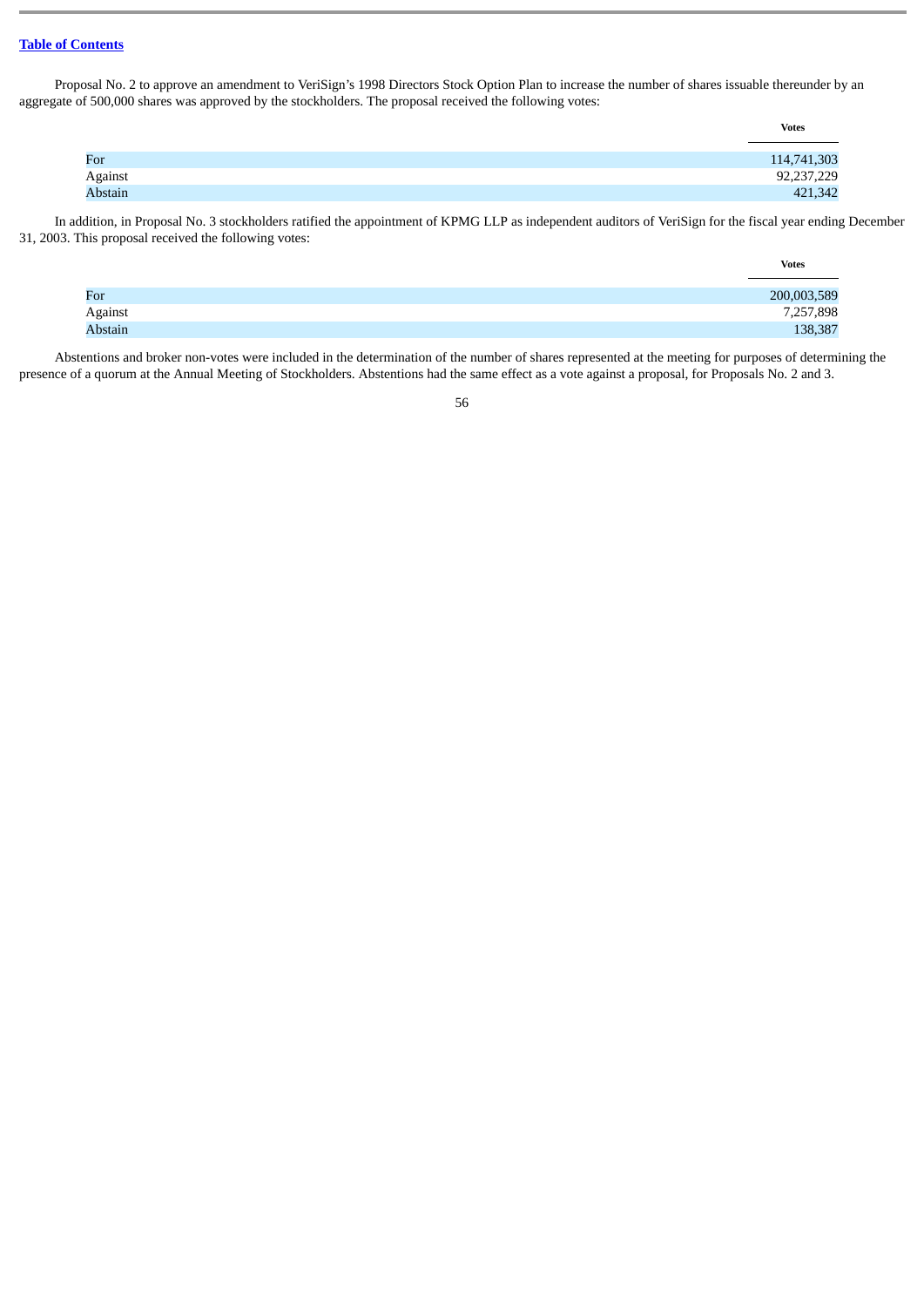# **ITEM 6. EXHIBITS AND REPORTS ON FORM 8-K**

# (a) Index to Exhibits

| Exhibit<br>Number | <b>Filed Exhibit Description</b>                                                                                                                                                                                  | Filed<br>Herewith |
|-------------------|-------------------------------------------------------------------------------------------------------------------------------------------------------------------------------------------------------------------|-------------------|
| 10.1              | Employment Offer Letter from the Registrant to Vernon Irvin dated May 22, 2003.                                                                                                                                   | X                 |
| 10.2              | Severance Agreement between the Registrant and Terry Kremian dated June 6, 2003.                                                                                                                                  | X                 |
| 10.3              | Bonus and Retention Agreement between the Registrant and W. G. Champion Mitchell dated May 20, 2003.*                                                                                                             | X                 |
| 31.1              | Certification of Chief Executive Officer, President and Chairman of the Board, pursuant to Section 302 of the Sarbanes-<br>Oxley Act of 2002.                                                                     | X                 |
| 31.2              | Certification of Executive Vice President of Finance and Administration and Chief Financial Officer, pursuant to Section<br>302 of the Sarbanes-Oxley Act of 2002.                                                | X                 |
| 32.1              | Certification of Chief Executive Officer, President, and Chairman of the Board, pursuant to 18 U.S.C. Section 1350, as<br>adopted pursuant to Section 906 of the Sarbanes-Oxley Act of 2002.                      | X                 |
| 32.2              | Certification of Executive Vice President of Finance and Administration and Chief Financial Officer, pursuant to 18<br>U.S.C. Section 1350, as adopted pursuant to Section 906 of the Sarbanes-Oxley Act of 2002. | X                 |

Confidential treatment has been requested for portions of this exhibit. These portions have been omitted from this filing and have been filed separately with the Securities and Exchange Commission.

(b) Reports on Form 8-K

• Current Report on Form 8-K filed April 24, 2003 pursuant to Item 12 (Results of Operations and Financial Condition), announcing Registrant's financial results for the quarter ended March 31, 2003 and certain other information.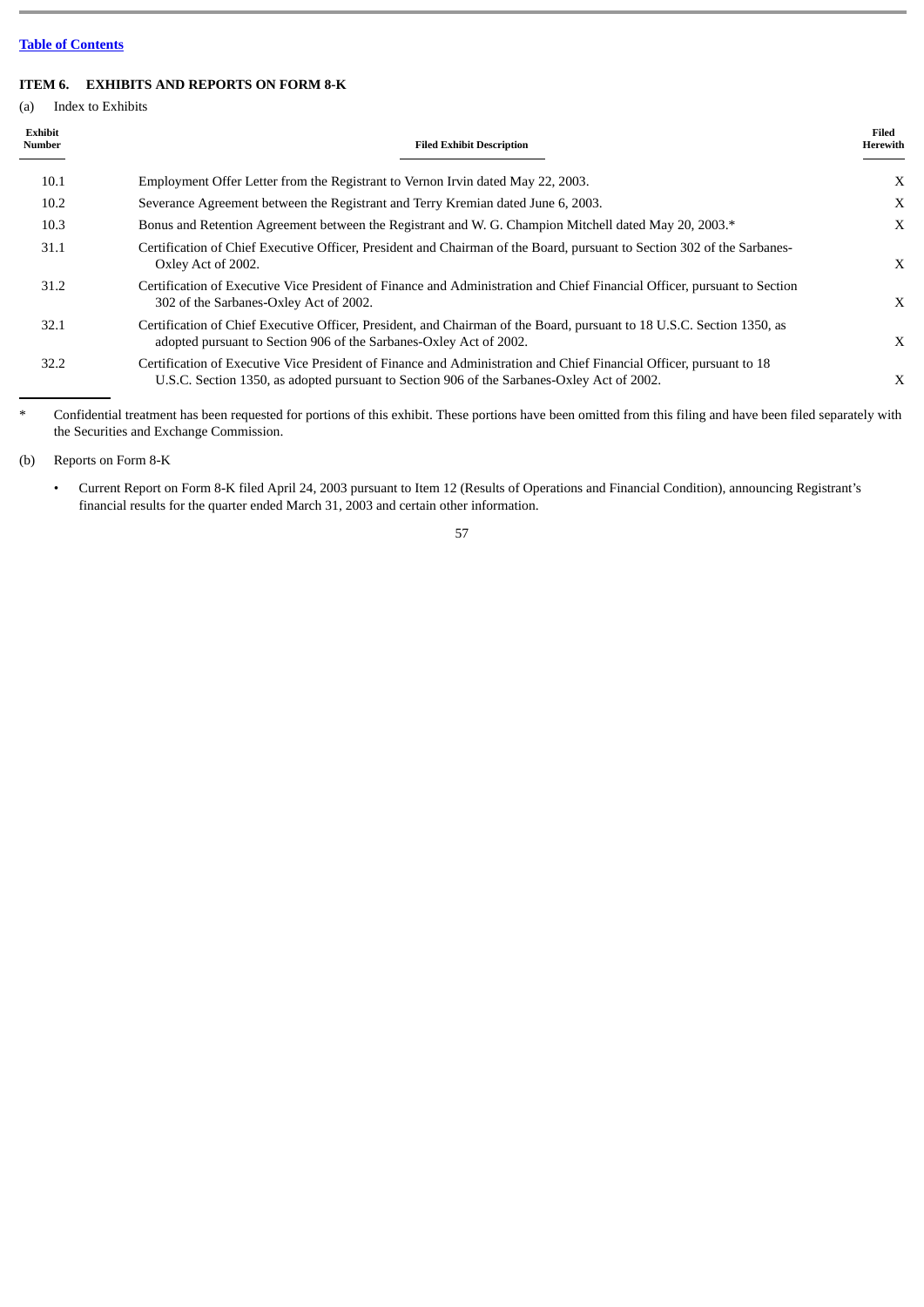# **SIGNATURES**

Pursuant to the requirements of the Securities Exchange Act of 1934, the registrant has duly caused this report to be signed on its behalf by the undersigned, thereunto duly authorized.

Date: August 14, 2003 By: /s/ STRATTON D. SCLAVOS

Date: August 14, 2003 **By:** /s/ DANA L. EVAN

VERISIGN, INC.

**Stratton D. Sclavos Chief Executive Officer, President and Chairman of the Board (Principal Executive Officer)**

**Dana L. Evan Executive Vice President of Finance and Administration and Chief Financial Officer (Principal Financial and Accounting Officer)**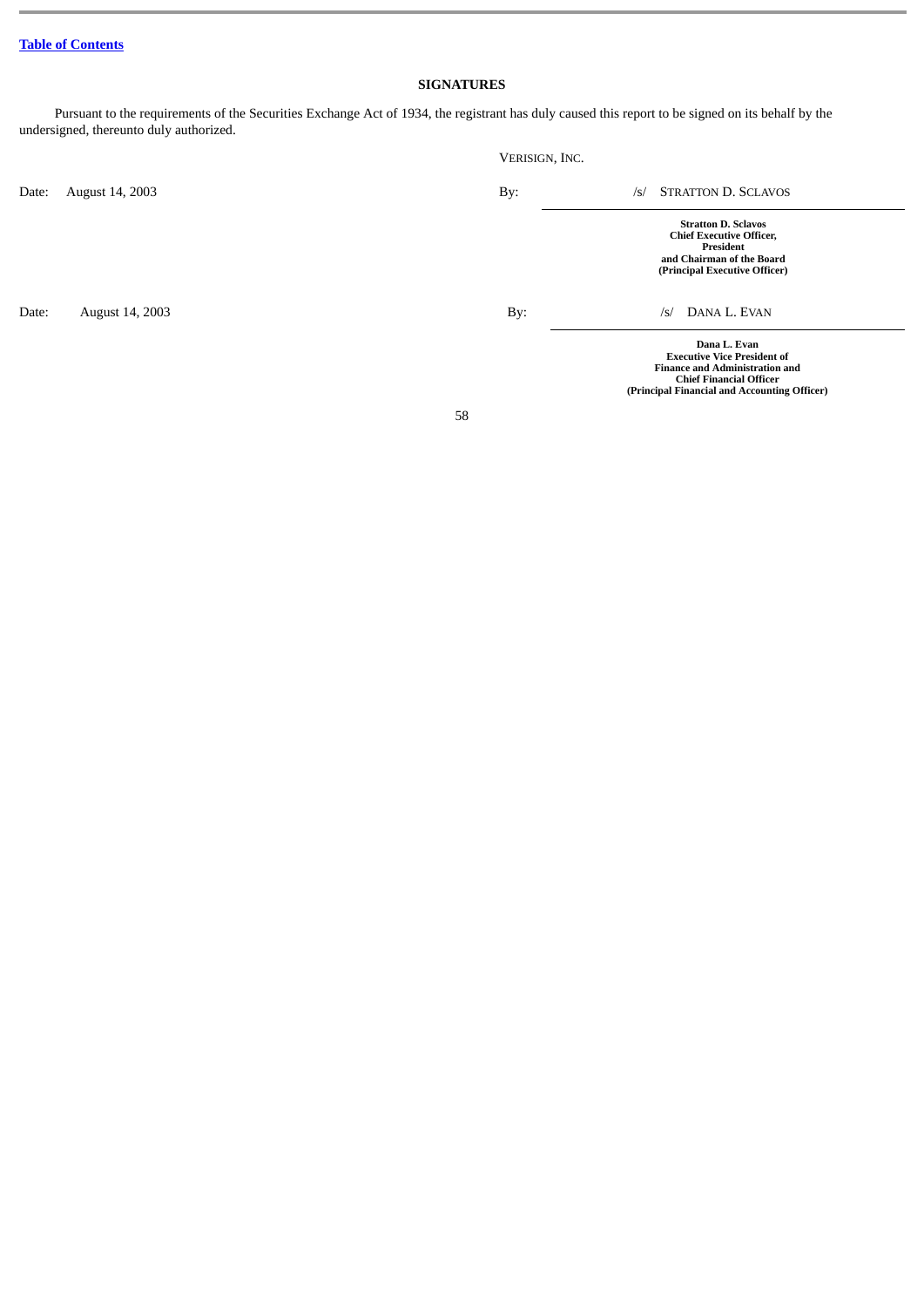# **EXHIBITS**

As required under Item 6 – Exhibits and Reports on Form 8-K, the exhibits filed as part of this report are provided in this separate section. The exhibits included in this section are as follows:

| Exhibit<br>Number | <b>Exhibit Description</b>                                                                                                                                                                                        |  |  |
|-------------------|-------------------------------------------------------------------------------------------------------------------------------------------------------------------------------------------------------------------|--|--|
| 10.1              | Employment Offer Letter from the Registrant to Vernon Irvin dated May 22, 2003.                                                                                                                                   |  |  |
| 10.2              | Severance Agreement between the Registrant and Terry Kremian dated June 6, 2003.                                                                                                                                  |  |  |
| 10.3              | Bonus and Retention Agreement between the Registrant and W. G. Champion Mitchell dated May 20, 2003.*                                                                                                             |  |  |
| 31.1              | Certification of Chief Executive Officer, President and Chairman of the Board, pursuant to Section 302 of the Sarbanes-Oxley Act of 2002.                                                                         |  |  |
| 31.2              | Certification of Executive Vice President of Finance and Administration and Chief Financial Officer, pursuant to Section 302 of the<br>Sarbanes-Oxley Act of 2002.                                                |  |  |
| 32.1              | Certification of Chief Executive Officer, President and Chairman of the Board, pursuant to 18 U.S.C. Section 1350, as adopted pursuant to<br>Section 906 of the Sarbanes-Oxley Act of 2002.                       |  |  |
| 32.2              | Certification of Executive Vice President of Finance and Administration and Chief Financial Officer, pursuant to 18 U.S.C. Section 1350, as<br>adopted pursuant to Section 906 of the Sarbanes-Oxley Act of 2002. |  |  |

\* Confidential treatment has been requested for portions of this exhibit. These portions have been omitted from this filing and have been filed separately with the Securities and Exchange Commission.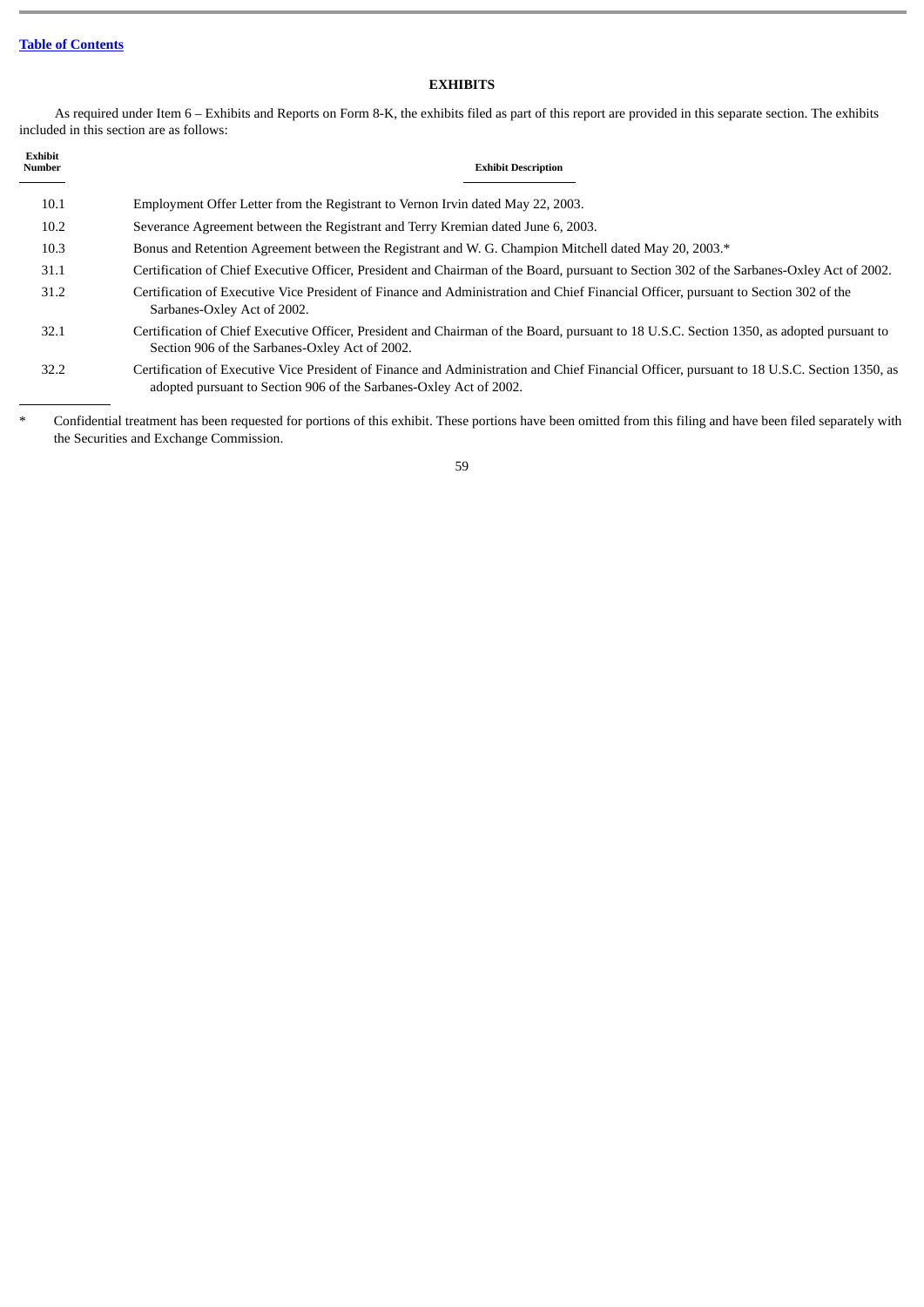Vernon Irvin 43714 Moorland Court Leesburg, VA 20176

Dear Vernon:

On behalf of VeriSign, Inc., I am pleased to offer you a regular full-time position of **Executive Vice President and General Manager of Verisign Telecommunication Services** reporting directly to me. The details of the offer are as follows:

**Annual Salary: \$ 350,000.00** (Paid Bi-Weekly)

**Bonus Program:** You are eligible to participate in the VeriSign Bonus Program with an annual potential of a bonus targeted at 60% of your base salary. Payment is based on achievement of corporate, division and individual objectives (prorated based on your start date). For 2003, you are guaranteed a minimum bonus payment of 5/12ths of the annual target. This bonus will be paid after 2003 results are known and audited, which is usually around early March of the following year.

**Stock Options:** I will recommend to the Board of Directors that you be granted stock options to purchase **150,000** shares of Common Stock. The price of shares will be based on the fair market value on the date of grant. You will be eligible to exercise up to twenty-five percent (25%) of your total shares one year from the date of grant. Each subsequent quarter (3 months) an additional 6.25% of your total shares will become eligible to exercise while you are employed by VeriSign.

**Sign-on Bonus:** In an effort to cover any monetary items you "leave on the table" at your current employer, plus to cover some of the costs associated with your new position/location, you will be given a \$200,000 sign-on bonus (subject to all normal taxes and deductions). One half of this sign-on bonus (\$100,000) will be paid on your first day of employment. The other half (\$100,000) will be paid upon your relocation to California.

**Relocation:** VeriSign will cover the relocation of you and your family from Leesburg, Virginia to California under the normal VeriSign relocation program for an employee at your level. A copy of the program particulars is included with this letter. Your relocation is expected to be completed within the first six months of your employment.

**Spouse Career Assistance**: VeriSign will provide your spouse with career assistance services through Spherion, which has offices both in Virginia and California. VeriSign will cover costs up to \$10,000, which should be more than adequate to cover your spouse's immediate needs.

**Severance**: Should you be terminated for reasons other than for cause or resignation, VeriSign will provide you with the following severance benefits:

| <b>Length of Employment</b> | Months of<br><b>Base Salary</b><br><b>Severance</b> |
|-----------------------------|-----------------------------------------------------|
| One month or less           | 12 months                                           |
| One to two months           | 11 months                                           |
| Two to three months         | 10 months                                           |
| Three to four months        | 9 months                                            |
| Four to five months         | 8 months                                            |
| Five to six months          | 7 months                                            |
| Six months and thereafter   | 6 months                                            |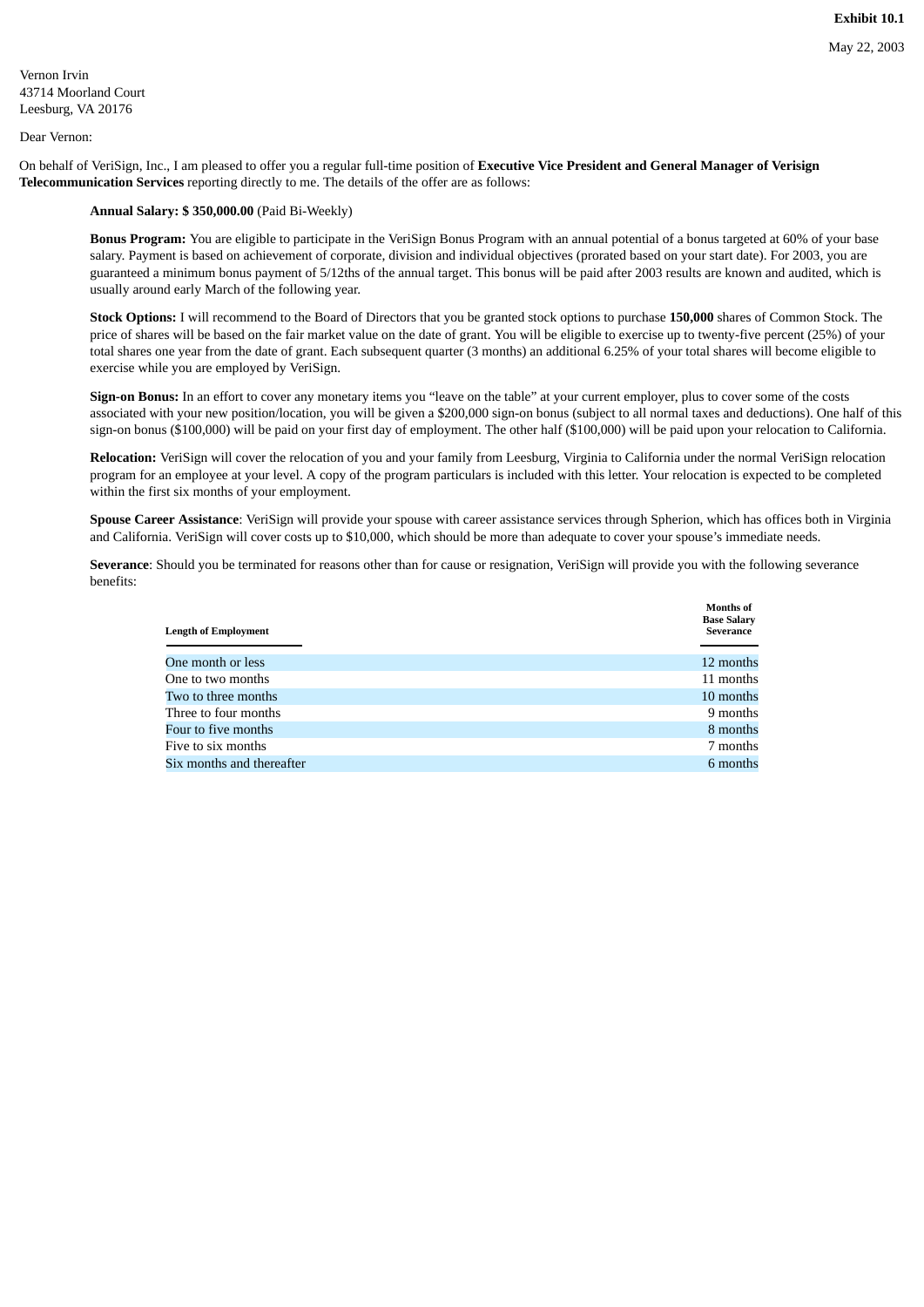**Benefits:** Your medical and insurance benefits will be commensurate with those of other employees and will commence effective the first day of your employment. A summary of the full package of benefits is attached. New employees receive 18 days of paid time off per year. VeriSign also observes 10 paid holidays per year. *Please Note: Your benefits information and enrollment directions for 2003 will be mailed to your home shortly after your date of hire.*

This offer is contingent upon your signing the Company's Confidentiality Agreement included with this offer and upon successful clearance of your background check. It is also contingent upon providing evidence of your legal right to work in the United States as required by the Immigration and Naturalization Service. This offer is for employment on an at will basis, which means that this relationship can be terminated at any time by either party. This offer supercedes any and all verbal or written offers or statements by VeriSign and/or its agents.

To accept this offer, please sign below, indicate your expected start date and return the original offer letter along with the Confidentiality Agreement and VeriSign application in the enclosed envelope and keep a copy of the offer letter for your records. This offer will expire on **May 31, 2003.**

Vernon, I am sincerely pleased to have you part of our executive team and look forward to working with you to face our challenges and celebrate our successes!

Sincerely,

/s/ Stratton Sclavos

Stratton Sclavos Chairman, President & CEO

Accepted: /s/ Vernon Irvin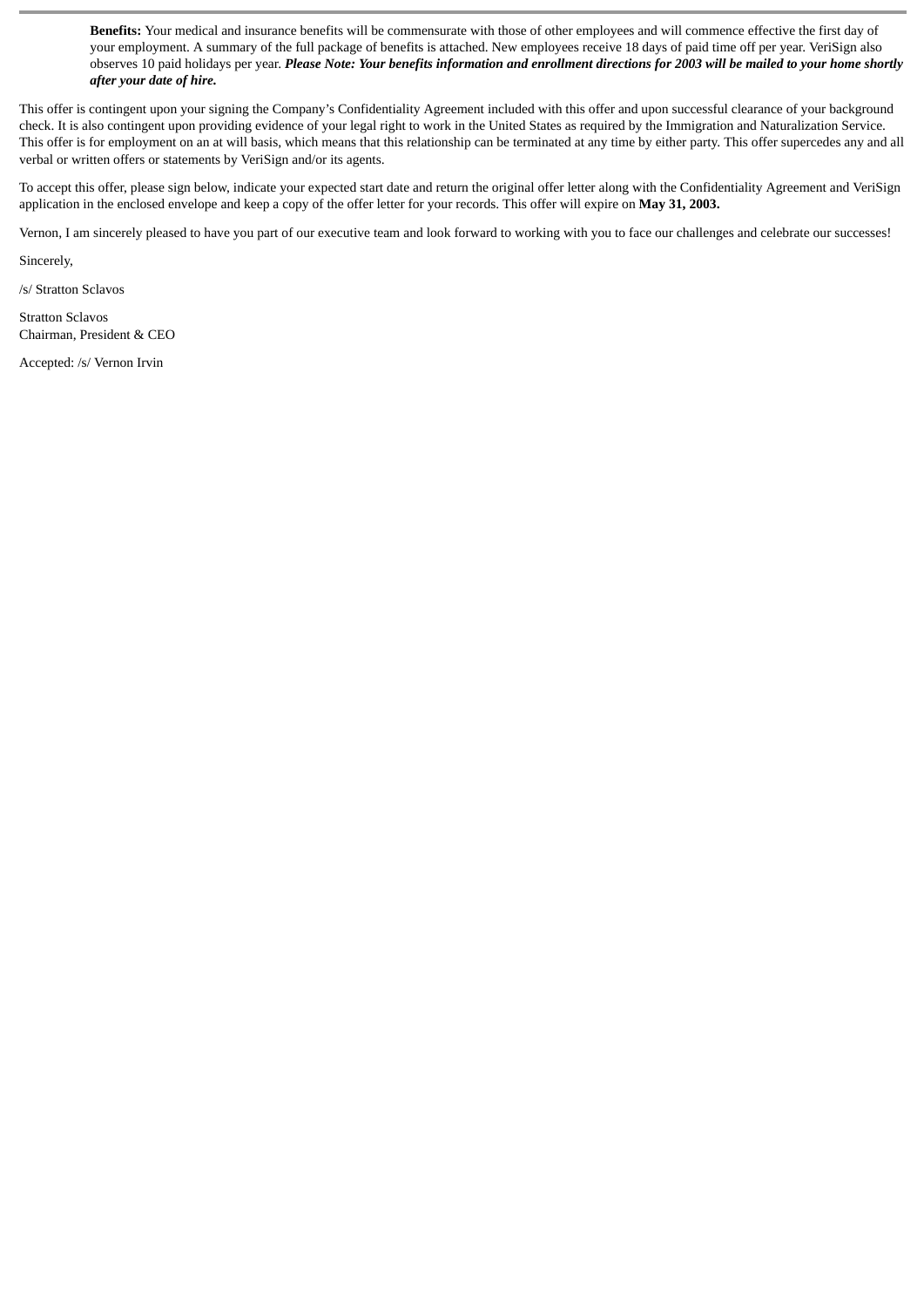## **SEVERANCE AGREEMENT AND FULL GENERAL RELEASE**

This Severance Agreement and Full General Release ("Agreement") is made and entered into between VERISIGN, INC. and its wholly owned subsidiaries ("the Company") and TERRY KREMIAN (the "Executive") dated June 6, 2003 (the "Termination Date"). In consideration of the mutual promises, agreements and releases contained in this Agreement, the parties agree as follows:

## The Company's Agreements

1. The Company agrees to pay Executive severance pay in the amount equivalent to twelve (12) months of Executive's salary, minus applicable payroll deductions. Such payments shall be made in a lump sum amount. The Company will issue an appropriate W-2 Form for the payment made pursuant to this Agreement.

2. The Company agrees to pay three (3) months of Executive's COBRA medical and dental insurance premium payments. Such payment shall be made in a lump sum amount, minus standard deductions. Effective July 1, 2003, Executive shall become responsible for all COBRA insurance policy premiums, if any.

3. The Company agrees Executive shall receive payment, at his regular rate of pay, minus applicable payroll deductions, for any accrued earned vacation time and/or sick leave pay, unused as of June 6, 2003.

### B. The Executive's Agreements

## 1. Full and General Release of Liability

In keeping with our intent to allow for an amicable separation, and as part of our accord, and deeming this Agreement to be fair, reasonable, and equitable, and intending to be legally bound hereby, Executive agrees to and hereby does, for himself and for each of his heirs, executors, administrators and assigns, forever and irrevocably fully release and discharge the Company (including any subsidiary or affiliated entities, and their respective officers, directors, employees, agents, predecessors, successors, purchasers, assigns, and representatives) from any and all grievances, liens, suits, judgments, claims, demands, debts, defenses, actions or causes of action, obligations, damages, and liabilities whatsoever which Executive now has, have had, or may have, whether the same be known or unknown, at law, in equity, or mixed, in any way arising out of or relating in any way to any matter, act, occurrence, or transaction before the date of this Agreement, including but not limited to Executive's employment with the Company and his separation from the Company. **This is a General Release.** Executive expressly acknowledges that this General Release includes, but is not limited to, Executive's release of any tort and contract claims, arbitration claims, claims under any local, state or federal law, wage and hour law, wage collection law or labor relations law, and any claims of discrimination on the basis of age, race, sex, religion, disability, national origin, ancestry, citizenship, retaliation or any other claim of employment discrimination or retaliation, under the Civil Rights Acts of 1964 and 1991 as amended (42 U.S.C. §§ 2000e et seq.), the Age Discrimination In Employment Act (29 U.S.C. §§ 621 et seq.), the Americans With Disabilities Act (42 U.S.C. §§ 12101 et seq.), the Rehabilitation Act of 1973 (29 U.S.C. §§ 701 et seq.), the Family and Medical Leave Act (29 U.S.C. §§ 2601 et seq.), the Fair Labor Standards Act (29 U.S.C. §§ 201 et seq.), and any other claim under any law prohibiting employment discrimination or relating to employment. Also, Executive understands that this Agreement is not an admission of liability under any statute or otherwise by the Company, and that the Company does not admit but denies any violation of your legal rights.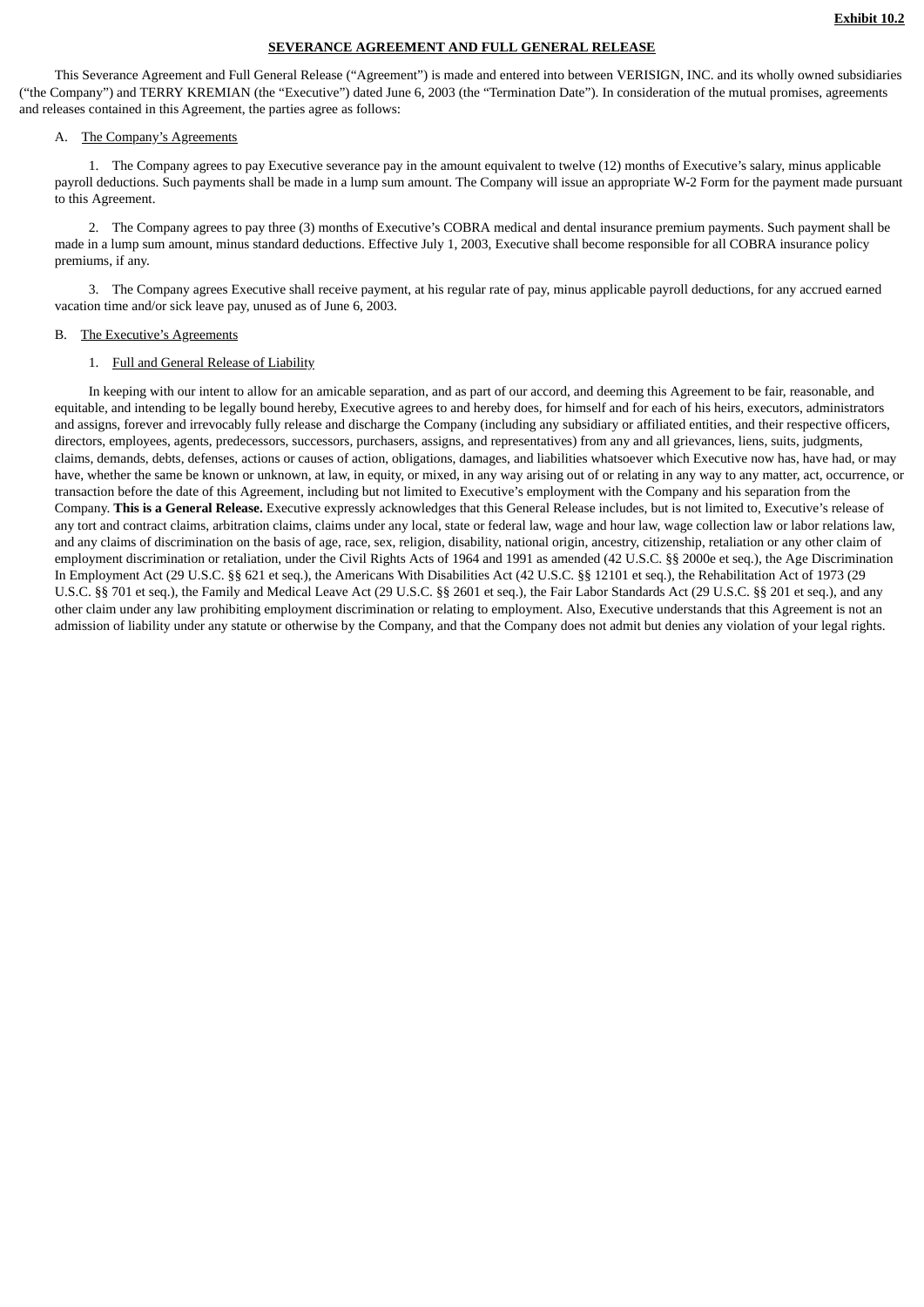2. Executive further agrees that he will not participate or aid in any suit or proceeding (or to execute, seek to impose, collect or recover upon, or otherwise enforce or accept any judgment, decision, award, warrant, or attachment) upon any claim released by him under this General Waiver and Release. Nothing contained in this paragraph is intended to prevent the Executive from responding to a properly issued subpoena.

3. Executive agrees to make himself available upon reasonable notice from the Company or its attorneys to be deposed, to testify at a hearing or trial, or to accede to any other reasonable request (involving no more than a reasonable period of time) by the Company in connection with any lawsuit either currently pending against the Company or any lawsuit filed after Executive's separation that involves issues relating to the Executive's job responsibilities or the decisions made by him during his employment with the Company.

4. Executive agrees to make himself available to Company management for a period of thirty (30) days from the Termination Date to assist in the orderly transition of the telecommunications business.

## 5. Non-competition and Non-solicitation

Except as provided below, during the two (2) years following the Termination Date (the "Restrictive Period"), Executive shall not, in any county, state, country or other jurisdiction in which Company does business or is planning to do business as of the Termination Date:

(i) directly or indirectly, alone or with others, engage in the business of providing services which are, at the Termination Date, Directly Competitive;

(ii) be or become an officer, director, stockholder, owner, corporate affiliate, salesperson, co-owner, partner, trustee, promoter, founder, technician, engineer, analyst, employee, agent, representative, supplier, investor or lender, compensated consultant, advisor or manager of or to, or otherwise acquire or hold any interest in or otherwise engage in the providing of service to, any person or entity that engages in a business that is Directly Competitive; or

(iii) permit Executive's name to be used in connection with a business that is Directly Competitive; provided, however, that nothing in this provision shall prevent Executive from owning as a passive investment less than 1% of the outstanding shares of the capital stock of a publicly-held corporation if Executive is not otherwise associated directly or indirectly with such corporation or any affiliate of such corporation.

For purposes of this Agreement, "Directly Competitive" means engaging in providing products, services or technology that compete with Company's products, services or technology as described in any price list, business plan, or product development plan or proposal of Company in existence as of the Termination Date. Notwithstanding anything in this Agreement to the contrary, products, services or technology shall not be deemed to be Directly Competitive (A) solely as a result of the Executive being employed by or otherwise associated with a business or entity of which a unit provides products, services or technology described in any price list, business plan, or product development plan of the Company in existence on the Termination Date, but as to which the Executive does not have direct or indirect responsibilities, oversight, or any other decision making responsibility, or (B) if the product, service or technology in question provide less than 3% of the consolidated net revenues of the Company for the 2003 fiscal year.

Executive further agrees that during the Restrictive Period:

(a) Executive will not directly or indirectly solicit away employees or consultants of Company for Executive's own benefit or for the benefit of any other person or entity; and

(b) Executive will not directly or indirectly take away or attempt to take away suppliers or customers of Company.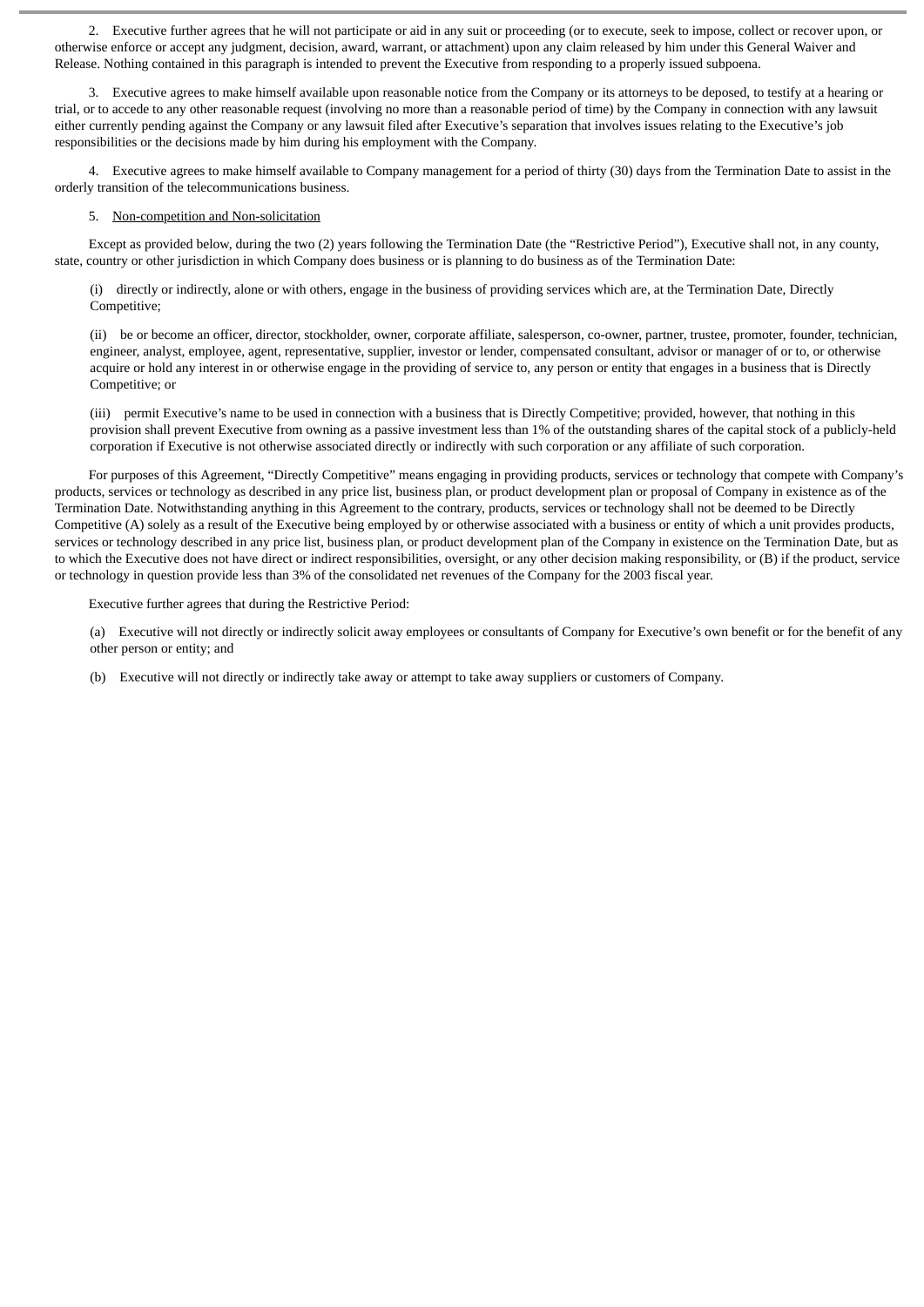## 6. Adequacy of Consideration

Executive acknowledges that the amounts to be paid by the Company under this Agreement are adequate consideration for Executive's execution of this Agreement.

## 7. Confidentiality

Executive agrees to keep the existence and contents of this Agreement confidential and not to disclose the existence, terms or conditions of the Agreement, except to the extent required by law, to any person other than to his spouse, attorney or tax preparer. Executive agrees that before any disclosure is made to his spouse, attorney or tax preparer, Executive will advise the person receiving the disclosure of the confidential nature of this Agreement and will secure the agreement of the person receiving the disclosure to maintain the confidentiality of this Agreement. Executive agrees to keep confidential any trade secret, business or proprietary information which you acquired during your employment with the Company, including, but not limited to, any Company marketing, technology, or sales information, plans, or strategies. This is intended to cover any information of a nature not normally disclosed by the Company to the general public. Executive agrees to refrain from making any derogatory or disparaging remarks, statements or communications about the Company.

## 8. Return of Company Property

You agree to return immediately to the Company any and all property of the Company, including any files and any documents prepared for or by the Company.

## C. Voluntary Nature of Agreement and Advice of Counsel

Executive acknowledges that he has read this Agreement and any attached exhibits, understands their terms, and signs the Agreement voluntarily of his own free will, without coercion or duress, and with full understanding of the significance and binding effect of the Agreement. Executive is hereby advised to consult with his attorney before signing this Agreement.

#### D. Consideration Period and Revocation

Executive has twenty-one (21) calendar days, after the date Executive received the Agreement, within which to consider the Agreement, although he may sign it sooner if he desires. Executive may revoke the Agreement, by delivering a written notice of revocation to Jamie Schultz, Human Resources, within seven (7) calendar days after Executive signs the Agreement. The Agreement will become effective and enforceable on the eighth (8th) calendar day following the date Executive signs the Agreement.

### E. Binding Effect

This Agreement will be binding upon Executive and his heirs, administrators, representatives, executors, successors and assigns, and will inure to the benefit of the Company and its successors and assigns.

#### F. No Liens

Executive represents and warrants that there are no existing or outstanding attorneys' liens or other liens which are not extinguished or satisfied by the execution of this Agreement. Executive agrees to indemnify and hold harmless the Company for any liability in connection with such liens.

# G. Governing Law

The Parties agree that this Agreement, and any disputes arising out of or related to this Agreement, shall be governed by, construed, and enforced in all respects in accordance with the laws of the State of California, excluding its conflict of laws rules. For all disputes arising out of or related to this Agreement, the Parties submit to the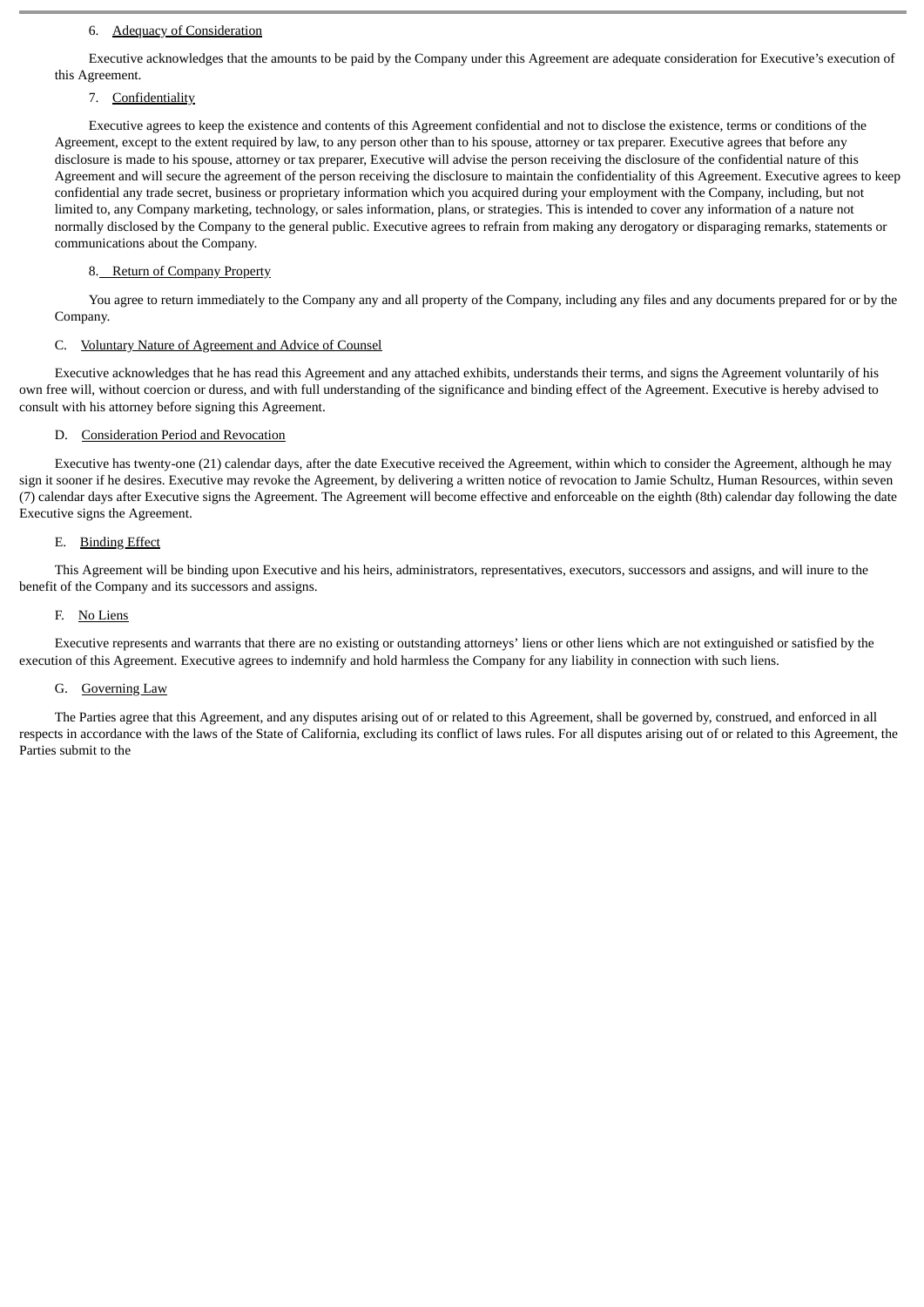exclusive subject matter jurisdiction, personal jurisdiction and venue of the United States District Court for the Northern District of California. If there is no jurisdiction in the United States District Court for the Northern District of California, then jurisdiction shall be in the State Courts of Santa Clara County, California.

# H. **Severability**

Should any provision of this Agreement be declared or determined by a court of competent jurisdiction to be invalid or otherwise unenforceable, the remaining parts, terms and provisions shall continue to be valid, legal and enforceable, and will be performed and enforced to the fullest extent permitted by law.

# I. Complete Agreement

This Agreement contains the entire agreement between Executive and the Company and supersedes all prior agreements or understandings between them on the subject matters of this Agreement. No change or waiver of any part of the Agreement will be valid unless in writing and signed by both Executive and the Company.

IN WITNESS WHEREOF, the parties have executed this Agreement on the day and year indicated below.

VERISIGN, INC. TERRY KREMIAN

By: /s/ Barry Anderson /s/ Terry Kremian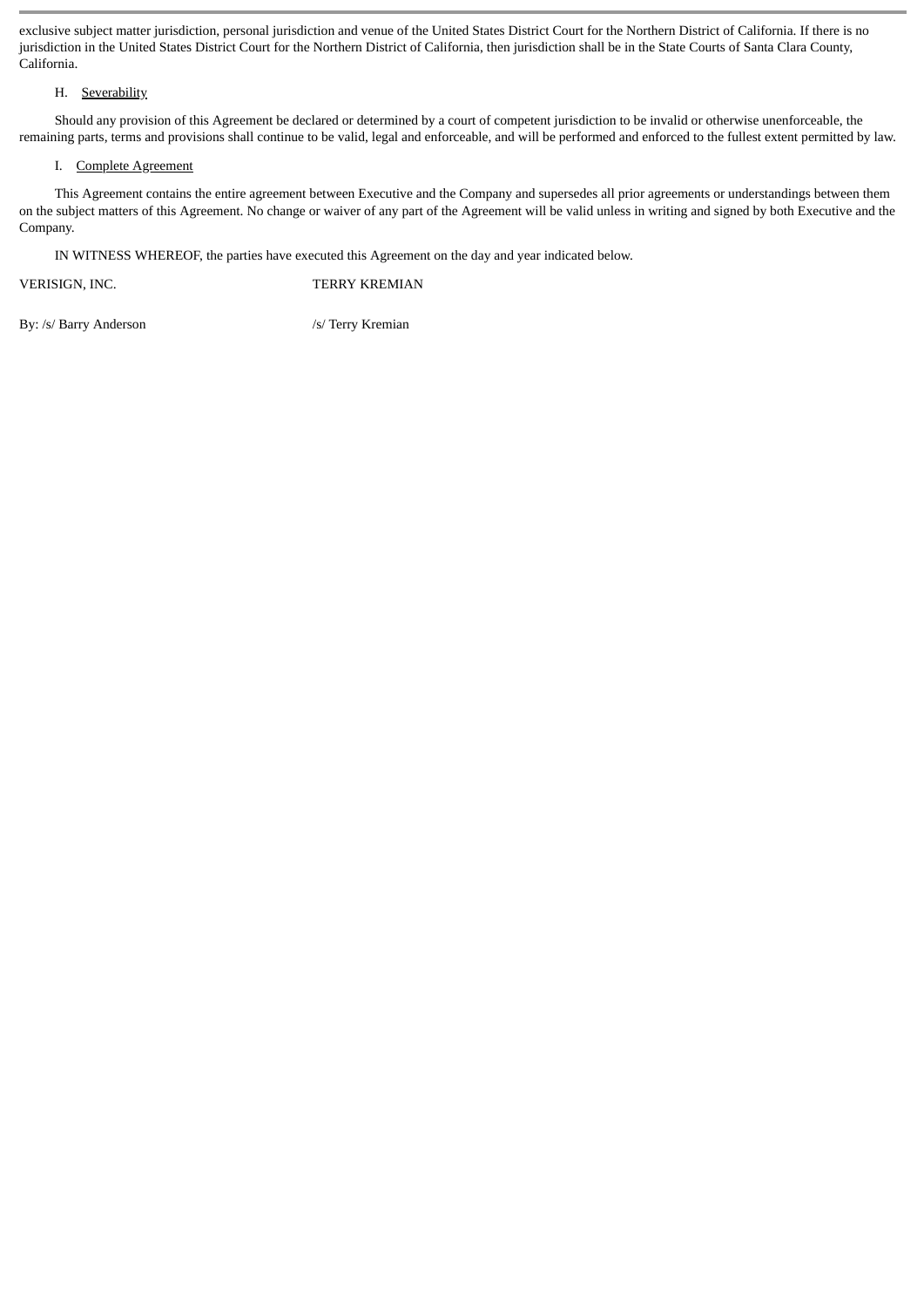# **CONFIDENTIAL TREATMENT REQUESTED**

## **\*\*\* BONUS AND RETENTION AGREEMENT**

This \*\*\* BONUS AND RETENTION AGREEMENT (the "*Agreement*"), dated May 20, 2003 (the "Effective Date"), is entered into by and among W. G. Champion Mitchell ("*Employee*") and VeriSign, Inc., a Delaware corporation ("*Company*").

WHEREAS, Employee is currently employed by the Company; and

WHEREAS, the Company and Employee desire to enter into an agreement to provide for payment of a \*\*\* Bonus to Employee in connection with the \*\*\*;

NOW, THEREFORE, in consideration of the mutual promises made herein, the Company and Employee hereby agree as follows:

- **1.** Purpose. The purpose of this Agreement is to provide an incentive to Employee to assist in \*\*\* and in the \*\*\*.
- 2. Determination of \*\*\* Bonus. Upon \*\*\*, Employee shall receive a \*\*\* Bonus equal to:

(a) \*\*\*.

(b) \*\*\*.

**3. Distribution to Employee.** Payment of the \*\*\* Bonus shall be made as follows:

 $(a)$ \*\*\*.

(b) \*\*\*.

 $(c)$ \*\*\*.

## **4. Conditions to Payment of \*\*\* Bonus.**

(a) Employee shall not be entitled to receive any \*\*\* Bonus, nor shall any \*\*\* Bonus vest or accrue (either in whole or in part), prior to the \*\*\*.

(b) Employee shall not be entitled to receive any \*\*\* Bonus, nor shall any \*\*\* Bonus vest or accrue (in whole or in part), unless Employee is actively employed with the Company \*\*\*. Notwithstanding the foregoing, if Employee's employment with the Company is terminated by the Company without Cause on or after the earlier of \*\*\*, Employee shall be eligible to receive the \*\*\* Bonus upon \*\*\*.

(c) Notwithstanding any provisions in this Section 4 to the contrary, if Employee is entitled to any \*\*\* Bonus in connection with his \*\*\* Employee shall not be entitled to receive a \*\*\* Bonus unless Employee has executed the Release of Claims, Nonsolicitation and Confidentiality Agreement attached here to in the form of Exhibit A.

# **5. \*\*\* Bonus.**

(a) In the event \*\*\* has not occurred on or prior to May 15, 2003, then Employee will receive a cash \*\*\* Bonus of \$187,500. Fifty percent (50%) of any \*\*\* Bonus will be paid on May 31, 2003 and fifty percent (50%) of any \*\*\* Bonus will be paid on August 31, 2003.

(b) If Employee becomes entitled to payment of a \*\*\* Bonus under Section 2 above subsequent to payment of all or any portion of a \*\*\* Bonus under this Section 5, and provided that the sum of such \*\*\* Bonus exceeds \$600,000, then the amount of such \*\*\* Bonus shall be reduced by the amount of the \*\*\* Bonus that has been paid.

# **\*\*\* Confidential treatment has been requested for portions of this exhibit. The copy filed herewith omits the information subject to the confidentiality request. Omissions are designated as \*\*\*. A complete version of this exhibit has been filed separately with the Securities and Exchange Commission.**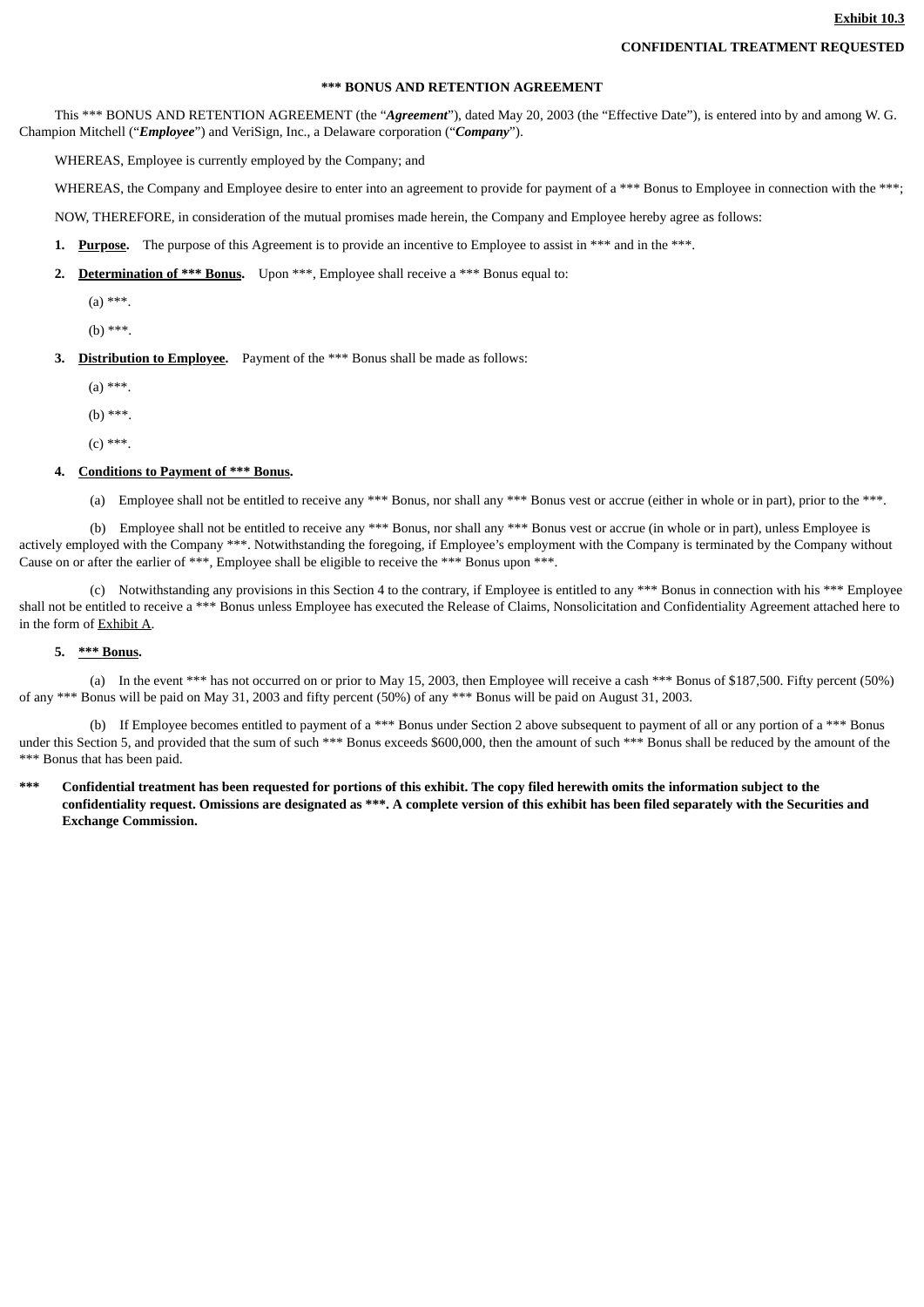# **CONFIDENTIAL TREATMENT REQUESTED**

**6.** \*\*\* **Payment.** In the event that Employee is terminated without Cause prior to \*\*\*, or one year following the date of this Agreement, then Employee will receive a cash \*\*\* Payment of one and one-half  $(1 \frac{1}{2})$  times his current annual base salary plus fifty thousand dollars (\$50,000) less any \*\*\* Bonus paid under Section 5 above.

# **7. General Provisions.**

(a) **Employment Status.** This Agreement does not constitute a contract of employment or impose on Employee any obligation to remain as an employee, or impose on the Company any obligation (i) to retain Employee as an employee, (ii) to change the status of Employee as an "at-will" employee, or (iii) to change the Company's policies regarding termination of employment.

(b) **Notices.** Any notices provided hereunder must be in writing and such notices or any other written communication shall be deemed effective upon the earlier of personal delivery (including personal delivery by telex or facsimile) or the third day after mailing by first class mail, to the Company at its primary office location and to Employee at his or her address as listed in the Company's payroll records.

(c) **Severability.** Whenever possible, each provision of this Agreement will be interpreted in such manner as to be effective and valid under applicable law, but if any provision of this Agreement is held to be invalid, illegal or unenforceable in any respect under any applicable law or rule in any jurisdiction, such invalidity, illegality or unenforceability will not affect any other provision or any other jurisdiction, but this Agreement will be reformed, construed and enforced in such jurisdiction as if such invalid, illegal or unenforceable provisions had never been contained herein.

(d) **Complete Agreement.** This Agreement constitutes the entire agreement between Employee and the Company and it is the complete, final, and exclusive embodiment of their agreement with regard to this subject matter. It is entered into without reliance on any promise or representation other than those expressly contained herein. Notwithstanding the foregoing, this Agreement shall not supersede or affect any other agreements relating to Employee's employment or severance.

(e) **Headings.** Headings are inserted for convenience only and shall not be deemed to constitute a part hereof nor to affect the meaning thereof.

(f) **Successors and Assigns.** This Agreement is intended to bind and inure to the benefit of and be enforceable by Employee and the Company, and their respective successors, assigns, heirs, executors and administrators; provided, however, that Employee may not assign any of his duties hereunder and he may not assign any of his rights hereunder (including the right to receive a \*\*\* Bonus or a \*\*\* Bonus) without the written consent of the Company, which consent shall not be withheld unreasonably.

(g) **Withholding of Taxes.** To the extent that the Company is required to withhold federal, state, local or foreign taxes in connection with any benefit realized by Employee under this Agreement, it will be a condition to the payment of such benefit that Employee make arrangements satisfactory to the Company for payment of the taxes required to be withheld.

(h) **Choice of Law.** All questions concerning the construction, validity and interpretation of this Agreement will be governed by the laws of the State of California.

(i) **No Prior Funding.** No amounts payable under this Agreement shall actually be funded, set aside or otherwise segregated prior to payment. The obligation to pay the benefits hereunder shall at all times be an unfunded and unsecured obligation of the Company and be paid out of the general assets of the Company. Employee shall have the status of a general creditor.

**\*\*\* Confidential treatment has been requested for portions of this exhibit. The copy filed herewith omits the information subject to the confidentiality request. Omissions are designated as \*\*\*. A complete version of this exhibit has been filed separately with the Securities and Exchange Commission.**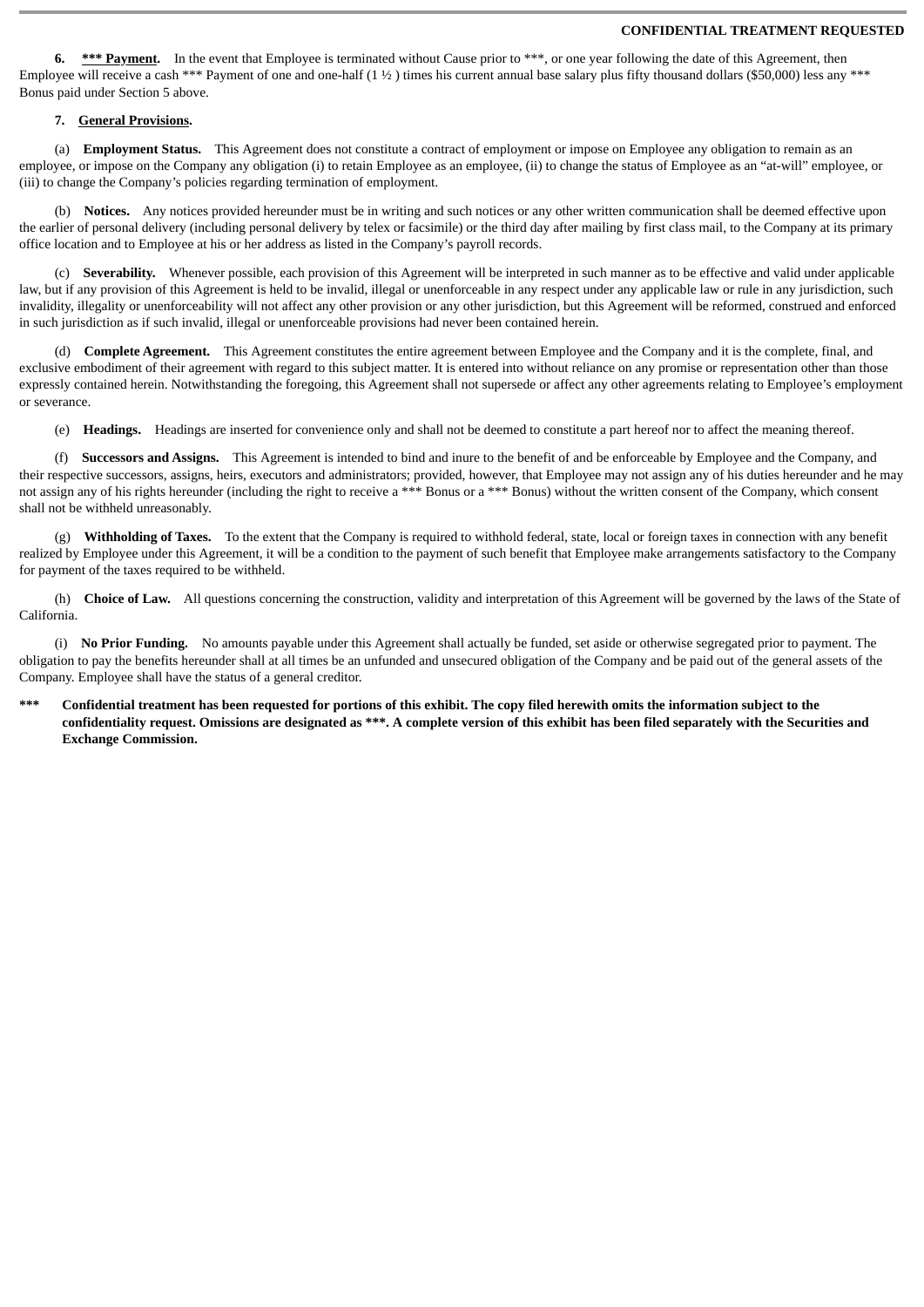# **CONFIDENTIAL TREATMENT REQUESTED**

# **8. Definitions.**

"*Agreement*" means this \*\*\* Bonus and Retention Agreement.

*"***Board***"* means the Board of Directors of the Company.

"*Cause*" means a determination by the Board that: (A) Employee has committed a felony offense or has entered a plea of "guilty" or "no contest" to a felony offense or commission of any unlawful act which would be detrimental to the reputation, character or standing of the Company or its affiliates (as such term is defined in Rule 501(b) promulgated under the Securities Act of 1933, as amended), or a material act of dishonesty, fraud, embezzlement, misappropriation or financial dishonesty against the Company or its affiliates; or (B) Employee has committed a material breach of this or any other written agreement between Employee and the Company or its successor; or (C) Employee has committed a material breach or violation of any lawful employment policy of the Company, including those prohibiting harassment of another employee.

"\*\*\**of \*\*\**" means (A) the \*\*\* of \*\*\* or (B) the \*\*\* or \*\*\* of \*\*\* or \*\*\* of the \*\*\* of \*\*\*.

"*Company*" means VeriSign, Inc.

"\*\*\*" means a \*\*\* or \*\*\* that is not engaged in any \*\*\*or \*\*\* other than \*\*\* and the \*\*\* of its \*\*\*.

"**\*\*\***" means the total amount of \*\*\*available for distribution and/or issuance, directly or indirectly, to \*\*\* on the \*\*\* date of the \*\*\* on account of its \*\*\* including amounts so distributable and/or issuable after \*\*\* pursuant to any \*\*\*, \*\*\* or similar arrangement. If the \*\*\* includes property other than cash, the value of such property will be determined using the methodology set forth in the \*\*\* related to the \*\*\* or, if not so established, at the fair market value of the property on the \*\*\* date of the \*\*\*, established in good faith by the Board.

"\*\*\*" means the \*\*\* in a \*\*\*.

"\*\*\* *Bonus*" means the cash payment Employee may be entitled to under Section 5 of this Agreement.

*"\*\*\*Payment"* means the cash payment, if any, that Employee may become entitled to receive pursuant to Section 6 of this Agreement.

"\*\*\*" is any \*\*\* or \*\*\* that is not a \*\*\*.

"\*\*\**Bonus*" means the cash Employee may be entitled to receive pursuant to Section 2 of this Agreement.

"\*\*\**Bonus Pool*" means the amount available for distribution under the Agreement upon the \*\*\*.

As used herein, the term "**terminated without Cause**" or phrase of similar import shall include the voluntary termination of his employment with the Company or NSI by the Employee after a not insubstantial diminution in his compensation, benefits, title or responsibilities or a requirement that he make a geographic move of more than or the move of NSI more than 25 miles.

IN WITNESS HEREOF, the parties have executed this Agreement on the date first above written.

By: /s/ STRATTON D. SCLAVOS /s/ W. G. CHAMPION MITCHELL

Title: President and Chief Executive Officer

**\*\*\* Confidential treatment has been requested for portions of this exhibit. The copy filed herewith omits the information subject to the confidentiality request. Omissions are designated as \*\*\*. A complete version of this exhibit has been filed separately with the Securities and Exchange Commission.**

VeriSign, Inc. EMPLOYEE

Name: Stratton D. Sclavos **W. G. Champion Mitchell**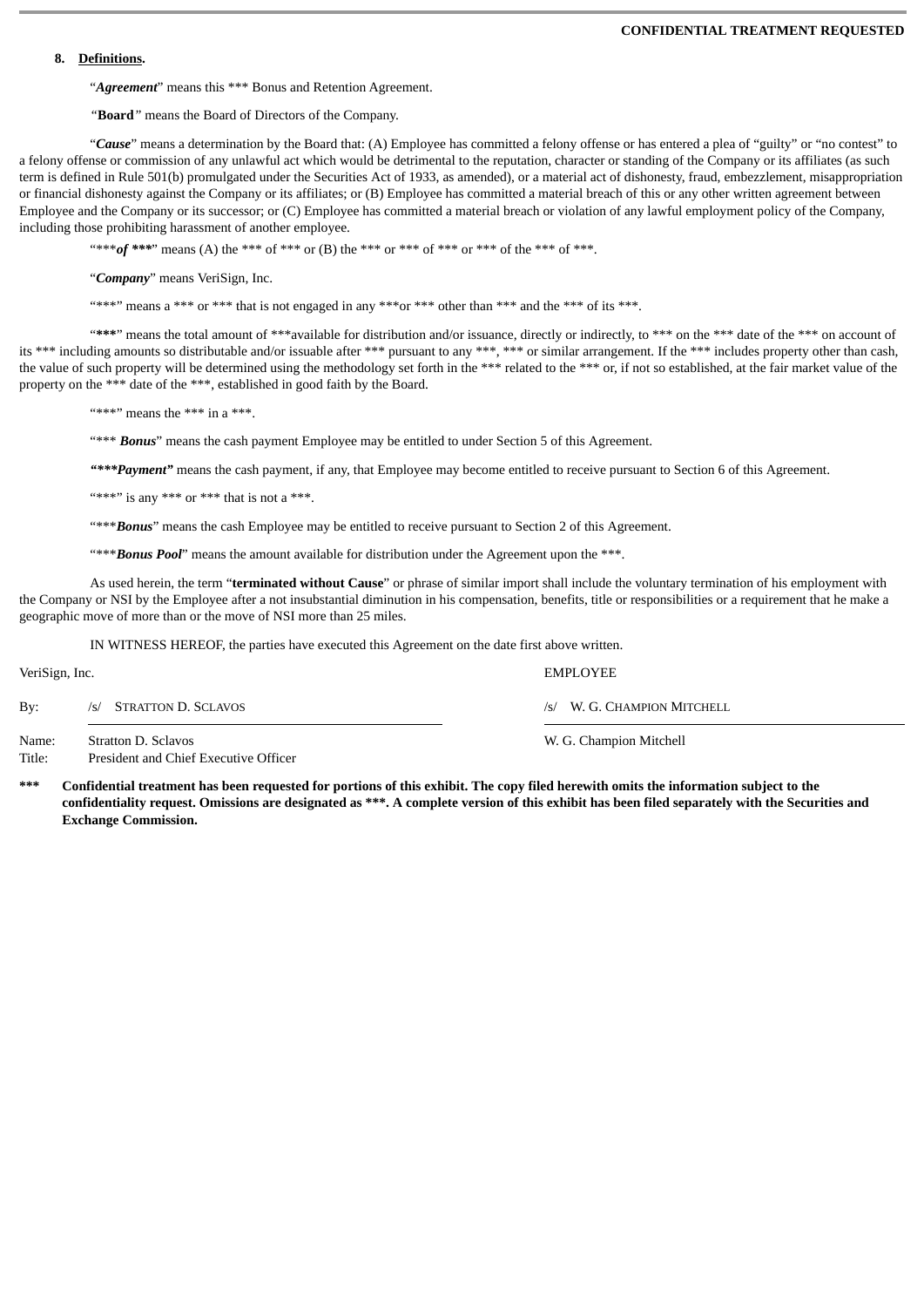# **EXHIBIT A**

# **RELEASE OF CLAIMS, NONSOLICITATION AND CONFIDENTIALITY AGREEMENT**

This Release of Claims, Nonsolicitation and Confidentiality Agreement (this "*Release*") is entered into by and among W. G. Champion Mitchell ("*Employee*") and VeriSign, Inc., a Delaware corporation ("*Company*"). The term "Company" shall be deemed to include the Company and all predecessors and successors of the Company.

1. Acknowledgments of Employee. Employee acknowledges that the promises Employee is providing in this Release are a material inducement and consideration for the Company entering into the \*\*\* Bonus and Retention Agreement (the "*Agreement*"). Employee acknowledges that, in connection with the Agreement, Employee is receiving substantial benefits comprised of cash and/or shares of Common Stock from the Company, which benefits constitute substantial and adequate consideration for this Release.

2. Waiver and Release of Claims. In exchange for the consideration and payments described in Paragraph 1 of this Release, and subject to Section 3 below, Employee, on behalf of Employee, Employee's heirs, executors, successors and assigns, hereby irrevocably forever releases and waives any claims, actions, obligations, duties and causes of action Employee may have against the Company and Network Solutions, Inc., and their respective officers, directors, stockholders, employees, agents, attorneys, subscribers, subsidiaries, affiliates, successors and assigns (collectively, the "*Releasees*"), from the beginning of time to the Effective Date, whether known or not known (collectively, the *"Released Matters"*), including, without limitation but subject to Section 3 below:

(a) claims under any employment laws or relating to or arising from Employee's employment or other relationship with any of the Releasees and the termination of any such relationship;

(b) claims relating to, or arising from: (i) Employee's ownership or rights to ownership of any shares of capital stock of the Company; (ii) any rights as a securities holder or former securities holder of the Company; (iii) any rights under any agreement between the Company and Employee in Employee's capacity as a holder or former holder of securities of the Company; (iv) any other transactions between Employee and the Company or any of the shareholders of the Company with respect to capital stock of the Company, and (v) the negotiation of and terms of the Agreement;

(c) claims for unlawful or wrongful discharge of employment, violation of public policy, discrimination, breach of contract, breach of a covenant of good faith and fair dealing, fraud, securities fraud, breach of fiduciary duty, promissory estoppel, negligent or intentional misrepresentation, negligent or intentional interference with contract or prospective economic advantage, unfair business practices, defamation, libel, slander, physical injury, emotional distress or sexual harassment;

(d) claims for additional compensation or benefits arising out of Employee's employment or other relationship with any of the Releasees and the termination of such relationship;

(e) claims for violation of any federal, state or municipal statute, including, but not limited to, Title VII of the Civil Rights Act of 1964, the Civil Rights Act of 1991, the Age Discrimination in Employment Act of 1967, the Americans with Disabilities Act of 1990, the Fair Labor Standards Act, the Employee Retirement Income Security Act of 1974, the Worker Adjustment and Retraining Notification Act, Older Workers Benefit Protection Act, the California Fair Employment and Housing Act, and the California Labor Code section 201, *et. seq.*;

- (f) claims for violation of the federal, or any state, constitution;
- (g) claims for attorneys' fees and costs; and
- **\*\*\* Confidential treatment has been requested for portions of this exhibit. The copy filed herewith omits the information subject to the confidentiality request. Omissions are designated as \*\*\*. A complete version of this exhibit has been filed separately with the Securities and Exchange Commission.**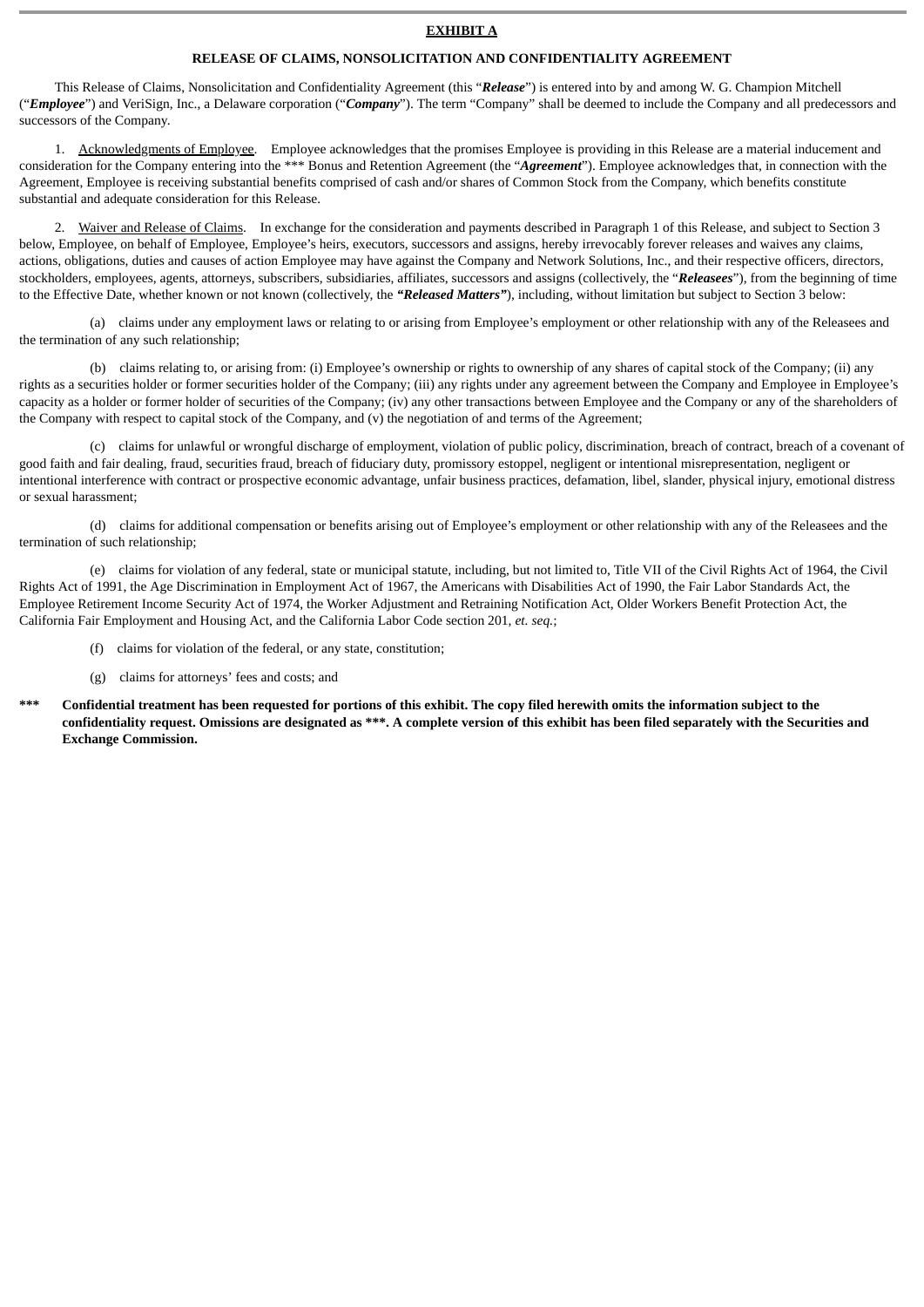(h) claims Employee may have against the Releasees for any acts occurring at any time prior to the execution of this Release.

Employee agrees that the foregoing enumeration of claims released is illustrative, and the claims hereby released are in no way limited by the above recitation of specific claims, it being the intent of the parties, subject to Section 3, to fully and completely release all claims whatsoever Employee may have against the Releasees. This release does not extend to any future obligations the Releasees may have to Employee under the Agreement. Employee represents that Employee has no lawsuits, claims or actions pending in Employee's name, or on behalf of any other person or entity, against the Company or any Releasee.

3. Excluded Claims. Notwithstanding anything to the contrary in Section 2 above, the release and waiver set forth in Section 2 shall not apply to any claim by Employee with respect to (a) any failure by Company to comply with its obligations to Employee, if any, under the Agreement; (b) any obligations of the Company to provide Employee indemnification or contribution pursuant to the certificate of incorporation and bylaws of the Company, each as such were in effect on the Effective Date, under that certain Indemnity Agreement between Employee and the Company dated August 1, 2001 or under the laws of the state of Delaware or contribution (under common law); (c) any rights of Employee to accrued and unpaid salary and vacation pay; (d) any rights of Employee to be paid any cash severance pay under any Company policy or any written agreement of Employee with Company or (e) any failure of the Company to perform its covenants, undertakings or duties under or pursuant to the Agreement, to which this Release is an exhibit.

4. Waiver of Rights Under Section 1542 of Civil Code. By signing below, Employee expressly waives any benefits under Section 1542 of the Civil Code of the State of California, which provides as follows:

A GENERAL RELEASE DOES NOT EXTEND TO CLAIMS WHICH THE CREDITOR DOES NOT KNOW OR SUSPECT TO EXIST IN HIS FAVOR AT THE TIME OF EXECUTING THE RELEASE, WHICH IF KNOWN BY HIM MUST HAVE MATERIALLY AFFECTED HIS SETTLEMENT WITH THE DEBTOR.

Employee acknowledges that in the future he may discover claims or facts in addition to or different from those that he now knows or believes to exist with respect to the subject matter of this Release, and he intends, subject to the exclusions and limitations of Section 3 above, to fully, finally, and forever settle all of the Released Matters. Subject to Section 3 above, this release will remain in effect as a full and complete release notwithstanding the discovery or existence of any additional claims or facts now in existence.

5. Nonsolicitation of Employees. During the period commencing on the effective date of this Release and continuing through a date eighteen (18) months from the Effective Date, Employee shall not directly or indirectly, personally or through others, solicit or attempt to solicit (on Employee's own behalf or on behalf of any other person or entity) the employment or termination of any employee or consultant of Company or any of Company's affiliates.

6. Nondisparagement. Employee agrees that he will not disparage Releasees or their products, services, agents, representatives, directors, officers, stockholders, attorneys, employees, vendors, affiliates, successors or assigns, or any person acting by, through, under or in concert with any of them, with any written or oral statement. Notwithstanding the foregoing, Company acknowledges and agrees that Employee may seek other employment, and in the course of performing Employee's duties, Employee shall be entitled to partake of ordinary competitive practices including, without limitation, differentiating Employee's new employer's products, services and market opportunities from those of Company, based only upon publicly available information.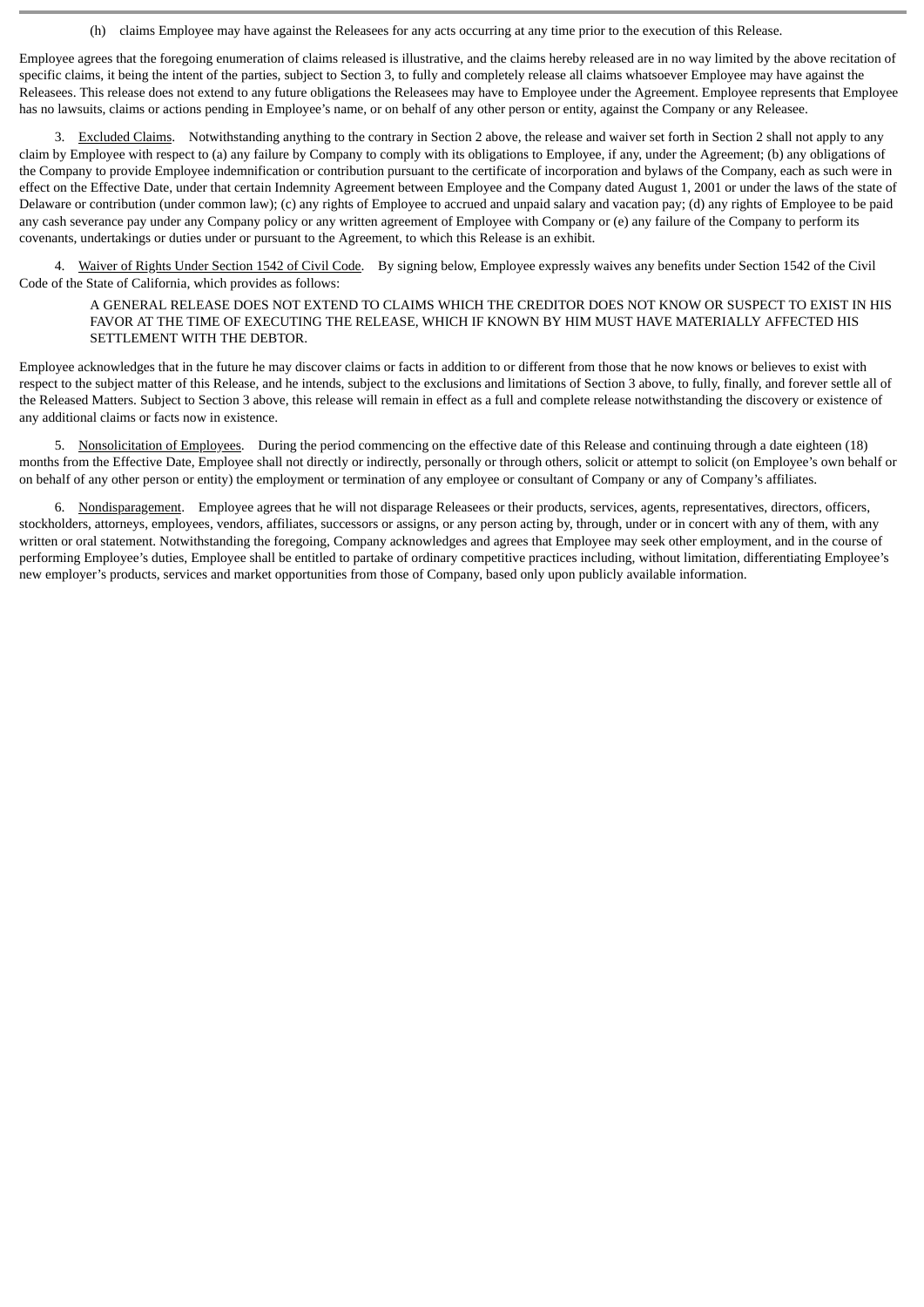7. Legal and Equitable Remedies. Employee agrees that Releasees have the right to enforce this Release and any of its provisions by injunction, specific performance or other equitable relief without prejudice to any other rights or remedies Releasees may have at law or in equity for breach of this Release. Employee specifically acknowledges and agrees that any Releasee who is not a party or signatory to this Release is intended to be a third party beneficiary of the agreements set forth herein.

8. Attorneys' Fees. If any action is brought to enforce the terms of this Release, the prevailing party will be entitled to recover its reasonable attorneys' fees, costs and expenses from the other party, in addition to any other relief to which the prevailing party may be entitled.

9. Confidentiality. The contents, terms and conditions of this Release shall be kept confidential by Employee and shall not be disclosed except to Employee's attorney, financial advisor or immediate family members, provided such persons first agree to keep the terms and condition of this Release confidential, or as otherwise required by law. Any breach of this confidentiality provision shall be deemed a material breach of this Release. The terms of any confidentiality agreement between Employee and Company shall not be superceded by this Release.

10. No Admission of Liability. This Release is not and shall not be construed or contended by Employee to be an admission or evidence of any wrongdoing or liability on the part of Releasees, their representatives, heirs, executors, attorneys, agents, partners, officers, shareholders, directors, employees, subsidiaries, affiliates, divisions, successors or assigns. This Release shall be afforded the maximum protection allowable under California Evidence Code Section 1152 and/or any other state or federal provisions of similar effect.

11. Entire Release. This Release constitutes the entire agreement between you and Releasees with respect to the subject matter hereof and supersedes all prior negotiations and agreements, whether written or oral, relating to such subject matter. You acknowledge that neither Releasees nor their agents or attorneys have made any promise, representation or warranty whatsoever, either express or implied, written or oral, which is not contained in this Release for the purpose of inducing you to execute this Release, and you acknowledge that you have executed this Release in reliance only upon such promises, representations and warranties as are contained herein.

12. Modification. It is expressly agreed that this Release may not be altered, amended, modified, or otherwise changed in any respect except by another written agreement that specifically refers to this agreement, executed by Employee and authorized representatives of each of the other parties to this Release.

Employee: VeriSign, Inc.

W. G. Champion Mitchell

Date: Title:

By:

Date: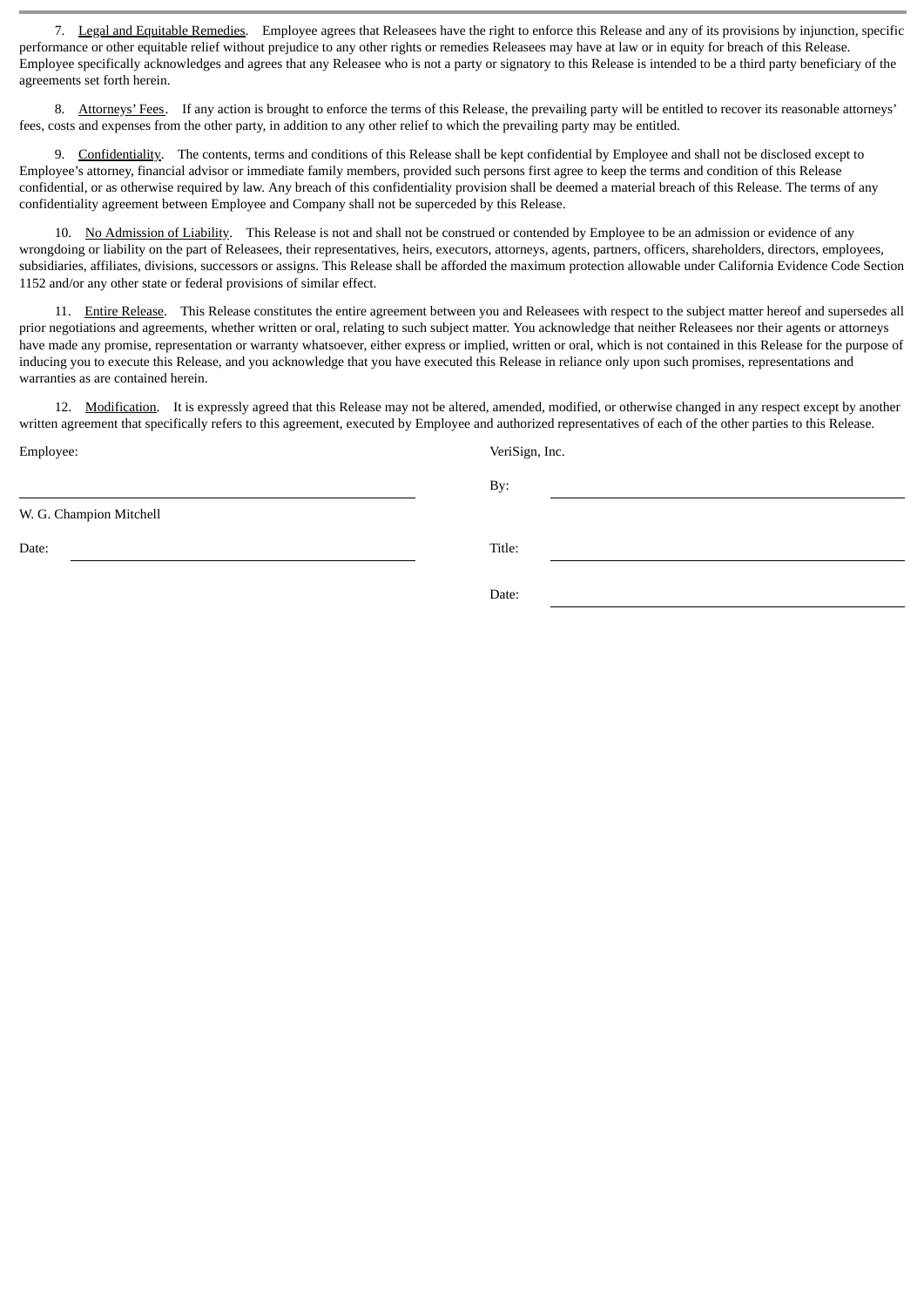# CERTIFICATION PURSUANT TO SECTION 302 OF THE SARBANES-OXLEY ACT OF 2002

I, Stratton D. Sclavos, certify that:

1. I have reviewed this quarterly report on Form 10-Q of VeriSign, Inc.;

2. Based on my knowledge, this report does not contain any untrue statement of a material fact or omit to state a material fact necessary to make the statements made, in light of the circumstances under which such statements were made, not misleading with respect to the period covered by this report;

3. Based on my knowledge, the financial statements, and other financial information included in this report, fairly present in all material respects the financial condition, results of operations and cash flows of the registrant as of, and for, the periods presented in this report;

4. The registrant's other certifying officers and I are responsible for establishing and maintaining disclosure controls and procedures (as defined in Exchange Act Rules 13a-15(e) and 15d-15(e)) for the registrant and have:

a) Designed such disclosure controls and procedures, or caused such disclosure controls and procedures to be designed under our supervision, to ensure that material information relating to the registrant, including its consolidated subsidiaries, is made known to us by others within those entities, particularly during the period in which this report is being prepared;

b) Evaluated the effectiveness of the registrant's disclosure controls and procedures and presented in this report our conclusions about the effectiveness of the disclosure controls and procedures as of the end of the period covered by this report based on such evaluation; and

c) Disclosed in this report any change in the registrant's internal control over financial reporting that occurred during the registrant's most recent fiscal quarter (the registrant's fourth fiscal quarter in the case of an annual report) that has materially affected, or is reasonably likely to materially affect, the registrant's internal control over financial reporting; and

5. The registrant's other certifying officers and I have disclosed, based on our most recent evaluation of internal control over financial reporting, to the registrant's auditors and the audit committee of registrant's board of directors (or persons performing the equivalent functions):

a) All significant deficiencies and material weaknesses in the design or operation of internal control over financial reporting which are reasonably likely to adversely affect the registrant's ability to record, process, summarize and report financial information; and

b) Any fraud, whether or not material, that involves management or other employees who have a significant role in the registrant's internal control over financial reporting.

Dated: August 14, 2003 **By:** /s/ STRATTON D. SCLAVOS

Stratton D. Sclavos Chief Executive Officer, President and Chairman of the Board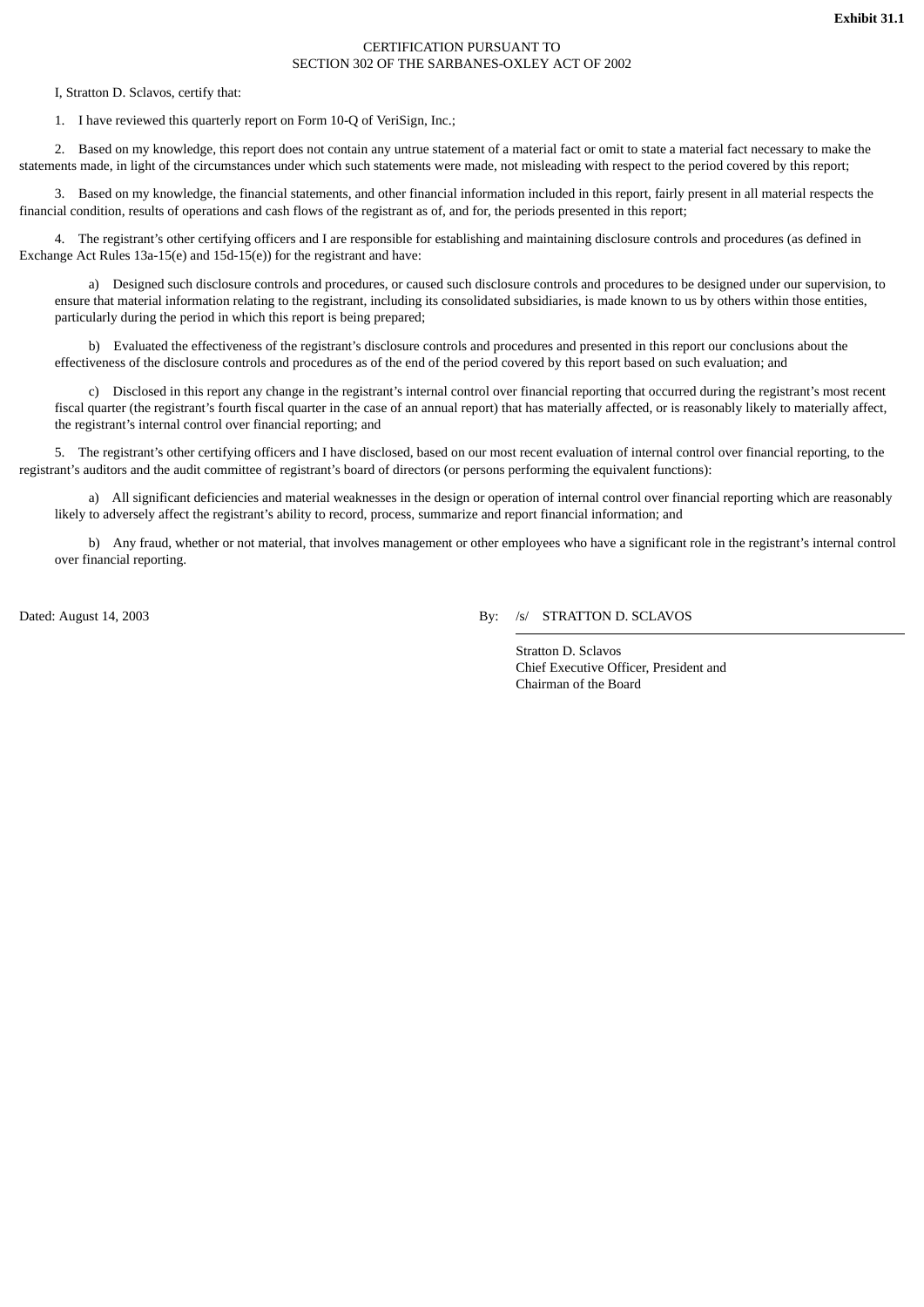# CERTIFICATION PURSUANT TO SECTION 302 OF THE SARBANES-OXLEY ACT OF 2002

I, Dana L. Evan, certify that:

1. I have reviewed this report on Form 10-Q of VeriSign, Inc.;

2. Based on my knowledge, this report does not contain any untrue statement of a material fact or omit to state a material fact necessary to make the statements made, in light of the circumstances under which such statements were made, not misleading with respect to the period covered by this report;

3. Based on my knowledge, the financial statements, and other financial information included in this report, fairly present in all material respects the financial condition, results of operations and cash flows of the registrant as of, and for, the periods presented in this report;

4. The registrant's other certifying officers and I are responsible for establishing and maintaining disclosure controls and procedures (as defined in Exchange Act Rules 13a-15(e) and 15d-15(e)) for the registrant and have:

a) Designed such disclosure controls and procedures, or caused such disclosure controls and procedures to be designed under our supervision, to ensure that material information relating to the registrant, including its consolidated subsidiaries, is made known to us by others within those entities, particularly during the period in which this report is being prepared;

b) Evaluated the effectiveness of the registrant's disclosure controls and procedures and presented in this report our conclusions about the effectiveness of the disclosure controls and procedures as of the end of the period covered by this report based on such evaluation; and

c) Disclosed in this report any change in the registrant's internal control over financial reporting that occurred during the registrant's most recent fiscal quarter (the registrant's fourth fiscal quarter in the case of an annual report) that has materially affected, or is reasonably likely to materially affect, the registrant's internal control over financial reporting; and

5. The registrant's other certifying officers and I have disclosed, based on our most recent evaluation of internal control over financial reporting, to the registrant's auditors and the audit committee of registrant's board of directors (or persons performing the equivalent functions):

a) All significant deficiencies and material weaknesses in the design or operation of internal control over financial reporting which are reasonably likely to adversely affect the registrant's ability to record, process, summarize and report financial information; and

b) Any fraud, whether or not material, that involves management or other employees who have a significant role in the registrant's internal control over financial reporting.

Dated: August 14, 2003 By: /s/ DANA L. EVAN

Dana L. Evan Executive Vice President of Finance and Administration and Chief Financial Officer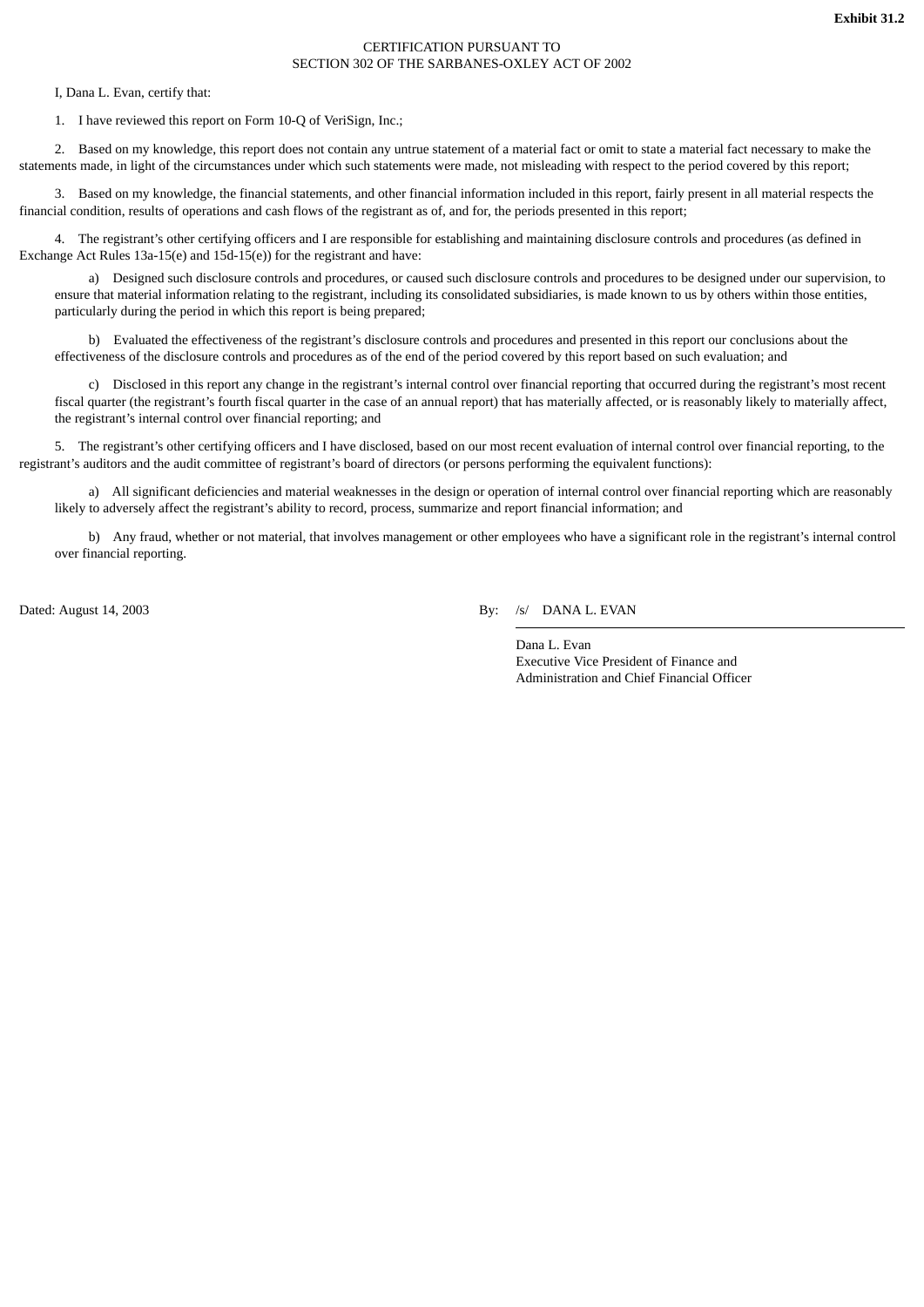# CERTIFICATION PURSUANT TO 18 U.S.C. SECTION 1350, AS ADOPTED PURSUANT TO SECTION 906 OF THE SARBANES-OXLEY ACT OF 2002

In connection with the Quarterly Report on Form 10-Q of VeriSign, Inc. (the "Company") for the quarterly period ended June 30, 2003 as filed with the Securities and Exchange Commission on the date hereof (the "Report"), I, Stratton D. Sclavos, President, Chief Executive Officer and Chairman of the Board of the Company, certify, pursuant to 18 U.S.C. Section 1350, as adopted pursuant to Section 906 of the Sarbanes-Oxley Act of 2002, that:

(1) The Report fully complies with the requirements of Section 13(a) or 15(d) of the Securities Exchange Act of 1934 (15 U.S.C. 78m(a) or 78o(d)); and

(2) The information contained in the Report fairly presents, in all material respects, the financial condition and results of operations of the Company for the periods presented therein.

#### VERISIGN, INC.

Date: August 14, 2003 By: /s/ STRATTON D. SCLAVOS

Stratton D. Sclavos Chief Executive Officer, President and Chairman of the Board (Principal Executive Officer)